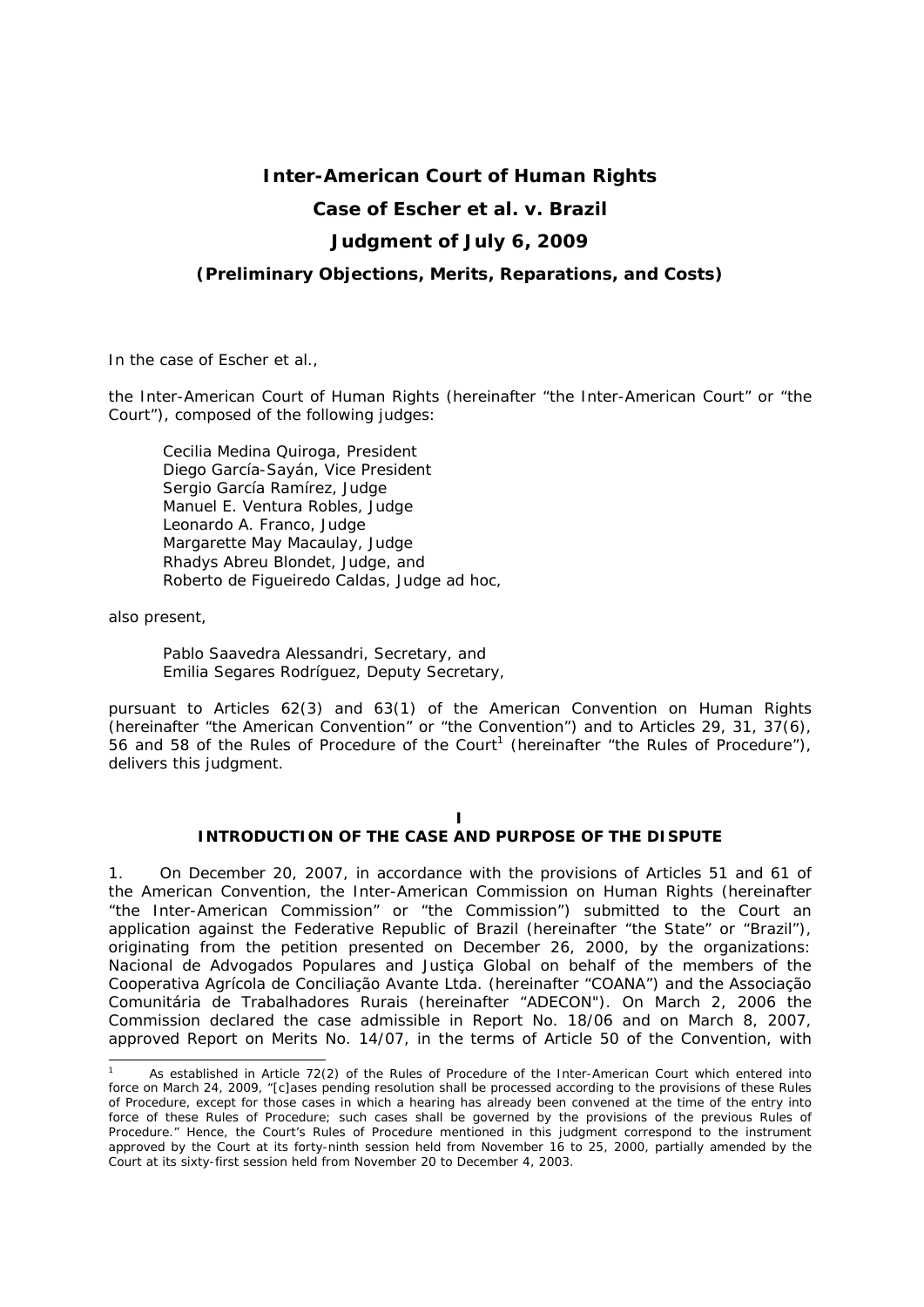specific recommendations for the State. This report was notified to Brazil on April 10, 2007, and the State was granted two months to inform the Commission of the actions undertaken to implement the said recommendations. After the State had been granted three extensions and, "after considering the information provided by the parties concerning the implementation of the recommendations in the Report on Merits and […] the absence of any substantive progress in complying with them," the Commission decided to submit the case to the Court's jurisdiction. It considered that this case represented a valuable opportunity to enhance inter-American case law concerning protection of the right to privacy and the right to freedom of association, as well as on the limits to the exercise of public authority. The Commission appointed Clare K. Roberts, Commissioner, and Santiago A. Canton, Executive Secretary, as delegates and Elizabeth Abi-Mershed, Deputy Executive Secretary, and the lawyers, Juan Pablo Albán and Andrea Repetto, as legal advisers.

2. According to the Commission, the application refers to "the [alleged] unlawful telephone interception and monitoring of the telephone lines of Arle[i] José Escher, Dalton Luciano de Vargas, Delfino José Becker, Pedro Alves Cabral, Celso Aghinoni […] and Eduardo Aghinoni, members of the organizations [ADECON] and [COANA], carried out by the Military Police of the state of Paraná between April and June 1999; [the dissemination of the telephone conversations] and the denial of justice and adequate reparation."

3. In the application, the Commission asked the Court to declare the State responsible for the violation of Articles 8(1) (Right to a Fair Trial), 11 (Right to Privacy [Honor and Dignity]), 16 (Freedom of Association) and 25 (Right to Judicial Protection) of the American Convention, in relation to the general obligation to respect and ensure human rights and the obligation to adopt domestic legal provisions established, respectively, in Articles 1(1) and 2 thereof, and also in consideration of the directives arising from the Federal Clause contained in Article 28 of this instrument. In addition, the Commission asked the Court to order the State to adopt specific measures of reparation.

4. On April 7, 2008, the organizations *Justiça Global, Rede Nacional de Advogados Populares*, *Terra de Direitos*, *Comissão Pastoral da Terra (CPT)* and *Movimento dos Trabalhadores Rurais Sem Terra (MST)* (hereinafter "the representatives") presented their brief with pleadings, motions and evidence (hereinafter "pleadings and motions brief"), pursuant to Article 23 of the Rules of Procedure. In this brief, they asked the Court, based on the facts set out by the Commission in its application, to declare the violation of the rights to judicial guarantees, privacy, freedom of association and judicial protection established in Articles 8, 11, 16 and 25 of the American Convention, all in relation to Articles 1(1), 2 and 28 thereof to the detriment of Arlei José Escher and Dalton Luciano de Vargas, and another 32 members of COANA and ADECON who were not indicated as alleged victims in the application. Consequently, they asked the Court to order measures of reparation. Lastly, in a power of attorney granted on April 16, 2007, these two organizations appointed the lawyers of *Justiça Global*, Andressa Caldas, Luciana Silva Garcia, Renata Verônica Cortes de Lira and Tamara Melo to be their legal representatives.

5. On July 7, 2008, the State presented a brief in which it filed three preliminary objections, answered the application, and made observations on the pleadings and motions brief (hereinafter "answer to the application"). The State asked the Court to consider that the preliminary objections were justified and, consequently: (i) not to admit the pleadings and motions brief and its attachments; (ii) to exclude the alleged failure to comply with Article 28 of the Convention from the analysis of the merits, and (iii) to declare itself incompetent owing to the failure to exhaust domestic remedies. It also maintained that the domestic courts had examined the conduct of the military police who requested the telephone interception, of the judge who authorized it, and of the Secretary for Public Security at the time who had disseminated part of the recordings, and concluded that there had been no unlawful conduct. It asked the Court to "acknowledged that the Brazilian State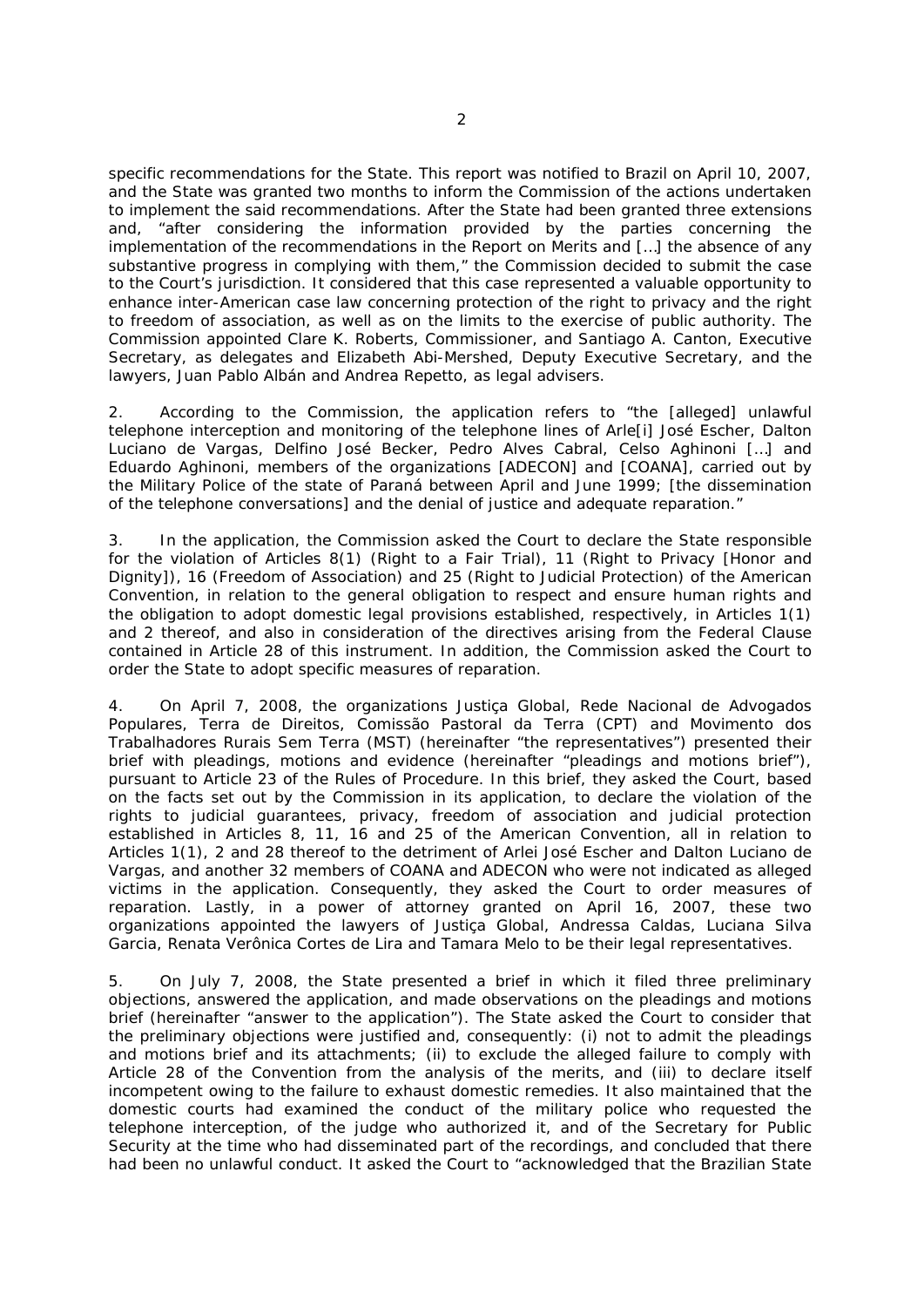took every possible administrative and judicial measure that was requested of it, to investigate the facts that had been denounced, and that adequate and effective remedies were available to the alleged victims to contest the State's acts," and declared that Articles 1(1), 2, 8, 11, 16, 25 and 28 of the American Convention were not violated. The State appointed Hildebrando Tadeu Nascimento Valadares as its Agent, and Márcia Maria Adorno Cavalcanti Ramos, Camila Serrano Giunchetti, Bartira Meira Ramos Nagado and Cristina Timponi Cambiaghi, as deputy agents.

6. In accordance with Article 37(4) of the Rules of Procedure, the Commission and the representatives submitted their arguments on the preliminary objections filed by the State on August 24 and 27, 2008, respectively.

#### **II PROCEEDING BEFORE THE COURT**

7. The Commission's application was notified to the State and to the representatives on February 6, 2008.<sup>2</sup> During the proceedings before the Court, in addition to the presentation of the principal briefs (*supra* paras. 1, 4 and 5) and others forwarded by the parties, the President of the Court (hereinafter "the President") decided in an Order of October 8,  $2008<sub>1</sub><sup>3</sup>$  that the testimony of eight witnesses proposed by the Commission, the representatives and the State, and also the reports of the two expert witnesses proposed by the representatives, be received by statements made before notary public (*affidavit*), and the parties were given the opportunity to submit observations on all of them. Also, bearing in mind the special circumstances of the case and the information provided to the Court, the President convened the Commission, the representatives and the State to a public hearing to listen to the testimony of Celso Aghinoni, Avanilson Alves Araújo and Harry Carlos Herbert offered by the Commission, the representatives and the State, respectively; the opinions of the expert witnesses Luiz Flávio Gomes and Maria Thereza Rocha de Assis Moura, the former proposed by the Commission and the latter by the State, and the final oral arguments of the parties on the preliminary objections and the possible merits, reparations and costs.<sup>4</sup>

8. The public hearing took place on December 3, 2008, during the thirty-seventh special session of the Court held in Mexico City, D.F.<sup>5</sup>

<sup>-</sup>2 The Commission's application was forwarded to the State and to the representatives by the Court's Secretariat on January 30, 2008. On the same date, the State was advised that it could appoint a judge *ad hoc* to take part in the deliberation of this case. In this regard, on January 24, 2008, the Inter-American Commission forwarded the brief entitled "Position of the Inter-American Commission on Human Rights on the office of judge *ad hoc."* The original brief of the application with its attachments was received by courier by the State and representatives on February 6, 2008, and this is the date of notification, as the Secretariat opportunely advised the State. On March 24, 2008, following an extension granted by the Court, the State appointed Roberto de Figueiredo Caldas as judge *ad hoc*.

<sup>3</sup> *Cf*. *Case of Escher et al. v. Brazil. Notice of a public hearing*. Order of the President of the Court of October 8, 2008, first operative paragraph.

<sup>4</sup> *Cf*. *Case of Escher et al. v. Brazil. Notice of a public hearing*, *supra* note 3, fourth operative paragraph.

<sup>5</sup> At this hearing, there appeared: (a) for the Inter-American Commission: Juan Pablo Albán Alencastro, Lilly Ching Soto and Leonardo Alvarado, legal advisers; (b) for the representatives: James Cavallaro, Andressa Caldas and Luciana Silva Garcia de *Justiça Global*, and Josinaldo da Silva Veiga de la *Rede Nacional dos Advogados Populares*, and (c) for the State: Ambassador Tadeu Valadares, Ambassador Sérgio Augusto de Abreu e Lima, Minister Ana Lucy Gentil Cabral Peterson, Counselor Márcia Maria Adorno Cavalcanti Ramos, Secretary Camila Serrano Giunchetti, and the international advisers of the Special Human Rights Secretary Cristina Timponi Cambiaghi and Bartira Ramos Nagado.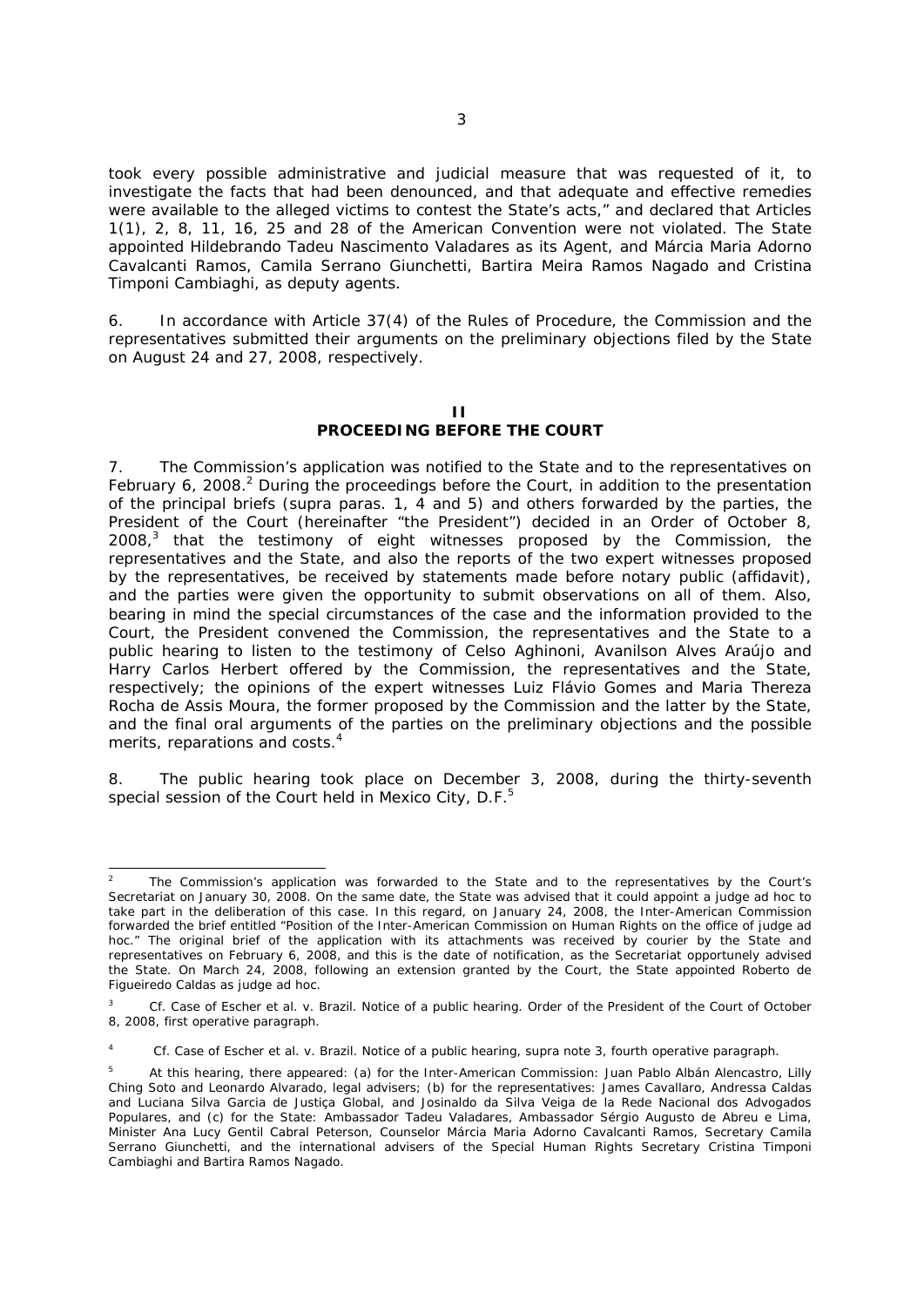9. On January 19, 2009, the State, the Commission and the representatives forwarded their final written arguments. In response to a request from the President, the State and the representatives sent with their briefs, as helpful evidence, the laws in force at the time of the facts, relevant case law of the superior courts, and clarifications on the remedies known as *mandado de segurança*, *embargos de declaração* and *recurso ordinário constitucional.*<sup>6</sup>

10. On May 15, 2009, the Court received an *amicus curiae* brief from the Human Rights Clinic of the Law School of the Fundación Getulio Vargas of Rio de Janeiro.<sup>7</sup> This brief presented, *inter alia*, an analysis of the domestic resources used by the alleged victims and their conformity with national and international case law.

### **III PRELIMINARY OBJECTIONS**

11. The State filed three preliminary objections in its brief answering the application, and the Court will examine them in the order in which they were raised.

*A) Failure of the representatives to comply with the time limit established in the Rules of Procedure to submit the brief with pleadings and motions and its attachments* 

12. The State alleged that the representatives had failed to comply with the time frame established in Articles 26(1) and 36 of the Rules of Procedure.<sup>8</sup> According to the State, the representatives "were notified of the application on January 30, 2008, and their brief [with pleadings and motions] was received by the Secretariat of the Court on April 7 [, 2008]; that is one week after the time limit had expired." In addition, the original brief and its attachments were submitted on May 20, 2008, more than a month after the electronic presentation of the brief. The State indicated that "this defect prejudiced its defense and constituted a violation of the adversarial principle, because it had to make urgent and unexpected changes in its answer in order to refute the new claims of the representatives;

-

<sup>6</sup> In its brief with observations on the helpful evidence, the representatives included allegations regarding the arguments submitted by the State. Brazil asked that these allegations should not be considered by the Court, because the said occasion was not a new procedural opportunity in this regard. Consequently, as indicated by the State, the Court will only consider the part of the representatives' brief relating to the helpful information requested. Subsequently, on June 30, 2009, the representatives submitted a brief with attachments referring to documents that they said they had not had access to at the time of the facts. On July 1, 2009, on the instructions of the President, the Secretariat clarified to the representatives that the said evidence had already been provided previously to the file of this case with the answer to the application and with the brief with pleadings and motions. In addition, it advised that the arguments in the brief in reference were time-barred, and accordingly would not be admitted by the Court. *Cf.* Note of the Court's Secretariat 12,353/114 of July 1, 2009 (Merits file, tome IV, folio 1991).

<sup>7</sup> This brief was submitted by Adriana Lacombe Coiro, Cesar Augusto Moacyr R. Beck, Gabriela Reis Paiva Monteiro, Isabela de Araújo Redisch, Maria Luiza Brandão Mortiz Atem, Marília Aguiar Monteiro, Nathalia Andrada de Sarvat, Roberta Santos Lixa and Thiago Silva de Castro Tostes.

<sup>8</sup> Articles 26(1) and 36(1) of the Rules of Procedure, applicable to this case, establish:

Article 26. Filing of briefs

<sup>1.</sup> The application, the reply thereto, the written brief containing pleadings, motions, and evidence, as well as any other written material addressed to the Court, may be presented in person, by courier, facsimile, telex, mail or any other method generally used. When any such material is transmitted to the Court by electronic means, the original documents, as well as accompanying evidence, shall be submitted within seven days.

Article 36. Brief with pleadings, motions and evidence

<sup>1.</sup> When the application has been notified to the alleged victim, his next of kin or his duly accredited representatives, they shall have a period of two months, which may not be extended, to present autonomously to the Court their pleadings, motions and evidence.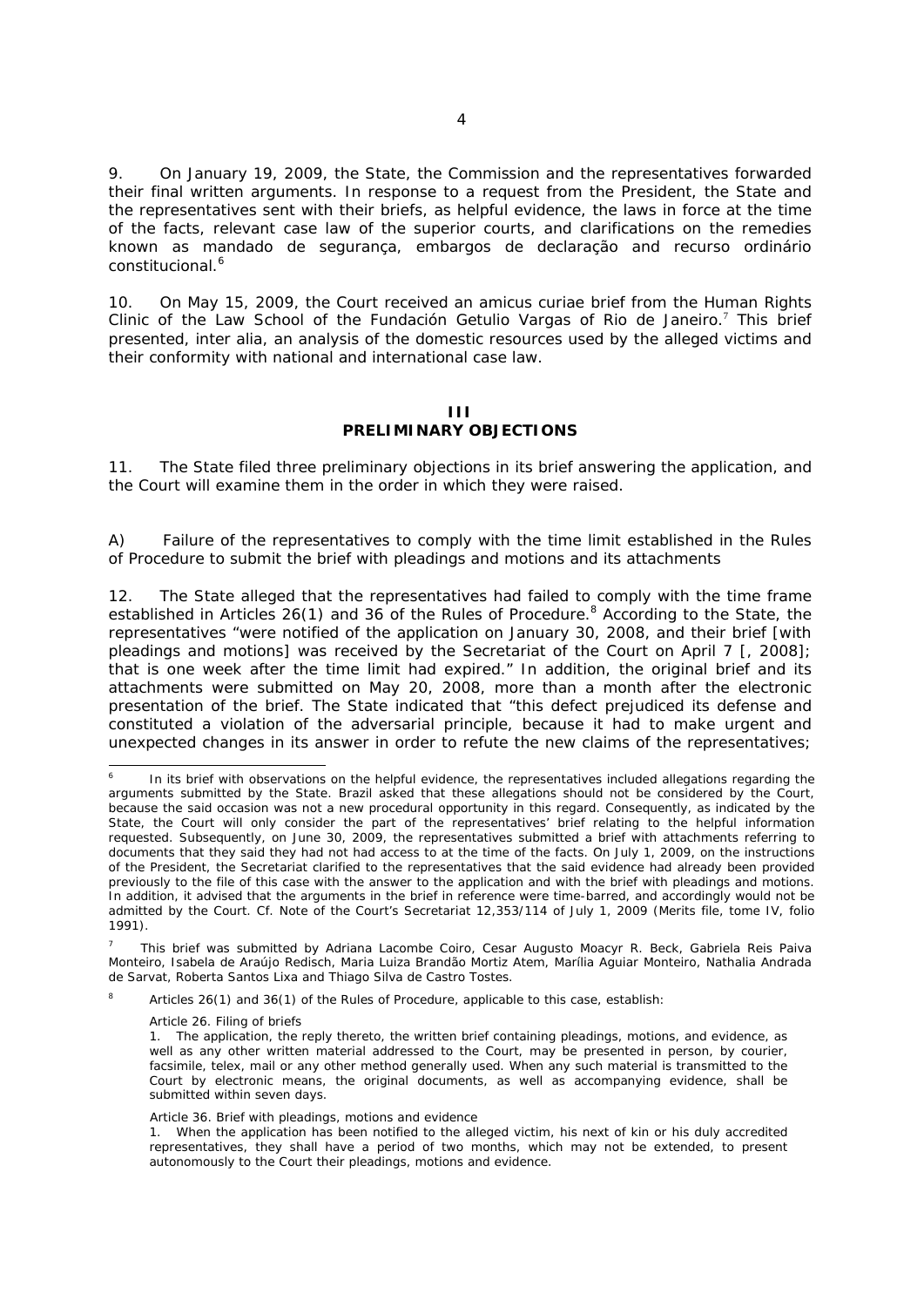also the five-week extension granted to it was less than the delay incurred by the representatives." Moreover, the mere fact that, "within the time limit for the answer to the application, it had to respond to two different briefs [the application and the pleadings and motions brief] resulted in an imbalance between the parties." Consequently, it asked the Court not to admit the pleadings and motions brief or its attachments.

13. The Commission considered that this allegation by the State did not correspond to a preliminary objection, but rather to a formal observation on the pleadings and motions brief. Moreover, it said that it "would not refer [to it] because it was not aware of the date on which the victims had received their copy of the application with all its appendices and attachments and, consequently, the date from which the two months" granted them by the Court Ito present the said brief] should be calculated."

14. The representatives alleged that, in a note from the Secretariat of June 9, 2008, in response to the request for clarification made by the State, the parties were advised that the representatives had received the original brief of the application and its attachments by courier on February 6, 2008. Hence, the term of two months to present the pleadings and motions brief expired on April 6, 2008. In the opinion of the representatives, since that date was a Sunday, the said period was extended until the following Monday: that is, April 7, 2008, the date on which they sent their pleadings and motions brief via facsimile. In relation to Article 26(1) of the Rules of Procedure, they indicated that the term of seven days stipulated in this provision refers to the "sending" of the original documents and their attachments. In this regard, they alleged that their pleadings and motions brief and its attachments were sent to the Court on April 14, 2008, within the said term.

> \* \* \*

15. Although the American Convention and the Rules of Procedure do not clarify the concept of "preliminary objection," in its case law the Court has repeatedly stated that this measure questions the admissibility of an application or the competence of the Court to hear a specific case or an aspect of it, based on the person, the subject matter, the time or the place.<sup>9</sup> Thus, the Court has indicated that the purpose of a preliminary objection is to obtain a decision that prevents or impedes the examination of the merits of the matter questioned or of the case as a whole. Consequently, the claim must satisfy the essential juridical characteristics in content and purpose that confer on it the nature of "preliminary objection." Claims that do not conform to this description, such as those relating to the merits of the case, can be formulated by other procedural actions established in the American Convention, but not as a preliminary objection.<sup>10</sup>

16. In this case, the alleged failure of the representatives to comply with the time limit stipulated in the Rules of Procedure to submit the pleadings and motions brief and its attachments does not constitute a preliminary objection, because it does not contest the admissibility of the application or prevent the Court from hearing the case. Indeed, even if, hypothetically, the Court decided the State's argument affirmatively, it would in no way affect the competence of the Court to examine the merits of the dispute. Consequently, the Court rejects this argument because it does not constitute a preliminary objection.

-

<sup>9</sup> *Cf. Case of Las Palmeras v. Colombia. Preliminary objections.* Judgment of February 4, 2000. Series C No. 67, para. 34; *Gabriela Perozo et al. v. Venezuela.* Order of the President of the Inter-American Court of Human Rights of March 18, 2008, seventh considering paragraph; *Case of Castañeda Gutman v. Mexico. Preliminary objections, merits, reparations and costs*. Judgment of August 6, 2008. Series C No. 184, para. 39; and *Case of Tristán Donoso v. Panama. Preliminary objection, merits, reparations and costs*. Judgment of January 27, 2009. Series C No. 193, para. 15.

<sup>10</sup> *Cf. Case of Castañeda Gutman, supra* note 9, para. 39, and *Case of Tristán Donoso, supra* note 9, para. 15.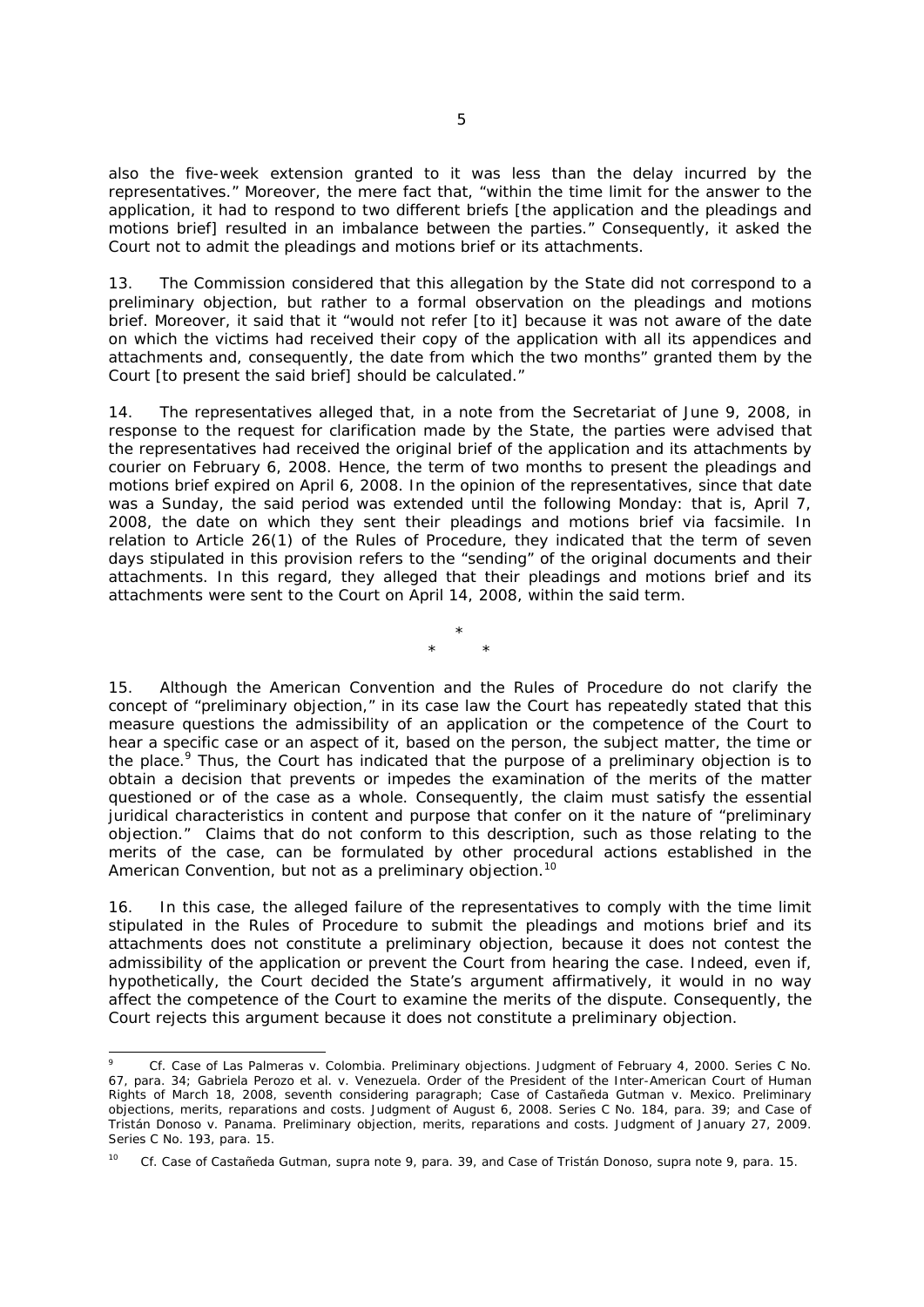17. Despite the above, the Court will examine the State's argument on the admissibility of the pleadings and motions brief and the evidence provided with it, in the chapter of this judgment concerning evidence (*infra* paras. 57 to 64).

*B) Impossibility of alleging violations that were not considered during the proceedings before the Inter-American Commission* 

18. The State indicated that the violation of Article 28 of the American Convention<sup>11</sup> was not alleged during the proceedings before the Commission, but was included in the application after the State had mentioned the difficulty of communicating with the state of Paraná in the course of a working meeting between the litigants before the Inter-American Commission concerning compliance with the recommendations included in Report on Merits No. 14/07. It also alleged that the said provision does not establish a right or freedom, but rather rules for the interpretation and application of the Convention, and that this treaty, particularly its Articles 48(1) and 63, are clear when they stipulate that the organs of the inter-American system can only examine possible violations of rights and freedoms. Consequently, the Court should not assess the alleged violation of Article 28 of the Convention.

19. The Commission argued that "Article 28 of the American Convention is not merely a rule of interpretation […]. This norm establishes obligations, compliance with which can be verified and ruled on by the supervisory organs of the inter-American system in the same way as the obligations arising from Articles 1(1), 2, 26 and 27 of the Convention." It also indicated that the State did not deny that it had used the supposed difficulties in coordination between the Federal authorities and those of the state of Paraná as a defense during the proceedings before the Commission. It was Brazil's position that led the Commission to include this matter in the Report on Merits in the case and, consequently, in the application submitted to the Court. Therefore, the Commission asked the Court to reject this preliminary objection.

20. The representatives refuted the State's assertion that Article 28 of the Convention cannot be included among the alleged violations and agreed with the Commission that this Article is not merely a norm of interpretation, but establishes obligations for the States Parties by expressly specifying that federal States must comply with all the provisions of the Convention. They also affirmed that the Court had recognized that "facts that occur after the application has been filed can be presented to the Court up until it has delivered judgment. As regards the inclusion of new Articles, the Commission and the [representatives] are legally authorized to [submit them to the Court], in the understanding [...] that, failing to admit this possibility would restrict their status as subjects of international law." Lastly, they indicated that the Court has the authority to examine violations of the Articles of the Convention that have not been alleged by the parties based on the *iura novit curia* principle.

> \* \* \*

21. The Court observes that the State's argument corresponds to a preliminary objection, whose purpose is to prevent the Court from examining the alleged failure to comply with Article 28 of the American Convention on the "federal clause".

22. When, the Commission's actions concerning the proceedings before it are questioned as a preliminary objection, the Court has stated that the American Convention establishes

 $11$ *Cf. infra* note 190.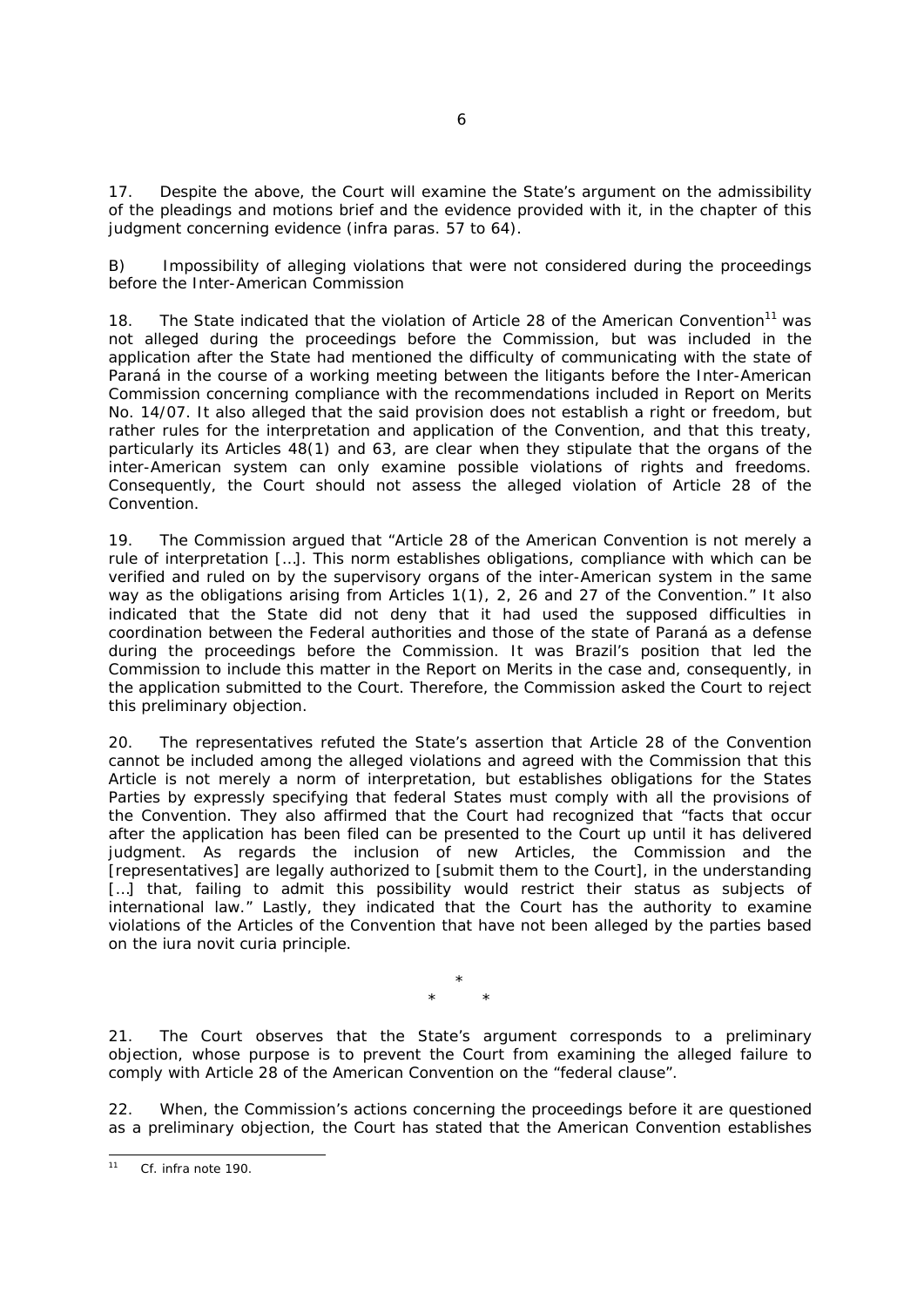that the Inter-American Commission has autonomy and independence in the exercise of its mandate $12$  and, particularly, in the exercise of its functions in relation to processing individual petitions, established by Articles 44 to 51 of the Convention.<sup>13</sup> Nevertheless, the Court has the authority to control the legality of the Commission's actions as regards the processing of matters that the Court itself is examining.<sup>14</sup> The Court has maintained the opinion that the American Convention grants it full jurisdiction over all matters relating to a case submitted to its consideration, including those concerning the procedural assumptions on which the possibility of it exercising its competence are founded.<sup>15</sup> This does not necessarily entail reviewing the proceedings before the Commission, except in exceptional cases where a grave error exists that violates the right to defense of the parties.<sup>16</sup>

23. Also, the party who states that a grave error which affected the right to defense has occurred owing to an action by the Commission during the proceedings before the latter must prove this injustice.<sup>17</sup> Hence, a complaint or difference of opinion with regard to the Inter-American Commission's actions is insufficient.

24. The Court observes that the case file does not support the State's argument that the alleged failure to comply with Article 28 was not considered during the proceedings before the Inter-American Commission and had only been included in the application after the State had made a comment relating to compliance with the reparations required in Report on Merits No. 14/07. During its proceedings, the Commission examined the facts of the case in light of Article 28 of the American Convention, concluding in the said Report on Merits that the State had failed to comply with the obligations deriving from the so-called "federal clause" and, consequently, alleged the supposed failure to comply with this norm in the application it filed before the Court.

25. The Court finds that the inclusion in the application of the supposed failure to comply with Article 28 of the American Convention, which appeared in the Commission's Report on Merits No. 14/07, is not contrary to the relevant provisions of the American Convention and the Commission's Rules of Procedure. Moreover, during the processing of the case before the Court, the State had the opportunity to submit its arguments for the defense on this aspect of the application. Furthermore, it has not proved that its right to defense was impaired owing to the said action of the Commission. Thus, the Court finds that there are no elements that would justify modifying what has been decided by the Inter-American Commission in this case.

 $12$ 12 *Cf. Control of the Legality of the Exercise of the Attributions of the Inter-American Commission on Human Rights (Arts. 41 and 44 to 51 of the American Convention on Human Rights).* Advisory Opinion OC-19/05 of November 28, 2005. Series A No. 19, first operative paragraph, and *Case of Castañeda Gutman, supra* note 9, para. 40.

<sup>13</sup> *Cf. Control of the Legality of the Exercise of the Attributions of the Inter-American Commission on Human Rights (Arts. 41 and 44 to 52 of the American Convention on Human Rights), supra* note 10, Second operative paragraph, and *Case of Castañeda Gutman, supra* note 9, para. 40.

<sup>14</sup> *Cf. Control of the Legality of the Exercise of the Attributions of the Inter-American Commission on Human Rights (Arts. 41 and 44 to 51 of the American Convention on Human Rights), supra* note 10, third operative paragraph, and Case of Castañeda Gutman, *supra* note 9, para. 40.

<sup>15</sup> *Cf. Case of Velásquez Rodríguez, Preliminary Objections.* Judgment of June 26, 1987. Series C. No. 1, para. 29; *Case of Castañeda Gutman*, *supra* note 9, para. 40, and *Bayarri v. Argentina. Preliminary objection, merits, reparations and costs.* Judgment of October 30, 2008. Series C No. 187, para. 28.

<sup>16</sup> *Cf. Case of the Dismissed Congressional Employees (Aguado Alfaro et al.) v. Peru, Preliminary objections, merits, reparations and costs.* Judgment of November 24, 2006. Series C. No. 158, para. 66; and *Case of the Saramaka People v. Surname. Preliminary objections, merits, reparations and costs*. Judgment of November 28, 2007. Series C No. 172, paras. 32 and 40, and *Case of Castañeda Gutman, supra* note 9, para. 40.

<sup>17</sup> *Cf. Case of the Dismissed Congressional Employees (Aguado Alfaro et al.), supra* note 16, para. 66; and *Case of the Saramaka People, supra* note 16, para. 32, and *Case of Castañeda Gutman, supra* note 9, para. 42.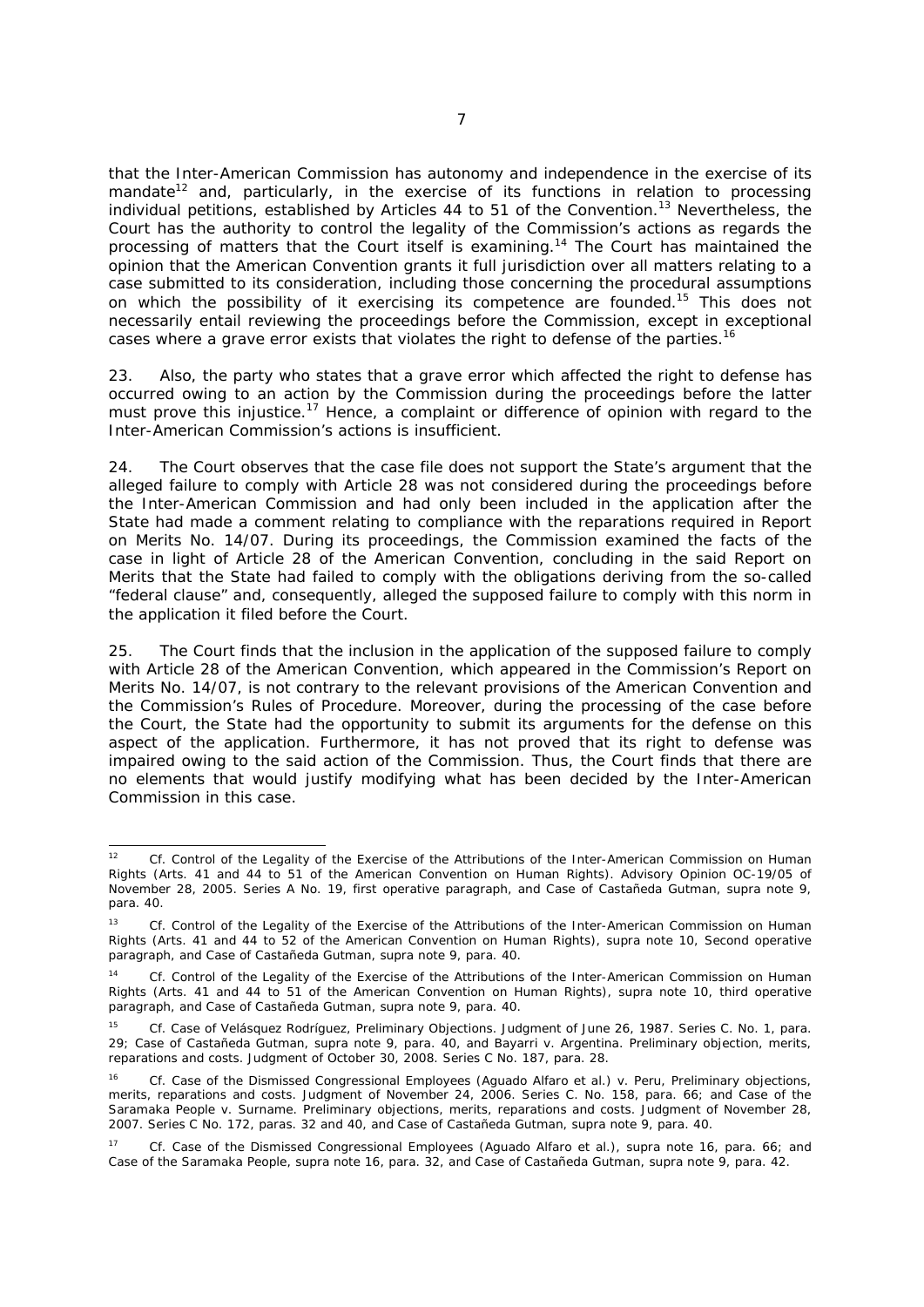26. Lastly, according to Article 62(3) of the Convention, "[t]he jurisdiction of the Court shall comprise all cases submitted to it concerning the interpretation and application of the provisions of this Convention, provided that the States parties to the case recognize or have recognized such jurisdiction, whether by special declaration pursuant to the preceding paragraphs, or by a special agreement." Therefore, the Court has competence to examine the alleged failure to comply with Article 28 of the Convention, irrespective of its juridical nature, whether it is a general obligation, a right, or a norm of interpretation. Based on the above, the Court rejects this preliminary objection.

#### *C) Failure to exhaust domestic judicial remedies*

-

27. The State alleged, in general, that the representatives did not comply with the requirement of prior exhaustion of domestic remedies before resorting to the inter-American system. In this regard, it indicated that: (i) the *mandado de segurança* was not the appropriate remedy to halt the alleged human rights violations, but rather *habeas corpus;* (ii) once the alleged victims chose to file the *mandado de segurança*, they should have exhausted the ordinary constitutional remedy (*recurso ordinário constitucional)* in order to challenge the ruling that extinguished the *mandado de segurança* without examining its merits; (iii) given the extinction of the *mandado de segurança*, they could have filed an ordinary action requesting a declaration that the evidence had been obtained illegally and also the destruction of the tapes, but they did not do so, and (iv) the alleged victims did not exhaust the domestic remedies in relation to the presumed violations of the rights to freedom of association and to honor and dignity. The State also affirmed that the criminal action concerning the dissemination of the recorded conversations was processed in accordance with due legal process and within a reasonable time, so that the Court would be acting as a fourth review instance if it examined the merits of the case. The State indicated that it had submitted these arguments during the admissibility phase before the Commission. It affirmed that the principle of estoppel had no bearing on the instant case and that the Court could examine the objection of non-exhaustion of domestic remedies. In this regard, the State asked the Court to decide that it was unable to examine the merits of the application.

28. The Court has developed criteria to examine the objection based on failure to comply with the rule of exhaustion of domestic remedies.<sup>18</sup> Regarding the formal aspect, given that this objection is a defense available to the State, procedural questions must be verified, such as the procedural moment at which the objection was filed; the facts about which it was filed, and whether the interested party has indicated that the admissibility decision was based on erroneous information or on an aspect that infringed the right to defense. Regarding the material presumptions, the Court will examine whether domestic remedies were filed and exhausted in keeping with generally recognized principles of international law; particularly, whether the State filing the objection specified the domestic remedies that were not exhausted, and the State must demonstrate that those remedies were available and were adequate, appropriate and effective. Since this question relates to the admissibility of a petition before the inter-American system, the premises underlying this rule must be verified, even though the analysis of the formal premises prevails over those of a material nature and, at certain times, the latter may be related to the merits of the case.19

<sup>18</sup> *Cf. Case of Velásquez Rodríguez, supra* note 15, para. 88; *Ríos et al. v. Venezuela. Preliminary objections, merits, reparations and costs*. Judgment of January 28, 2009. Series C No. 194, para. 37, and *Perozo et al. v. Venezuela. Preliminary objections, merits, reparations and costs*. Judgment of January 28, 2009. Series C No. 195, para. 42.

<sup>19</sup> *Cf. Case of Velásquez Rodríguez, supra* note 15, para. 91; *Case of Ríos et al., supra* note 18, para. 37, and *Case of Perozo et al., supra* note 18, para. 42.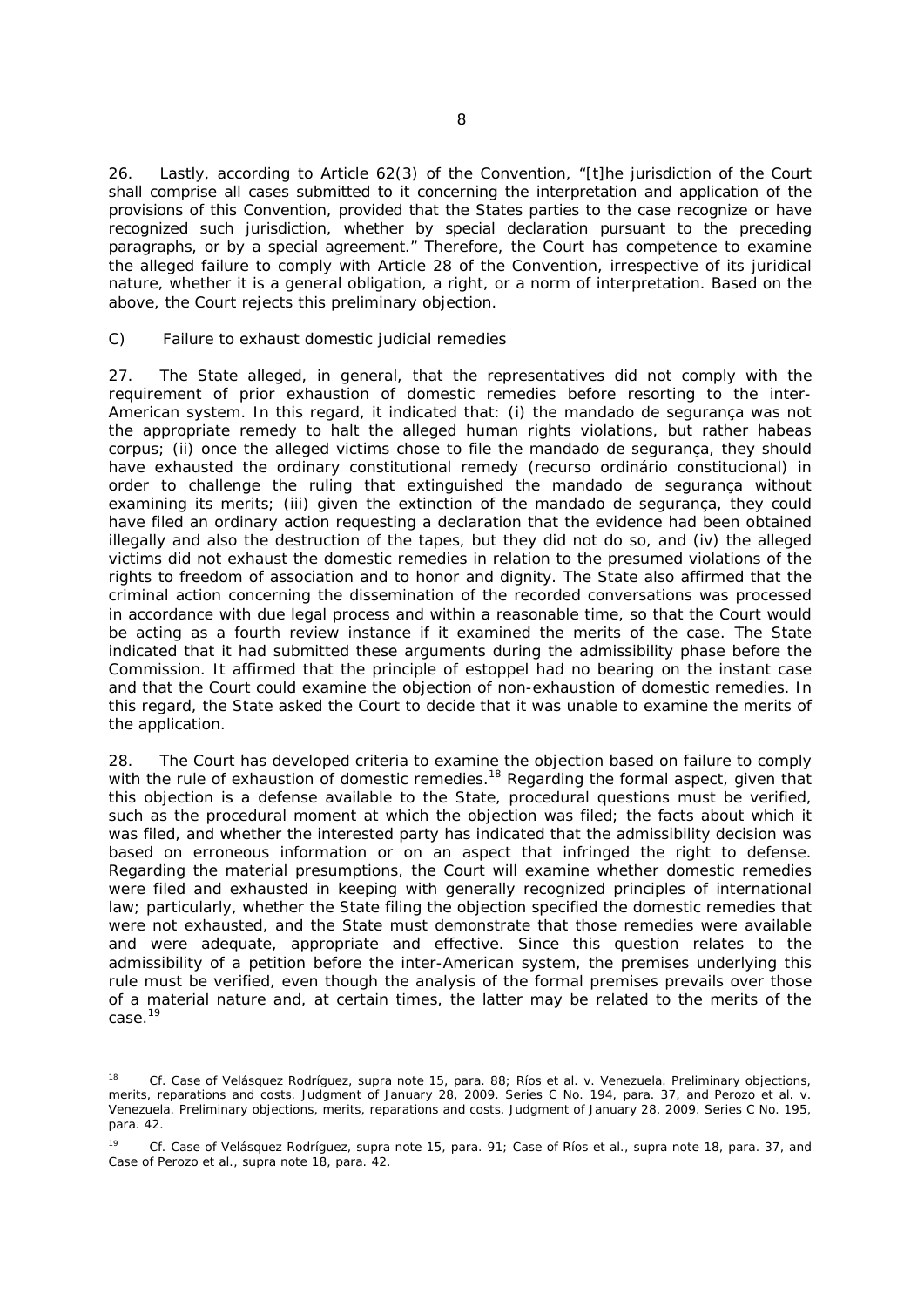29. The Court will examine this preliminary objection in the order in which the State presented its arguments.

### *C.1) Mandado de segurança*

30. The State argued that the representatives of COANA and ADECON filed a *mandado de segurança* before the Court of Justice of the state of Paraná (hereinafter also "the Court of Justice") requesting that the telephone interceptions should cease and the recorded tapes be destroyed. This action was filed when the interceptions had ceased and, since it was not possible to respond to the request to suspend the surveillance, the action was considered unfounded and deemed to be extinct, without an examination of the merits. Based on this ruling, the representatives of the organizations filed *embargos de declaração,*20 arguing that the Court of Justice had failed to rule on the request for destruction of the recorded tapes. This remedy was rejected by the Court of Justice on the grounds that the said means of contestation was not admissible against decisions in which the merits had not been examined. No other remedies were filed and the decision that declared the *mandado de segurança* extinguished became final.

31. Brazil argued that the *mandado de segurança* was not an appropriate remedy for the alleged victims' intended purpose. Pursuant to Article 5, subparagraph LXIX of the 1988 Federal Constitution (hereinafter "the Brazilian Constitution" or "the Constitution"), "[t]he sphere of application of the *mandado de segurança* is […] defined residually: it can only be filed when the real and specific right to be protected is not protected by *habeas corpus* or *habeas data.*" It added that "[a]s the *mandado de segurança* does not include the possibility of producing evidence […], it was not the appropriate juridical instrument to obtain a positive decision on the request to destroy the tapes." It indicated that the Brazilian courts understand that *habeas corpus* is the appropriate remedy for requesting a declaration that evidence obtained by the presumed violation of the right to privacy is invalid. Moreover, considering that it was not possible to prove and declare that the recordings were illegal using the *mandado de segurança*, this action would not have been an adequate remedy for deciding that the recorded tapes should be destroyed.

32. The State also indicated that the decision that ruled the *mandado de segurança* extinct was delivered according to the case law of the Brazilian higher courts. The State indicated that although this instrument was inappropriate, if the alleged victims chose it in order to request that the alleged violations cease, they should have exhausted all possible remedies within the framework of that action, which would have entailed filing a *recurso ordinário constitucional.*21 This would have allowed the Superior Court of Justice to review the ruling and to examine the request that the recorded tapes be destroyed. In the State's opinion, the Commission erred by not taking into consideration the fact that the petitioners still had this remedy available to them, that they did not use the appropriate mechanisms that were available to protect their rights in the domestic sphere, and that the denial of a remedy that is inappropriate cannot constitute the exhaustion of domestic remedies. Furthermore, the petitioners could have availed themselves of ordinary justice, through an

-

<sup>20</sup> The remedy known as *embargos de declaração* is merely a means of clarification that does not entail a review of the merits of the contested decision. It is admissible if the judicial decision appealed is unclear, ambiguous or omissive on a point on which there should have been a ruling. This remedy is heard and decided by the court that delivered the contested decision. Code of Civil Procedure (Merits file, tome IV, folio 1852).

<sup>21</sup> Code of Civil Procedure, *supra* note 20, folio 1828. Art. 539. The following shall be heard using an ordinary remedy:

<sup>[...]</sup> II – by the Superior Court of Justice:

<sup>(</sup>a) the *mandados de segurança* decided in a single instance by the Federal Regional Courts or by the courts of the States and of the Federal District and Territories, when the decision has been a denial; […]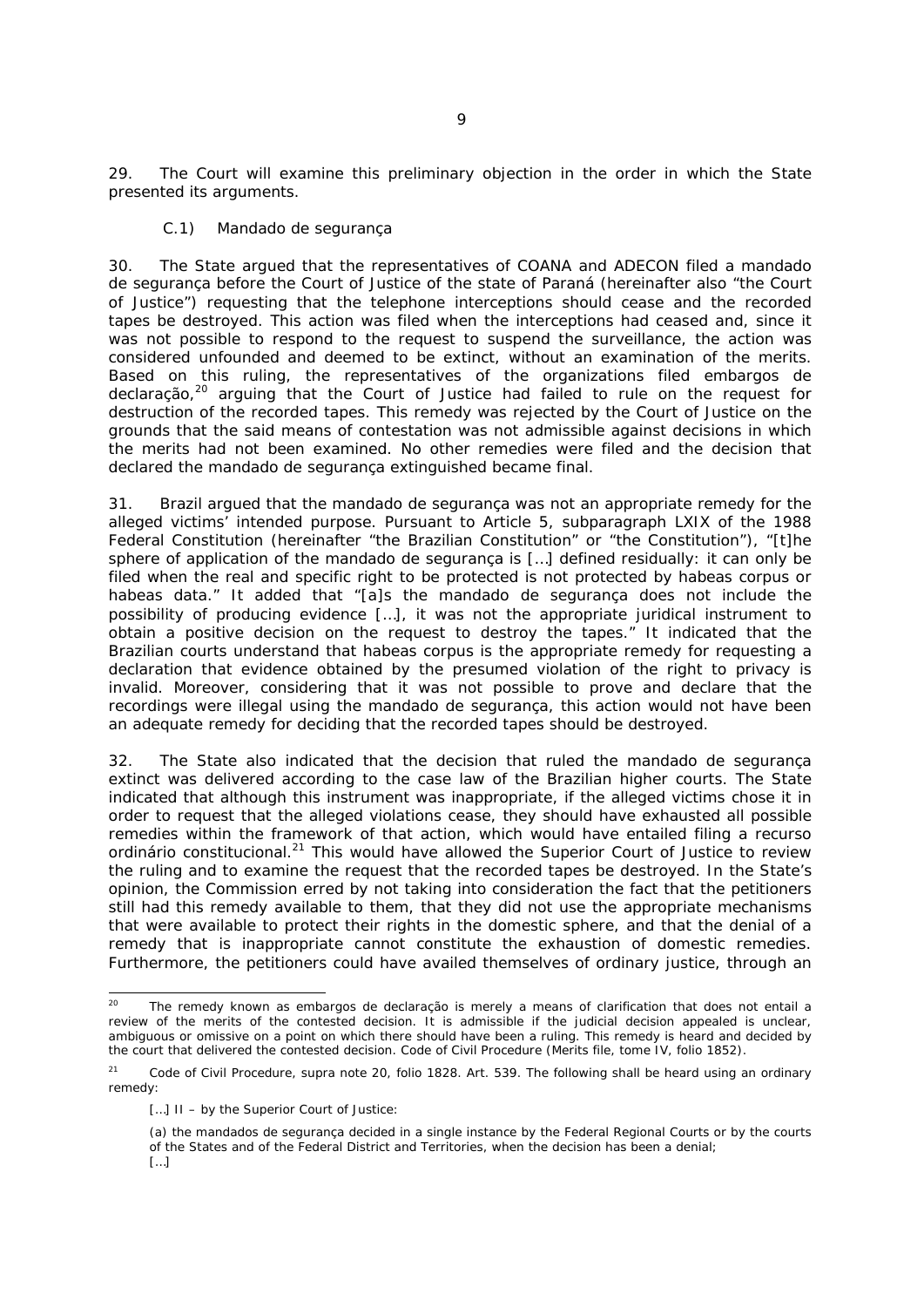ordinary hearing to request a declaration that the evidence had been obtained illegally and that the tapes should be destroyed.

33. The Commission stated that this preliminary objection is based on the State's disagreement with decisions taken at the opportune moment. It added that it had heard the arguments of both parties concerning the exhaustion of domestic remedies, strictly respecting the adversarial principle. The arguments were duly examined and considered in light of the Convention, the case law of the inter-American system, the evidence provided and the characteristics of the specific case and, consequently, "any new discussion of the issue became irreceivable." The Commission also maintained that, in its answer to the application, the State had not claimed that the decision on admissibility had been based on erroneous information or that it had resulted from a proceeding in which the parties did not act with equality of arms or that there had been a violation of the right to defense. For the Commission, "in principle, the content of the admissibility decisions adopted pursuant to the rules established in the Convention and in [its] Rules of Procedure […] should not be subject to a new substantive examination." Therefore, the Commission asked the Court to reject the preliminary objection filed by the State as unsubstantiated.

34. The representatives indicated that the State's claim that this action was inappropriate to contest the telephone interceptions should not be admitted. The request was received - although subsequently rejected - by the Court of Justice and its decision did not mention the supposed inappropriateness of the procedural mechanism used, thereby implicitly acknowledging the validity of the *mandado de segurança* for the intended purpose. If this domestic court had understood that the matter should be examined by means of another type of action, it could have processed the petition as *habeas corpus* or extinguished the proceedings owing to the inappropriateness of the request. The representatives stated that, when filing the *mandado de segurança***,** the violations of the right to freedom of association and to honor and dignity had already been committed, so that they were using this remedy to attempt to prevent the continuation of these violations. Given the extinction of the proceedings without a judgment on the merits and the denial of the *embargos de declaração*, it was useless to continue the discussion on ending the telephone interceptions up to the Superior Court of Justice by means of a *recurso ordinário constitucional*, because the interceptions had ceased and because the *mandado de segurança* would not have allowed the alleged victims to obtain the sanction of the public agents involved in the unlawful activities. The representatives adduced that, since the interceptions had ceased when the *mandado de segurança* was filed, the specific remedy for the intended purpose had been exhausted. Consequently, the preliminary objection raised by the State should be rejected.

> *\* \* \**

35. The State filed the objection of failure to exhaust domestic remedies in relation to the *mandado de segurança* in the brief it presented to the Inter-American Commission on November 14, 2001, that is, during the admissibility stage of the petition. The Court finds that the objection was presented opportunely.

36. Regarding the appropriate remedy to halt the alleged violations of the presumed victims' human rights, the Court understands, as indicated by the expert witness proposed by the State,<sup>22</sup> that *habeas corpus* is a remedy whose application "is restricted to cases of a threat to or violation of freedom of movement […] by an unlawful action or abuse of authority." In turn, the *mandado de segurança* "is an instrument for the protection of a real

<sup>22</sup> 22 *Cf.* Expert opinion provided by Maria Thereza Rocha de Assis Moura during the public hearing held before the Inter-American Court of Human Rights on December 3, 3008.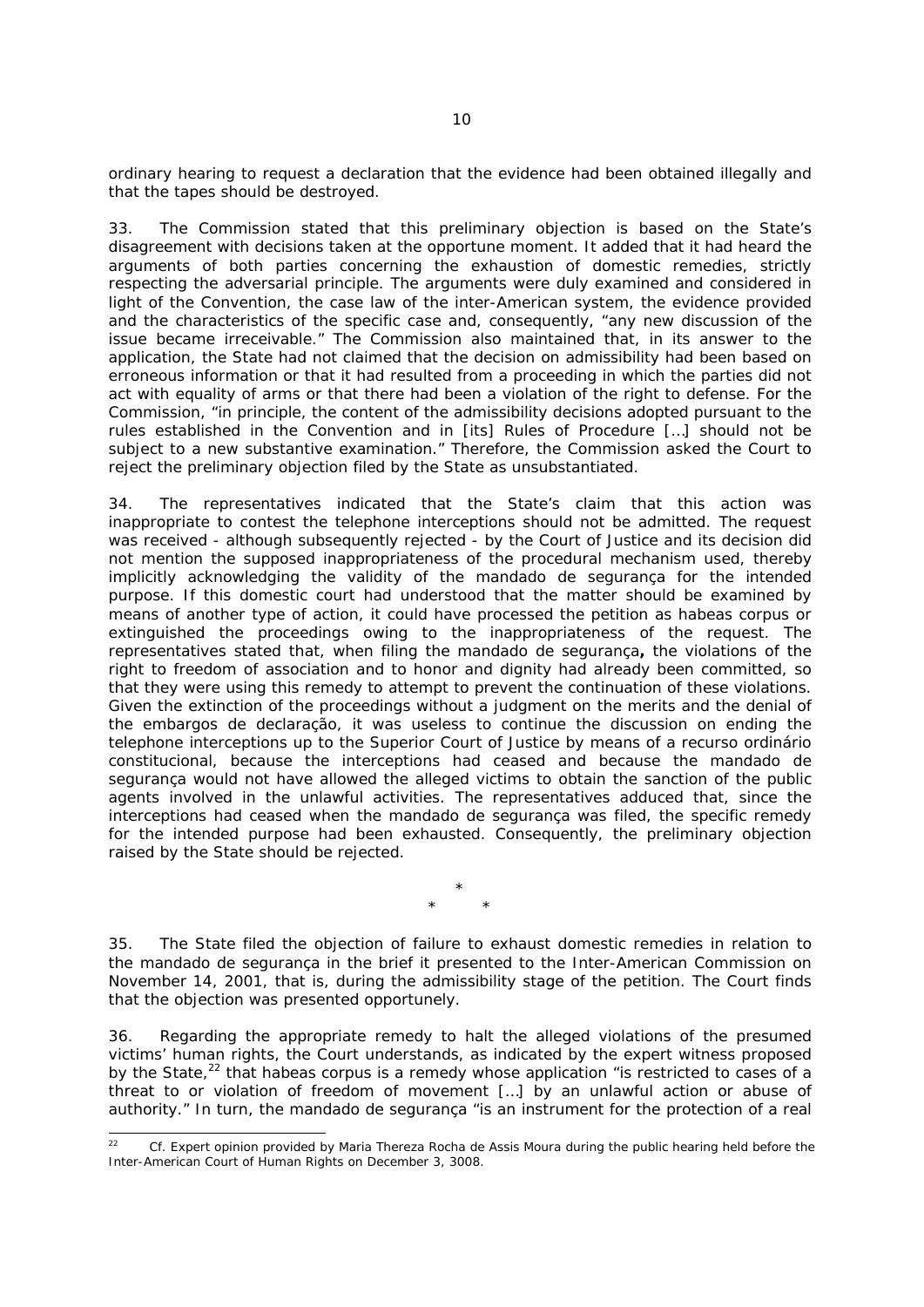and specific right violated or threatened by unlawful or abusive actions by public agents [...]," which is characterized by the protection of rights other than freedom of movement that, consequently, "are not protected by *habeas corpus.*" In the opinion of the said expert witness, "the *mandado de segurança* can be filed in cases of requests for […] telephone interceptions when the right to freedom of movement of the individual [subject of this measure] is not directly affected." The Court observes that the individuals whose conversations were intervened and recorded enjoyed freedom of movement and that, furthermore, this right was not threatened directly by a coercive measure against their personal liberty during the course of the telephone interception or subsequently. Therefore, taking into account that the right to freedom of movement was not being considered directly in this case, the appropriate remedy for the presumed victims' claim was not *habeas corpus*, but rather the *mandado de segurança*.

37. The Court observes that, when the alleged victims filed the *mandado de segurança*, on October 5, 1999, $^{23}$  the telephone interceptions had indeed ceased and the dissemination of the recorded tapes taken place (*infra* paras. 97 and 94, respectively). Given the extinction of the *mandado de segurança* because the purpose had been eliminated, and the denial of the *embargos de declaração*, the State indicated that the representatives of the alleged victims should have filed other judicial remedies, such as a *recurso ordinário constitucional* or an ordinary hearing. These legal actions could possibly have resulted in another examination of the request for destruction of the recorded tapes by other courts.

38. The Court considers that the remedies that must be exhausted are those that are appropriate for the specific situation of the alleged human rights violations: in this case the interception and recording of telephone conversations and their dissemination. The Court understands that the destruction of the tapes containing the recordings would not determine the ceasing or the reparation of the violations claimed by the alleged victims. Indeed, the filing of a *recurso ordinário constitucional* or an ordinary hearing in order to obtain the destruction of the tapes of the recorded conversations could not repair the interception and dissemination that had already taken place, although it could be an appropriate remedy to prevent further dissemination and prevent possible human rights violations in the future. Hence, once the *mandado de segurança* was exhausted, it was unnecessary to file other legal mechanisms that would not have been intended to halt or repair the interception, recording and dissemination of telephone conversations that had already occurred. Based on the foregoing, the Court rejects this preliminary objection.

## *C.2) Criminal proceedings and the "fourth instance formula"*

39. The State claimed that the alleged victims denounced the facts before the Public Prosecutor's Office, by means of a *representação criminal* against the public officials supposedly involved in the interception, recording and dissemination of the telephone conversations. The Court of Justice decided to close this investigation with regard to the Military Police and Judge Elizabeth Khater, and ordered the criminal action to proceed only against the Secretary of Public Security of the state of Paraná at the time, Cândido Martins, for the dissemination of the recorded tapes. This public official was acquitted on appeal. The State added that "the criminal action was duly opened and heard, in accordance with due process of law and within a normal and reasonable time (slightly more than four years)." It stressed that the criminal action had concluded when the Commission examined admissibility and that, in itself, precluded admission of the petition. The Commission could only have justified its intervention if it had considered that the criminal action had not been processed in accordance with due process of law; that the decision had been delivered in a way which was contrary to the law or to the American Convention, or that an unjustified

<sup>23</sup> 23 *Cf.* Record of the registration and opening of *mandado de segurança* No. 83.486-6 procedures (file of attachments to the pleadings and motions brief, attachment 2, folio 1007).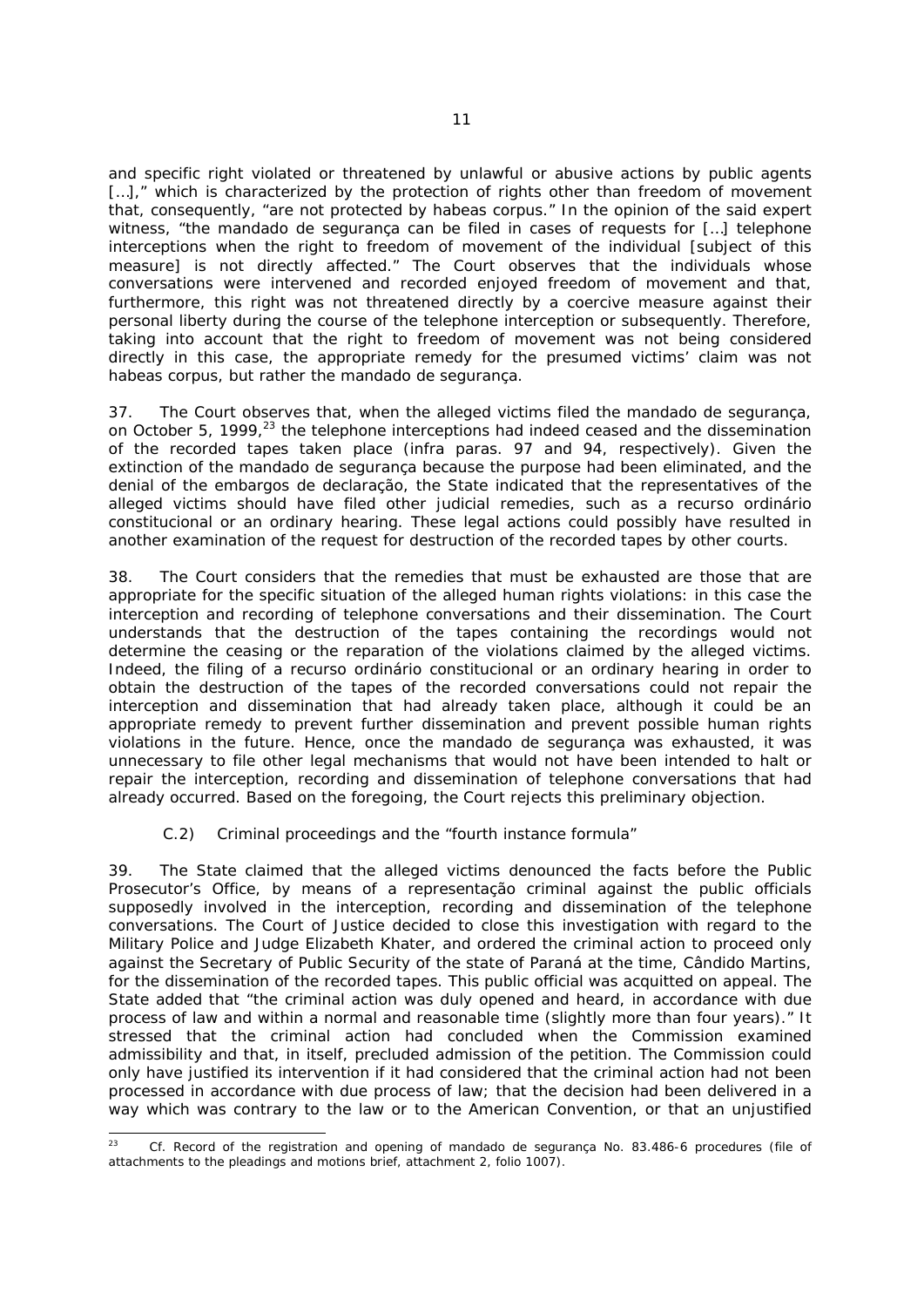delay in processing it had occurred. It indicated that, according to the principle of subsidiarity, the domestic solution provided by the State should be respected unless manifestly illegal. In this case the Commission stated expressly that there was no evidence that the judicial proceedings or the decisions handed down were flawed. It asked the Court to remedy the situation, by not admitting the application and avoiding acting as a fourth court of review.

40. In addition to the arguments indicated above (*supra* para. 33) regarding the investigation and the criminal action, the Commission alleged that when establishing the factual framework of the instant case, it had emphasized the flawed judicial activities designed to investigate the violations, and their failure to conform to the standards embodied in the Convention. The facts mentioned reveal a violation of the rights to judicial protection and guarantees, so that a decision on this matter, namely the effectiveness of domestic remedies, does not correspond to a preliminary objection, but should be elucidated as part of the merits of the case.

41. The representatives stated that the *representação criminal* filed by the alleged victims against the agents supposedly involved in the telephone interception and the dissemination of the recorded tapes is "the basic domestic remedy to obtain justice and not the *mandado de segurança*, the purpose of which was only to end the illegal interceptions."

> *\* \* \**

42. Regarding the filing of criminal remedies, the Court finds that their purpose was to determine the existence of a punishable fact and, if applicable, the criminal responsibility of the alleged perpetrators. Hence, their purpose was different but complementary to the one sought by the *mandado de segurança*, which sought an immediate ending to the interception and recording of the telephone conversations.

43. The Court observes that, during the admissibility stage before the Commission, the State provided information about the existence of several criminal actions and the progress made, denying that there had been delays in processing them.<sup>24</sup> Also, in its brief of October 12, 2005, $^{25}$  the State indicated that the criminal action against the Secretary of Public Security of the state of Paraná at the time, Cândido Martins, had concluded. Thus, the documentary evidence shows that when the Commission issued its Admissibility Report No. 18/06 of March 2, 2006, $^{26}$  the investigation against Judge Elisabeth Khater and the police agents supposedly involved in the telephone interception had already been closed, while the criminal action against the abovementioned Secretary of Public Security had ended with his acquittal.<sup>27</sup> Consequently, the Court finds that, in the instant case, the representatives had

 $24$ 24 *Cf.* Record of the hearing of November 14, 2001, held with the representatives and the State before the Inter-American Commission (file of attachments to the application, tome II, appendix 3, folios 928 and 931); the State's brief concerning the admissibility of case 12,353, presented on November 14, 2001 (file of attachments to the application, tome II, appendix 3, folio 934), and the State's brief presented on October 12, 2005, with additional information concerning the admissibility of case 12,353 (file of attachments to the application, tome II, appendix 3, folios 835 and 836).

<sup>25</sup>Brief with additional information from the State presented on October 12, 2005, *supra* note 24, folios 835 and 836.

<sup>&</sup>lt;sup>26</sup> Cf. Admissibility Report No. 18/06 of March 2, 2006 (file of attachments to the application, tome 1, appendix 2, folio 43).

<sup>27</sup> *Cf.* Decision No. 4745 of the Special Organ of the Court of Justice of the state of Paraná of October 6, 2000, in criminal investigation No. 82,516-5 (file of attachments to the application, tome I, attachment 9, folios 99 and 100), and decision of the Second Criminal Chamber of the Court of Justice of the state of Paraná of October 14, 2004, in criminal appeal No. 153.894-1 (file of attachments to the application, tome I, attachment 10, folio 114).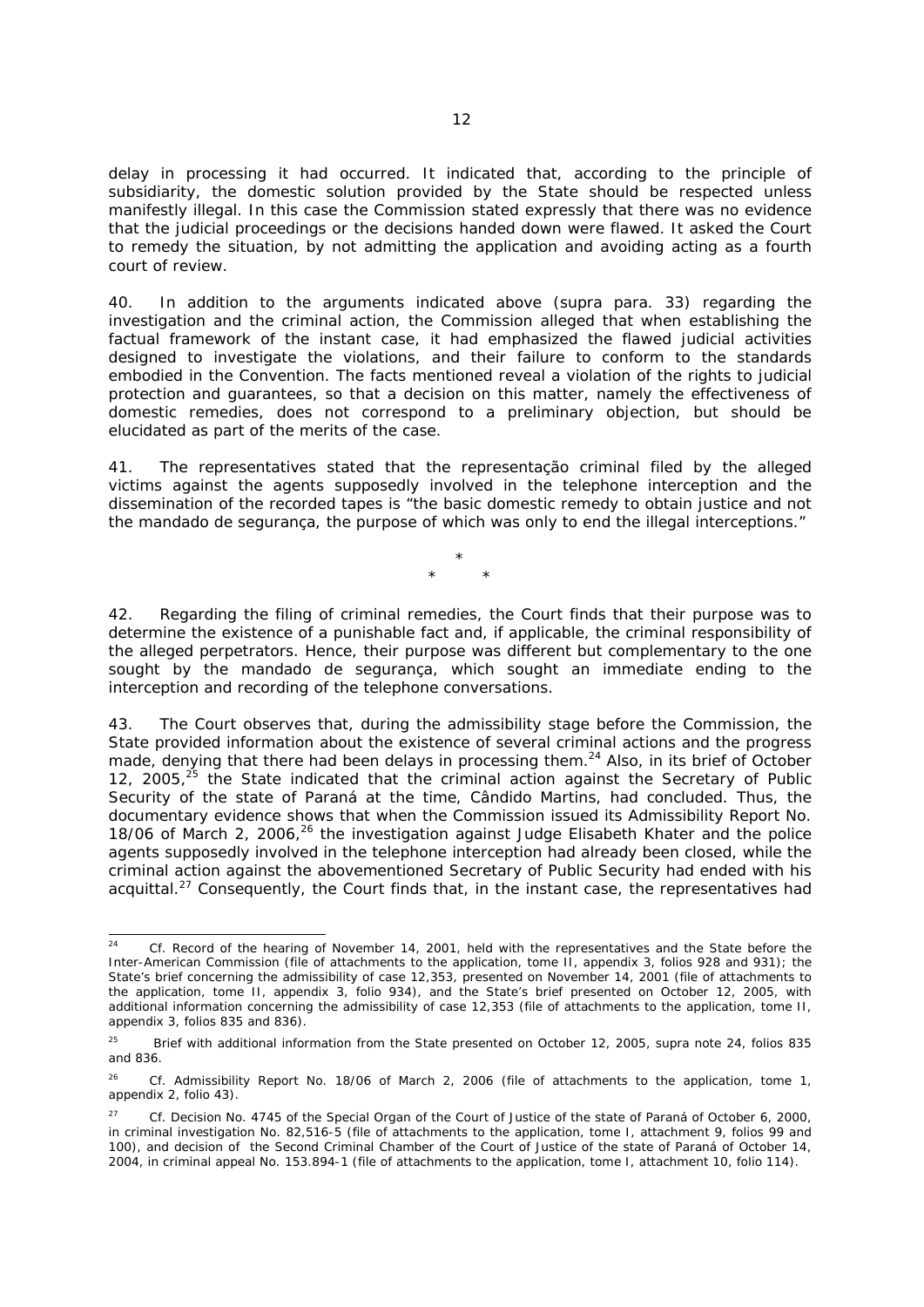exhausted the appropriate remedy under criminal law to repair the alleged violation, because it sought to clarify the facts and, if applicable, obtain justice.

44. Furthermore, with regard to the State's claims concerning the "fourth instance formula" (*supra* para. 39), the Court considers it opportune to recall, as it has repeatedly indicated in its case law, that clarification of whether a State has violated its international obligations owing to the actions of its judicial organs may require the Court to examine the respective domestic proceedings in order to establish their compatibility with the American Convention, which is not the same, evidently, as determining individual criminal responsibilities. In light of the above, the domestic proceedings must be considered as a whole. The function of the Court is to determine whether the proceedings, taken as a whole, were in conformity with the Convention.<sup>28</sup> This examination corresponds to the merits of the matter and will be examined in the respective chapter. The Court therefore rejects this preliminary objection.

#### *C.3) Failure to exhaust domestic remedies in relation to the right to freedom of association*

45. The State claimed that the representatives "did not mention the violation of Article 16 of the American Convention [in the petition they submitted to the Commission;] therefore, the exhaustion of domestic remedies in relation to the alleged violation of the right to freedom of association was not discussed during the admissibility stage. The inclusion of this Article occurred [in the] Report on Admissibility, and Brazil had not been able to comment on it. The State affirmed that if there had been evidence of a restriction of freedom of association the representatives "could have filed a *mandado de segurança* to safeguard this right, or […] included [the said] violation among the grounds for the *mandado de segurança* that was filed." Consequently, the State was unable to decide the supposed violation of the right to freedom of association in its domestic jurisdiction.

46. The Commission did not present additional claims in relation to the inclusion of Article 16 of the Convention in its Admissibility Report and the exhaustion of domestic remedies in relation to the supposed violation of that right. According to this report, the Commission observed that it had adopted the report "strictly respecting the adversarial principle" and that, in its answer, the State had not claimed that this decision was based on erroneous information or that it was the result of a process in which the parties did not act with equal arms or that there had been a violation of the right to defense. Accordingly, the admissibility decision adopted by the Commission should be considered final.

47. The representatives repeated their argument that "the Commission and the Court have the prerogative to introduce new elements, at any moment of the processing of the proceedings, by including new Articles of the Convention to be examined, [in application] of the *iura novit curia* principle.*"*

> \* \* \*

48. The Court observes that Article 46(1) of the American Convention establishes the requirements for a petition to be admitted by the Inter-American Commission, and Article 28 of the Commission's Rules of Procedure establishes the elements that the petition should contain when it is presented. Neither Article requires the petitioner to specify the Articles they consider violated. Similarly, Article 32(c) of the Commission's Rules of Procedure in

 $^{28}$ 28 *Cf. Case of the "Street Children" (Villagrán Morales et al.) v. Guatemala. Merits.* Judgment of November 19, 1999. Series C No. 63, para. 222; *Case of Ríos et al., supra* note 18, para. 54, and *Case of Perozo et al., supra* note 18, para. 65.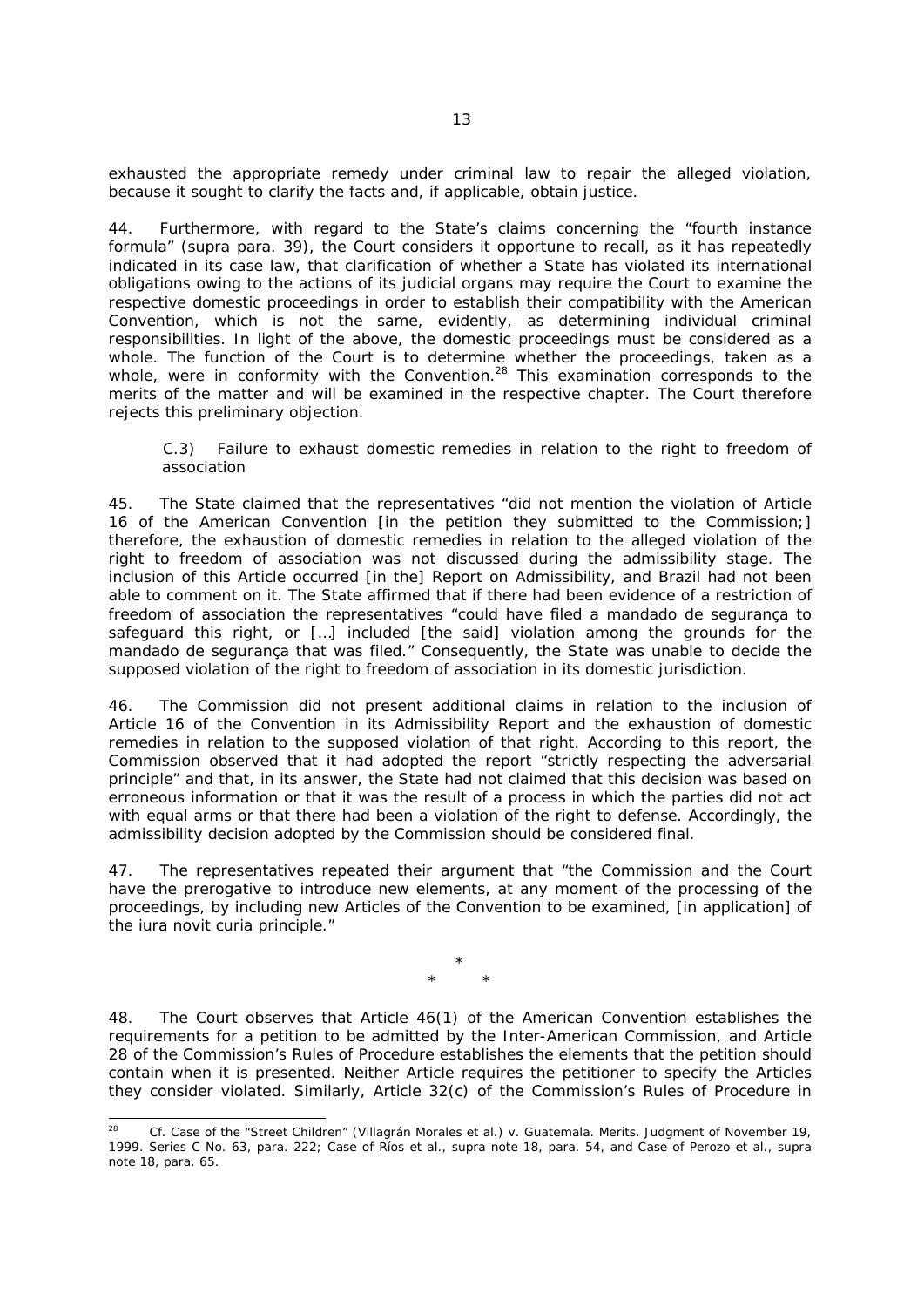force at the date of presentation of the petition (current Article 28(f)) established the possibility of a petition being processed before it even if no specific reference was made to the Article presumed to have been violated. $29$  Thus, in its admissibility reports, the Commission determines the possible violations of the rights embodied in the American Convention based on the facts denounced by the petitioner and on the legal considerations it deems pertinent.

49. In this case the Commission decided to include in its Admissibility Report No. 18/06 and also in its examination of the merits, the alleged violation of the right to freedom of association, "under the *iura novit curia* principle and because the alleged interceptions and recordings attempted to affect the exercise of the rights of the social organizations."30 Once the possible violation of Article 16 of the Convention had been included in the said Admissibility Report during the proceedings before the Commission, the State commented on the merits of the supposed violation of the right to freedom of association, but failed to comment on the alleged failure to exhaust domestic remedies in that regard, or on the lack of opportunity to comment on it during the admissibility stage. $31$  Brazil put forward this argument for the first time in its brief answering the application, even though it had been aware of this fact since April 21, 2006, when it had been notified of Admissibility Report No. 18/06.<sup>32</sup> Consequently, in accordance with the facts, which the State was aware of, and the circumstances of the case, the Court concludes that this preliminary objection must be rejected.

## *C.4) Failure to exhaust domestic remedies in relation to Article 11 of the American Convention – civil actions*

50. The State indicated that "the individuals who considered they had been prejudiced by the interception of the telephone lines of the entities COANA and ADECON filed [civil actions before the domestic courts] for reparation of non-pecuniary damages almost four years after the petition had been presented to the [Commission]." The alleged victims "preferred to resort directly to the international court without granting the State the possibility of deciding on the admissibility of [the said] request in the domestic sphere. Therefore, the failure to use the Brazilian courts in relation to the violation of Article 11 [of the Convention] is evident, which constitutes […] failure to observe the rule of prior exhaustion of domestic remedies."

51. As this Court has already stated, the Commission presented its observations on the preliminary objection concerning the failure to exhaust domestic remedies in general, claiming, among other matters, that it duly considered the arguments of the parties, in light of the elements in the case file and therefore "a new discussion on this matter is not in order."

<sup>29</sup> According to Article 32(c) of the Commission's Rules of Procedure in force on the date of presentation of the petition, complaints submitted to the Commission must include: "the State the petitioner considers responsible, by act or omission, for the violation of any of the human right recognized in the American Convention on Human Rights, in the case of States Parties, even if no specific reference is made to the Article(s) alleged to have been violated." The Rules of Procedure of the Inter-American Commission on Human Rights approved at its 49<sup>th</sup> period of sessions, during session 660, held on April 8, 1980, and modified at its 64<sup>th</sup> period of sessions, during session 840, held on March 7, 1985, in its 70<sup>th</sup> period of sessions, during session 938 held on June 29, 1987; in its 90<sup>th</sup> period of sessions, during session 1282, held on September 21, 1995; at its 92<sup>nd</sup> period of special sessions, during session sessions, during session 1311 held on May 3, 1996; at its 96th period of special sessions, during session 1354 held on April 25, 1997, and in its 97th period of sessions, during session 1366 held on October 15, 1997.

<sup>30</sup> *Cf.* Admissibility Report No. 18/06 of March 2, 2006, *supra* note 26, folio 51.

<sup>31</sup> *Cf.* Brief of November 30, 2006 with the State's arguments on the merits of case 12,353 (file of attachments to the application, tome II, appendix 3, folios 712 to 714).

<sup>&</sup>lt;sup>32</sup> *Cf.* Note of the Executive Secretary of the Inter-American Commission on Human Rights of April 19, 2006 (file of attachments to the application, tome II, appendix 3, folio 810).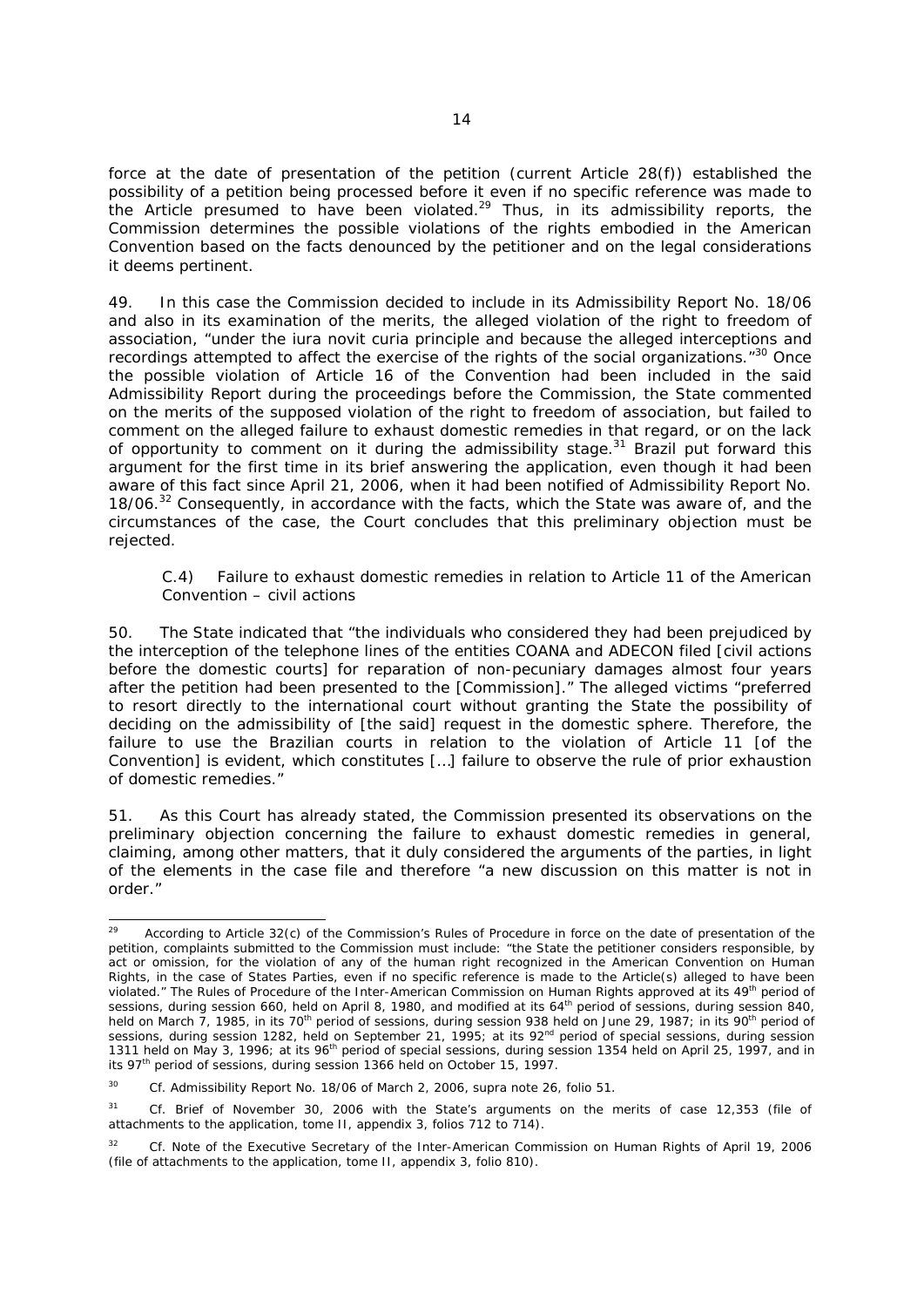52. The representatives alleged that, according to the Court's case law, "civil remedies do not need to be exhausted for the petition to be examined by the inter-American system; the criminal action is the appropriate remedy to file charges regarding the responsibility of the agents involved in the violation, but in the absence of an effective criminal procedure, the victims cannot be penalized by requiring them to exhaust remedies that seek compensation in the civil sphere."

> \* \* \*

53. The Court reiterates that, for the State to exercise its right to defense, a preliminary objection based on a presumed failure to comply with the exhaustion of domestic remedies should be submitted opportunely (*supra* para. 28). In the instant case, even though it was able to do so, the State did not allege the failure to exhaust the civil remedies at the due procedural moment; namely before the adoption of Admissibility Report No. 16/06 on March 2, 2006, $33$  but rather it did so in its brief on the merits of the case presented on November 30, 2006.<sup>34</sup> Based on the above, the Court concludes that the State did not present this defense at the opportune procedural moment, so that this preliminary objection must be rejected.

#### **IV JURISDICTION**

54. The Inter-American Court is competent to hear this case, pursuant to Article 62(3) of the Convention, because Brazil has been a State Party to the American Convention since September 25, 1992, and accepted the compulsory jurisdiction of the Court on December 10, 1998.

#### **V EVIDENCE**

55. Based on the provisions of Articles 44 and 45 of the Rules of Procedure, as well as on its case law concerning evidence and its assessment, $35$  the Court will examine and assess the documentary probative elements forwarded by the parties at different procedural opportunities or as helpful evidence requested by the Court, as well as the testimonial statements and expert opinions provided by means of a sworn statement before notary public (*affidavit*) and during the public hearing before the Court. To this end, it will abide by the principles of judicial discretion within the corresponding normative framework.<sup>36</sup>

56. Before making this assessment, the Court will examine the State's allegation that the evidence presented by the representatives in the pleadings and motions brief was timebarred (*supra* para. 12 to 17).

 $33$ <sup>33</sup> *Cf.* Admissibility Report No. 18/06 of March 2, 2006, *supra* note 26, folio 44.

<sup>34</sup> *Cf.* The State's brief of November 30, 2006, with arguments on merits in case 12,353, *supra* note 31, folios 722 and 723.

<sup>&</sup>lt;sup>35</sup> *Cf. The "White Van" (Paniagua Morales et al.) v. Guatemala. Reparations and costs. Judgment of May 25,* 2001. Series C No. 76, para. 50; *Case of Perozo et al., supra* note 18, para. 91, and *Case of Kawas Fernández v. Honduras. merits, reparations and costs.* Judgment of April 3, 2009. Series C No. 196, para. 36.

<sup>36</sup> *Cf. Case of the "White Van" (Paniagua Morales et al.), supra* note 35, para. 50; *Case of Perozo et al., supra*  note 18, para. 91, and *Case of Kawas Fernández, supra* note 35, para. 36.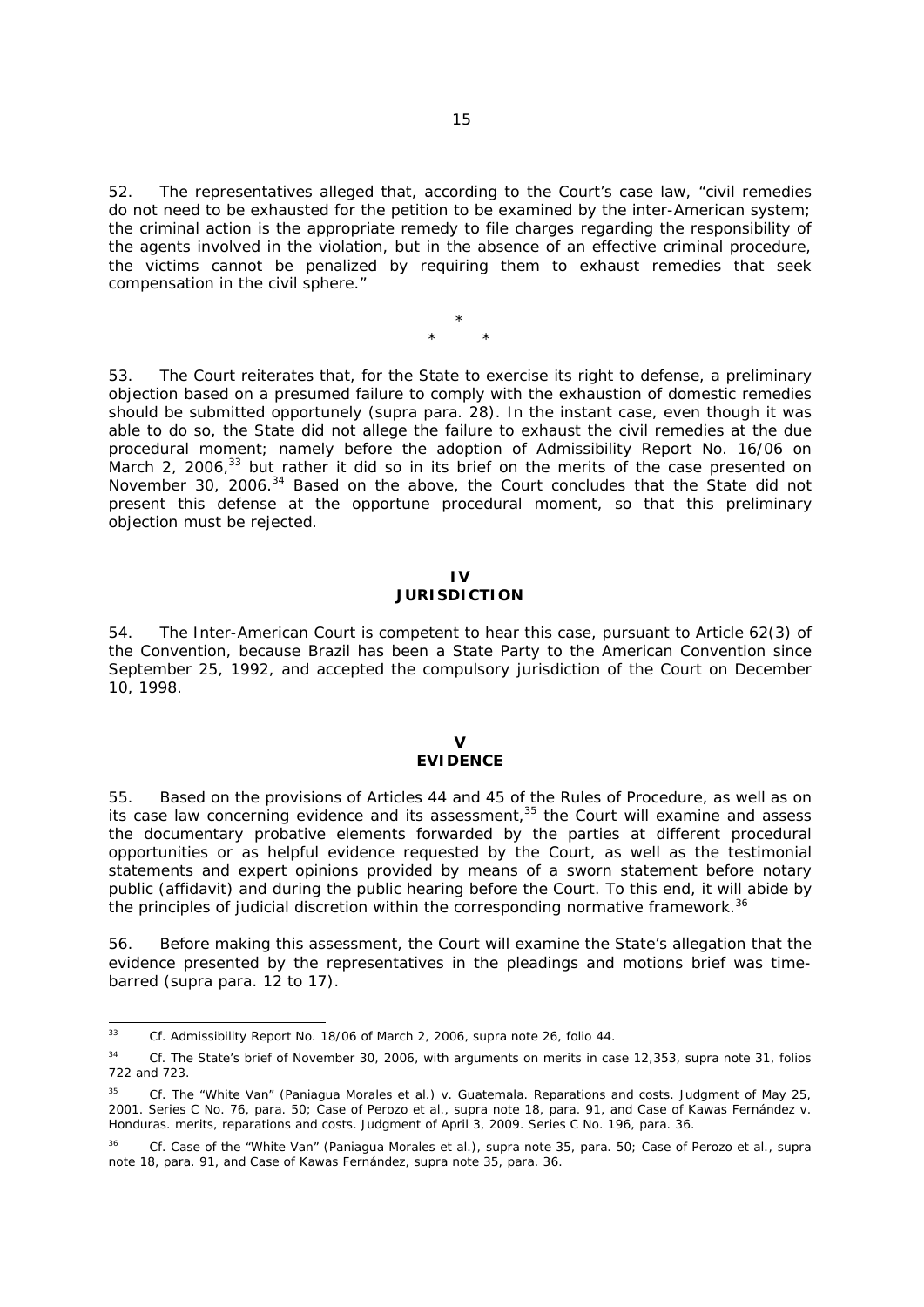## **A. Evidence presented by the representatives in their pleadings and motions brief**

57. First, with regard to the State's argument concerning the failure of the representatives to comply with the time limits established in Articles 26(1) and 36 of the Rules of Procedure, the Court considers it necessary to clarify that the original application brief and its attachments were received by *Justiça Global* on February 6, 2008. That is the date of notification of the application as of which the term of two months stipulated in Article 36 of the Rules of Procedure should be calculated. $37$  Thus, by presenting their pleadings and motions brief on Monday, April 7, 2008,<sup>38</sup> the representatives submitted it to the Court with a delay of one day. This brief was duly forwarded to the State, which received it on April 10, 2008.<sup>39</sup>

58. Regarding the transmittal of the attachments, the representatives sent them by mail, together with the original pleadings and motions brief on Monday, April 14, 2008.<sup>40</sup> Given the delay in receiving them, and in response to the request of the Court's Secretariat that they should be sent as soon as possible,<sup>41</sup> the representatives forwarded another copy of the pleadings and motions brief together with nine of the 12 attachments that accompanied it; these documents were received by the Secretariat on May 16, 2008. $42$  On May 20, 2008,43 the State received these nine attachments and the notification in which, *ex officio*, the President granted an extension until July 7, 2008, for Brazil to present its brief answering the application. Finally, also on May 20, 2008, the Court received the original pleadings and motions brief and all the attachments, which constituted the original  $\frac{1}{2}$  correspondence sent by the representatives on April 14, 2008.<sup>44</sup> These documents were immediately forwarded by the Court and received by the State on May 23, 2008.<sup>45</sup>

59. The Court has indicated that the proceedings held before it are not subject to the same formalities as domestic judicial proceedings and that the incorporation of specific elements of the body of evidence must be made paying special attention to the specific circumstances of each case and bearing in mind the limits imposed by respect for legal certainty and the procedural balance between the parties.<sup>46</sup>

60. With regard to the pleadings and motions brief, the Court observes that it was presented one day after the time limit had expired, on the first working day following the expiry. However, the Rules of Procedure do not make a distinction between working and non-working days. To the contrary, when time limits are granted in days, calendar days

39 *Cf.* Note of the Secretariat: CDH-12.353/016 of April 10, 2008 (merits file, tome I, folio 366).

 $\overline{37}$ <sup>37</sup> *Cf.* Note of the Secretariat: CDH-12.353/032 of June 9, 2008 (merits file, tome II, folio 552).

<sup>38</sup>*Cf.* Note of the Secretariat: CDH-12.353/014 of April 10, 2008 (merits file, tome I, folio 362).

<sup>40</sup>*Cf*. Communication of the representatives JG/RJ No. 074/08 of May 5, 2008 (merits file, tome I, folio 375).

<sup>41</sup> *Cf.* Notes of the Secretariat: CDH-12.353/014 of April 10, 2008 and CDH-12.353/019 of May 6, 2008 (merits file, tome I, folios 362 and 377).

The following attachments were omitted from this correspondence: (i) attachment  $8 -$  document of the Judiciary of the state of Paraná, composition of the Judicial Section–Londrina; (ii) attachment 9 – Law No. 13,115, of the state of Paraná of February 14, 2001, and (iii) attachment 12 – Curricula vitae of the expert witnesses. *Cf.* Note of the Secretariat CDH-12,353/022 dated May 23, 2008 (merits file, tome II, folio 463).

<sup>43</sup> *Cf.* Note of the Secretariat: CDH-12.353/024 de 20 de mayo de 2008 (merits file, tome II, folio 476).

<sup>44</sup> *Cf.* Communication of the representatives JG/RJ No. 063/08 of April 7, 2008, received by the Court's Secretariat on May 20, 2008 (merits file, tome II, folio 479).

<sup>45</sup> *Cf.* Note of the Secretariat: CDH-12.353/027 of May 23, 2008 (merits file, tome II, folio 549).

<sup>46</sup> *Cf. Case of Baena Ricardo et al. v. Panama. merits, reparations and costs.* Judgment of February 2, 2001. Series C No. 72, para. 71; *Case of Perozo et al., supra* note 18, para. 32, and *Case of Kawas Fernández, supra* note 35, para. 82.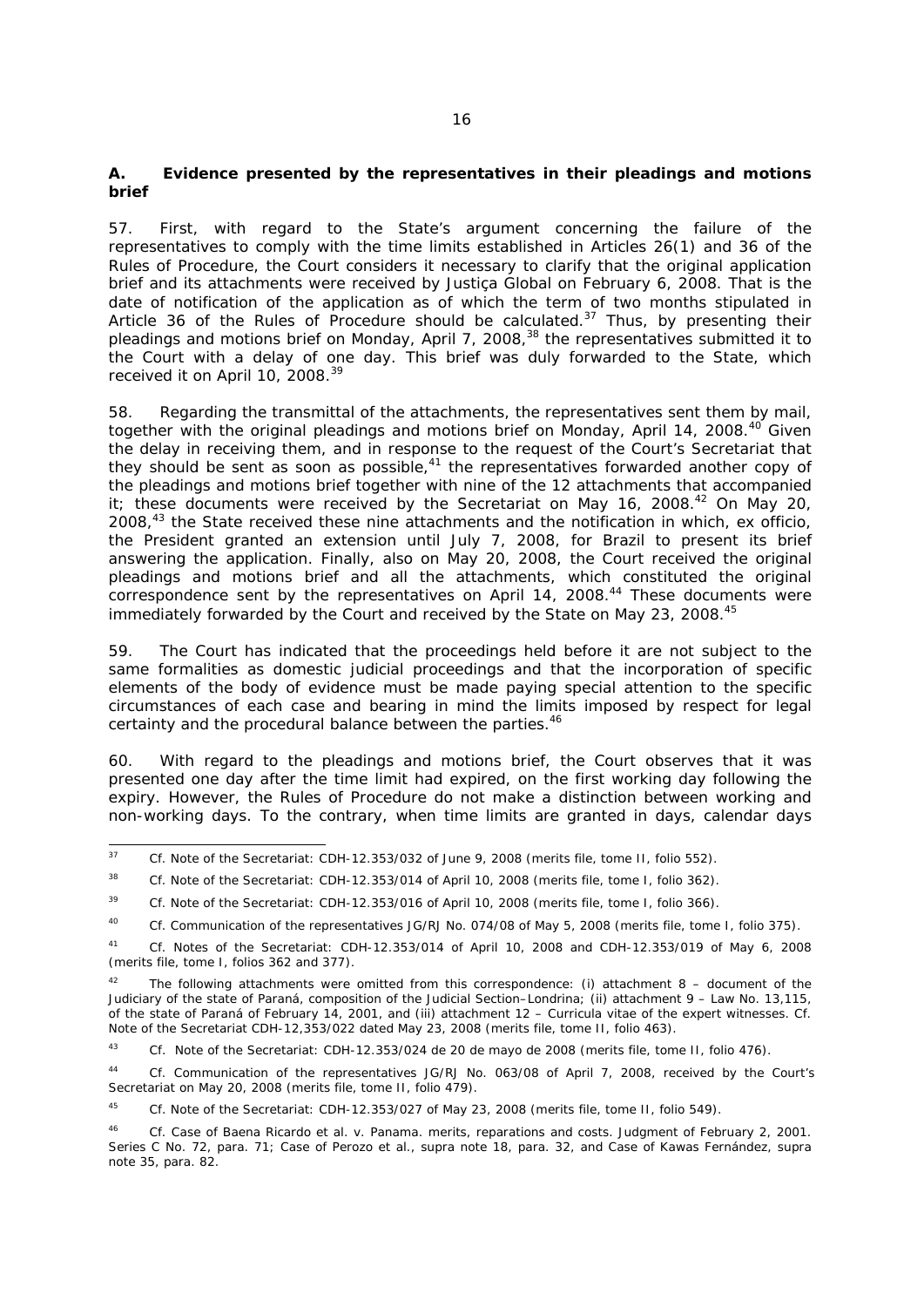should be calculated. Similarly, a time limit in months should be calculated as "calendar months."<sup>47</sup> Consequently, even though the last day of the period was a Sunday, the representatives should have sent the brief on that date and not on the following working day. Despite this, the Court does not consider that admitting the representatives' brief in these specific circumstances affects legal certainty or the procedural balance of the parties, because it was received with a minimum delay.<sup>48</sup>

61. Also, regarding the evidence provided with this brief, even though Article 36 of the Rules of Procedure establishes that the representatives have two months from the notification of the application to present their pleadings, motions and evidence, Article 26 of these Rules establishes that, if the pleadings and motions brief is remitted electronically, the original and the accompanying evidence "shall be submitted" ("deverão ser remitidos" [Note: must be forwarded in the Portuguese version]), within seven days at the latest.<sup>49</sup> It can therefore be interpreted, as the representatives have, that the said term of seven days refers to the act of the parties sending the said documents, and not to their reception by the Court.<sup>50</sup>

62. Furthermore, the Court notes that the State had a copy of the pleadings and motions brief as of April 10, 2008, received nine of the twelve attachments mentioned in the said brief on May 20, 2008, and finally on May 23, 2008, received all the attachments. The extension granted, *ex officio*, by the President on May 20, 2008, for the State to present its answer to the application by July 7, 2008, was substantially the same as the time that elapsed between the expiry of the period stipulated in Article 26(1) of the Rules of Procedure and the date on which the State received the original pleadings and motions brief and its attachments.

63. Despite the State's affirmation that "the adversarial principle was violated, because it had to make urgent unexpected changes in its defense to answer new arguments by the representatives, and that it had been granted an extension of five weeks, which was less than the delay incurred by the representatives," it did not indicate what the supposed "new arguments of the representatives" were or the reasons that justified the difficulty in

<sup>50</sup> To avoid the possibility of ambiguity in the interpretations of this time limit, the Rules of Procedure of the Court in force as of March 24, 2009 establish:

#### Article 27(1). Filing of briefs

 $\overline{47}$ 47 *Cf.* Rules of Procedure of the Court. Article 2. Definitions, subparagraphs 11 and 21.

<sup>48</sup> In the Kimel case, the Court indicated that: "[a]s to the two-day delay incurred by the representatives in submitting their brief of closing arguments, the Court bears in mind that, according to its prior decisions in similar cases, 'the formalities inherent to certain branches of domestic law do not apply under International Human Rights Law, the main purpose of which is the due and adequate protection of such rights.' Hence, it considers that such delay does not amount to an excessive term which may be the grounds for rejecting said brief, taking into consideration that the access of individuals to the Inter-American system for the protection of human rights is particularly relevant for the elucidation of the facts and the determination of possible reparation measures". *Case of Kimel v. Argentina. Merits, reparations and costs.* Judgment of May 2, 2008 Series C No. 177, para. 12. *Cf*. *Case of Reverón Trujillo v. Venezuela. Preliminary objection, merits, reparations and costs.* Judgment of June 30, 2009, Series C No. 197, para. 13; *Case of Escué Zapata v. Colombia*. Order of the Inter-American Court of Human Rights of December 20, 2006, tenth considering paragraph; *Case of the Ituango Massacres v. Colombia. Preliminary objection, merits, reparations and costs.* Judgment of July 1, 2006. Series C No. 148, para. 117, and *The "White Van" (Paniagua Morales et al.) v. Guatemala. Preliminary objections.* Judgment of January 25, 1996. Series C No. 23, paras. 37 and 39.

<sup>&</sup>lt;sup>49</sup> This expression corresponds, in the Spanish and French versions of the Rules of Procedure to "deberán ser remitidos" and "doivent être présentés," respectively.

The application, the answer thereto, the brief containing pleadings, motions, and evidence, as well as any other written material addressed to the Court, may be presented in person, by courier, facsimile, telex, mail, or any other method generally used. When any such material is transmitted to the Court by electronic means, the original documents and annexes must be submitted to the Tribunal within a nonrenewable term of 21 days as from the expiration of the deadline established to submit those documents. To ensure the authenticity of the documents the Court shall have an adequate protocol.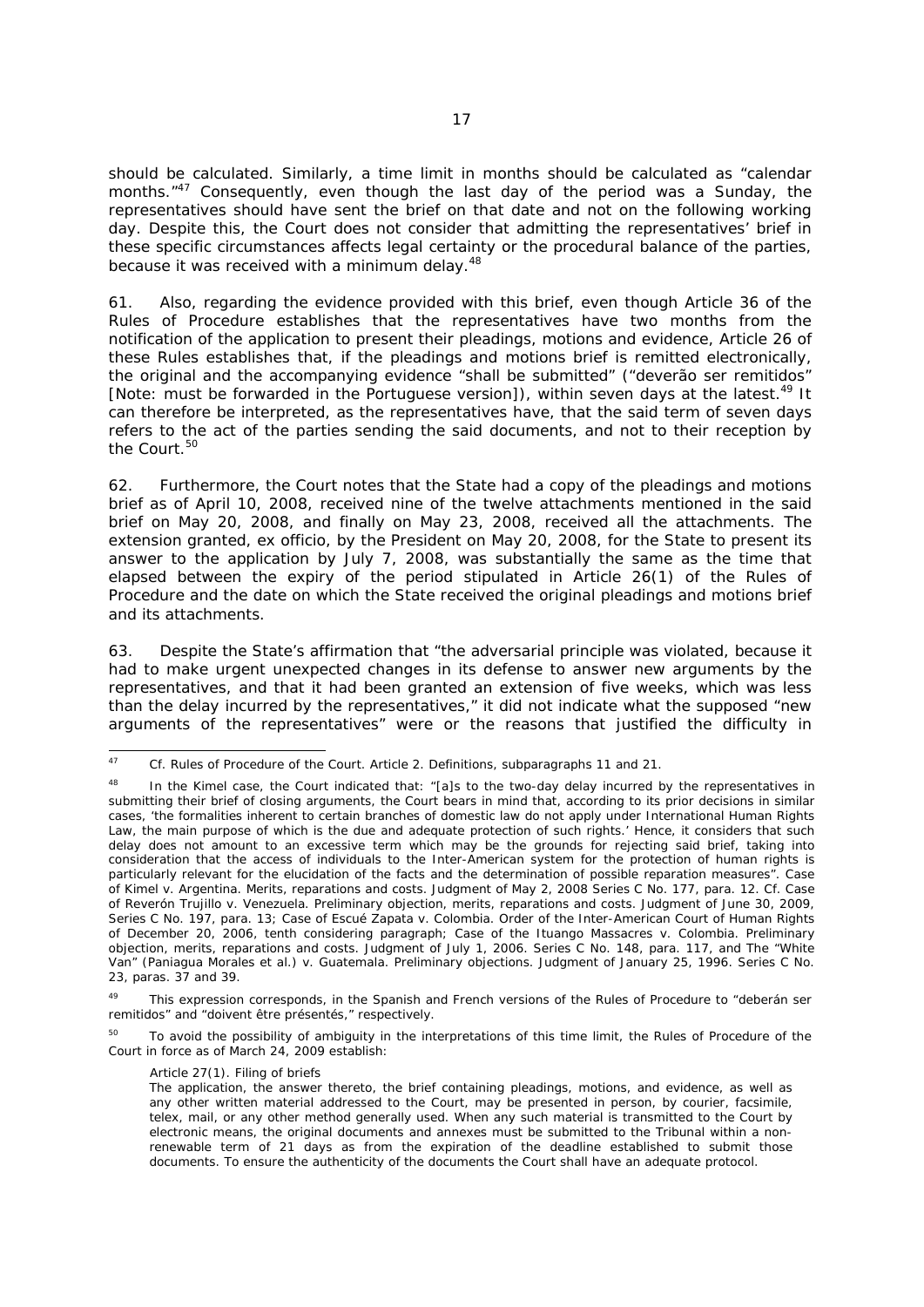answering them. The Court notes that the arguments of the representatives are not developed in the attachments that were received in May, but rather in the pleadings and motions brief that the State received on April 10, 2008. Consequently, even after the extension granted, *ex officio*, by the President, the State had an additional four weeks and two days to the period established in the Rules of Procedure to consider the representatives' arguments while awaiting the attachments. The Court also recalls that the representatives are not allowed to include new facts in their brief, and that the factual framework of the case before the Court is established by the facts set out in the Commission's application.

64. Based on the foregoing, the Court does not observe the alleged prejudices to the State's defense, to the adversarial principle, or an imbalance between the parties, and therefore admits the pleadings and motions brief and the evidence that accompanies it.

#### **B. Documentary, testimonial and expert evidence**

65. The Court received the testimony of the witnesses and expert witness indicated in this section<sup>51</sup> on the issues mentioned below. This testimony was given before notary public<sup>52</sup> or the latter authenticated the deponent's signature. The content of these statements is included in the corresponding chapter:

*(1) Arlei José Escher, (2) Delfino José Becker and (3) Pedro Alves Cabral.* Presumed victims, proposed by the Inter-American Commission. Among other aspects, they testified on: (a) the connections between ADECON and COANA and MST; (b) the illegal interception and monitoring of the telephone lines of the said organizations; (c) the actions taken in the domestic sphere to have the interception suspended, the recordings destroyed and the authors of these acts sanctioned, and (d) the personal consequences and the consequences for ADECON and COANA of the dissemination of the recordings.

*(4) Marli Brambilla Kappaum*. Member of COANA and ADECON, who worked in the administrative area of the former organization at the time of the facts; witness proposed by the representatives. Among other aspects, she testified about the telephone interception, the dissemination of her conversations in the press, the presumed effects, and the alleged harassment of members of COANA.

*(5) Teresa Cofré.* Legal adviser to COANA and ADECON, witness proposed by the

<sup>-</sup>In communications dated November 10 and 14, 2008, the Inter-American Commission respectively: (i) advised that it had not been possible to obtain the statement of Dalton Luciano de Vargas and (ii) requested that the expert witness, Luiz Flávio Gomes, convened by the Court to provide his opinion during the public hearing, should be allowed to present this expert opinion by means of a statement sworn before notary public (merits file, tome III, folios 962 and 1041). The request was accepted by the Court on November 18, 2008. Also, in a communication of November 14, 2008 (merits file, tome III, folio 1042 and in the meeting held before the public hearing, the representatives asked the Court to allow the substitution of the witness, Avanílson Alves Araújo, convened to give his testimony during the public hearing, by the witness, Teresa Cofré, who had already submitted her statement before notary public. During this prior meeting, the State and the Inter-American Commission agreed to the representatives' request, and the President decided to receive the expanded testimony of Teresa Cofré during the public hearing. The representatives did not submit the expert opinion of Carlos Walter Porto-Goncalves.

<sup>&</sup>lt;sup>52</sup> On October 16 2008, the representatives asked the Court to allow the alleged victims, witnesses and expert witnesses they had offered, who should have made their statements before notary public, to provide their testimonies and expert opinions before the official in the Prosecutor General's Office, who is responsible for authenticating documents and has "competence to guarantee the presumption of truth of the statements." In this way, payment of notary fees would be avoided. In a note of October 24, 2008, the Court authorized the representatives' request. On November 4, 2008, the Inter-American Commission submitted a similar request, which was granted by the Court on November 6, 2008. *Cf.* Notes de la Secretariat: CDH-12.353/066 of October 24, 2008 and CDH-12.353/1070 of November 6, 2008 (merits file, tome III, folios 914 and 952, respectively).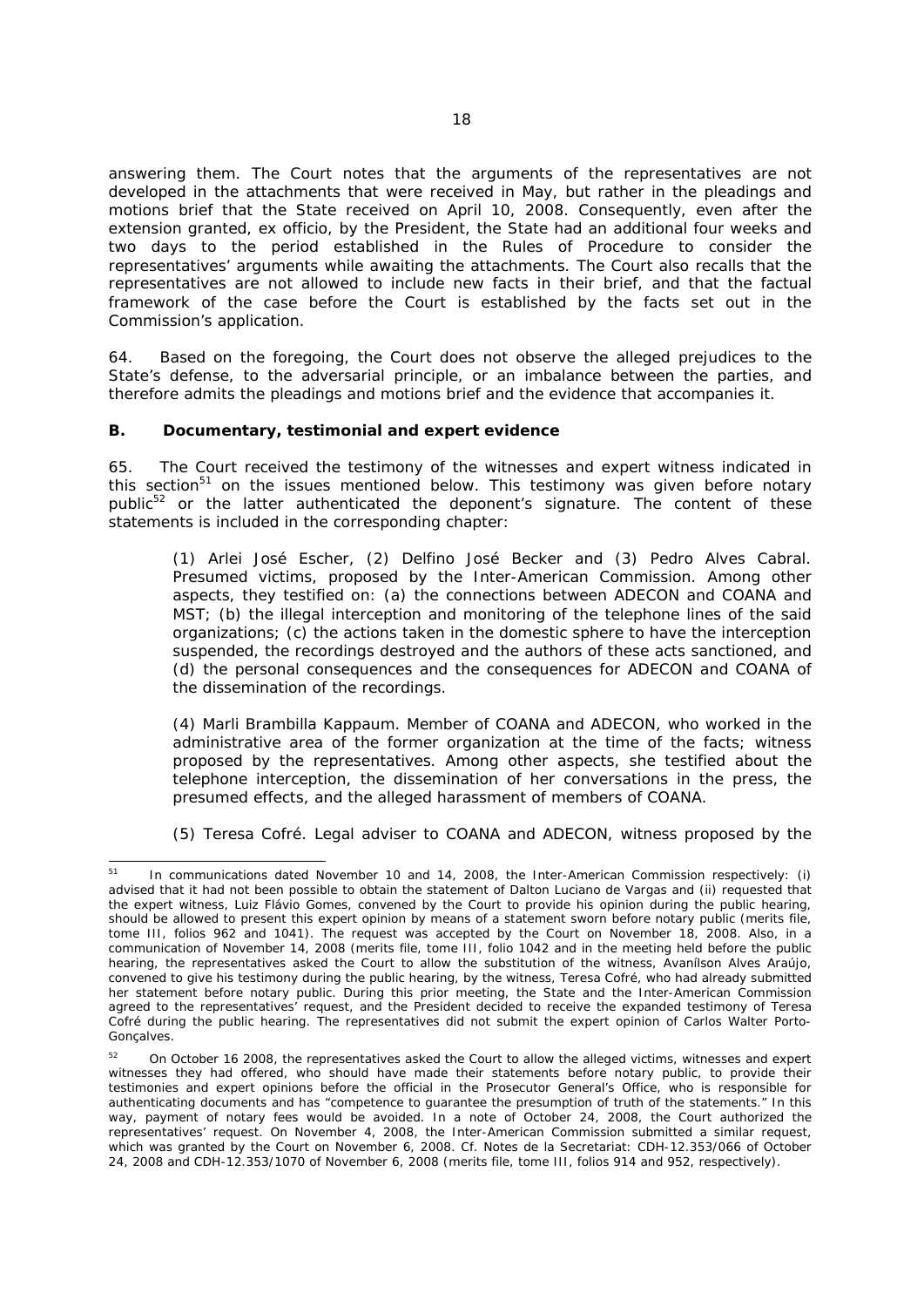representatives. Among other aspects, she testified about the illegal telephone interceptions and her work as a lawyer who advised the said organizations at the time of the facts.

*(6) Rolf Hackbart*. President of the National Institute of Colonization and Agrarian Reform (INCRA), witness proposed by the State. He testified, among other matters, on the agrarian reform policy in Brazil and the relations of the Brazilian Government with the social movements of landless workers.

*(7) Sadi Pansera.* Legal adviser of the *Ouvidoria Agrária Nacional*53 of the Ministry of Agrarian Development, witness proposed by the State. Among other aspects, he testified on the Brazilian State's policy to combat violence in rural areas.

*(8) Sérgio Sauer*. Degrees in Philosophy and Theology, a doctorate in Sociology, expert witness proposed by the representatives. Among other matters, he provided his expert opinion on the rural workers' fight for the right to land and the federal public policies as well as those of the state of Paraná in this regard.

*9) Luiz Flávio Gomes*. Lawyer, specialist in criminal law, expert witness proposed by the Inter-American Commission. He testified on Law No. 9,296 of July 24, 1996, which regulated telephone interventions, the implementation of the law in general and in this case in particular.

66. Regarding the evidence provided during the public hearing, the Court received the testimony of the following persons:

*(1) Celso Aghinoni*. Alleged victim, proposed by the Inter-American Commission. Among other aspects, he testified about: (a) the connection between the organizations ADECON and COANA and MST; (b) the illegal interception and monitoring of the telephone lines of the said organizations; (c) the actions undertaken in the domestic sphere to suspend the interception, and obtain the destruction of the recordings and the sanction of the authors of the said acts, and (d) the personal consequences and the consequences for the said organizations of the dissemination of the recordings.

*(2) Teresa Cofré*. Legal adviser to COANA and ADECON, witness proposed by the representatives. She expanded her testimony on the telephone interceptions and her work as a lawyer who advised the said organizations.

*(3) Harry Carlos Herbert*. Chief of Police, Director of the State Intelligence Department of the Secretariat of Public Security of the state of Paraná, witness proposed by the State. Among other aspects, he testified about the actions of the state of Paraná when monitoring telephone communications authorized by the courts.

*(4) Maria Thereza Rocha de Assis Moura.* Minister of the Superior Court of Justice of Brazil, expert witness proposed by State. She testified, among other matters, on the scope of the *recurso ordinário constitucional*, habeas corpus and the *mandado de segurança* under the Brazilian legal system and, with the agreement of the parties, on the application of Law No. 9:296/96.

 $53$ 53 This entity was established by Decree 5033/04 of April 5, 2004, and its activities relate principally to the prevention, mediation and reduction of agrarian conflicts. *Cf.* Expert opinion of Sadi Pansera (merits file, tome III, folios 929 and 930).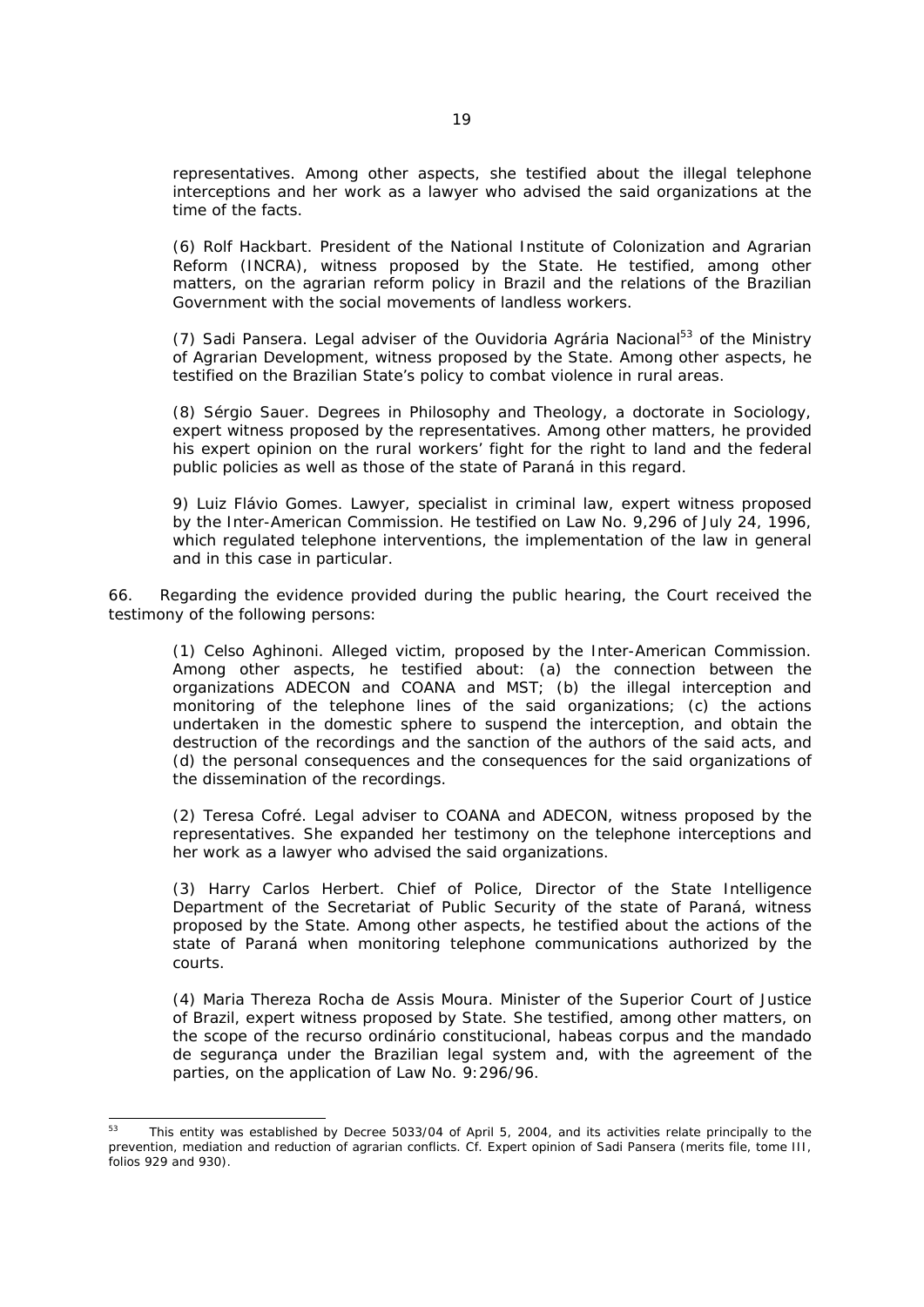### **C. Assessment of the evidence**

67. In this case, as in others, the Court accepts the probative value of those documents forwarded by the parties at the opportune procedural moment, that were not contested or opposed, and whose authenticity was not questioned.<sup>54</sup> In relation to the documents forwarded as helpful evidence (*supra* para. 9), the Court incorporates them into the body of evidence, in application of the provisions of Article 45(2) of the Rules of Procedure.

68. With regard to the testimony and the opinions given by the witness and the expert witnesses during the public hearing and in sworn statements, the Court considers them pertinent to the extent that they comply with the purpose defined by the President of the Court in the Order requiring them, taking into account any observations submitted by the parties.<sup>55</sup>

69. In this regard, the Commission observed that the sworn statement of the witness Sadi Pansera, offered by the State, "bore no relationship to the matter litigated in the instant case" and advised that it had no observations to make on the other sworn statements provided by the State and the representatives.

70. The representatives contested the way in which the testimonies of Sadi Pansera and Rolf Hackbart were rendered. They indicated that these statements were not made before notary public, but rather the latter merely authenticated the witnesses' signature on the written statements. They stated that the correct procedure for an affidavit entailed "the State official, responsible for authenticating documents, receiving the statement and certifying its truth in the presence of the deponent." Therefore, the requirements of Article 47 of the Rules of Procedure of the Court and the Order of the President of October 8, 2008, were not complied with**.** Consequently, they asked the Court not to consider the said testimony. The representatives also commented on the content of both statements.<sup>56</sup>

71. In its answer, the State claimed that the presumed victims should be heard just to provide information and not as witnesses, because they had an interest in the result of the case and did not have the necessary neutrality required of a witness. The State also submitted observations on the sworn statements of the witnesses Teresa Cofré and Marli Brambilla Kappaum and the expert witness Sérgio Sauer, offered by the representatives, and the witnesses Pedro Alves Cabral, Arlei José Escher and Delfino José Becker, offered by the Commission.<sup>57</sup>

 $BA$ 54 *Cf. Case of Velásquez Rodríguez v. Honduras. Merits.* Judgment of July 29, 1988. Series C No. 4, para. 140; *Case of Perozo et al., supra* note 18, para. 94, and *Case of Kawas Fernández, supra* note 35, para. 39.

<sup>55</sup> *Cf. Loayza Tamayo v. Peru. Merits.* Judgment of September 17, 1997. Series C No. 33, para. 43; *Case of Ríos et al., supra* note 18, para. 89, and *Case of Perozo et al., supra* note 18, para. 103.

<sup>56</sup> Among other considerations the representatives indicated that: (a) Sadi Pansera's statement merely listed the State entities that combated violence in rural areas, their functions and action plans, without presenting information on the impact of their actions on reducing or eliminating the problem. In addition, the representatives presented statistical data in order to prove "to the Court the ineffectiveness of the public policies mentioned by [the said] witness"; and (b) the witness, Rolf Hackbart, gave "merely a general description of the agrarian reform policy and the entities responsible for implementing it[, without presenting] information on the results of this policy." The representatives countered the affirmation of the witness with the data contained in the expert opinion of Sérgio Sauer. Regarding the Brazilian legislation on freedom of association, mentioned in the testimony, the representatives stated that they had not alleged the inexistence of these norms, but rather that State agents had violated them. *Cf.* Briefs of the representatives of November 19 and 28, 2008 (merits file, tome IV, folios 1063, 1064, 1097 and 1098).

<sup>&</sup>lt;sup>57</sup> Among other considerations, the State indicated that: (a) in her testimony, Teresa Cofré had "extrapolated the purpose of her statement and expressed an opinion without presenting supporting documents regarding the supposed unlawful actions of law enforcement agents and members of the judiciary in the state of Paraná." The State refuted the testimony as regards the affirmations that the Secretary of Public Security of the state of Paraná at the time had decided on the dissemination of the recorded tapes and that the Court of Justice had refused the request to destroy them; (b) the testimony of Marli Brambilla Kappaum showed that she was unaware of many of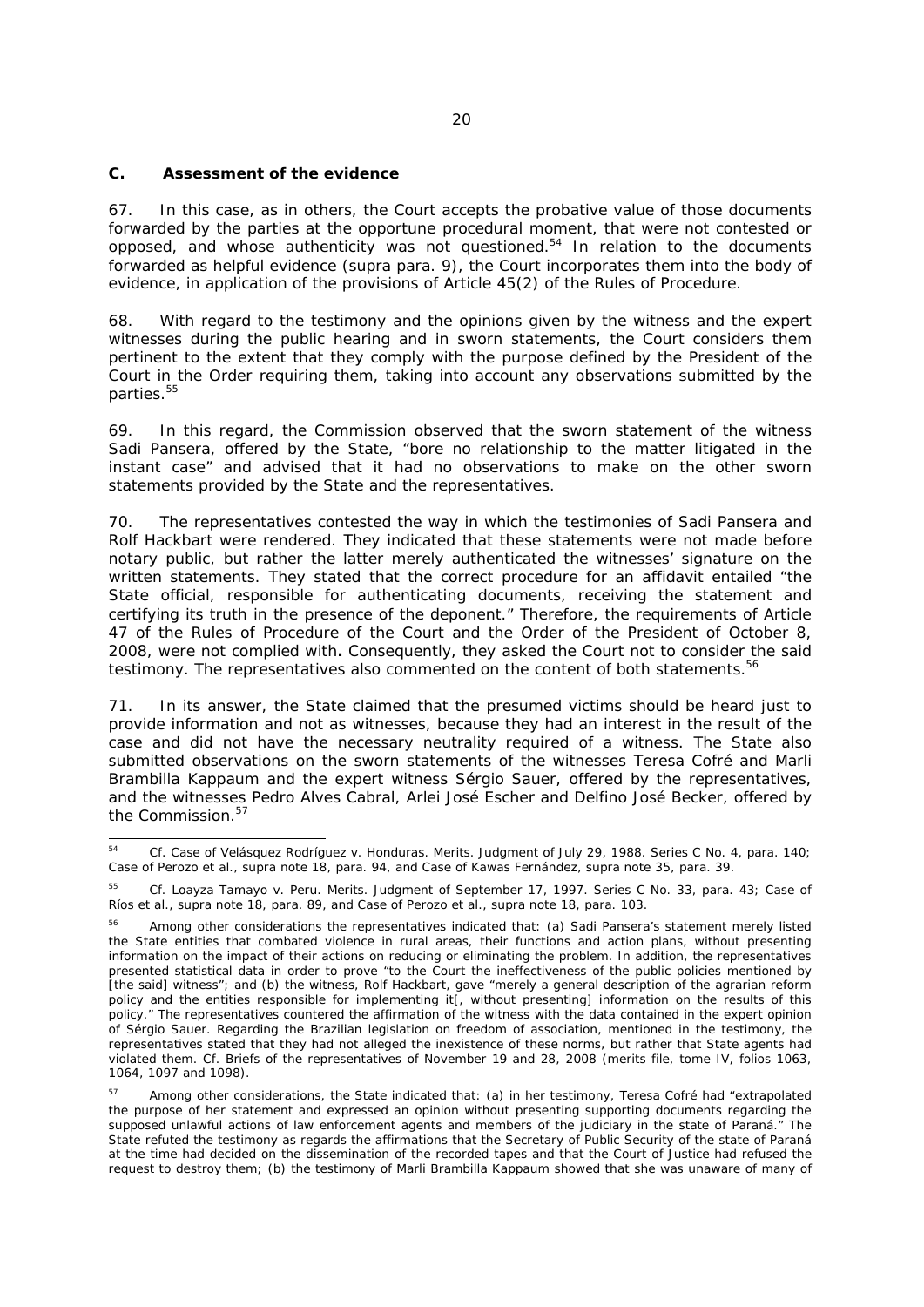72. Regarding the observations made by the parties, in keeping with the criteria reiterated in its case law, the Court considers that it cannot assess alone the testimony of Arlei José Escher, Delfino José Becker, Pedro Alves Cabral and Celso Aghinoni, alleged victims in this case, or that of Teresa Cofré and Marli Brambilla Kappaum, who were named as presumed victims in the representatives' pleadings and motions brief, since they all have a direct interest in the case; the Court will therefore assess them in conjunction with the whole body of evidence in the proceedings.<sup>58</sup>

73. Second, in relation to the observations on the way in which the written statements were made, the Court notes that: (a) the opinion of the expert witness Sérgio Sauer was made before notary public; (b) a notary public authenticated the signatures on the testimony of Sadi Pansera and Rolf Hackbart, and on the opinion of the expert witness Luiz Flávio Gomes, and (c) the other five statements were made before an official in the Prosecutor General's Office, in keeping with the request presented by the representatives and the Commission and granted by the Court (*supra* note 52).

74. In this regard, the Court considers it opportune to recall that the proceedings before it are not subject to the same formalities as domestic judicial proceedings.<sup>59</sup> Thus, on previous occasions, the Court has admitted sworn statements that were not made before notary public, when this did not affect the legal certainty and procedural balance between the parties.<sup>60</sup> In the instant case, the Court finds that there are no grounds to consider that the admission of the contested statements, namely those where the signature was certified by a notary public, has affected the legal certainty or the procedural balance of the parties. In any case, the deponent did not reject or ignore the content of the testimony attributed to him but, by his signature certified before notary public, assured that he was the author of that statement, assuming the legal consequences of that act. Based on the foregoing, the Court admits as evidence the statements on which the signature of the witness or the expert witness appears duly certified by a notary or other public official authorized to authenticate documents, and will assess them together with the entire body of evidence, applying the rules of sound judicial discretion and taking into consideration the objections of the parties. $61$ 

 $\overline{\phantom{0}}$ 

58 *Cf. Case of Loayza Tamayo, supra* note 55, para. 43; *Case of Perozo et al., supra* note 18, para. 103, and *Case of Kawas Fernández, supra* note 35, para. 40.

59 *Cf. Case of Baena Ricardo et al., supra* note 46, para. 71; *Case of Perozo et al., supra* note 18, para. 32, and *Case of Kawas Fernández, supra* note 35, para. 82.

60 *The Serrano Cruz Sisters v. El Salvador. Merits, reparations and costs*. Judgment of March 1, 2005. Series C No. 120, para. 39; *Servellón García et al. v. Honduras. Merits, reparations and costs.* Judgment of September 21, 2006. Series C No. 152, para. 46, and *The La Rochela Massacre v. Colombia. Merits, reparations and costs.* Judgment of May 11, 2007. Series C No. 163, para. 62.

61 Case of the Serrano Cruz Sisters*, supra* note 60, para. 40; *Carpio Nicolle et al. v. Guatemala. Merits, reparations and costs*. Judgment of November 22, 2004. Series C No. 117, para. 72, and *Yatama v. Nicaragua. Preliminary objections, merits, reparations and costs*. Judgment of June 23, 2005. Series C No. 127, para. 46.

the facts about which she was questioned and her replies were evasive, lacking precision and objective information; (c) the expert opinion of Sérgio Sauer sought to indicate that, in Brazil, a regime criminalizing social movements and of omission by the State was in force, and it therefore vehemently rejected" this expert opinion. Brazil indicated that, regarding "the actions of the Public Prosecutor's Office of the State of Rio Grande do Sul, it was processing before the Inter-American Commission […] a request for information from the state […]. Given that the matter could possibly become a petition or a case before the [Commission], [the Court] should not consider comments made by the expert witness [Sérgio] Sauer on the matter mentioned at this time, because […] it could lead to a possible *bis in idem* in the international sphere." Among other matters, the State submitted information on investments in infrastructure and the number of families settled to "correct information presented by the said expert witness"; and (d) the witnesses, Pedro Alves Cabral, Arlei José Escher and Delfino José Becker, revealed that they were not aware of several details of the facts and could not even indicate the judicial measures related to the said events. The State underscored that they had affirmed that COANA and ADECON had no links to MST, and therefore asked for rectification of the information provided to the case file by the Commission and the representatives. Brief of the State of November 28, 2008 (merits file, tome IV, folios 1102 to 1106).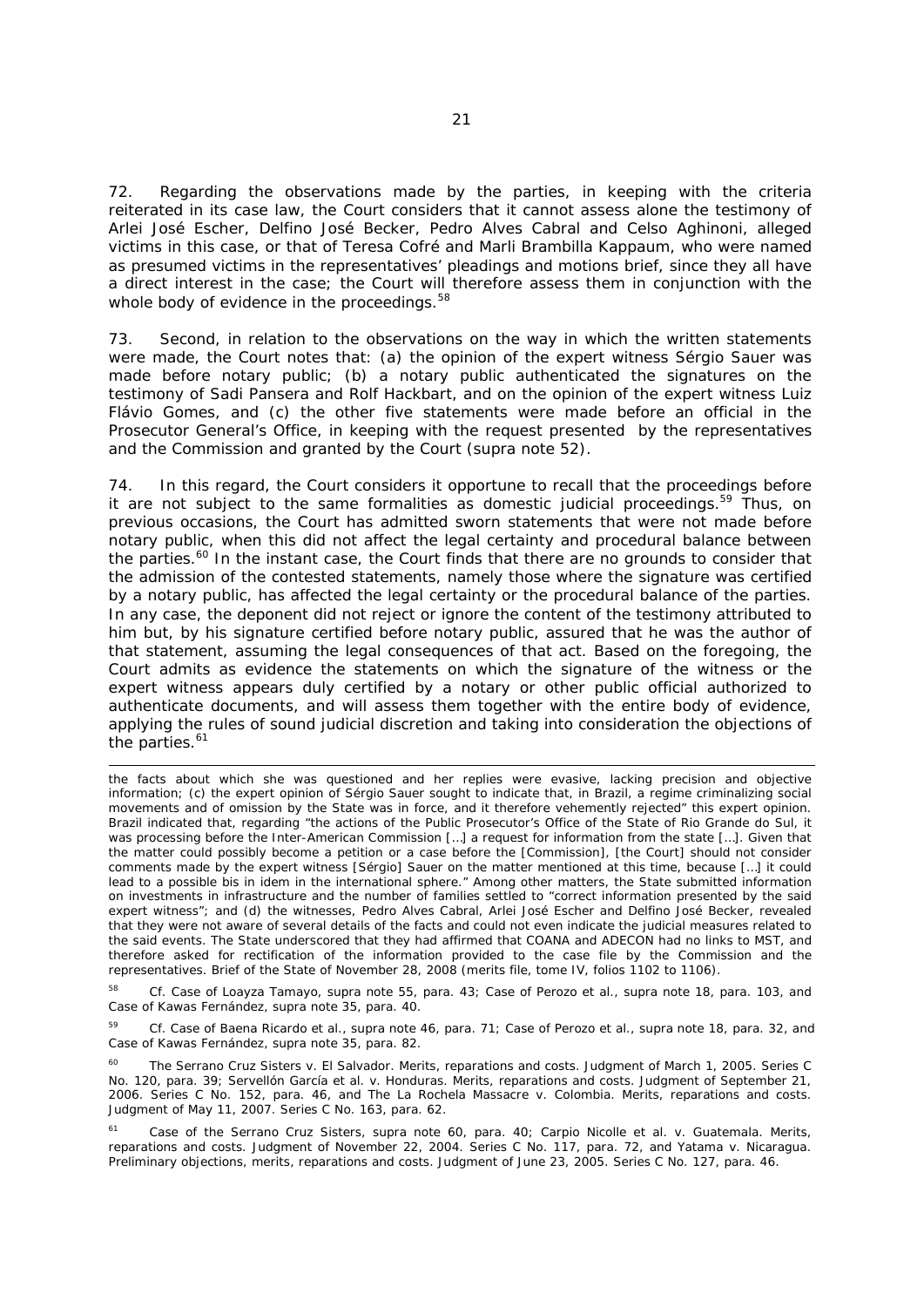75. In addition, with regard to the observations about the content of the statements, the Court will take into consideration the claims of the parties (*supra* paras. 69 to 71) and will assess the statements only to the extent that they refer to the purpose required in the Order of the President and in conjunction with the other elements of the body of evidence.

76. Regarding the newspaper Articles presented by the parties, the Court has considered that they can be assessed when they refer to well-know public facts or declarations of State officials, or when they corroborate aspects related to the case.<sup>62</sup>

77. After examining the probative elements in the case file, the Court will decide who are the alleged victims in the instant case, and will examine the alleged violations of the American Convention in accordance with the proven facts and the arguments of the parties.

#### **VI**

## **DETERMINATION OF THE PRESUMED VICTIMS**

78. In the application brief the Commission concluded that "the State incurred international responsibility for [human rights] violations to the detriment of Arle[i] José Escher, Dalton Luciano de Vargas, Delfino José Becker, Pedro Alves Cabral, Celso Aghinoni and Eduardo Aghinoni," members of the organizations COANA and ADECON.<sup>63</sup>

79. In their pleadings and motions brief, the representatives presented a list of thirtyfour individuals who, in their opinion, were the presumed victims in this case.<sup>64</sup> They stated that, owing to the confidential nature of the telephone interception and recording procedure established in Act No. 9,296/96, "at no time, during the proceedings before the [Commission], had they identified the [presumed] victims of the violations by naming them[, since] in 2000, when the petition was submitted, the petitioner organizations did not know the scope of the illegal telephone interceptions [and] all the people whose telephone conversations had been intercepted and recorded by the Military Police of the state of Paraná. [They merely knew] of a small group of members and leaders of COANA and ADECON whose telephone calls had been intercepted because their conversations were disseminated in the local and national newspapers […]. It was only in 2004 [… that they] were able to learn about and have access to all the transcripts of the recordings."

80. The State disagreed with the inclusion of presumed victims other than those indicated in the application brief, who had not been mentioned in the proceedings before the Commission.

 $62$ 62 *Cf. Case of Velásquez Rodríguez, supra* note 54, para. 146; *Case of Perozo et al., supra* note 18, para. 101, and *Case of Kawas Fernández, supra* note 35, para. 43.

<sup>&</sup>lt;sup>63</sup> The Commission issued its Reports on Admissibility and Merits with regard to Arlei José Escher, Dalton Luciano de Vargas, Delfino José Becker, Pedro Alves Cabral, Celso Aghinoni and Eduardo Aghinoni. *Cf.* Report on Admissibility No. 18/06 of March 2, 2006, *supra* note 26, folio 48, and Report on Merits No. 14/07 of March 8, 2007 (File of attachments to the application, tome I, appendix 1, folio 40).

<sup>&</sup>lt;sup>64</sup> The representatives named the following persons as alleged victims: 1) Antonio Carlos Morete, 2) Arlei Jose Escher, 3) Avanilson Alves Araújo, 4) Dalto Luciano de Vargas, 5) Dilo Angelin Kerber, 6) Dirceu Luiz Bouflewer, 7) Dominique M. Guhur, 8) Edson Marcos Bragnara, 9) Elson Borges dos Santos, 10) Francisco Strozake, 11) Gilmar Mauro Hugo, 12) Francisco Gomes, 13) Isabel Cristina Diniz, 14) Ivanir Murinelli, 15) Jacques Pellenz, 16) Jaime Dutra Coelho, 17) Jaime Matter, 18) John Caruana, 19) José Adalberto Maschio, 20) José Aparecido da Silva, 21) José Juveni Silva Santos, 22) Jose Lino Warmling, 23) Josinaldo da Silva Veiga, 24) Maria de Fátima dos Santos, 25) Marli Brambilla Kappaum, 26) Roberto Baggio, 27) Rogerio Antonio Mauro, 28) Rosiany Maria da Silva, 29) Sandra Mara Oliveira Soares Escher, 30) Teresa Cofré, 31) Valdir Braun, 32) Valmir Fischborn, 33) Vanderlei Braun and 34) Zenildo Megiatto. *Cf.* Pleadings and motions brief (merits file, tome I, folios 358 and 359).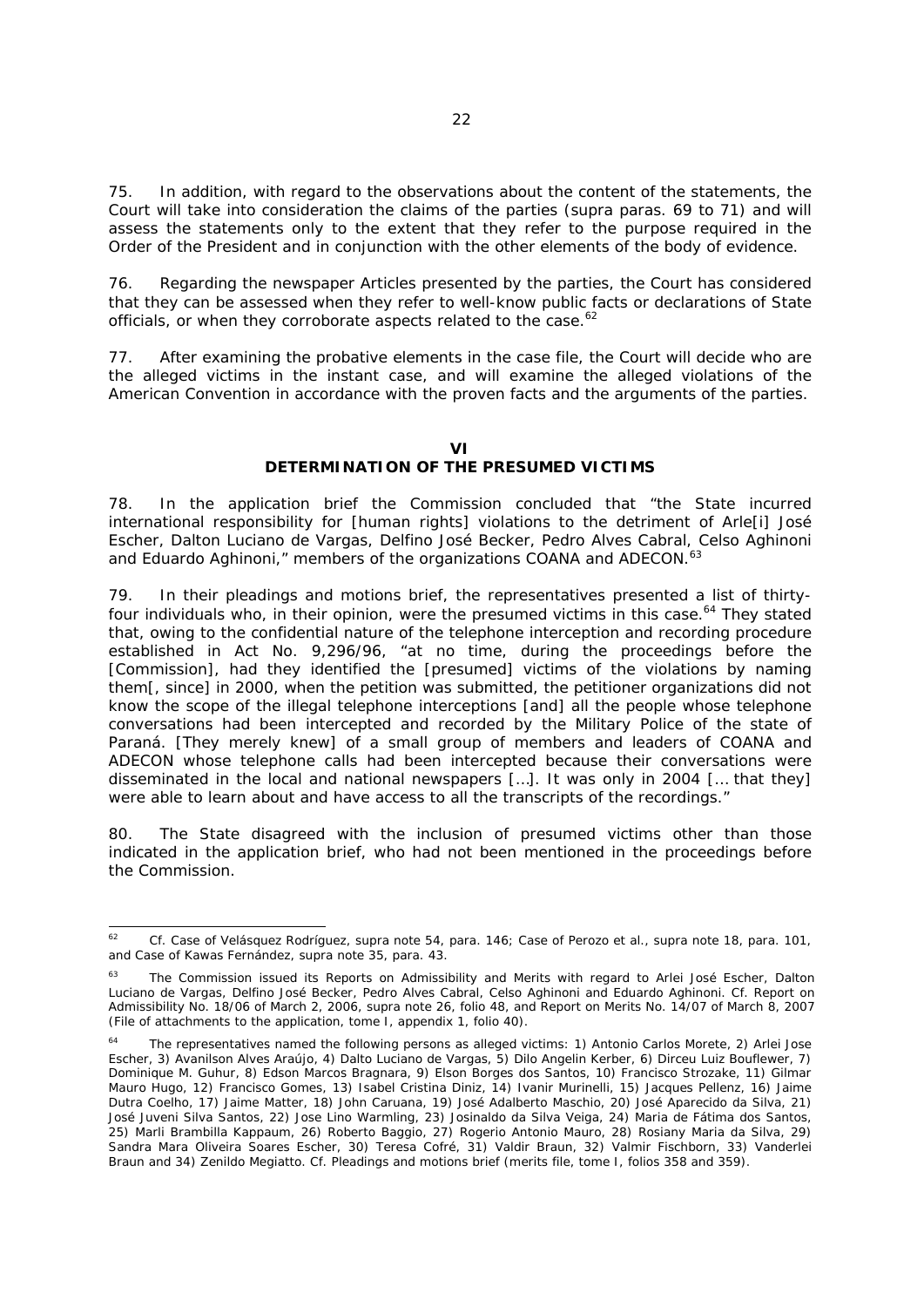81. The Court observes that, when submitting its petition to the Commission on December 26, 2000, the representatives knew who the members of COANA and ADECON were whose telephone conversations had been disseminated by the press in June 1999. However, in their petition to the Commission, they did not mention the names of these individuals or give any other details about them, referring to them in general as "the members of COANA and ADECON." Moreover, even though the representatives stated that it was only "in 2004 [… that they] were able to learn about and have access to all the transcripts of the recordings" and, consequently, identify the individuals supposedly victims of the telephone interception and recordings, they did not inform the Commission, even though the latter had not yet ruled on the admissibility of the petition, which they did in March 2006. It was only in the brief of May 10, 2007, on their position concerning the submission of the case to the Court's consideration that the representatives presented the Commission with a list of 34 alleged victims, of whom only Arlei José Escher and Dalton Luciano Vargas had been included in Report on Merits No. 14/07.

82. As the Court has stated in its case law, the alleged victims must be indicated in the petition and in the Commission's report under Article 50 of the Convention. In addition, according to Article 33(1) of the Rules of Procedure, it is the responsibility of the Commission and not the Court to identify the presumed victims in a case before the Court precisely and at the opportune procedural moment.<sup>65</sup> Based on the foregoing, the Court considers that those indicated in the Commission's application brief are the presumed victims.

83. Despite the foregoing, the Court notes that although Eduardo Aghinoni was indicated as a presumed victim by the Inter-American Commission in the application, he died on March 30, 1999, $^{66}$  that is, more than a month before the first request for telephone interception on May 3, 1999, that initiated the facts that are claimed to have violated the American Convention. Consequently, prior to his decease, Eduardo Aghinoni could not have suffered the alleged violation of his rights to privacy, honor, association, judicial guarantees and judicial protection that is alleged based on facts that took place following his decease.

84. In view of the above, the Court considers Arlei José Escher, Dalton Luciano de Vargas, Delfino José Becker, Pedro Alves Cabral and Celso Aghinoni presumed victims.

**VII** 

# **ARTICLE 11 (RIGHT TO PRIVACY [HONOR AND DIGNITY])67 IN RELATION TO ARTICLE 1(1) (OBLIGATION TO RESPECT RIGHTS)68 OF THE AMERICAN CONVENTION**

- 
- 1. Everyone has the right to have his honor respected and his dignity recognized.<br>2. No one may be the obiect of arbitrary or abusive interference with his private No one may be the object of arbitrary or abusive interference with his private life, his family, his home,
- or his correspondence, or of unlawful attacks on his honor or reputation.
- 3. Everyone has the right to the protection of the law against such interference or attacks.
- <sup>68</sup> Article 1(1) of the Convention establishes that:

<sup>65</sup> 65 *Cf. Case of the Ituango Massacres, supra* note 48*,* para. 98; *Case of Ríos et al., supra* note 18, para. 43, and *Case of Kawas Fernández, supra* note 35, para. 27.

<sup>66</sup> *Cf*. Testimony given by Celso Aghinoni during the public hearing held on December 3, 2008, before the Inter-American Court of Human Rights, and telephone interception request of May 3, 1999, within the framework of Monitoring Petition No. 41/99 (file of attachments to the answer to the application, attachment 10, folio 2132).

Article 11 of the Convention stipulates that:

The States Parties to this Convention undertake to respect the rights and freedoms recognized herein and to ensure to all persons subject to their jurisdiction the free and full exercise of those rights and freedoms, without any discrimination for reasons of race, color, sex, language, religion, political or other opinion, national or social origin, economic status, birth, or any other social condition.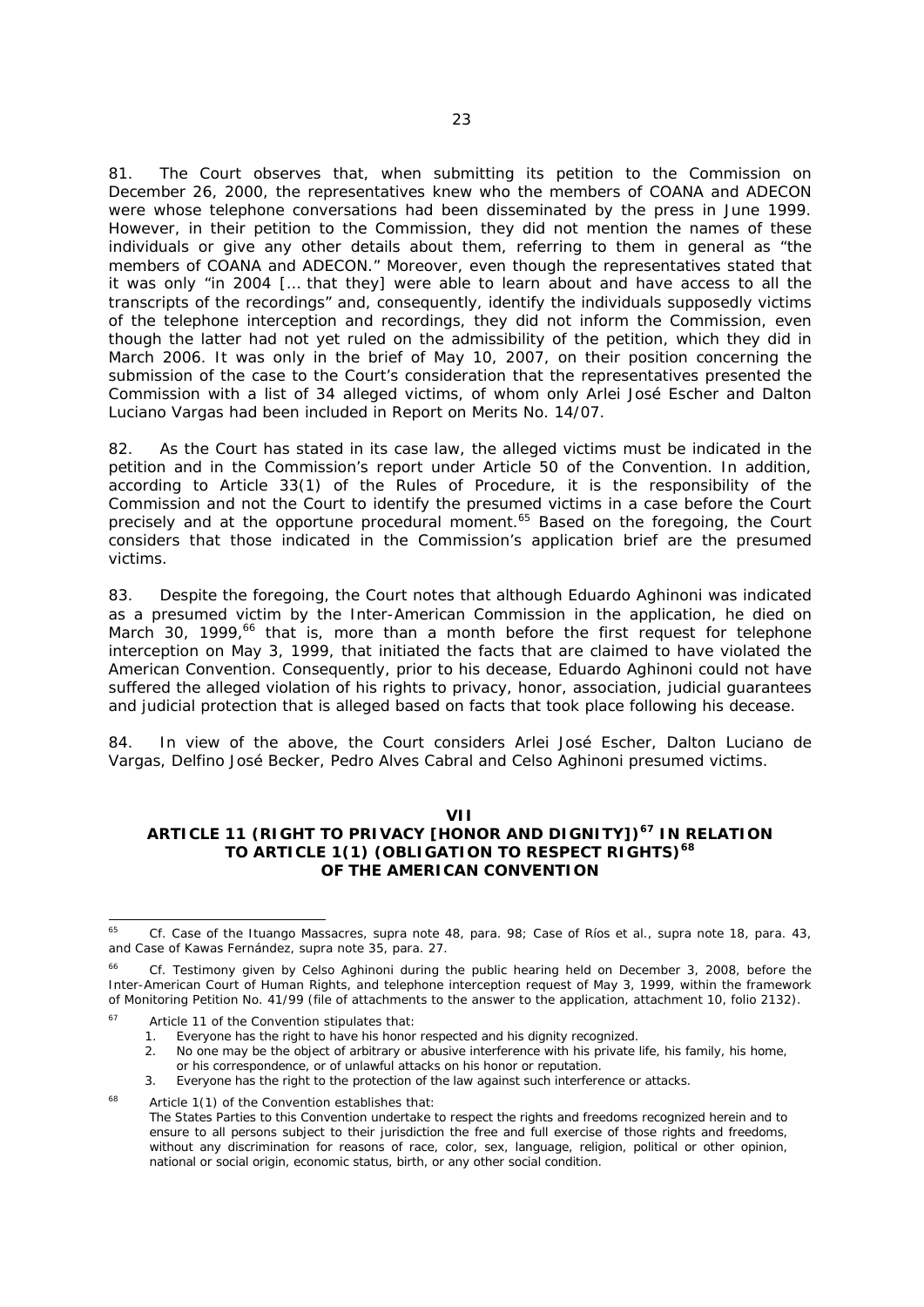85. The Commission claimed the violation of the right to privacy, honor and reputation of the alleged victims by attributing to the State the responsibility for the interception and recording of the telephone conversations, for the dissemination of their content and for the refusal of the Judiciary to destroy the recorded material. The representatives agreed substantially with the claims of the Commission. The State responded that the alleged violation had not been committed, because there were no irregularities in the proceeding relating to the telephone interceptions; that the eventual decision in that proceeding would not result in prejudice to the honor or dignity of any individual, and that the conduct of the agents involved in these events was duly examined in the domestic jurisdiction and, consequently, a review of these proceedings by the international court is inadmissible.

86. In order to examine the alleged violation of Article 11 of the American Convention, the Court: (1) will establish the facts of this case, and (2) will make some observations on the right to privacy, honor and reputation, and examine the arguments of the parties concerning: (i) the interception and recording of the private telephone conversations, and (ii) the dissemination of the contents of the recorded material.

#### *1) Facts of the instant case*

87. The facts of this case occurred in a context of social conflict related to the agrarian reform in several Brazilian states, including Paraná,<sup>69</sup> which led the state to implement a series of public policies and measures to deal with it.<sup>70</sup>

88. At the time of the facts, Arlei José Escher, Dalton Luciano de Vargas, Delfino José Becker, Pedro Alves Cabral and Celso Aghinoni were members of the social organizations ADECON and COANA. $71$  The purpose of ADECON was community development and the integration of its members, through cultural, sporting and economic activities, while COANA sought to integrate farmers into joint economic activities and the sale of their products. The two organizations had a *de facto* relationship with MST, with which they shared the common goal of advancing agrarian reform.72

 $69$ 69 *Cf.* Report entitled *Conflictos de Tierra por Estado Federado – Brasil – 1999*, by the Comissão Pastoral da Terra (file of attachments to the pleadings and motions brief, attachment 1, folio 982); testimony of Marli Brambilla Kappaum rendered before notary public on November 7, 2008 (merits file, tome III, folio 981 and 982); testimony of Teresa Cofré rendered before notary public on November 6, 2008 (merits file, tome III, folio 975 and 976) and at the public hearing held on December 3, 2008 before the Inter-American Court of Human Rights; expert opinion of Sérgio Sauer rendered before notary public on November 7, 2001 (merits file, tome III, folio 985 to 992); note entitled *"PM tem tática especial de ação para desocupar áreas invadidas"* in the issue of the *Folha do Paraná* newspaper published on June 23, 1999 (file of attachments to the brief with pleadings and motions, attachment 10, folios 2016 and 2017), and Article entitled *"Terror no Paraná"* in the magazine, *Caros Amigos*, edition No. 27 of June 1999 (file of attachments to the brief with pleadings and motions, attachment 10, folios 2030 to 2039), among others.

The measures adopted by the State included: (i) implementation of a national plan to combat violence in rural areas (File of attachments to the answer to the application, tome I, attachment 11, folios 2228 to 2245) (ii) elaboration of a manual of national guidelines on the execution of court orders to maintain or reinstate collective ownership (File of attachments to the answer to the application, tome I, attachment 11, folios 2246 to 2254), and (iii) promulgation of Decree No. 6,044 of February 12, 2007, establishing the "National Policy for the Protection of Human Rights Defenders" (file of attachments to the answer to the application, tome I, attachment 12, folios 2256 to 2259).

<sup>71</sup> *Cf.* Minutes of the third General Assembly of COANA of March 13, 1999 (file of attachments to the pleadings and motions brief, attachment 2, folio 1023); Minutes No. 24 of the Special Assembly of ADECON of March 7, 1998 (file of attachments to the answer to the application, tome I, attachment 10, folio 2207), and COANA Statutes signed on December 5, 1999 (file of attachments to the answer to the application, tome I, attachment 10, folio 1068).

In their testimony, Arlei José Escher, Delfino José Becker and Pedro Alves Cabral stated that they "were unaware of a specific connection between [COANA] or ADECON and the Landless Movement [MST]." However, Alves Cabral and Becker stated, respectively, that "the two [organizations] support agrarian reform" and that "they are made up of settlers, who hail from MST." Also, Celso Aghinoni indicated that COANA and ADECON were composed of former landless workers who had been settled and had had their rural property regularized, and that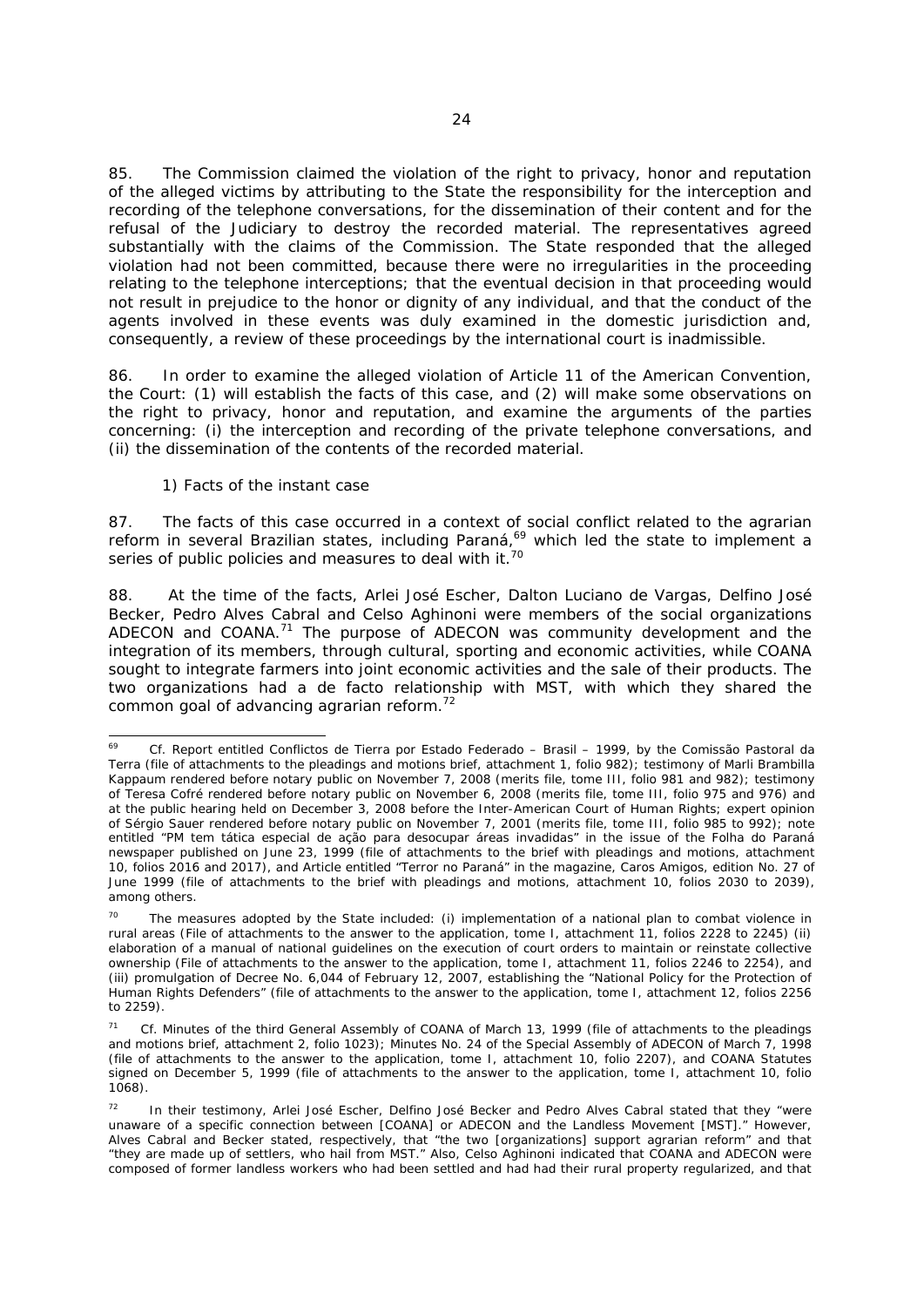#### *1(i) Interception and dissemination of the telephone conversations*

89. In a brief dated April 28, 1999, the Deputy Commander and Chief of Staff of the Military Police, Colonel Valdemar Kretschmer (hereinafter "Colonel Kretschmer"), asked the Secretary for Public Security of the state of Paraná at the time, Cândido Martins (hereinafter also the "former Secretary of Security" or the "former Secretary), to obtain the necessary authorization from the Court of Law of the district of Loanda (hereinafter " the Loanda Court") "to carry out the interception and monitoring of telephone communications on the lines of COANA, Nos. (044) 462-14[XX] and (044) 462-13[XX]." This brief also includes an authorization of the same date, from the former Secretary of Security for Colonel Kretschmer to submit the request to the competent court<sup>73</sup> (*infra* para. 99).

90. On May 5, 1999, Major Waldir Copetti Neves, Head of Águila Group of the Military Police of Paraná (hereinafter "Major Neves"), filed before the Loanda Court a request to intercept and monitor the telephone line (044) 462-14[XX], installed in the offices of COANA, "owing to the strong evidence that it was being used by MST leaders for criminal purposes." The request mentioned supposed indications of diversion by COANA leaders of financial resources granted through the National Family Agriculture Program (PRONAF) and the Program of Special Credit for the Agrarian Reform (PROCERA) to the workers of the Pontal do Tigre Settlement, in the municipality of Querência do Norte. It also referred to the murder of Eduardo Aghinoni, "the authorship of which was being investigated and [it was suspected that] one of the motives for the crime [was the] diversion of the said resources."74 The Loanda Court received this request, and initiated the telephone interception procedure known as request to monitor a telephone terminal No. 41/99 (hereinafter "monitoring petition").

91. On May 5, 1999, Judge Elisabeth Khater (hereinafter "Judge Khater"), head of the Loanda Court, authorized the request for telephone interception by a simple annotation in

 $\overline{\phantom{0}}$ 

<sup>73</sup> *Cf.* Telephone interception request of April 28, 1999, within the framework of Monitoring Petition No. 41/99 (file of attachments to the answer to the application, attachment 10, folios 2161 and 2162).

74 *Cf.* Application for telephone interception of May 3, 1999, *supra* note 66, folios 2131 and 2132.

the organizations made their physical structure, such as its office, telephone and vehicle, available to MST, because they also support the agrarian reform. *Cf.* Testimony given by Arlei José Escher before notary public on November 7, 2008 (merits file, tome III, folio 966); testimony given by Delfino José Becker before notary public on November 7, 2008 (merits file, tome III, folio 968); testimony given by Pedro Alves Cabral before notary public on November 7, 2008 (merits file, tome III, folio 970), and testimony given by Celso Aghinoni during the public hearing, *supra* note 66. In addition to these statements, the Court notes that other evidence indicates a relationship between COANA, ADECON and MST: (a) Marli Brambilla declared that "the cooperative is not disconnected from [MST] and, from the time […] the settlement was created, [organized the productive activities of the settlers]"; (b) the State affirmed during the public hearing that "in Paraná 80 per cent of the settled families have links to MST"; (c) the telephone interception request of May 3, 1999, stated that the leaders of COANA are leaders of MST; (d) the latter was a co-petitioner of the criminal action to investigate the agents involve in the telephone interception and the dissemination of the tapes; (e) the ruling that acquitted the Secretary of Public Security at the time mentioned that COANA and ADECON were linked to [MST], and (f) Colonel Valdemar Kretschmer, Judge Elisabeth Khater and the prosecutor Nayani Kelly Garcia testified to this effect also. *Cf.*  respectively, testimony given by Marli Brambilla Kappaum before notary public on November 7, 2008*, supra* note 69, folio 981; oral arguments of the State in the public hearing held on December 3, 2008, before the Inter-American Court of Human Rights; telephone interception request of May 3, 1999, *supra* note 66, folios 2131 and 2132; *representação criminal* filed before the Public Prosecutor's Office on August 19, 1999 (file of attachments to the brief with pleadings and motions, attachment 3, folios 1212 to 1227); decision of the Second Criminal Chamber of the Court of Justice of the state of Paraná of October 14, 2004, *supra* note 27, folio 112; Testimony of Colonel Kretschmer of October 4, 1999, during criminal investigation No. 82.561-5 (file of attachments to the pleadings and motions brief, attachment 3, folio 1315); official communication No. 74/99-g.j. of November 18, 1999, signed by Judge Elisabeth Khater, during criminal investigation No. 82.561-5 (file of attachments to the pleadings and motions brief, attachment 3, folio 1518), and testimony of Nayani Kelly Garcia of May 13, 2000, during criminal investigation No. 82.561-5 (file of attachments to the pleadings and motions brief, attachment 3, folio 1560).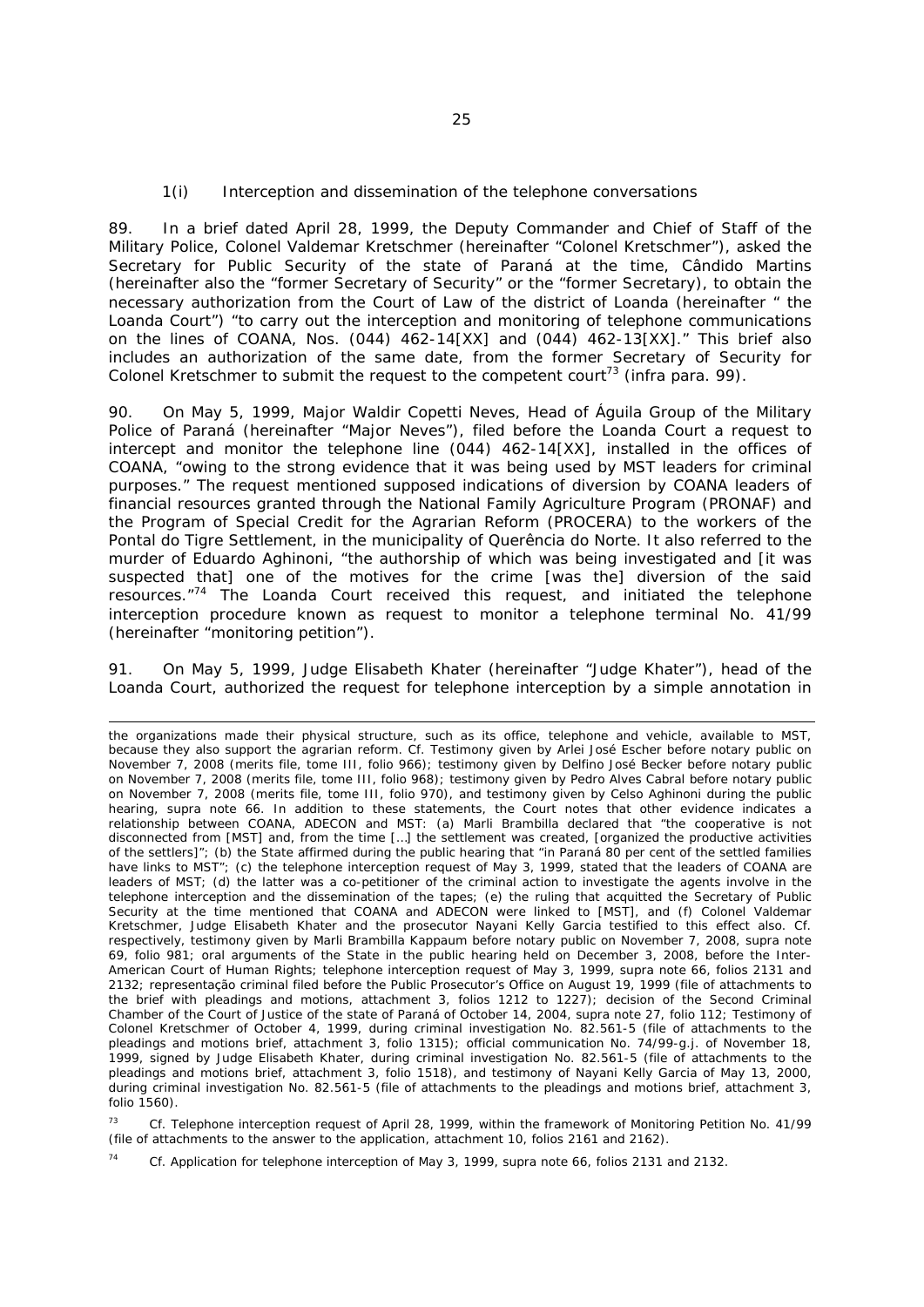the margin of the petition, in which she wrote *"R. and A. Defiro. Ofície-se. 05.05.99*" [R[eviewed] and A[nalyzed]. I agree. So ordered]. The Judge did not notify her decision to the Prosecutor General's Office.<sup>75</sup>

92. On May 12, 1999, Military Police Sergeant-Third Class, Valdecir Pereira da Silva (hereinafter "Sergeant Silva") submitted to Judge Khater, within the framework of the monitoring petition, a second request for telephone interception, repeating the request to intervene the line (044) 462-14[XX] and including also the telephone line (044) 462- 13[XX], installed in the offices of ADECON.<sup>76</sup> The second request did not include any reasons or grounds to justify it. Nevertheless, it was again granted by Judge Khater with a simple annotation, similar to the previous one, in the margin of the petition.<sup>77</sup> She did not notify the Prosecutor General's Office of the second authorization either.

93. On May 25, 1999, Major Neves asked the Loanda Court "to cease the interception and monitoring of the telephone line indicated in [monitoring petition] No. 041/99 because the monitoring carried out up until that time had already produced the desired effect. $78$ Judge Khater responded to his request on the same day and an official communication was sent to the director of the telephone company *Telecomunicações do Paraná S/A* (hereinafter "TELEPAR") copying the request to cancel the interception of the COANA and ADECON lines.<sup>79</sup>

94. On the evening of June 7, 1999, extracts of the recorded conversations appeared on the *Jornal Nacional*, a national television news program with one of the largest audiences in the country.<sup>80</sup> However, the case file does not reveal the contents of the conversations disseminated by this means or any elements to identify the contents of the material handed over to the Globo Television network, from which fragments were taken and broadcast on the news.

95. During the afternoon of June 8, 1999, the former Secretary of Security organized a news conference with journalists from different media in which he commented on the actions of the police in the operations to empty the MST camps; he provided explanations with regard to the telephone interceptions and gave his opinion on the conversations disseminated and the measures that the Secretariat of Security would adopt in that regard. During this press conference recordings were played of some of the intercepted conversations and, the press secretary of the Secretariat of Public Security handed out

77 Judge Khater's authorization is dated May 11, 1999, and states "*R. Defiro. Ofície-se*" ordered]. *Cf.* Application for telephone interception of May 12, 1999, *supra* note 76, folio 2135.

Request for cancellation of interception of May 25, 1999, under monitoring petition No. 41/99 (file of attachments to the answer to the application, tome I, attachment 10, folio 2138 and file of attachments to the answer to the application, tome I, attachment 10, folio 2138).

79 Official communication No. 478/99 of May 25, 1999, from the Loanda Court to the Director of TELEPAR (File of attachments to the answer to the application, tome I, attachment 10, folio 2140).

<sup>75</sup> 75 *Cf.* Application for telephone interception of May 3, 1999, *supra* note 66, folios 2130.

<sup>&</sup>lt;sup>76</sup> In the telephone interception request of April 28, 1999, Colonel Kretschmer indicated that both telephone lines belonged to COANA (*supra* para. 89). Subsequently, Sergeant Silva requested the interception of the said lines, but stated that one of them belonged to ADECON. *Cf.* telephone interception request of April 28, 1999, *supra* note 73, folio 2162, *supra* note 73, folio 2162; telephone interception request of May 12, 1999, in the context of Monitoring Petition No. 41/99 (file of attachments to the answer to the application, tome I, attachment 10, folio 2135), and telephone bill for the line (044) 462-13XX owned by ADECON (file of attachments to the answer to the application, tome I, attachment 10, folio 2171).

<sup>80</sup> Testimony of the journalist Evandro Cesar Fadel during criminal investigation No. 82.561-5 (file of attachments to the pleadings and motions brief, attachment 3, folios 1438); testimony of the journalist Fabiana Prohmann during criminal investigation No. 82.561-5 (file of attachments to the pleadings and motions brief, attachment 3, folio 1482); newspaper Articles in *O Estado do Paraná* entitled *"Grampo revela ameaça de semterra a juíza"* of June 8, 1999, and *"Baggio:`Sabíamos do grampo e fizemos sátira´"* of June 9, 1999 (file of attachments to the pleadings and motions brief, attachment 10, folio 2009 and 2011, respectively).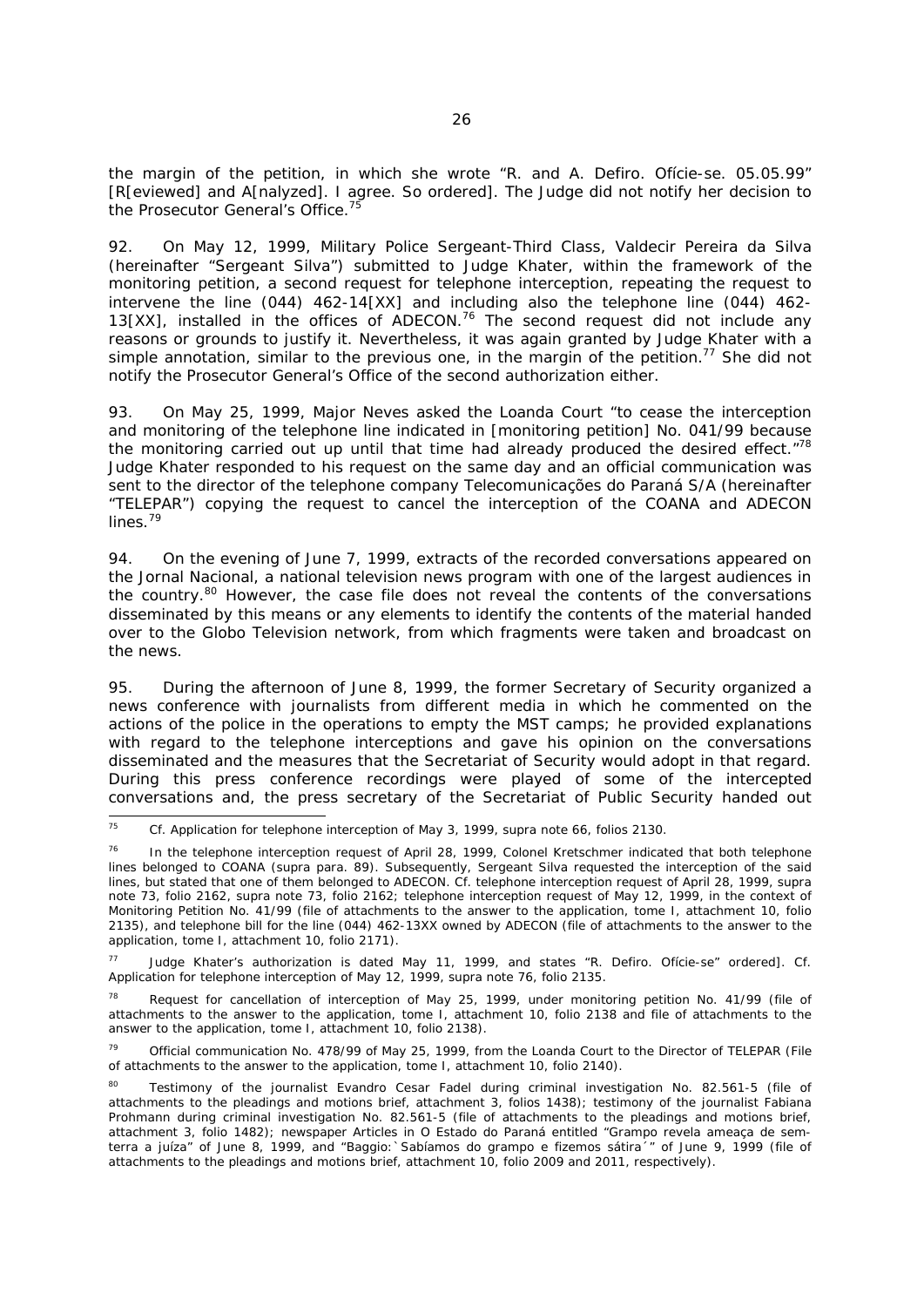material with extracts transcribed from the intercepted discussions of members of COANA and ADECON to the journalist who were present.<sup>81</sup>

96. That same day and over the following days fragments of the recordings were again disseminated by the television and written media. Some Articles indicated that the landless workers were planning specific crimes and that the former Secretary of Security had published new extracts from the tapes during the press conference.<sup>82</sup>

97. On July 1, 1999, Major Neves sent an official communication to Judge Khater in which he made certain charges against the MST and handed over to her 123 tapes with the telephone conversations recorded during the interception of the two telephone lines.<sup>83</sup> According to this document, the first stage of recordings took place from May 14 to 26, 1999. The second stage, for which the case file does not contain either a request or an authorization, occurred from June 9 to 23, 1999. Integral transcripts of the material obtained from the telephone interceptions were not submitted,<sup>84</sup> but rather summaries of the extracts the police considered relevant.<sup>85</sup> In these summaries, conversations of Celso Aghinoni – also identified as "gringo"<sup>86</sup> – Arlei José Escher and Dalton Luciano de Vargas were mentioned. However, the report did not reveal the content of many of the conversations or the speakers, merely indicating that the conversations dealt with "different matters," that no "description appeared on the list" and, in general, that the telephone calls originated from or were made to COANA.87 The document also shows that the calls were monitored until June 30, 1999, but, owing to problems with the technical equipment, it was only possible to record conversations up until June 23, 1999.<sup>88</sup>

98. In this report Major Neves also mentioned that the military police officer A.C.C.M. "unlawfully handed over […] probative material to the press and/or other individuals, because the said police officer was an agent clandestinely infiltrated into the Police Force,

 $_{\mathbf{R1}}$ 81 *Cf.* Testimony of the journalist Evandro Cesar Fadel during criminal investigation No. 82.561-5, *supra* note 80, folios 1438 and 1439; document with the transcript of four conversations of members of COANA and ADECON provided by the journalist Evandro Cesar Fadel to criminal investigation No. 82.561-5 (file of attachments to the pleadings and motions brief, attachment 3, folios 1441 and 1442); testimony of the journalist Luciana Pombo during criminal investigation No. 82.561-5 (file of attachments to the pleadings and motions brief, attachment 3, folio 1443); testimony of the journalist Fabiana Prohmann during criminal investigation No. 82.561-5, *supra* note 80, folio 1482, and video recordings of two items broadcast on the national news programs on June 8 and 9, 1999 (file of attachments to the pleadings and motions brief, attachment 10, folio 2040).

<sup>82</sup> *Cf.* Video recordings of two items broadcast on the national news programs on June 8 and 9, 1999, *supra* note 81; Article entitled "*Candinho revela as fitas*" published in the newspaper *O Estado do Paraná*, on June 9, 1999; Article entitled "*Governo divulga diálogos gravados em escuta*" published in the newspaper *Folha do Paraná*, on June 9, 1999, and Article entitled "*Fitas entregues à polícia*" published in the newspaper *Tribuna do Paraná* (file of attachments to the application, tome 1, attachment 5, folios 74 to 76, respectively); Articles in the newspaper *Folha do Paraná* of June 20, 1999 (file of attachments to the pleadings and motions brief, attachment 10, folios 2012 and 2013).

<sup>&</sup>lt;sup>83</sup> *Cf.* Report of delivery of the 123 tapes in the context of Monitoring Petition No. 41/99 (file of attachments to the answer to the application, tome I, attachment 10, folios 2142 to 2146).

<sup>84</sup> *Cf.* Request of the Public Prosecutor's Office of September 8, 2000, in the context of Monitoring Petition No. 41/99 (file of attachments to the answer to the application, tome I, attachment 10, folio 2220).

<sup>85</sup> *Cf.* Control sheets for the recorded tapes, in the context of Monitoring Petition No. 41/99 (file of attachments to the answer to the application, tome I, attachment 10, folios 2147 to 2160); request of the Prosecutor General's Office in the procedure on the request to intercept a telephone line (file of attachments to the answer to the application, tome I, attachment 10, folio 2220), and brief of the Public Prosecutor's Office of September 8, 2000, *supra* note 84, folio 2220.

<sup>86</sup> *Cf.* Testimony of Celso Aghinoni during the public hearing of December 3, 2008, *supra* note 66.

<sup>87</sup> *Cf.* Control sheets for the recorded tapes, *supra* note 85, folios 2147 to 2160).

<sup>&</sup>lt;sup>88</sup> The document indicates that "as of [June 23, 1999,] and until June 30, 1999, we had problems with the recording equipment and it was not possible to record the tapes." *Cf.* Control sheets for the recorded tapes, *supra*  note 85, folio 2160.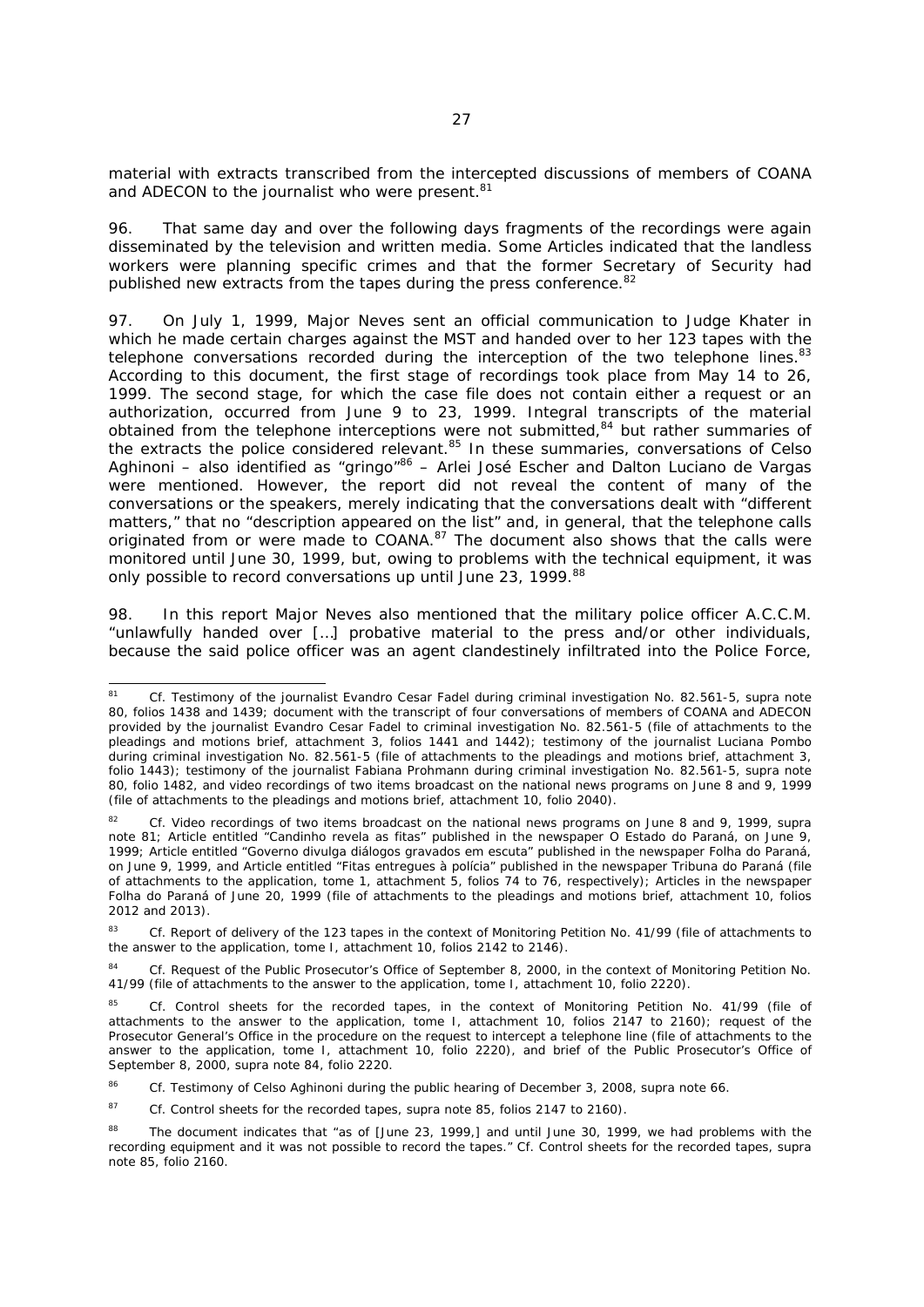receiving favors and/or [money] to provide 'MST' with important information on Police preparations and actions [...].<sup>"89</sup> According to the report, the Military Police were taking the necessary measures to investigate and punish the said person for disseminating the recorded material.<sup>90</sup> The State did not submit any information or evidence regarding the said investigation.

99. According to the case file of the monitoring petition, the interception request of April 28, 1999, made by Colonel Kretschmer and ratified by the former Secretary of Security (*supra* para. 89), was only included on July 1, 1999, together with the report by Major Neves.<sup>91</sup>

100. On July 2, 1999, TELEPAR deactivated the technical equipment for monitoring the COANA and ADECON telephone lines.<sup>92</sup>

101. On May 30, 2000, that is more than a year after the interception orders, Judge Khater sent the file of the monitoring petition to the Prosecutor General's Office for analysis for the first time.<sup>93</sup>

102. During the hearing of September 8, 2000, the prosecutor Nayani Kelly Garcia (hereinafter "the prosecutor") indicated, among other matters, that: (i) a military police agent, with no connection to the Loanda jurisdiction, who was not responsible for any criminal investigation in that area, had no legitimacy to request the telephone interception; (ii) the request was made arbitrarily and was not based on a criminal action, a police investigation or a civil action; (iii) the interception of the telephone line of ADECON was requested by Sergeant Silva without any explanation; (iv) the monitoring petition was not linked to a criminal action or to a police investigation; (v) the decisions authorizing the requests were not founded, and (vi) the Prosecutor General's Office was not notified of the procedure. The prosecutor also stated that these facts "show that the procedure was not aimed at investigating and elucidating a crime, but rather at monitoring MST activities; in other words, it was strictly political in nature, with total disregard for the constitutional right to intimacy, privacy and freedom of association." Consequently, the Prosecutor General's Office requested the Loanda Court to declare that the interceptions were invalid, and that the recorded tapes should not be used.<sup>94</sup>

103. On April 18, 2002, Judge Khater "[r]ejected '*in totum'* the opinion [of the Prosecutor General's Office], because it had not been proved that the telephone interceptions were illegal." However, "in order to avoid delays," she ordered that the tapes be incinerated, and this was done on April 23, 2002. $95$ 

-

<sup>89</sup> *Cf.* Record of the delivery of the 123 tapes, *supra* note 83, folio 2143.

<sup>90</sup> *Cf.* Record of the delivery of the 123 tapes, *supra* note 83, folio 2144.

<sup>91</sup> *Cf.* Report of the delivery of the 123 tapes, *supra* note 83, folio 2146.

<sup>92</sup> *Cf.* Official communication of TELEPAR of December 1, 1999 (file of attachments to the pleadings and motions brief, attachment 2, folio 1150).

<sup>93</sup> *Cf.* Decision of Judge Khater of May 30, 1999, in Monitoring Petition No. 41/99 (file of attachments to the answer to the application, tome I, attachment 10, folio 2215).

<sup>94</sup> *Cf.* Brief of the Prosecutor General's Office of September 8, 2000, *supra* note 84, folios 2216 to 2220.

<sup>95</sup> *Cf.* Decision of Judge Khater of April 18, 2002, in Monitoring Petition No. 41/99 (file of attachments to the answer to the application, tome I, attachment 10, folio 2221), and record of the incineration of the recorded tapes of April 23, 2002, in the context of Monitoring Petition No. 41/99 (file of attachments to the answer to the application, tome I, attachment 10, folio 2222),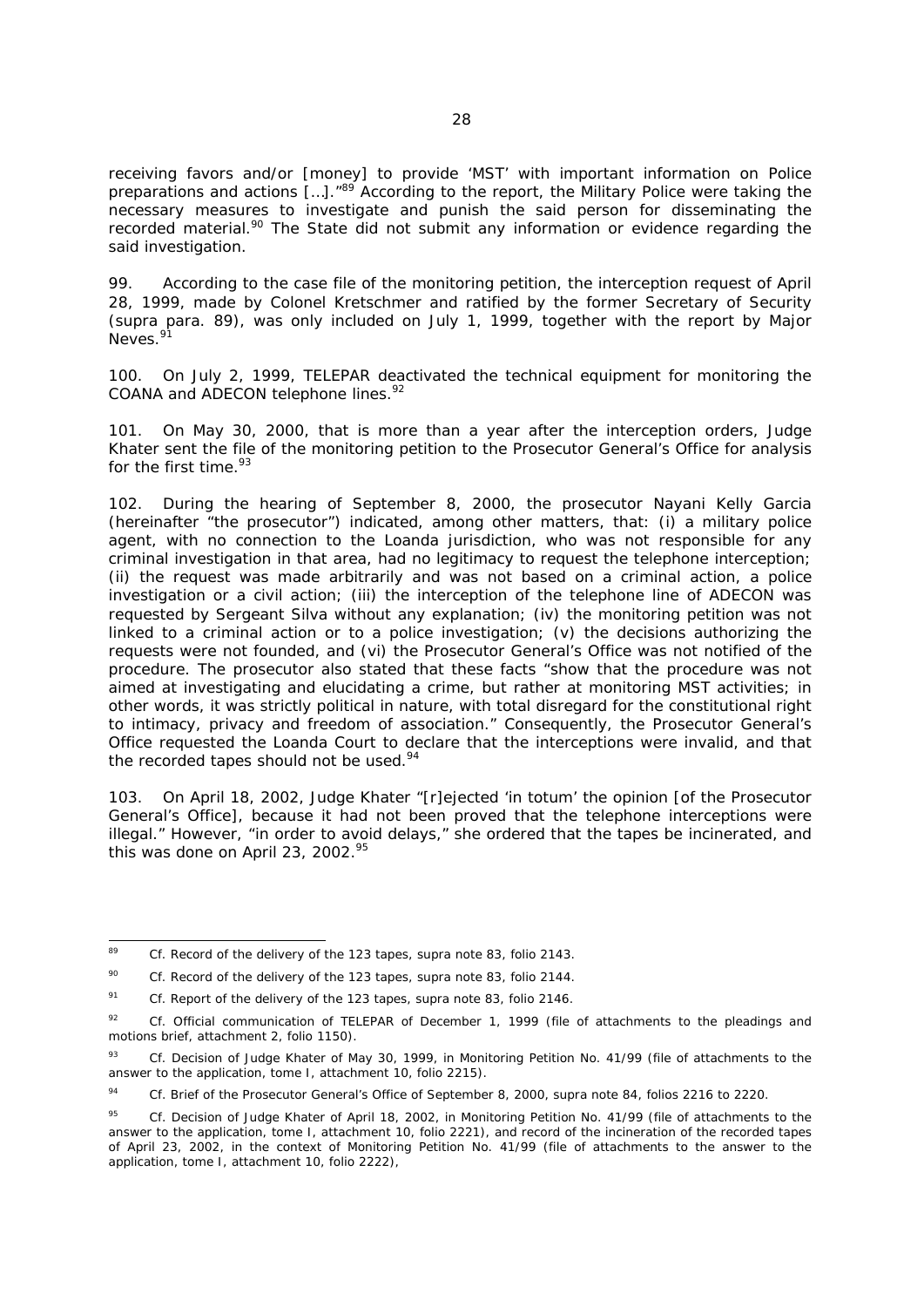104. Following the destruction of the tapes, the COANA and ADECON lawyer requested authorization to obtain a complete copy of the proceedings of the monitoring petition on three different occasions and this was granted.<sup>96</sup>

### *1(ii) Legal actions and normative framework*

### *a) Criminal investigation and proceedings*

105. On August 19, 1999, MST and CPT filed before the Prosecutor General's Office a *representação criminal* against the former Secretary of Security, Judge Khater, Colonel Kretschmer, Major Neves and Sergeant Silva, asking that their conduct be investigated for possible perpetration of the offenses of usurpation of public functions, illegal telephone interception, violation of judicial confidentiality, and abuse of authority.<sup>97</sup> The Prosecutor General's Office sent the *notitia criminis* to the Court of Justice and criminal investigation No. 82,516-5 was opened, as required by the *representação criminal.*<sup>98</sup> On October 6, 2000, the Special Organ of the Court of Justice issued decision No. 4745 ordering the closure of all the investigations against the public officials mentioned in relation to the telephone interception, and that the case file be sent to a court of first instance for the analysis of the conduct of the former Secretary of Security in relation to the dissemination of the intercepted conversations. In its decision, the Court of Justice considered that the errors in which Judge Khater had incurred constituted, on first analysis, errors related to her functions<sup>99</sup> (*infra* para. 201).

106. On April 11, 2001, once the investigation had concluded, the Prosecutor General's Office filed a complaint against the former Secretary of Security,100 who was sentenced in first instance by a decision of the Second Criminal Court of the Comarca of Curitiba of December 23, 2003, to a fine and to two years and four months' imprisonment, with the latter substituted by community service.<sup>101</sup> On January 19, 2004, the former Secretary of Security filed an appeal against this decision before the Court of Justice. On October 14, 2004, the Second Criminal Chamber of the Court of Justice revoked the conviction and acquitted the former Secretary of Security, based on the argument that "the appellant did not violate the judicial confidentiality of the information obtained through the telephone interception, because it was not possible to violate […] the confidentiality of information that had been disseminated the previous day by a television station."<sup>102</sup>

#### *b) Mandado de segurança*

107. On October 5, 1999, the organizations COANA and ADECON, and Arlei José Escher, Celso Aghinoni and Avanilson Alves Araújo filed before the Court of Justice of the state of

 $0<sub>A</sub>$ 96 *Cf*. Requests of December 6, 2002, and of April 2 and 5, 2004, for complete copies of the case file of the Monitoring Petition (file of attachments to the answer to the application, attachment 10, folios 2223 to 2225).

<sup>97</sup> *Cf. Representação criminal* filed before the Prosecutor General's Office on August 19, 1999, *supra* note 72, folios 1212 to 1227.

<sup>98</sup> *Cf.* Criminal investigation No. 82,516-5 (file of attachments to the pleadings and motions brief, attachment 3, folios 1303 and 1304).

<sup>99</sup> *Cf.* Decision No. 4745 of the Special Organ of the Court of Justice of the state of Paraná of October 6, 2000, *supra* note 27, folios 98 to 107.

<sup>&</sup>lt;sup>100</sup> *Cf.* Complaint of the Prosecutor General's Office of April 11, 2001, against the former Secretary of Security (file of attachments to the pleadings and motions brief, attachment 3, folios 1208 and 1209).

Cf. Decision of the Second Criminal Court of the District of Curitiba of December 23, 2003, in the context of criminal action No. 2001.2125-5 (file of attachments to the pleadings and motions brief, attachment 4, folio 1741).

<sup>&</sup>lt;sup>102</sup> *Cf.* Decision of the Second Criminal Chamber of the Court of Justice of the state of Paraná of October 14, 2004, *supra* note 27, folio 114.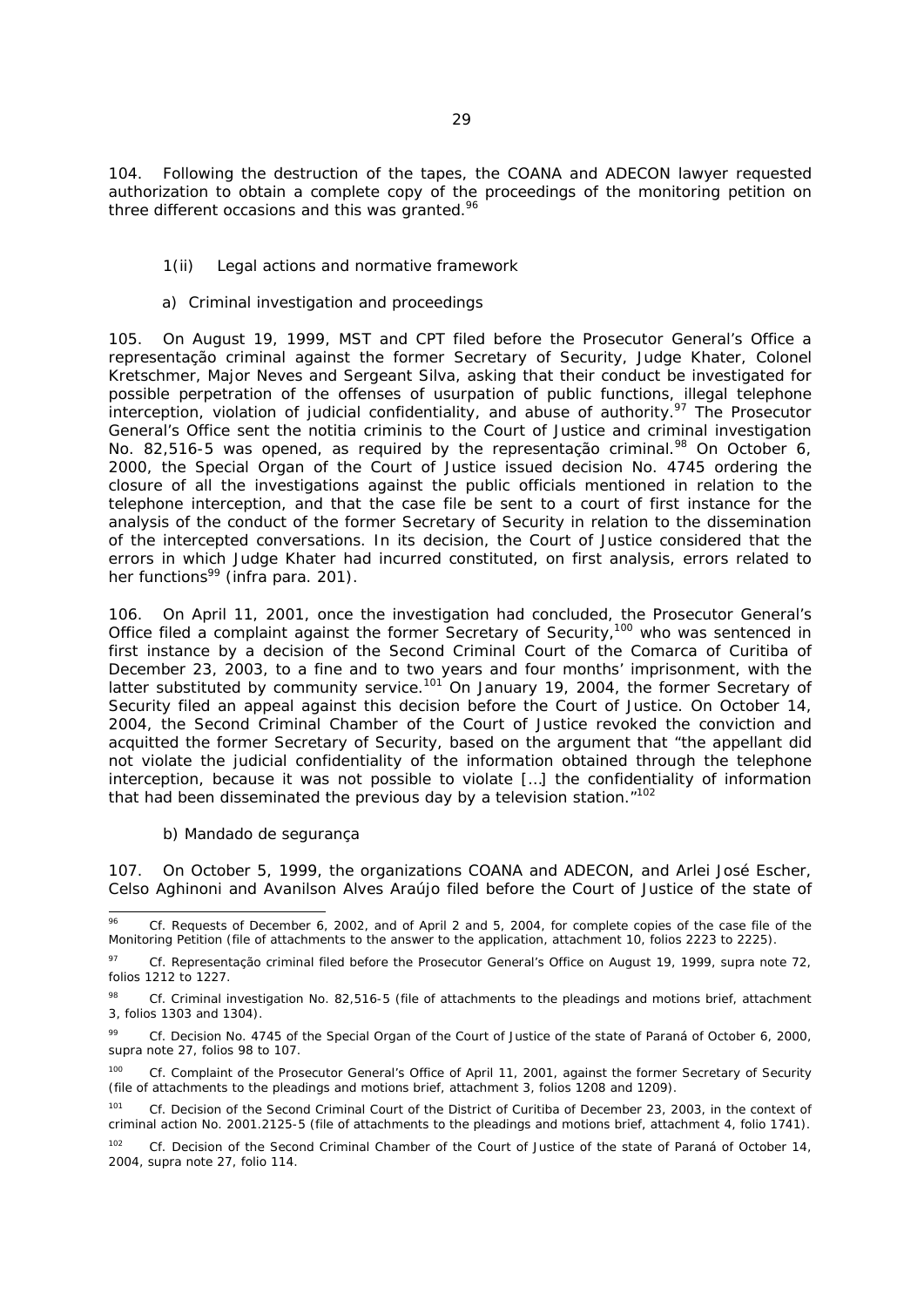Paraná a *mandado de segurança* against Judge Khater, requesting the suspension of the telephone interceptions and the destruction of the recorded tapes.<sup>103</sup>

108. On April 5, 2000, the Court of Justice ordered the extinction of the *mandado de segurança* without ruling on its merits, considering that the interceptions had ceased and that the action had therefore lost its purpose.104 Consequently, the authors of this action filed *embargos de declaração*, in order to clarify the omissions in the judgment, in particular the failure of the Court of Justice to rule on the request for destruction of the tapes.<sup>105</sup>

109. On June 7, 2000, this recourse was rejected based on the argument that this request could only be examined if the merits of the *mandado de segurança* had been examined and that, since the latter had extinguished without an examination of the merits, there were no omission in the judgment.<sup>106</sup> The presumed victims did not file other remedies and the decision of the Court of Justice became final on August 28, 2000.<sup>107</sup>

#### *c) Administrative proceedings*

110. On November 17, 1999, an administrative complaint was filed against Judge Khater. It was processed under case file No 1999.118105 and, among other matters, it referred to the judge's conduct in the context of the monitoring petition.<sup>108</sup> On September 28, 2001, the *Corregedoria-Geral da Justiça (Judicial Administrative Department*)<sup>109</sup> decided several administrative complaints filed against Judge Khater, including the one relating to the instant case.110 The *Corregedoria-Geral* considered that the "matter was assessed during criminal investigation No. 85516-2 and the decision […] understood that the offenses of usurpation of public functions, abuse of authority and responsibility with which [Judge Khater] and others had been charged had not been committed" and ordered that the case be closed.<sup>111</sup> Subsequently, responding to the recommendations of the Inter-American Commission's Report on Merits No. 14/07, the Special Human Rights Secretariat of the Presidency of the Republic sent the case to the National Council of Justice for review.<sup>112</sup> The latter rejected this request, because it understood that "the criminal action had dealt with the matter […] and had not left any [aspect pending] for proceedings by the judicial administrative body, and there was an evident lack of interest in this proceeding."113

 $103$ 103 *Cf.* Record of the registration and opening of the procedure of *Mandado de segurança* No. 83,486-6, *supra* note 23, folios 1007 to 1018.

<sup>104</sup> *Cf.* Decision of the Court of Justice of the state of Paraná of April 5, 2000, in the context of *mandado de segurança* N° 83,486-6 (file of attachments to the application, tome I, attachment 7, folios 93 and 94).

<sup>105</sup> *Cf.* Brief of April 26, 2000, filing *embargos de declaração* (file of attachments to the pleadings and motions brief, attachment 2, folios 1181 to 1183).

<sup>106</sup> *Cf.* Decision of the Court of Justice of the state of Paraná of June 7, 2000, in the context of *embargos de declaração* No. 83,486-6/01 (file of attachments to the pleadings and motions brief, attachment 2, folios 1192 to 1199).

<sup>&</sup>lt;sup>107</sup> *Cf.* Certification of the Court of Justice of the state of Paraná of August 28, 2000 (file of attachments to the answer to the application, tome I, attachment 7, folio 2123).

<sup>108</sup> *Cf.* Decision of the *Corregedoria-Geral da Justiça* of September 28, 2001 (file of attachments to the answer to the application, tome V, attachment 21, folio 3195).

<sup>109</sup> *Cf.* Decision of the *Corregedoria-Geral da Justiça* of September 28, 2001, *supra* note 108, folios 3194 and 3198.

<sup>110</sup> *Cf.* Decision of the *Corregedoria-Geral da Justiça* of September 28, 2001, *supra* note 108, folio 3198).

<sup>111</sup> *Cf.* Decision of the *Corregedoria-Geral da Justiça* of September 28, 2001, *supra* note 108, folio 3195.

<sup>112</sup> The National Council of Justice (*Conselho Nacional de Justiça)* is the constitutional organ with competence to supervise the administrative and financial aspects of the Judiciary, as well as due compliance by judges with their institutional duties. Brief of the State with final arguments (merits file, tome IV, folio 1802).

<sup>113</sup> Cf. Opinion of the *Conselho Nacional de Justiça* of May 30, 2008 (file of attachments to the answer to the application, tome VIII, attachment 25, folio 3694).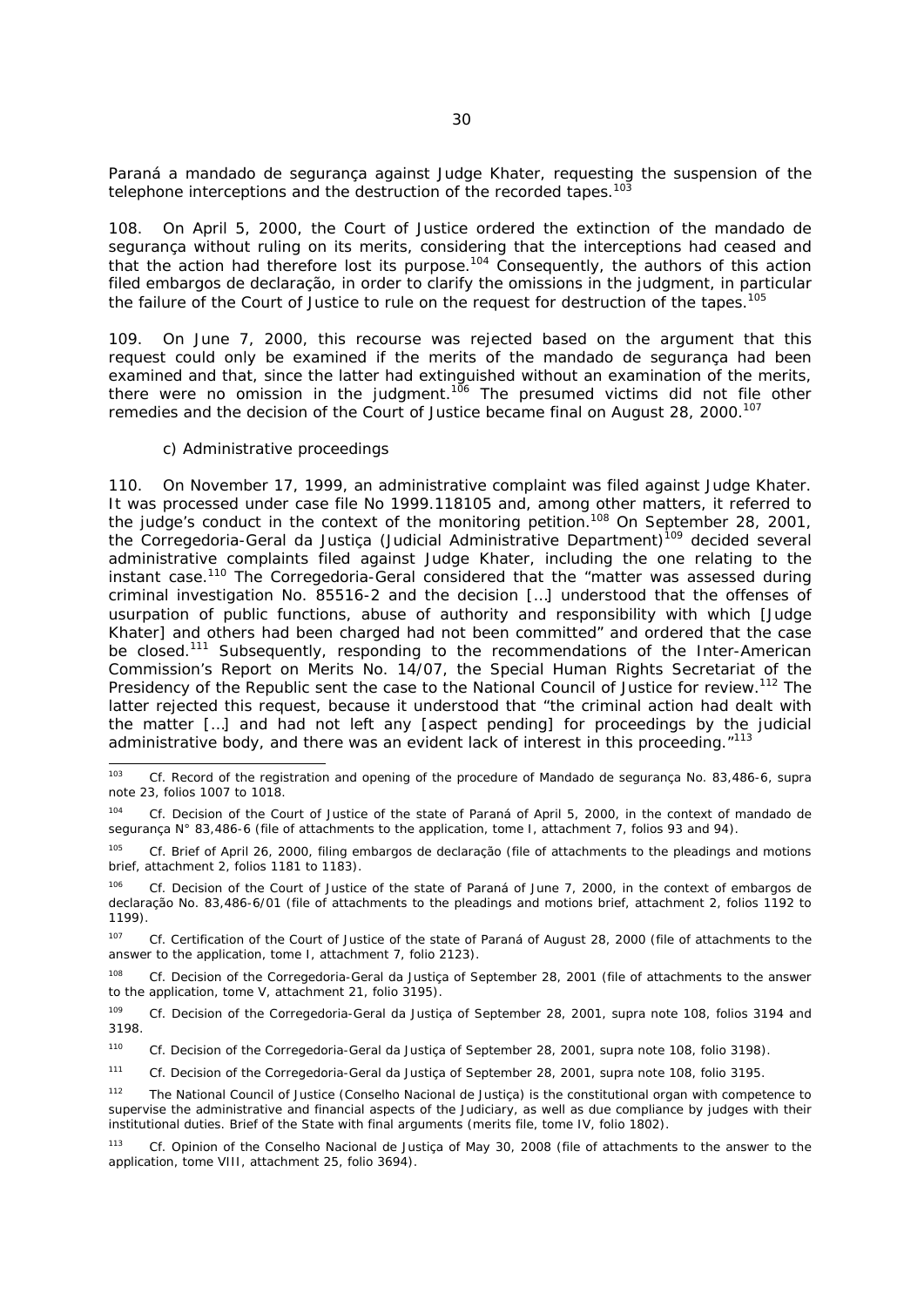#### *d) Civil actions*

111. On May 4, 2004, and on May 15, 2007, Arlei José Escher and Dalton Luciano de Vargas, respectively, filed civil actions against the state of Paraná for reparation of nonpecuniary damage. The final judgment has not yet been handed down in these proceedings. However, the civil action filed by Dalton Luciano de Vargas was decided in first instance on August 9, 2007, and considered irreceivable. Mr. Vargas filed an appeal against this decision.<sup>114</sup>

#### *e) Normative framework*

112. At the time of the facts of this case, the 1988 Brazilian Constitution established the inviolability of the privacy, honor and reputation of the individual, as well as the confidentiality of telephone communications.<sup>115</sup> Law No. 9,296/96 was also in force, which "regulates the final part of paragraph XII of Article 5 of the Federal Constitution" determining the circumstances and the requirements that should be observed in a telephone interception procedure for the purpose of criminal or pre-trial investigations.

#### *2) The right to privacy, honor and reputation*

113. Article 11 of the Convention prohibits all arbitrary or abusive interference in the private life of individuals, setting out different aspects of this, such as the privacy of their families, their home or their correspondence. In this regard, the Court has stated that "the sphere of privacy is characterized by being exempt and immune from abusive and arbitrary invasion by third parties or public authorities."<sup>116</sup>

114. As this Court has indicated previously, even though telephone conversations are not expressly mentioned in Article 11 of the Convention, they are a form of communication included within the sphere of the protection of privacy.117 Article 11 protects conversations using telephone lines installed in private homes or in offices, whether their content is

 $[$   $]$ 

 $114$ Cf. Procedural motion referring to the civil action for reparation of damage filed by Arlei Escher Da Silva (file of attachments to the answer to the application, tome I, attachment 9, folio 2127); procedural motion referring to the civil action for reparation of damage filed by Dalton Luciano Vargas (file of attachments to the answer to the application, tome I, attachment 8, folio 2125); judgment of the Fourth *Vara da Fazenda Pública* of Curitiba of August 9, 2007, within the framework of the civil action filed by Dalton Luciano de Vargas (file of attachments to the application, tome II, appendix 3, folio 382).

Cf. Constitution of the Federative Republic of Brazil (file of attachments to the answer to the application, tome VIII, attachment 35, folios 3995 and 4039).

Article 5.

All persons are equal before the law, without distinctions of any nature, and Brazilians and foreigners residing in the country are guaranteed the inviolability of the right to life, to freedom, to equality, to security and to property, as follows:

X. Intimacy, privacy, honor and a person's reputation are inviolable, and the right to compensation for the pecuniary or non-pecuniary damage caused by their violation is guaranteed; […]

XII. The confidentiality of correspondence and telegraphic communications, of data and of telephone communications is inviolable except, in the latter case, under the circumstances and in the way established by law for purposes of a criminal investigation or a pre-trial investigation;

<sup>116</sup> *Cf. Case of the Ituango Massacres, supra* note 48, para. 194; Case of *Escué Zapata v. Colombia. Merits, reparations and costs*. Judgment of July 4, 2007. Series C No. 165, para. 95, and *Case of Tristán Donoso, supra* note 9, para. 55.

<sup>117</sup> *Cf. Case of Tristán Donoso, supra* note 9, para. 55.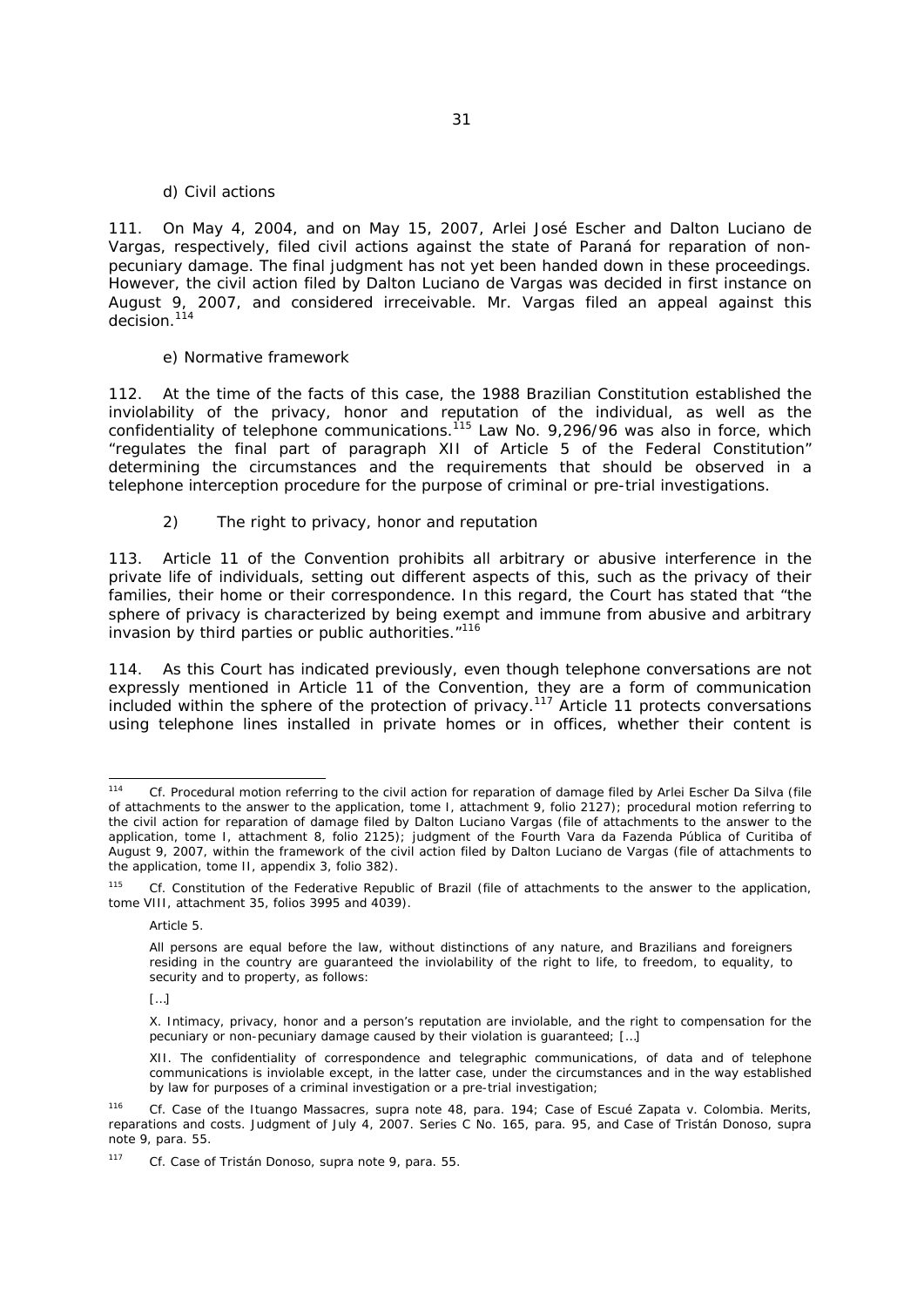related to the private affairs of the speakers, or to their business or professional activity.<sup>118</sup> Hence, Article 11 applies to telephone conversations irrespective of their content and can even include both the technical operations designed to record this content by taping it and listening to it, or any other element of the communication process; for example, the destination or origin of the calls that are made, the identity of the speakers, the frequency, time and duration of the calls, aspects that can be verified without the need to record the content of the call by taping the conversation. In brief, the protection of privacy is manifested in the right that individuals other than those conversing may not illegally obtain information on the content of the telephone conversations or other aspects inherent in the communication process, such as those mentioned.

115. Today, the fluidity of information places the individual's right to privacy at greater risk owing to the new technological tools and their increased use. This progress, especially in the case of telephone interceptions and recording, does not mean that the individual should be placed in a situation of vulnerability when dealing with the State or other individuals. Thus, the State must increase its commitment to adapt the traditional forms of protecting the right to privacy to current times.

116. Nevertheless, as Article 11(2) of the Convention makes clear, the right to privacy is not an absolute right and can be restricted by the States, provided interference is not abusive or arbitrary; to this end, it must be established by law, pursue a legitimate purpose and be necessary in a democratic society.<sup>119</sup>

117. Lastly, Article 11 of the Convention recognizes that every person has the right to respect for his honor, prohibits an illegal attack against honor and reputation, and imposes on the States the obligation to provide legal protection against such attacks. In general, the right to honor relates to self-esteem and self-worth, while reputation refers to the opinion that others have of a person.<sup>120</sup>

#### *2(i) Private life and interception and recording of telephone conversations*

118. The Commission alleged that although the laws that authorize the interception and monitoring of telephone or any other type of communications were formulated to combat crime, they can become an instrument for spying and harassment if they are interpreted and applied improperly. Hence, owing to the inherent danger of abuse in any monitoring system, this measure must be based on especially precise legislation with clear, detailed rules. The American Convention protects the confidentiality and inviolability of communications from any kind of arbitrary or abusive interference from the State or individuals; consequently, the surveillance, intervention, recording and dissemination of such communications is prohibited, except in the cases established by law that are adapted to the objects and purposes of the American Convention.

119. In addition, the Commission indicated in its application that, in the instant case, the interception and monitoring authorization was only requested for telephone line No. (044) 462-14[XX] belonging to COANA; therefore no authorization had been granted to intercept ADECON telephone line No. (044) 462-13[XX] in violation of Article 10 of Law No. 9,296/96.<sup>121</sup> The telephone interception and monitoring application was submitted by a

<sup>118</sup> 118 Similarly, *Cf.* ECHR *Case of Halford v. the United Kingdom*, judgement of 27 May 1997, Reports 1997-III, paras. 44 and 45.

<sup>119</sup> *Cf. Case of Tristán Donoso, supra* note 9, para. 56.

<sup>120</sup> *Cf. Case of Tristán Donoso, supra* note 9, para. 57.

<sup>&</sup>lt;sup>121</sup> During the public hearing, the Commission stated that judicial authorization had been granted for the interception of the ADECON line, but this was after the monitoring had started.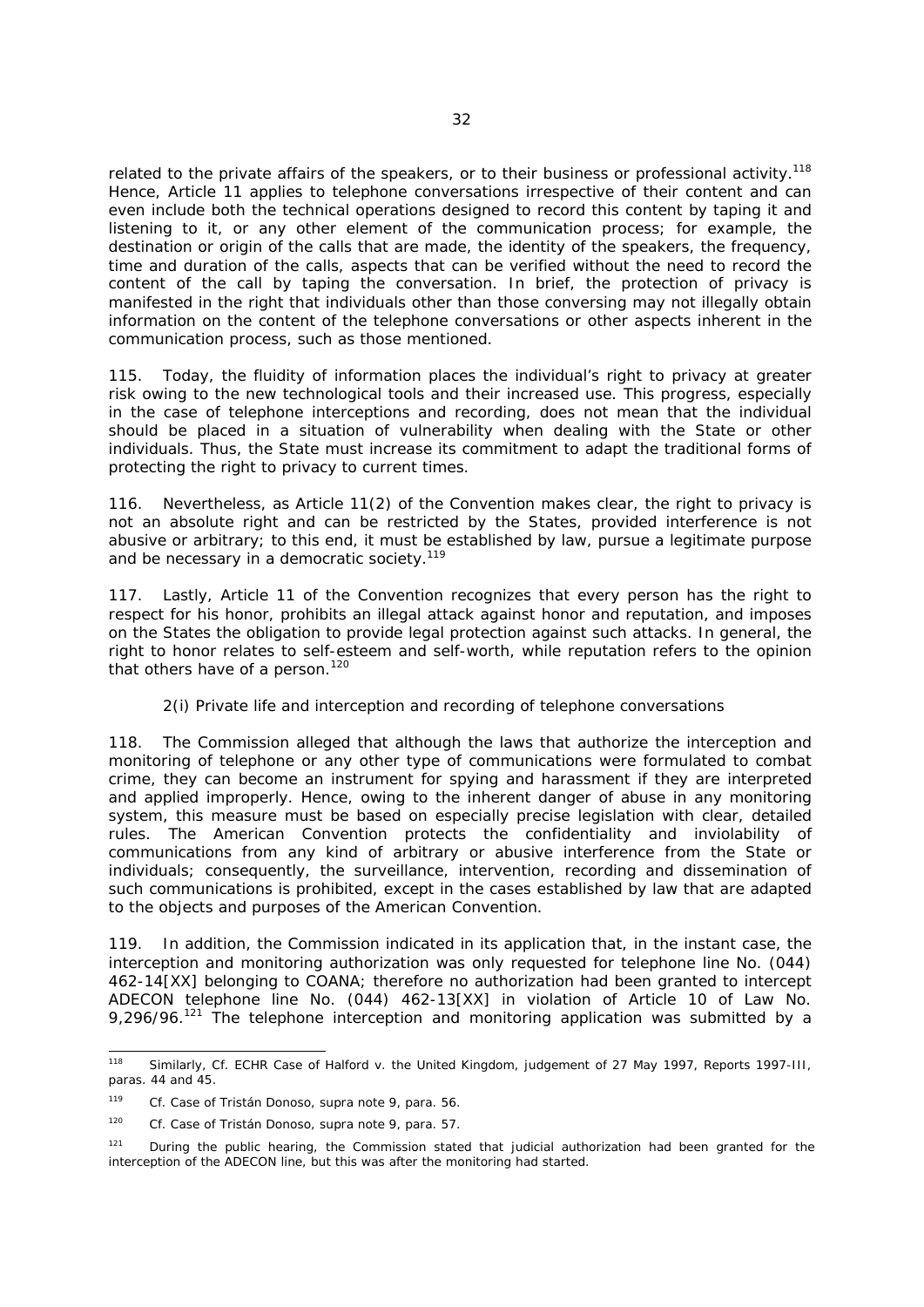military police agent who, according to Article 144 of the Constitution, was not authorized to make this request. In light of the said Article, since the offenses attributed to the COANA leaders were of an ordinary nature, the investigation fell within the exclusive competence of the civil police. Consequently, only a civil police agent could apply to the competent court for the intervention of a telephone line under Article 3 of Law No. 9,296/96. The Commission also indicated that: (i) the alleged victims were not subject to a criminal investigation; (ii) the interception of the telephone lines lasted for 49 days and the State did not provide any evidence to prove that it had been extended when the initial 15-day period had concluded; (iii) the decision authorizing the interception "was not duly founded; it did not indicate the way in which the measure should have been carried out or its duration," and (iv) the Prosecutor General's Office was not notified of its issue, all of which was contrary to Articles 5 and 6 of Law No. 9,296/96. The Commission therefore concluded that the telephone intervention application, the decision authorizing it and its implementation "were illegal, unlawful and invalid."

120. Lastly, the Commission indicated that "the Judiciary's refusal to destroy the 123 tapes obtained by monitoring the [COANA and ADECON] telephone numbers violated the right to privacy of the owners, Arle[i] José Escher, Dalton Luciano de Vargas, Delfino José Becker, Pedro Alves Cabral [and] Celso Aghinoni."

121. The representatives endorsed the allegations of the Commission concerning the violations of the Constitution and of Law No. 9,296/96. They maintained that, in cases where there are specific indications of criminal offenses that must be investigated, Articles 11 and 32 of the Convention establish that the State must weigh the privacy of the individual against the public interest. They stated that Judge Khater granted the two applications for telephone interception without founding her decisions and disregarded the two basic requirements for granting the measure: (i) the probability of authorship and participation in a criminal offense or the existence of a criminal offense, and (ii) that the evidence was essential for the criminal investigation. Furthermore, Military Police agents were not authorized to submit the said application and the Prosecutor General's Office was not notified of the procedure. They added that the alleged victims only had access to some of the transcripts of the recorded tapes. They also stated that, if the purpose of the interceptions was to verify evidence of diversion of public funds and the murder of Eduardo Aghinoni, this objective had been totally invalidated. In the summaries of the recorded conversations, the military police had only highlighted extracts that referred to the strategies developed by the landless workers to confront the persecution against them perpetrated by the Judiciary and the Military Police.

122. The State argued that privacy is protected by Article 5, paragraph X, of the Constitution. Nevertheless, that right was not absolute and restrictions were permitted in view of the need to protect other guarantees, as established in Article 30 of the Convention and in Article 5, paragraph XII, of the Constitution. Consequently, Law No. 9,296/96 regulates this restriction with regard to telephone communications.

123. According to the State, the monitoring request did not contain flaws that could lead to a human rights violation. It affirmed that the first telephone interception application with regard to the COANA line was made by Major Neves on May 3, 1999, and authorized by Judge Khater on May 5 that year. The second application for interception, also authorized by the courts, was presented by Sergeant Silva on May 12, 1999, and referred to both the COANA and ADECON telephone lines. The interception application was duly founded and referred to the need to investigate criminal practices; thus involving a conflict between two fundamental values. In view of this situation, "in which the law makes it possible to decide on the restriction of the right to privacy, in order to favor a right with a higher value," Judge Khater decided to grant the interception application. The said procedure was initiated on May 14, 1999, and, therefore, "the first judicial authorization [of May 5, 1999,] never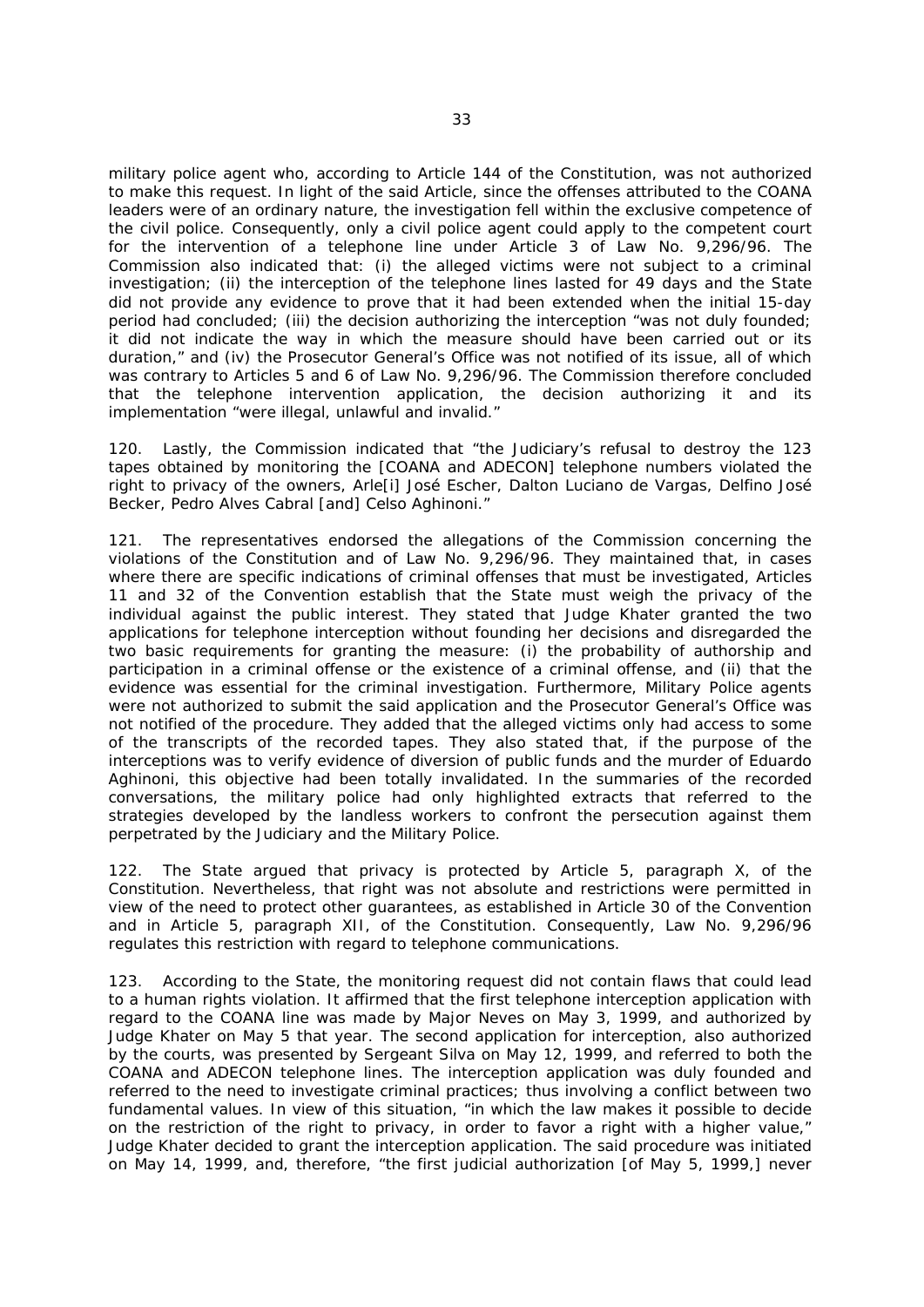came into force, because it was absorbed by the second authorization, granted for the application made by [Sergeant Silva]." The first phase of interceptions extended until May 26, 1999, and the second phased took place from June 9 to 23 the same year, thus respecting the 15-day limit established in Law No. 9,296/96, renewable for a similar period. Major Neves did not act with malice or criminal intent when he applied for the interception, because his application included the transcript of a citation from legal doctrine referring to the extensive jurisdiction of the Military Police – which could have induced Judge Khater in error. In addition, he communicated the investigative purpose of the application officially to the Secretary of Security at the time. Also, Law No. 9,296/96 allowed a judge to order telephone interceptions *ex officio*, in order to overcome possible defects concerning the alleged lack of competence of the authorities requesting them. Regarding the participation of the Prosecutor General's Office in the monitoring petition, the State argued that Article 6 of the said Act did not require this Office to be notified before the interception was authorized, but rather when the measure was implemented. In addition, it indicated that a possible flaw in the monitoring application would result in the nullity of the evidence provided by this measure, if it was produced in a criminal proceeding, and would not prejudice the honor and dignity of the individuals involved. The State added that "the alleged victims […] were not adversely affected by the evidence that was produced unlawfully," because the recorded tapes were not used as evidence in a criminal action against them, but were incinerated *ex officio* on April 23, 2002.

124. Similarly, the State argued that there was no inertia in the investigation into the facts related to the telephone interception and that the conduct of those involved had been examined in the criminal, administrative and civil spheres. The State took all pertinent measures to process the criminal action normally and even examined the conduct of Judge Khater by means of an administrative procedure. The State also indicated that the inaction of the alleged victims, because they failed to use all the appropriate remedies, particularly the civil actions for compensation and the *mandado de segurança*, could not give rise to the State's international responsibility. In brief, it indicated that the said individuals had been heard and had received a response to all their claims; accordingly, it could not be said that Article 11 had been violated owing to the alleged omission of the Judiciary to examine and resolve the matter.

> \* \* \*

125. The COANA and ADECON telephone lines were intercepted from 14 to 26 May, 1999, and from 9 to 30 June, 1999. The body of evidence in this case shows clearly that the telephone conversations of the alleged victims Celso Aghinoni, Arlei José Escher and Dalton Luciano de Vargas were intercepted and recorded by State agents (*supra* para. 97).

126. The other alleged victims, Delfino José Becker and Pedro Alves Cabral, were not mentioned in the summaries of the recorded fragments presented by Major Neves to the Loanda Court.

127. The Court has established that the use of circumstantial evidence, presumptions and indications to found a judgment is legitimate, "provided consistent conclusions about the facts can be inferred from them. $n^{122}$  In this regard, the Court has indicated that, in principle, the burden of proving the facts on which a complaint is founded falls on the complainant; nevertheless, it has stressed that, contrary to domestic criminal law, in proceedings relating to human rights violations, the State's defense cannot rest on the

<sup>122</sup> 122 *Cf. Case of Velásquez Rodríguez, supra* note 54, para. 130; *Case of Perozo et al.*, *supra* note 18, para. 112, and *Case of Kawas Fernández, supra* note 35, para. 95.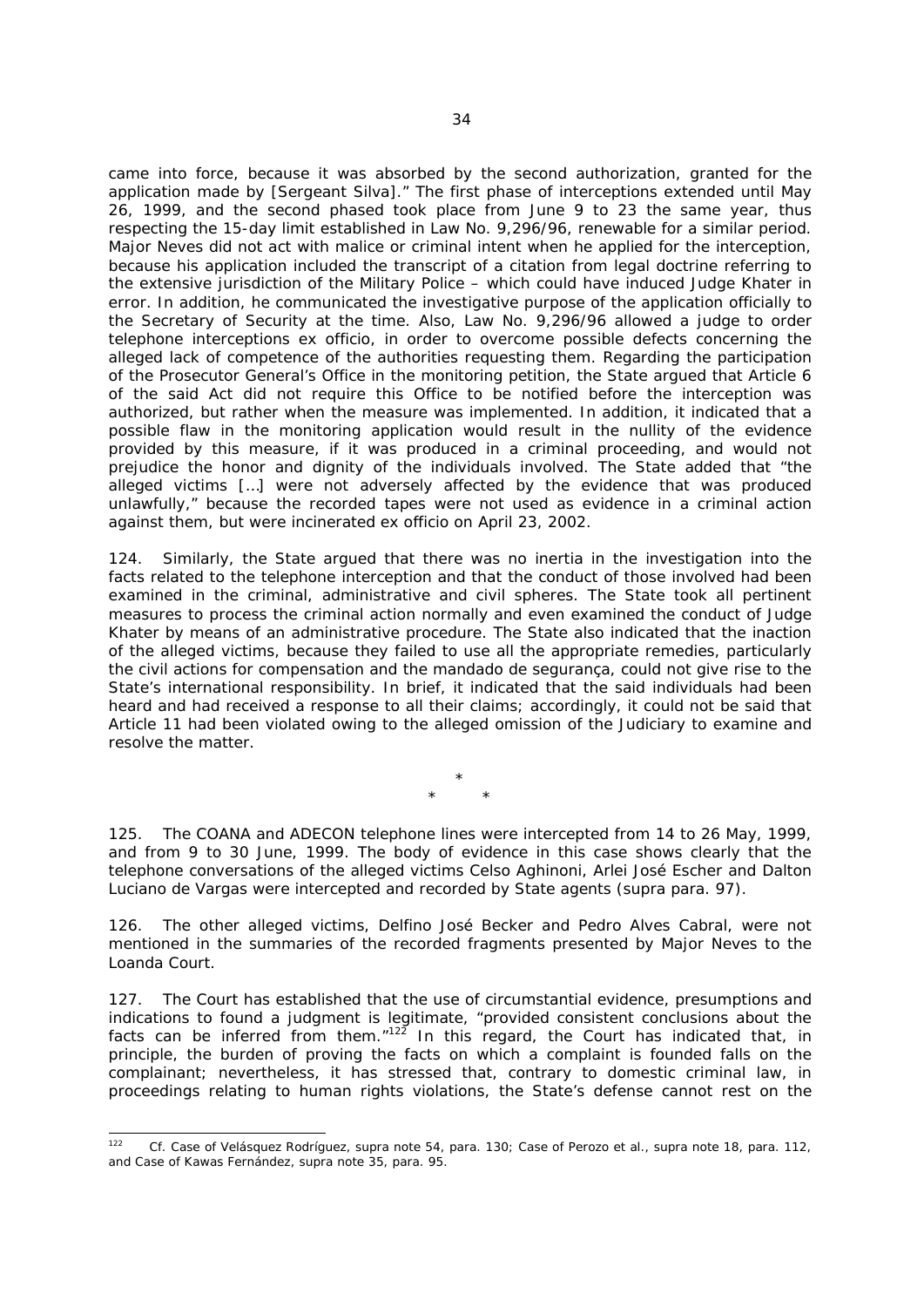impossibility of the complainant to procure evidence, when it is the State that controls the means of clarifying facts that occurred on its territory.<sup>123</sup>

128. The Court has no evidence of the content of all the intercepted telephone conversations and the individuals involved, because the transcripts of the recorded material were not provided to the case file of the monitoring petitions (despite the provisions of Article 6 of Law No. 9,296/96), or to the file of the instant case. Consequently, the Court finds it reasonable to grant probative value to the evidence arising from the case file. Bearing in mind, therefore, the duration of the telephone monitoring and the role played in the organizations by Delfino José Becker and Pedro Alves Cabral who, at the time of the facts were, respectively, a COANA Board member and the President of ADECON,<sup>124</sup> it is very possible that their communications were intercepted. Thus, even though it is not possible to prove the interception directly and with total certainty, the Court concludes that there was also interference in the private live of Delfino José Becker and Pedro Alves Cabral.

129. Since the telephone conversations of the alleged victims were private and they had not authorized that their conversations be conveyed to third parties, the interception of the conversations by State agents constituted interference in their private life. Therefore, the Court must examine whether this interference was arbitrary or abusive in the terms of Article 11(2) of the Convention or whether it was compatible with the said treaty. As indicated previously (*supra* para. 116), to conform to the American Convention any interference must comply with the following requirements: (a) it must be established by law; (b) it must have a legitimate purpose, and (c) it must be appropriate, necessary and proportionate. Consequently, the absence of any of these requirements implies that the interference is contrary to the Convention.

### *(a) Legality of the interference*

130. The first step to evaluate whether a right established in the American Convention can be adversely affected in light of that treaty consists in examining whether the questioned measure complies with the requirement of legality. This means that the general conditions and circumstances under which a restriction to the exercise of a specific human right is authorized must be clearly established by law.<sup>125</sup> The norm that establishes the restriction must be a law in the formal and substantial sense.<sup>126</sup>

131. Taking into account that telephone interception can represent a serious interference in the private life of an individual, this measure must be based on a law that must be precise and indicate the corresponding clear and detailed rules, $127$  such as the circumstances in which this measure can be adopted, the persons authorized to request it, to order it and to carry it out, and the procedure to be followed.

 $123$ 123 *Cf. Case of Velásquez Rodríguez, supra* note 54, para. 135; *Case of Ríos et al.*, *supra* note 18, para. 98, and *Case of Kawas Fernández, supra* note 35, para. 95.

<sup>124</sup> *Cf*. Minutes of the third General Assembly of COANA of March 13, 1999, *supra* note 71, folios 1021, 1039 and 1068, and Testimony of Delfino José Becker rendered before notary public on November 7, 2008, *supra* note 72, folio 968.

<sup>125</sup> Article 30 of the American Convention establishes: The restrictions that, pursuant to this Convention, may be placed on the enjoyment or exercise of the rights or freedoms recognized herein may not be applied except in accordance with laws enacted for reasons of general interest and in accordance with the purpose for which such restrictions have been established.

<sup>126</sup>*Cf. The Word "Laws" in Article 30 of the American Convention on Human Rights*. Advisory Opinion OC-6/86 of May 9, 1986. Series A. No. 6, paras. 27 and 32, and Case of *Tristán Donoso*, *supra* note 9, para. 77.

<sup>127</sup> ECHR. *Case of Kruslin v. France*, judgment of 24 April 1990, Series A, No. 176-A, para. 33, and *Case of Huvig v. France*, judgment of 24 April 1990, Series A No. 176-B, para. 32.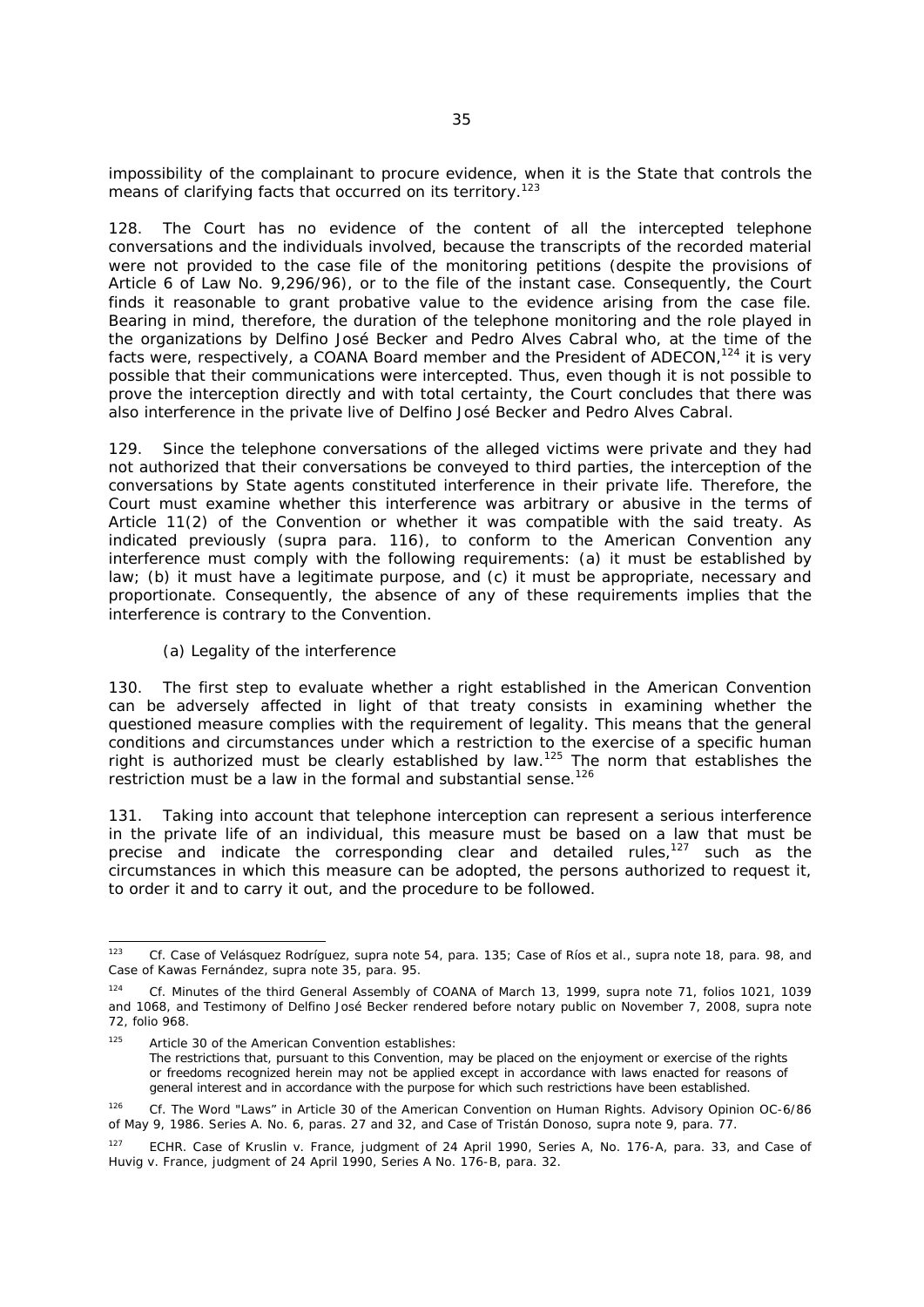132. Article 5, paragraph XII, of the Brazilian Constitution establishes that the confidentiality of telephone conversations is inviolable, except in the circumstances and as established by law for purposes of a criminal investigation or for the preliminary investigation in a criminal action. The constitutional provision is regulated in ordinary law by Law No. 9,296/96, which establishes that the telephone interception may be requested by the police authority in a criminal investigation, or by the Public Prosecutor's Office in a criminal or pre-trial investigation. In addition, a judge may authorize the measure *ex officio*. In any of these circumstances, reasonable indications of the authorship or participation in a criminal offense of the individual subjected to the measure must be provided, and also that the evidence cannot be obtained by other means. The interception procedure is subject to judicial control. The judge who authorizes it should duly found the decision; indicate the manner and the maximum period of the procedure, which is 15 days that may be extended for a similar period provided it is determined that this means of obtaining evidence is essential, and communicate the order to the Office of the Prosecutor General, who may supervise its execution. These elements allow the Court to consider that, in general, this law is in conformity with the Convention. Therefore, the Court will proceed to examine whether the telephone interception procedure that is the object of this case is in keeping with this norm, and thus complied with the requirement of legality.

## *Purpose of the application for telephone interception and processing of the case file – Articles 1 and 8 of Law No. 9,296/96128*

133. According to Article 1 of Law No. 9,296/96*,* telephone interception must be for the purpose of a criminal investigation or for the preliminary investigation in a criminal action. In this case, even though the application made by Major Neves indicated the need to investigate alleged criminal practices, namely the murder of Eduardo Aghinoni and the diversion of public funds, it was not submitted within the framework of an investigative procedure aimed at verifying those facts. The interception application did not even mention the murder investigation for which the civil police of Querência do Norte were responsible, and neither was the respective police chief notified in this regard.<sup>129</sup> In addition, there is no evidence that, at the time of the facts, an investigation was underway for the supposed diversion of public funds by COANA and ADECON leaders. The application by Sergeant Silva did not indicate the purpose of the intended interceptions or their connection to a criminal investigation or proceeding. Thus, contrary to Article 8 of Law No. 9,296/96, the monitoring petition was a separate procedure, and was not processed in proceedings linked to a previously-established police investigation or criminal proceeding. Therefore, both requests failed to comply with the provisions of the said Articles.

<sup>128</sup> Law No. 9,296 of July 24, 1996.

Article 1. The interception of telephone communications of any nature to obtain evidence in a criminal investigation and in pre-trial criminal proceedings shall comply with the provisions of this act and shall depend on the order of the competent judge of the principal action, respecting judicial confidentiality. […]

Art. 8. The interception of telephone communications of any nature shall be recorded in autonomous case files, attached to the case file of the police investigation or the criminal proceedings, preserving the confidentiality of the respective procedures, recordings and transcripts.

<sup>&</sup>lt;sup>129</sup> According to the prosecutor, Nayani Kelly Garcia, the chief of civil police of Loanda and Querência do Norte did not know that this measure had been executed. She also indicated that "the [said official] was involved in the investigation into the death of Eduardo [Aghinoni] and, in this investigation, there was no record of the telephone interception," and that she had received "an official communication from the Civil Police affirming that it had not played a part in the [procedure]." Brief of the Public Prosecutor's Office of September 8, 2000, in the context of Monitoring Petition No. 41/99, *supra* note 84, folio 2218, and testimony of the prosecutor, Nayani Kelly Garcia, in the context of criminal investigation No. 82.561-5, *supra* note 72, folio 1560.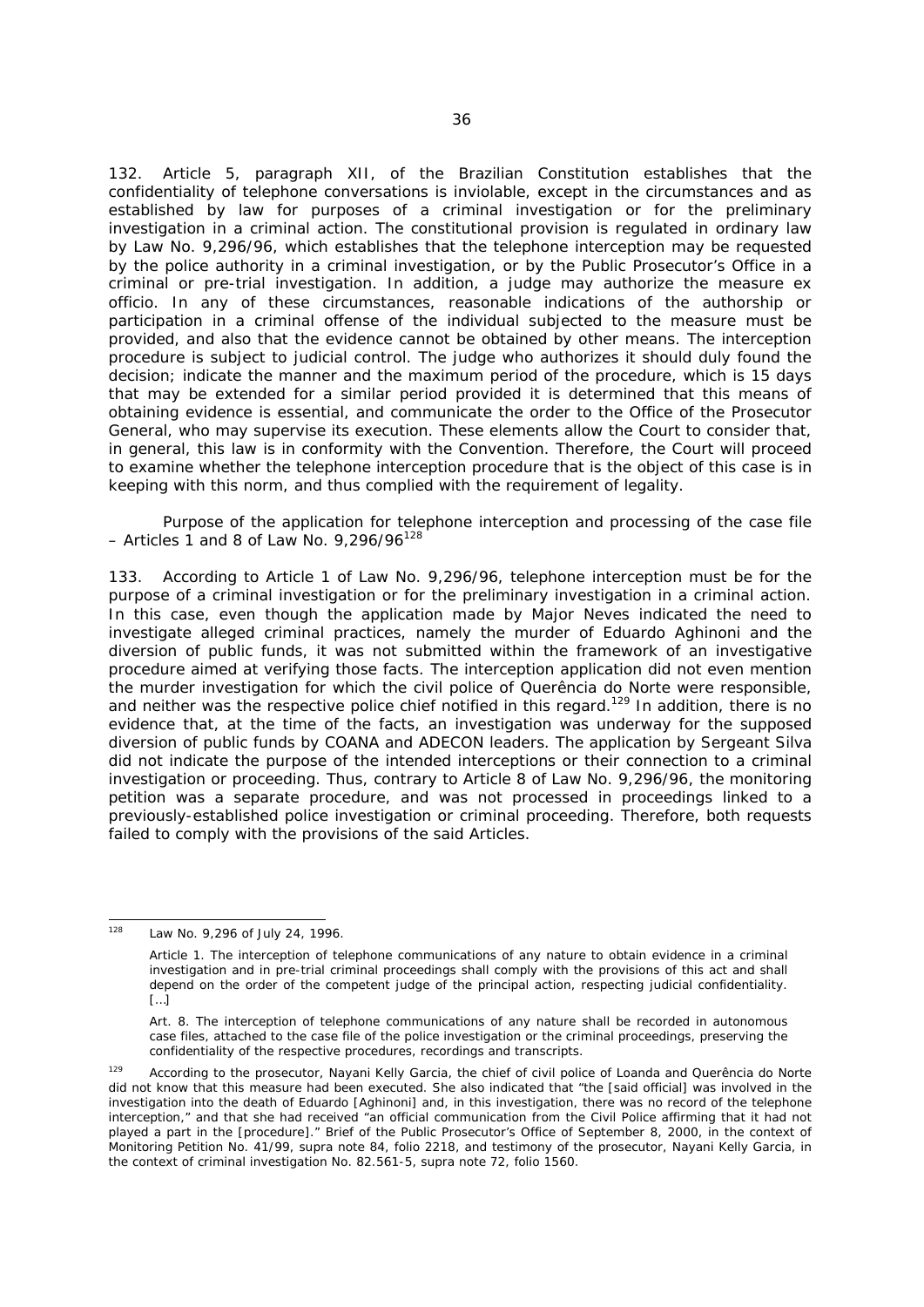*Reasons for the telephone interception application – Articles 2 and 4 of Law No. 9,296/96130*

134. Neither the interception requests nor the decisions granting them provided reasonable indications of authorship or participation of the members of COANA and ADECON in the criminal offenses supposedly investigated or the means to be used to implement the requested interception; also, they did not indicate clearly the facts that were the object of the investigation. Furthermore, they failed to show that the means used was the only one possible to obtain the said evidence. Consequently, Articles 2 and 4 of Law No. 9,296/96 were not respected.

*Authorities empowered to request telephone interceptions – Article 3 of Law No. 9,296/96131*

135. Regarding the persons authorized to request telephone interceptions, Article 3 of Law No. 9,296/96 establishes that the police authority may do this within the framework of a criminal investigation. In this regard, the expert witness, Maria Thereza Rocha de Assis Moura indicated that when Law No. 9,296/96 entered into force "a difference of opinion [had arisen] as to which police force would be responsible for carrying out the request, [and] if the term police authority referred only to the civil police or also to the Military Police." This expert witness stated that, "if an ongoing investigation exists, it is easy to see who should be responsible for the request. If the investigation was being conducted by the civil police, the police authority would normally be the head of the civil police [or] the Secretary for Public Security."<sup>132</sup> While the expert witness, Luiz Flávio Gomes, said that "the said police authority can be a member of the Military Police, in the hypothesis that a military investigation is involved."<sup>133</sup>

I. There are no reasonable indications of authorship or participation in the criminal offense;

II. The evidence can be obtained by other available means; […]

Article 4. The request for telephone communication interception shall include proof that it is necessary in order to verify a criminal offense, with an indication of the means to be used. […]

131 Law No. 9,296 of July 24, 1996, *supra* note 128, folio 54.

Article 3. The interception of telephone communications may be decided by the judge, *ex officio*, or following a request:

I. By the police authority, in a criminal investigation;

133 Cf. Expert opinion of Luiz Flávio Gomes (merits file, tome IV, folio 1077).

 $130$ 130 Law No. 9,296 of July 24, 1996, *supra* note 128, folio 54.

Article 2. The interception of telephone communications shall not be admitted in the following hypotheses:

Sole paragraph. In any case, the situation that is the purpose of the investigation must be described clearly, indicating and categorizing those investigated, except in cases of duly justified evident impossibility.[…]

II. By the representative of the Prosecutor General's Office, in a criminal investigation and in a pretrial criminal investigation.

<sup>132</sup> *Cf.* Expert opinion of Maria Thereza Rocha de Assis Moura at the public hearing, *supra* note 22.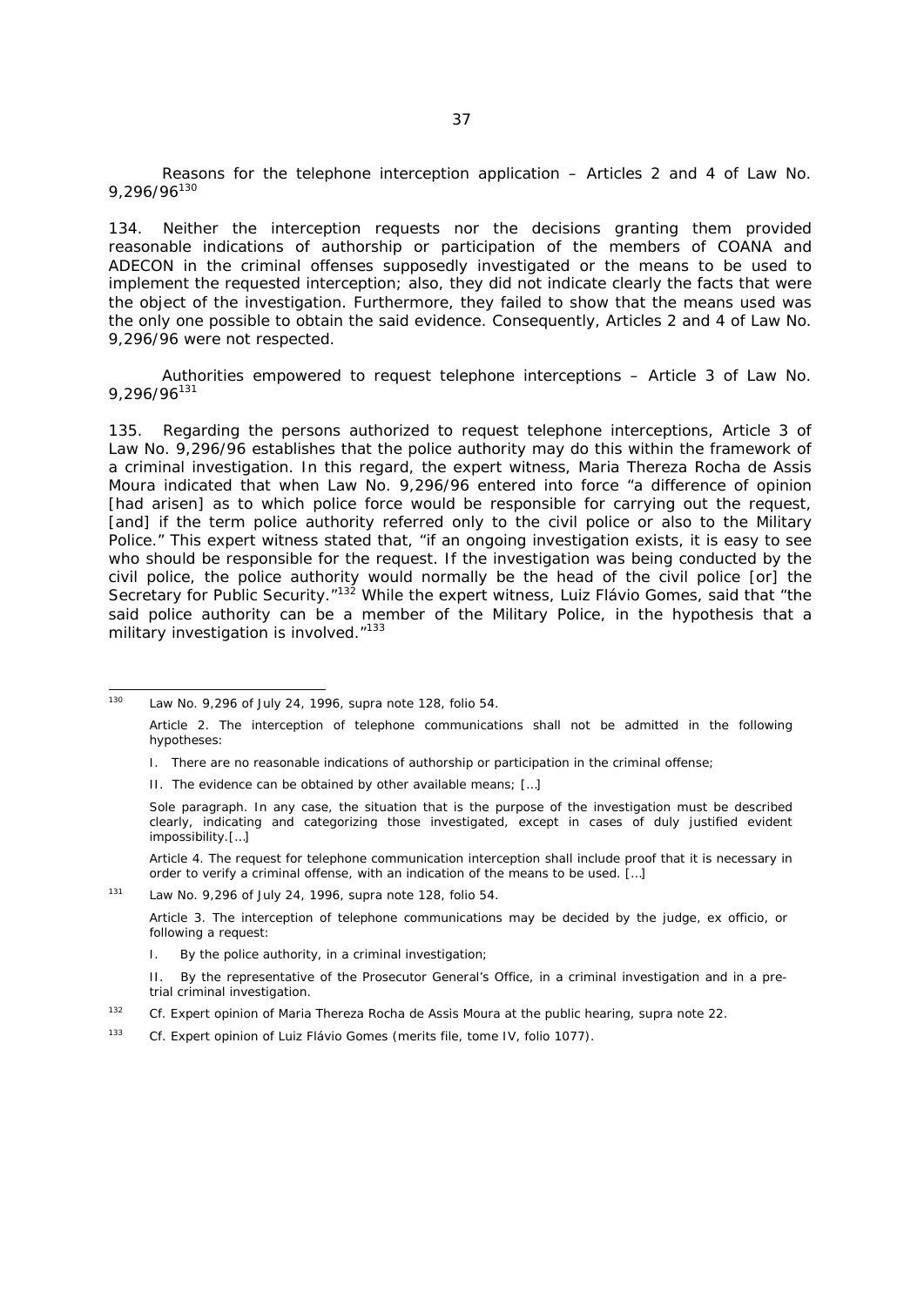136. In this regard, the Court observes that in light of Article 144 of the Constitution,  $134$ the civil police were exclusively responsible for investigating the criminal acts referred to in the interception application owing to their ordinary nature. Hence, the only police authorities legally empowered to request the interception of the COANA and ADECON telephone lines were the chief of police responsible for the investigation or the Secretary for Security in substitution of the former. In the instant case, even though the former Secretary, Cândido Martins, endorsed the application made by Colonel Kretschmer, the application and its authorization were placed in the case file of the monitoring petition after the measure had ended, together with the police report on the delivery of the recorded tapes. Consequently, the Loanda Court did not make a ruling in this regard. To the contrary, Judge Khater issued her authorizations based on the requests submitted by Major Neves and by Sergeant Silva, both members of the Military Police, and merely noted on the applications that she had examined the requests and granted them (*supra* paras. 91 and 92).

137. Furthermore, even though the judge was empowered to order the telephone interception *ex officio*, her decisions stated that when ordering it, Judge Khater acted authorizing the requests of the military police agents and not on her own initiative, without respecting Article 3 of Law No. 9,296/96.

*Justification of the telephone interception order and maximum duration of the procedure – Article 5 of Law No. 9,296/96135*

138. Article 5 of Law No. 9,296/96 establishes that the decision authorizing a telephone interception shall be founded (to the contrary it will be null) and shall also indicate how the procedure is to be carried out.

139. On previous occasions, when examining judicial guarantees, the Court has emphasized that decisions adopted by domestic bodies that could affect human rights must be duly founded and justified; otherwise such decisions would be arbitrary.<sup>136</sup> Using rational arguments, the decisions should explain the grounds on which they were based, taking into consideration the arguments and the body of evidence provided to the proceedings. The obligation to state the reasons for the decision does not require a detailed response to every argument included in the application, but may vary according to the nature of the decision. In each case, it is necessary to assess whether this guarantee has been satisfied.<sup>137</sup> In proceedings whose juridical nature requires the decision to be issued without

 $134$ 134 Constitution of the Federative Republic of Brazil, *supra* note 115, folio 4039.

Article 144. Public security, which is an obligation of the State, and the right and responsibility of all, is exercised for the preservation of public order and the security of people and property, by the following entities: […]

<sup>§ 4.</sup> The civil police, headed by career police chiefs, are responsible, with the exception of the jurisdiction of the Union, for the functions of the judicial police and the clarification of criminal offenses, except offenses by the military; [...]

<sup>§ 5.</sup> The military police are responsible for the "*ostensiva*" [Note: observable as opposed to secret] police and for the preservation of public order; […]

<sup>135</sup> Law No. 9,296 of July 24, 1996, *supra* note 128, folio 55.

Article 5. The decision shall be founded, or to the contrary it will be null; it shall also indicate the means of executing the procedure, which may not exceed 15 days, renewable for the same duration provided that its essential nature as a means of evidence has been verified.

<sup>136</sup> *Cf. Case of Yatama, supra* note 16, para. 152; *Apitz Barbera et al. ("First Administrative Court") v. Venezuela, Preliminary objection, merits, reparations and costs..* Judgment of August 5, 2008, Series C No. 182, para. 78, and *Case of Tristán Donoso, supra* note 9, para. 153.

<sup>137</sup> *Cf. Case of Apitz Barbera et al. ("First Administrative Court"), supra* note 136, para. 90 and *Case of Tristán Donoso*, *supra* note 9, para. 153.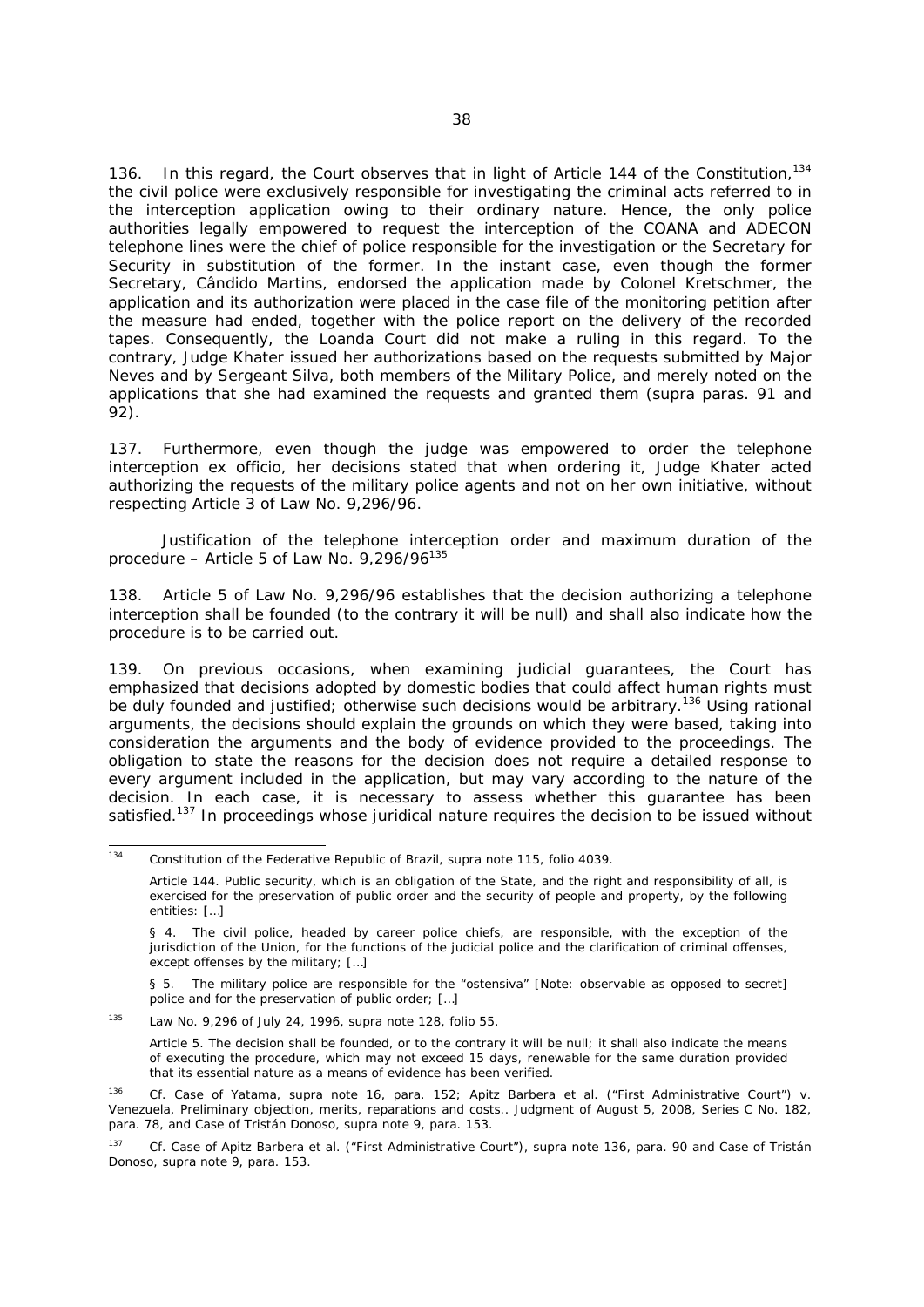hearing the other party, the grounds and justification must show that all the legal requirements and other elements that justify granting or refusing the measure have been taken into consideration. Hence, the judge must state his or her opinion, respecting adequate and effective guarantees against possible illegalities and arbitrariness in the procedure in question.

140. Contrary to the foregoing, Judge Khater authorized the telephone interceptions with a mere annotation that she had received and examined the requests and granted them: "*R. and A. Defiro. Oficie-se.*" In her decision, the judge did not explain her analysis of the legal requirements or the elements that caused her to grant the measure, or the way in which the procedure should be carried out or its duration; this entailed a limitation of a fundamental right of the alleged victims in violation of Article 5 of Law No. 9,296/96.

141. As regards the duration of the measures authorized, the Court finds that the telephone interceptions started as of the second judicial order, which responded to the intervention request submitted by Sergeant Silva on May 12, 1999. The latter expanded the purpose of the interception request of May 3, 1999, asking that the monitoring of the ADECON telephone line should be included in the procedure (*supra* paras. 90 to 92). Hence, as explained by the State itself, "the first judicial authorization [of May 5, 1999] never came into effect, because it was absorbed by the second authorization, granted to the request made by [Sergeant Silva]". Consequently, the first phase of the interception of the two telephone lines took place over thirteen days, from May 14 to 26, 1999, based on the abovementioned second judicial authorization. The next stage of interception took place over a period of twenty-two days, from June 9 to 30, 1999 (*supra* para. 97), in violation of Article 5 of Law No. 9,296/96, which states that the measures may not exceed 15 days, renewable for the same period of time provided that the essential nature of the evidence had been confirmed. In this context, the Court emphasizes that there was no request or authorization to extend the telephone interceptions in the monitoring petition procedure. To the contrary, on May 25, 1999, Major Neves requested the Loanda Court to end the interceptions, and Judge Khater authorized this on the same date. Consequently, the second period of interception was carried out without the authorization of the competent judge, in violation of Article 1 of Law No. 9,296/96. Moreover, that could be considered an offense in light of Article 10 of the said law, which establishes that "it is an offense to carry out telephone communication interceptions […] without judicial authorization or for purposes that are not authorized by law.<sup>"138</sup>

*Notification of the Prosecutor General's Office and transcript of the tapes – Article 6 of Law No. 9,296/96139*

142. Article 6 of Law No. 9,296/96 establishes that, when the request has been granted, the police authority shall conduct the interception procedure and shall communicate the

Article 10. The interception of telephone, electronic or telematic communications or the breach of judicial confidentiality without judicial authorization or for purposes that are not authorized by law is an offense. Penalty: two to four years' imprisonment and a fine.

<sup>138</sup> 138 Law No. 9,296 of July 24, 1996, *supra* note 128, folio 55.

<sup>139</sup> Law No. 9,296 of July 24, 1996, *supra* note 128, folio 55.

Article 6. When the request has been approved, the police authority will conduct the interception procedure, notifying the Prosecutor General's Office, who may supervise implementation.

<sup>1.</sup> If the procedure makes it possible to record the intercepted communication, it shall be transcribed.

<sup>2.</sup> When the procedure has been completed, the police authority shall submit the result of the interception to the judge, accompanied by a detailed report, which should contain a summary of the operations conducted.

<sup>3.</sup> After the judge has received these elements, he or she shall determine the measure under art. 8, and it shall be notified to the Prosecutor General's Office.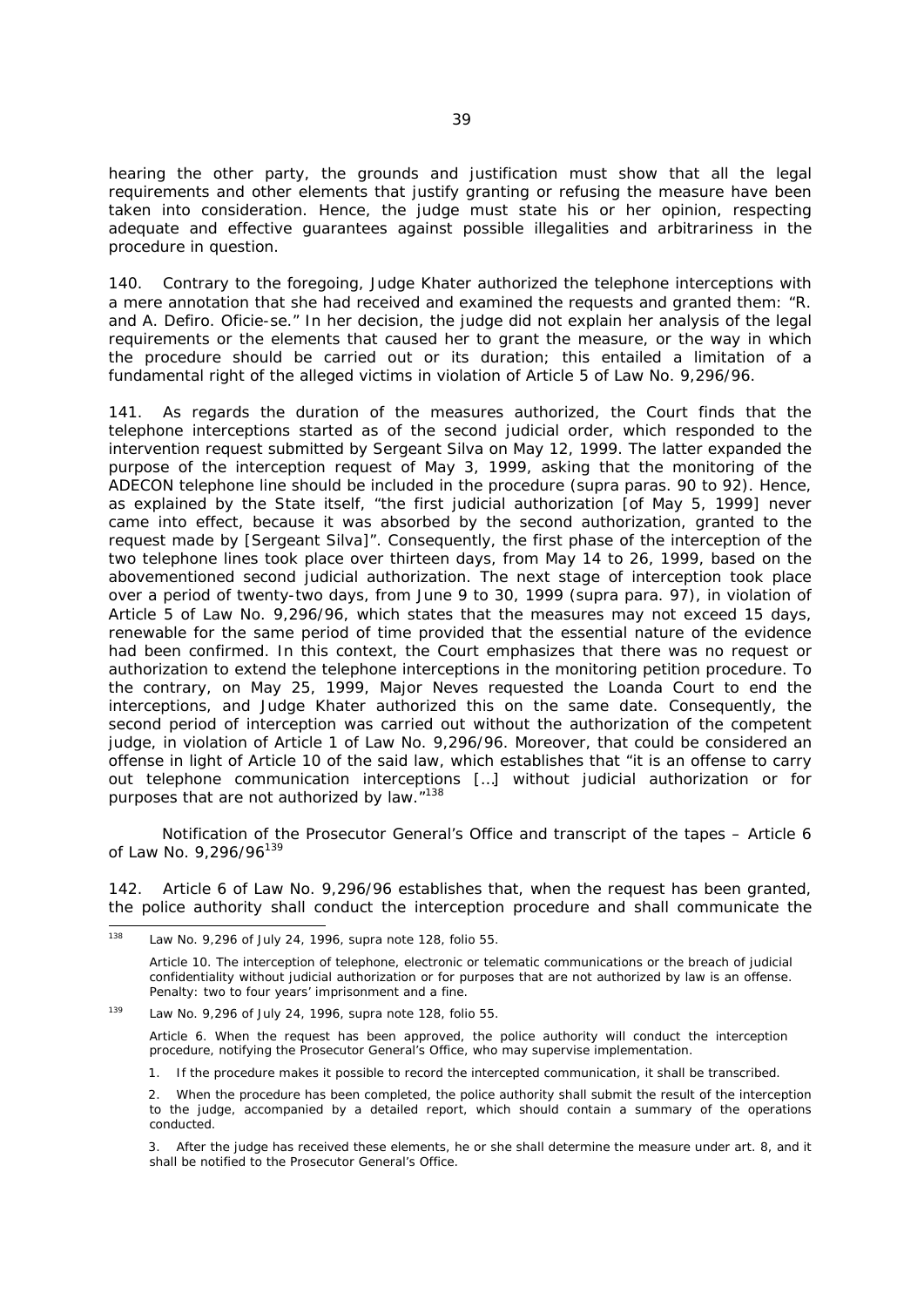order authorizing the measure to the Prosecutor General's Office, who may supervise the procedure. The Court observes that, to the contrary, the Prosecutor General's Office was not advised of the interception orders and only received the file of the monitoring petition on May 30, 2000; that is, more than a year after the interception orders were issued and eleven months after the telephone interventions had ceased.

143. Additionally, Article 6, paragraph 1, of the said law stipulates that if the procedure makes it possible to record the intercepted communication, it shall be transcribed. As mentioned above, the transcripts of the recorded material were not provided to the case file of the monitoring petition (*supra* para. 97). Consequently, in the instant case, the provisions of Article 6 of Law No. 9,296/96 were not complied with.

#### *Destruction of the recorded tapes – Article 9 of Law No. 9,296/96140*

144. As established in Article 9 of Law No. 9,296/96, any recording that is not of interest as evidence in the investigation or in the criminal proceedings shall be destroyed following a judicial decision, at the request of the Prosecutor General's Office or the interested party.

145. Regarding the argument concerning the judiciary's refusal to destroy the tapes obtained by the illegal monitoring, the Court notes that the destruction of the tapes does not form part of the matters being examined in this case (*supra* paras. 37 and 38 and *infra* para. 199) and that they were destroyed on November 23, 2002, by order of Judge Khater, at the request of the Prosecutor General's Office in the monitoring petition case file. Consequently, the Court will not examine this argument.

> \* \* \*

146. The Court concludes that the telephone conversation interceptions and recordings that are the object of this case did not comply with Articles 1, 2, 3, 4, 5, 6 and 8 of Law No. 9,296/96 and, therefore, were not based on the law. Thus, since they did not comply with the requirement of legality, it is unnecessary to examine the purpose and necessity of the interception. Based on the above, the Court concludes that the State violated the right to privacy established in Article 11 of the American Convention, in relation to the obligation embodied in Article 1(1) thereof, to the detriment of Arlei José Escher, Dalton Luciano de Vargas, Delfino José Becker, Pedro Alves Cabral and Celso Aghinoni.

*2(ii) Privacy, honor and reputation, and dissemination of the telephone conversations* 

147. The Commission claimed that the recordings in question were in the hands of State organs and were safeguarded by judicial confidentiality. The organs responsible for ensuring this confidentiality failed to comply with their legal obligation, because the information reached the press and was published by different media, affecting the privacy and dignity of the victims. The recordings were not public information, so that their dissemination without the authorization of the authors was illegal. In addition to dissemination by the media, the contents of the conversations were again disseminated out of context and the activities of members of COANA and ADECON discredited during the press conference offered by the former Secretary of Security. The Commission considered that, pursuant to Article 10 of Law No. 9,296/96, the former Secretary of Security was

 $140$ 140 Law No. 9,296 of July 24, 1996, *supra* note 128, folio 55.

Article 9. The recording that is not required as evidence shall be destroyed following a judicial ruling during the investigation or the pre-trial criminal investigation, or subsequently at the request of the Office of the Prosecutor General or the interested party.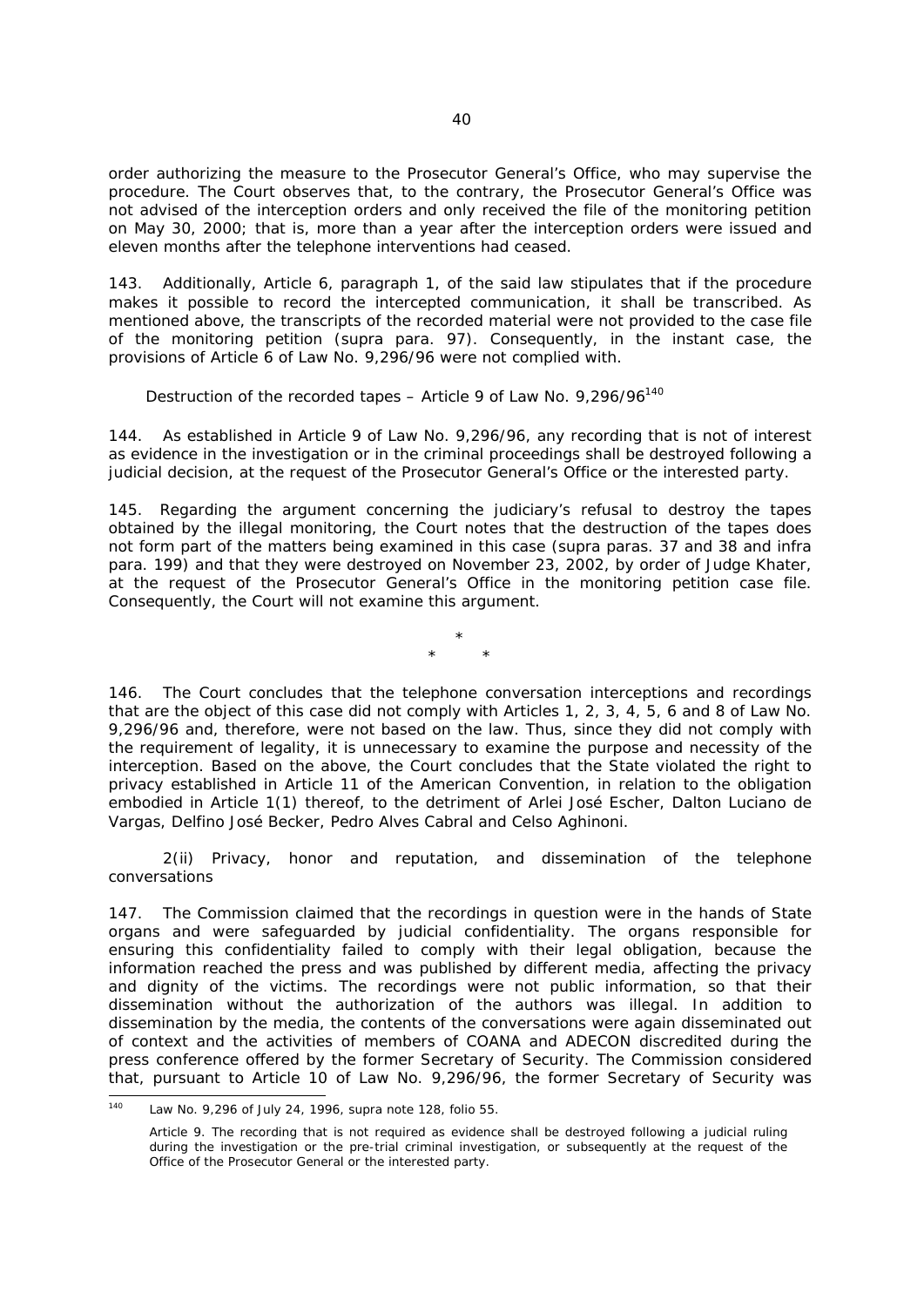obliged not only to abstain from disseminating the contents of the conversations, but also to order an investigation into the facts owing to his situation as a State agent and to the nature of his functions. In the Commission's opinion, "although the State […] has acquitted the person who was presumably responsible [for the dissemination of the telephone conversations] through a decision of the courts, this does not exempt it from responsibility, because the international protection of human rights should not be confused with criminal justice." The Brazilian Judiciary acknowledged that the recordings were disseminated even though they were under the exclusive custody and control of the State. The dissemination of the recorded tapes constituted a violation of the right to honor and dignity of every individual, which includes their privacy, according to Article 11 of the American Convention, read in conjunction with Articles 30 and 32(2) thereof.

148. In their pleadings and motions brief, the representatives indicated that, during the press conference held on June 8, 1999, the former Secretary of Security distributed partial transcripts and a copy of part of the tapes with illegally recorded conversations to journalists, thus failing to observe the judicial confidentiality established by law. Subsequently, these recordings were broadcast on an important television news program in Brazil, the *Jornal Nacional.*<sup>141</sup> The representatives claimed that the said official made a statement to the press accusing the victims of criminal offenses that had not been proved in court, including the illegal possession of firearms and a plan to attack police and court officials. According to the representatives, the disparaging remarks of the former Secretary of Security reinforced the pattern of criminalizing the activities of human rights defenders and social movements fighting for land in Brazil carried out by State agents. In summary, the representatives affirmed that the State had interfered illegally, abusively and arbitrarily in the privacy, honor and dignity of the people whose conversations were intercepted, recorded and disseminated by State agents.

149. The State asserted that a criminal action had been filed to examine the alleged violation of judicial confidentiality by the former Secretary of Security, as a result of which "he was acquitted because his conduct did not characterize a crime," since it had been proved during the proceedings that it was not this official who disseminated part of the contents of the tapes. The criminal offense supposedly committed by the former Secretary of Security was examined by the domestic courts, and the criminal action was tried in keeping with the predominant national case law as well as international jurisprudence, according to the Inter-American Commission's conclusion in its Report on Merits that the Convention had not been violated by the way in which the criminal investigation had been conducted (*infra* para. 182). Accordingly, the State claimed that the conduct of the former Secretary Cândido Martins should not be discussed before the Court, because it did not reveal aspects that could constitute the alleged violation of Article 11 of the Convention.

> \* \* \*

150. The Court observes that portions of the recordings obtained by the telephone interceptions were shown on the news program *Jornal Nacional* on June 7, 1999 (*supra* para. 94). An investigation was never conducted into the handing over to the television network of the probative material that was in the State's custody and protected by judicial confidentiality and on which this news report was based. In view of the State's failure to determine what occurred, the information that was illegally handed over, and the State agents responsible (*infra* para. 205) it is not possible to identify the exact contents of the

 $141$ The representatives alleged that "[o]n the evening of the day [of the press conference], June 8, portions of some of the intercepted calls were disseminated out of context during the evening news program called '*Jornal Nacional.'"* Brief with pleadings and motions (merit file, tome I, folio 316).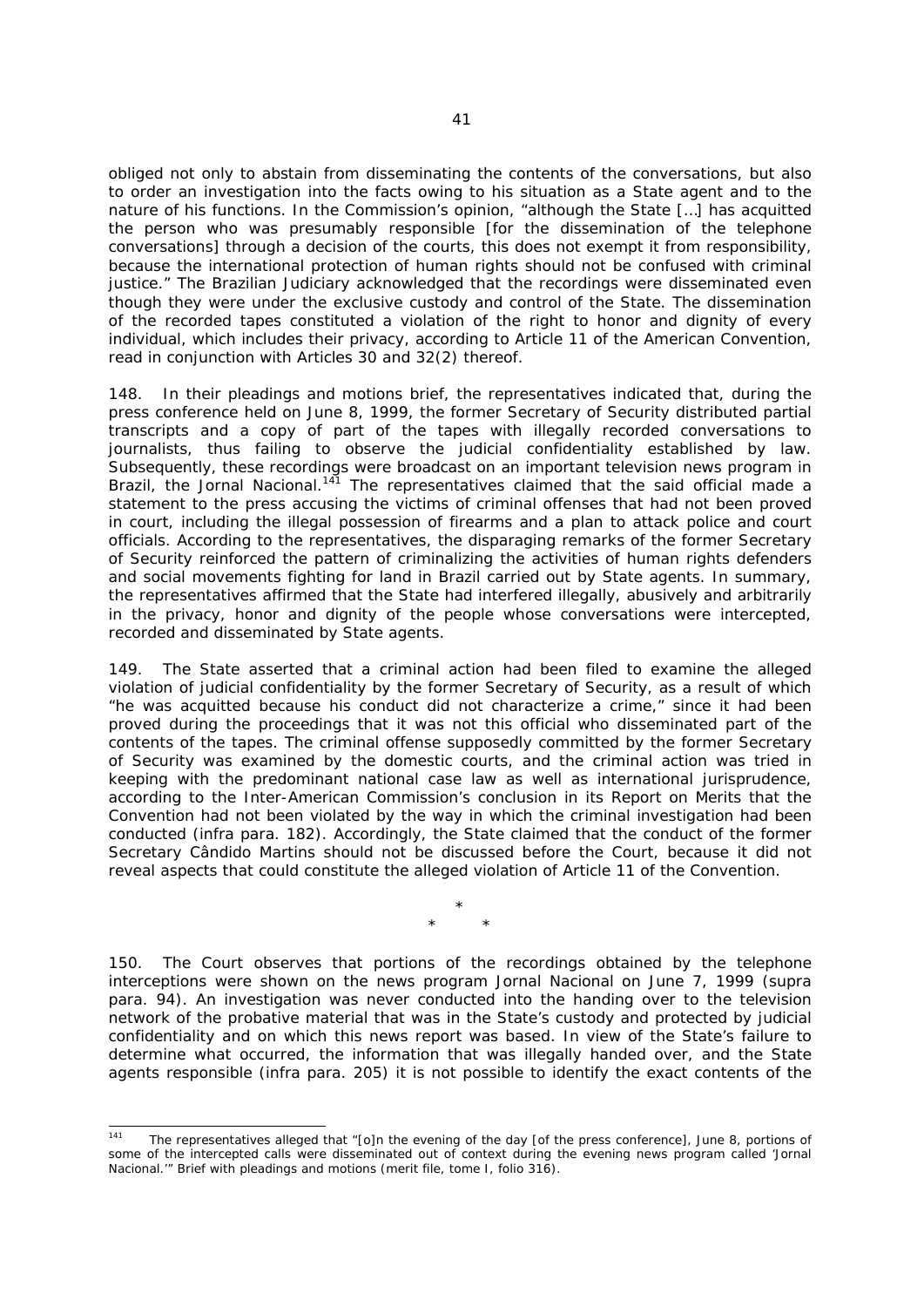material distributed to third parties, in this case the people who decided to publish it and who prepared the news item for the television channel.

151. As indicated above (*supra* para. 127), in cases such as this one, the State's defense cannot be based on the impossibility of the complainant to provide evidence to the case file when it is the State who controls the means of clarifying the facts that occurred. Despite the absence of an investigation into the facts relating to this dissemination, the Court observes that, in his report on the interceptions presented to the Loanda Court, Major Neves mentions that a military official "illegally handed over video and audio tapes that were probative material to the press and/or other individuals."<sup>142</sup> Moreover, the statements of Colonel Kretschmer and the former Secretary of Security during the criminal action against the latter agree that the tapes were in the custody of the Military Police and that it was said that they had been handed over to the press by the official mentioned by Major Neves in his report.<sup>143</sup>

152. Despite the fact that it does not have all the elements to verify which conversations were disseminated on this first occasion or who the speakers were, owing to the said absence of an investigation, the Court notes that, as a result of this monitoring petition, some of the conversations of the victims were intercepted and were not published, together with those that were broadcast on the news. Consequently, the Court considers it highly probable and reasonable to assume that the audio material handed over to the television network contained the recording of the victims' telephone conversations.<sup>144</sup> Accordingly, their private life was interfered with.

153. With regard to the dissemination of the telephone conversations by the former Secretary of Security, the decision issued in the criminal action indicated that "the information obtained by the telephone interception […] was not disseminated at the press conference organized by [the said agent], who considered it his duty to clarify the facts that had been disseminated previously." Thus, the Court of Justice concluded that the former Secretary of Security "did not betray the confidentiality of the information obtained through the telephone interception, because […] it had already been disseminated by a television network the previous day."145 The Court notes that there are no elements in the file of the criminal action identifying the content of the report broadcast on the *Jornal Nacional* on June 7, 1999. During that action it was merely proved that the television network broadcast some extracts from the recorded conversations, and neither the extracts nor the speakers were identified during the criminal action or before the inter-American system. In view of these omissions, the Court is unable to compare the information broadcast by the news program and that disseminated by the former Secretary of Security during the press conference.

 $142$ 142 *Cf.* Record of the delivery of the 123 tapes, *supra* note 83, folio 2143. Similarly, testimony of Major Neves of November 5, 2002, within the framework of criminal action No. 2001.2125-5 (file of attachments to the answer to the application, attachment 18, tome IV, folio 2742).

Cf. Testimony of the former Secretary of Security of October 18, 1999, within the framework of criminal action No. 82.516-5 (file of attachments to the answer to the application, attachment 18, tome II, folios 2447 and 2448); testimony of the former Secretary of Security of August 6, 2001, within the framework of criminal action No. 2001.2125-5 (file of attachments to the answer to the application, attachment 18, tome IV, folio 2730); and testimony of Colonel Kretschmer of November 5, 2002, within the framework of criminal action No. 2001.2125-5 (file of attachments to the answer to the application, attachment 18, tome IV, folio 2743).

<sup>144</sup> Records of the recorded tapes, *supra* note 85, folio 2147; videos of two news items broadcast on the national news programs on June 8 and 9, 1999, *supra* note 81, and the *Folha do Paraná* newspaper published on June 20, 1999, Article entitled *"Conversas incluem propostas de pressão"* (file of attachments to the brief with pleadings and motions, attachment 10, folio 2029).

Cf. Decision of the Second Criminal Chamber of the Court of Justice of the state of Paraná of October 14, 2004, *supra* note 27, folio 114.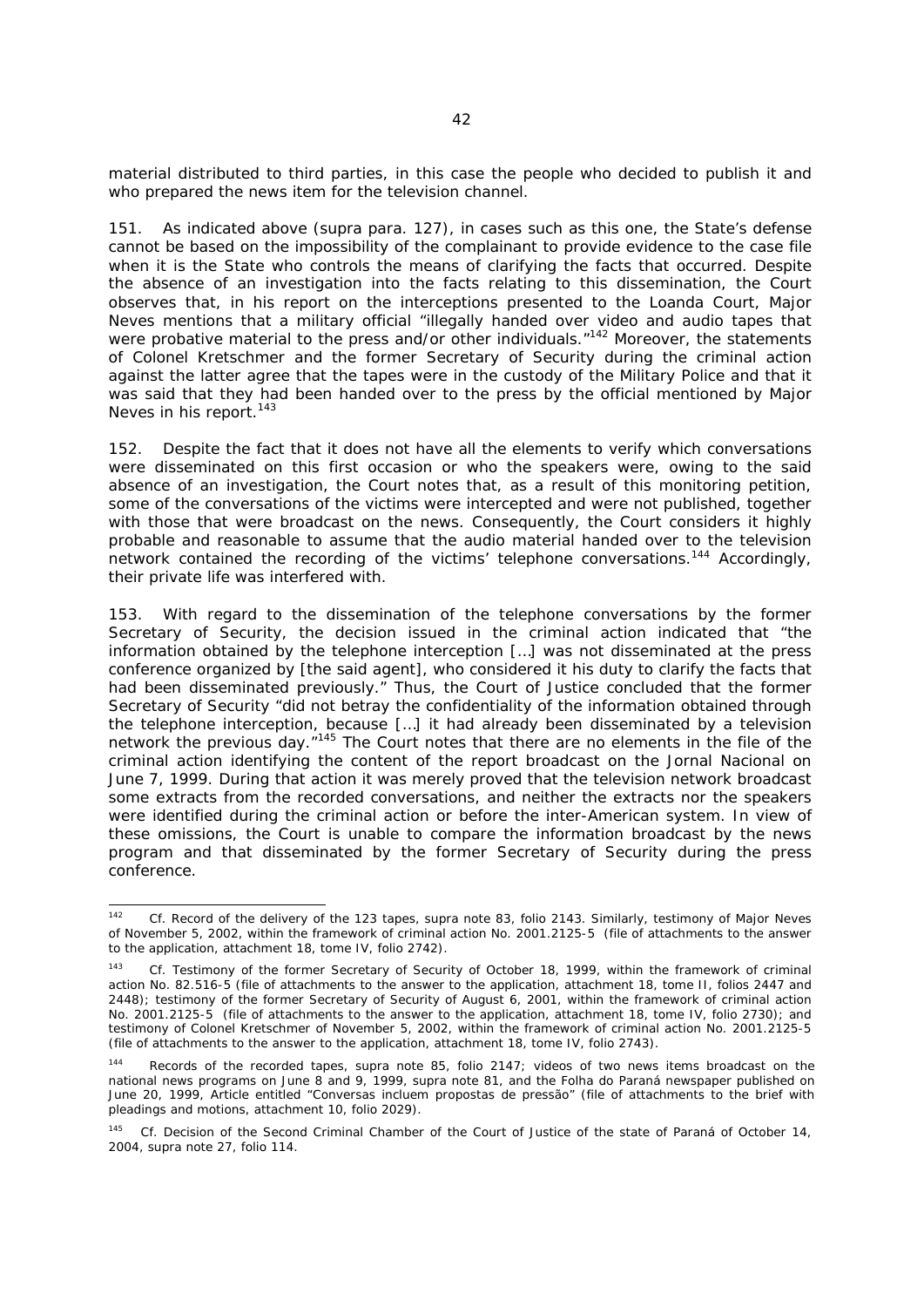154. During this criminal action, the former Secretary Cândido Martins testified that, during the said press conference, he "analyzed with the journalists the fragments that the [television] network had broadcast previously; that [he] did not hand over or disseminate any extract from the recordings, […] merely responding to the questions posed by the journalists concerning the fragments that had already been broadcast on television."<sup>146</sup> However, the Court notes that the journalists called to testify during the criminal action against the former Secretary of Security stated in their testimony that he made those present at the press conference listen to some of the recorded tapes and that copies of the transcript of several conversations were distributed to the journalists. In this regard, the journalist Evandro César Fadel declared that, during the conference, the press secretary of the Secretariat of Security handed the journalists a copy of the transcript of short portions of the conversations.147 The journalist Fabiana Prohmann stated that "during the interview a recording of the telephone interception was transmitted and the text of the said recording was distributed to the journalists; on the basis of this information, the deponent prepared the report that was published next day."<sup>148</sup> Similarly, the journalist Luciana Pombo declared that "following the interview, the press secretary of the Secretariat of Public Security handed out material with recorded tapes to the radio and television media and written extracts to the newspapers."<sup>149</sup>

155. The news reports on television coincided with the testimony of the witnesses and, in addition, affirmed that the former Secretary of Security presented new extracts of the recordings during the press conference. One of the videos in the case file shows the image of a person reading a text entitled "Recorded conversations of MST leaders (the recordings were obtained with the authorization of the courts)," and states that "yesterday afternoon, the Secretariat of Security disseminated new extracts from the interception of telephone calls made by the landless [workers]. $n^{150}$  In another video, the reporter states that "during the late afternoon, the Secretary of Security Cândido Martins de Oliveira gave a collective interview during which he disseminated new portions of the recordings of the telephone conversations of members of MST," and showed an audio of a recorded conversation that allegedly was part of "one of the fragments disseminated today [June 8, 1999]. $n^{151}$ 

156. Accordingly the Court concludes that the former Secretary of Security did not merely comment on the material presented previously on the news program. Cândido Martins let other people hear fragments of the recordings, based on which diverse reports were prepared for the written and televised media, and he even may have distributed new portions of the recordings, according to the journalists' testimony. The Court emphasizes that, at no time, was it argued or proved that this dissemination occurred with judicial authorization or that the purpose of this dissemination was authorized by law, as required by Article 10 of Law No. 9,296/96 in order to breach judicial confidentiality.

157. The Court finds that, on this second occasion, in the same way as for the dissemination of June 7, 1999, there was interference in the private life and in the honor and reputation of the victims. Even if their conversations were not specifically reproduced by the press, the information disseminated in this case by the State alluded to activities of

 $\frac{1}{146}$ 146 Testimony of the former Secretary of Security of August 6, 2001, *supra* note 143, folio 2730.

<sup>147</sup> *Cf*. Testimony of the journalist Evandro César Fadel, *supra* note 80, folios 1438 and 1439.

<sup>148</sup> Testimony of the journalist Fabiana Prohmann, *supra* note 80, folio 1482..

<sup>149</sup> Testimony of the journalist Luciana Pombo, *supra* note 81, folio 1443.

<sup>150</sup> *Cf.* Video recordings of two news items shown on the national news programs on June 8 and 9, 1999*, supra* note 81.

<sup>151</sup> *Cf.* Video recordings of two news items shown on the national news programs on June 8 and 9, 1999, *supra* note 81.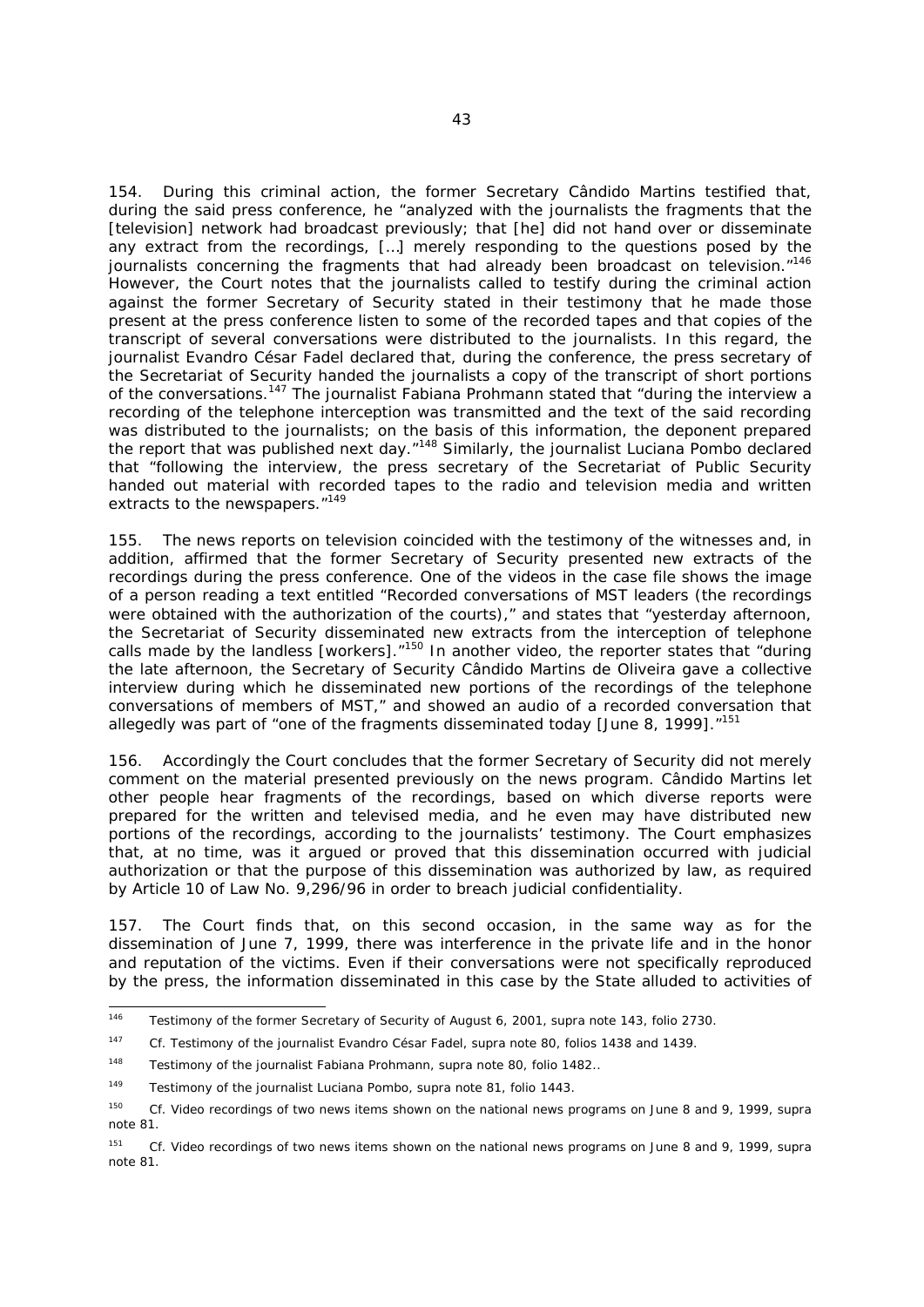the organizations administered by the victim or of which they were members, and their names could be negatively related to criminal activities.

158. Based on the above, the Court considers that the telephone conversations of the victims and those related to the organizations they were members of were of a private nature and none of the speakers authorized the conversations being heard by third parties. Thus, the dissemination by State agents of the telephone conversations that were protected by the judicial confidentiality entailed interference in the privacy, honor and reputation of the victims. The Court must examine whether this interference was compatible with Article 11(2) of the Convention.

159. In order to assess whether the interference in the privacy and in the honor and reputation of the alleged victims was allowed in light of the American Convention, the Court will first examine whether the dissemination of the recorded conversations complied with the requirement of legality as described above (*supra* paras. 116 and 130).

### *a) Legality of the interference*

160. The Brazilian Constitution establishes the right to the inviolability of the confidentiality of telephone communications, except in the situations defined in Law No. 9,296/96. Article 9 of this norm stipulates that, during a telephone interception procedure of any kind, "the confidentiality of the procedures, the recordings and the respective transcripts" must be preserved. Moreover, Article 10 of this law defines as an offense the act of "breaching judicial confidentiality without judicial authorization or for purposes that have not been authorized by law" (*supra* para. 141).

161. In the instant case, the material obtained by the telephone interceptions, which was in the custody of the State and protected by judicial confidentiality, was made known to third parties who were not involved in the monitoring petition on two occasions: (i) by an unidentified State agent who delivered to the Globo Television Network the tapes on which the report shown on June 7, 1999, was based, and (ii) by the former Secretary of Security, who handed over transcripts of portions of the recordings to journalists present at the press conference on June 8, 1999, and let them hear audio extracts from the recorded tapes.

162. Regarding the first dissemination, the State has not provided a satisfactory explanation as to how private conversations intercepted and recorded during a criminal investigation and protected by judicial confidentiality ended up in the hands of one of the media. The delivery of the material to the television station was contrary to Articles 1, 8 and 10 of Law No. 9,296/96. The Court considers that it is a State obligation to respect the confidentiality of telephone conversations intercepted during a criminal investigation, that is: (a) necessary to protect the privacy of the persons subjected to a measure of this nature; (b) pertinent for the effects of the investigation itself, and (c) fundamental for the satisfactory administration of justice. In the instant case, this was information that should have remained known only to a limited number of police and judicial authorities and the State failed to comply with its obligation to protect it adequately.

163. Regarding the dissemination by the former Secretary of Security, his conduct could have had the purpose of informing the population about a matter of general interest by presenting a factual summary of the events. However, in the press conference, he allowed other persons to hear the tapes of the recordings and he distributed printed portions of the conversations without legal authorization or a court order as required by Law No. 9,296/96.

164. Consequently, the Court considers that, by disseminating private conversations that were protected by judicial confidentiality without respecting the legal requirements, the State violated the victims' right to the protection of their privacy, honor and reputation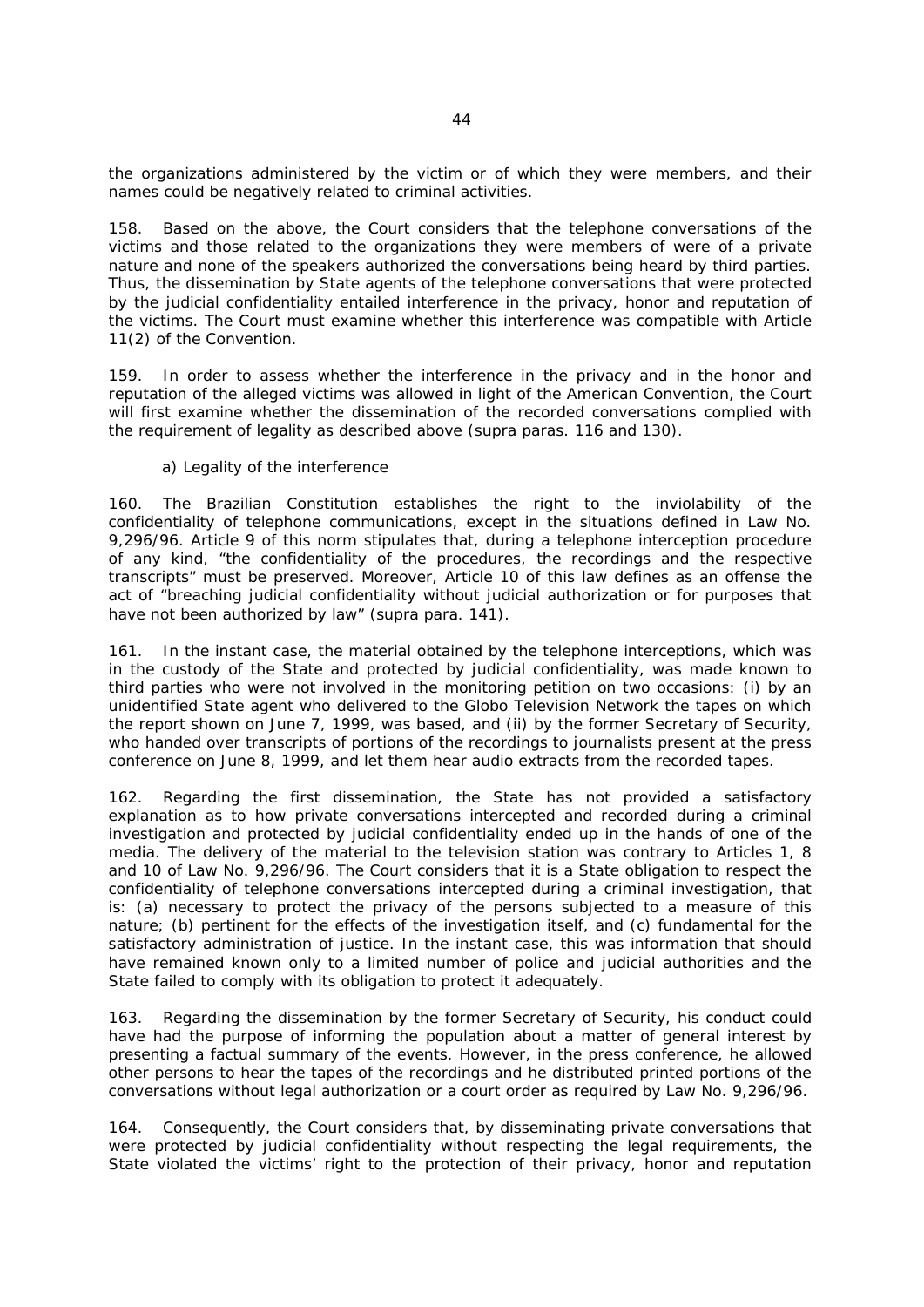established in Articles 11(1) and 11(2) of the American Convention, in relation to the obligation to Article 1(1) thereof, to the detriment of Arlei José Escher, Dalton Luciano de Vargas, Delfino José Becker, Pedro Alves Cabral and Celso Aghinoni. Moreover, a possible violation of the American Convention with regard to the alleged flaws in the investigation of the facts of the instant case will be examined in Chapter IX of this judgment, corresponding to Articles 8 and 25 of the Convention.

#### **VIII**

# **ARTICLE 16 (FREEDOM OF ASSOCIATION)152 IN RELATION TO ARTICLE 1(1) (OBLIGATION TO RESPECT RIGHTS) OF THE AMERICAN CONVENTION**

165. The Commission underscored "the State's obligation not to interfere in the exercise of the right to hold meetings or form associations, [and] the obligation to adopt, in certain circumstances, positive measures to ensure the effective exercise [of this right]." It claimed that restrictions to freedom of association constitute "serious obstacles to the possibility of individuals defending their rights, presenting their claims, and seeking change or a solution to the problems that affect them." Also, "arbitrary interference in the communications of individuals [belonging to an association] restricts not only the freedom of association of the individual, but also the right and the liberty of a specific group to associate freely, without fear." Freedom to form associations and to try and achieve certain collective purposes is indivisible, so that a restriction to the possibility of forming associations represents an explicit limit to the right of the collectivity to achieve its goals. The State's security forces may need to conduct legally-approved intelligence operations to combat crime and protect the constitutional order. However, these actions are legitimate when they constitute a measure that is strictly necessary to safeguard the democratic institutions, and when adequate guarantees exist to prevent abuse. In the instant case "both the interception, and the monitoring and recording of the victims' telephone communications, were carried out in order to control their associative activities, and the dissemination of these communications, protected by judicial confidentiality, was done expressly to detract from the legitimacy of the work of the associations of which the victims were members." Owing to "the nature of their activities, as well as the tendency to harass the defenders and representatives of the landless workers, […] the Commission considered that the interventions, the monitoring, and the dissemination of [the] information in question constituted a veiled means of restricting the freedom of association [of the victims]." Consequently, it asked the Court to declare the violation of Article 16 of the American Convention.

166. The representatives agreed with the Commission and added that, in this case, the violation "was clearly characterized by the criminalization and harassment of the human rights defenders and the social movements [in] order to demoralize and […] silence the movements' leaders […]." The right to freedom of association of the members of COANA and ADECON was violated owing to the "attacks on the victims by the Judiciary  $$ represented by Judge [Khater] – and the Executive – represented by members of the Military Police and by the [former Secretary of Security] – [who created] serious obstacles for the organizations to promote human rights, specifically 'the right to land.'" The representatives claimed that the State's actions prejudiced the activities of COANA and ADECON, not only because they affected the reputation of the said associations, but also

 $\frac{1}{152}$ Article 16 of the Convention establishes:

<sup>1.</sup> Everyone has the right to associate freely for ideological, religious, political, economic, labor, social, cultural, sports, or other purposes.

The exercise of this right shall be subject only to such restrictions established by law as may be necessary in a democratic society, in the interest of national security, public safety or public order, or to protect public health or morals or the rights and freedoms of others.

The provisions of this Article do not bar the imposition of legal restrictions, including even deprivation of the exercise of the right of association, on members of the armed forces and the police.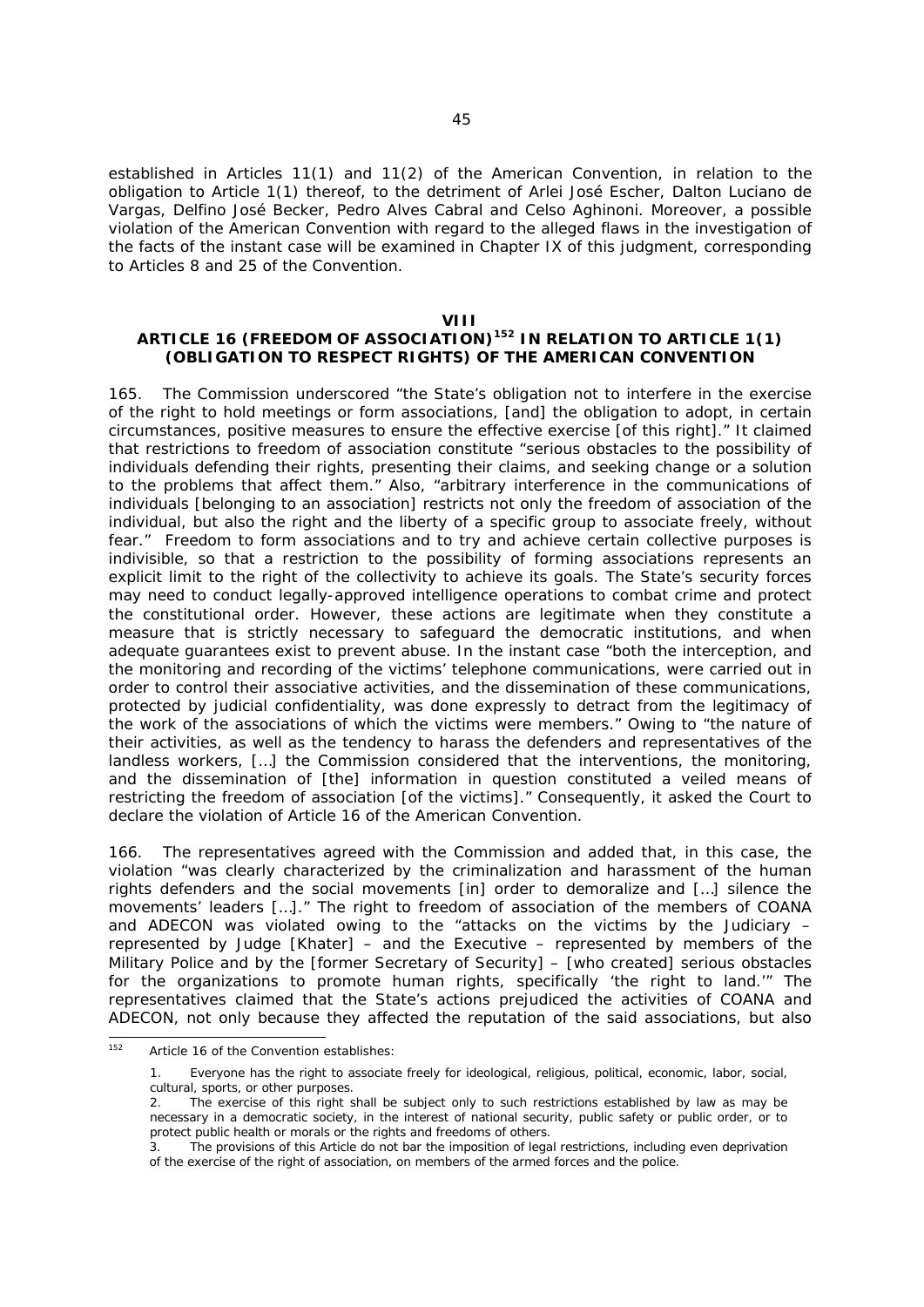because, following the interception and dissemination of the telephone conversations, several of their members were detained or fled the region because they were threatened, and because the association lost its standing with companies and banks, which made it impossible to obtain financial resources. It is obvious that, in addition to criminalizing [and intimidating] the victims, the purpose of the State's actions was to weaken the rural workers associations linked to MST that are fighting to obtain access to land, the elimination of the *latifundios* (extensive landholdings) and fair distribution of rural property." The representatives stressed the importance of combating the impunity of State officials responsible for violating the rights of human rights defenders. Also, despite the creation in 2004 of the "National Program for the Protection of Human Rights Defenders" of the Special Human Rights Secretariat of the Presidency of the Republic, there is no effective State protection, because the structure of the program is "incipient and inadequate" and it lacks a legal framework to consolidate it politically and financially. They claimed that the program has not even been implemented in the state of Paraná. According to the representatives, MST members have been threatened and murdered in the region and the State has not taken any measures, which reveals the inexistence of effective protection.

167. The State affirmed that the Commission had erroneously considered the right to hold meetings and the right to form associations together, even though the Convention ensures those rights under different Articles. It indicated that the mention of freedom to hold meetings is inappropriate in this case and asked the Court not to take into account the Commission's observations in this respect. Brazil denied the violation of the victims' right to form associations and the existence of "a tendency to harass rural workers and an indirect limitation of the right to form associations." The inclusion of the violation of the right to form associations in the Commission's application was based merely on the *iura novit curia* principle, without a clear description of the facts that constituted the supposed violation. No one suffered a restriction to his right to form associations or to remain a member of an association owing to the facts of the case. The State observed that, based on the testimony provided by the Commission, there is no relationship between COANA and ADECON and MST. Therefore, the argument "that the telephone interceptions were aimed at restricting MST activities or harassing its leaders is not consistent with the facts."

168. In addition, Brazil indicated that paragraphs XVII to XXI of Article 5 of the Constitution ensure the protection of the right in question. In this regard, the only possible State interference to eliminate or suspend its exercise would be by means of a judicial decision based on the existence of an unlawful purpose of association. Hence, this right is guaranteed by the Constitution and, furthermore, any violations could be repaired by means of the *mandado de segurança*. Telephone interceptions do not violate, *per se*, the right to freedom of association, this only occurs when there are irregularities in the procedure and harm is caused. In the instant case, the basis for the interception and monitoring of the telephone lines was the investigation that was underway into the possible diversion by leaders of COANA and ADECON of public resources from PRONAF and PROCERA, as well as the murder of Eduardo Aghinoni. According to the State, there was no irregularity in this procedure and no indications that the request was intended to impede the exercise of freedom of association, so that Article 16 of the Convention had not been violated. It considered that, if the Commission's arguments were accepted, an absurd situation would arise where the State would be unable to authorize criminal investigations against leaders of associations, because this could intimidate such individuals and prevent them from forming associations. Lastly, the State asserted that it was implementing "diverse measure to support and promote the exercise of the right to form associations, aimed particularly at associations of rural workers." Regarding the protection of human rights defenders, public policies had been implemented, such as the "National Program for the Protection of Human Rights Defenders" and the "National Policy for the Protection of Human Rights Defenders." These mechanisms had been implemented in several states of the federation and the state of Paraná would be included among them. It added that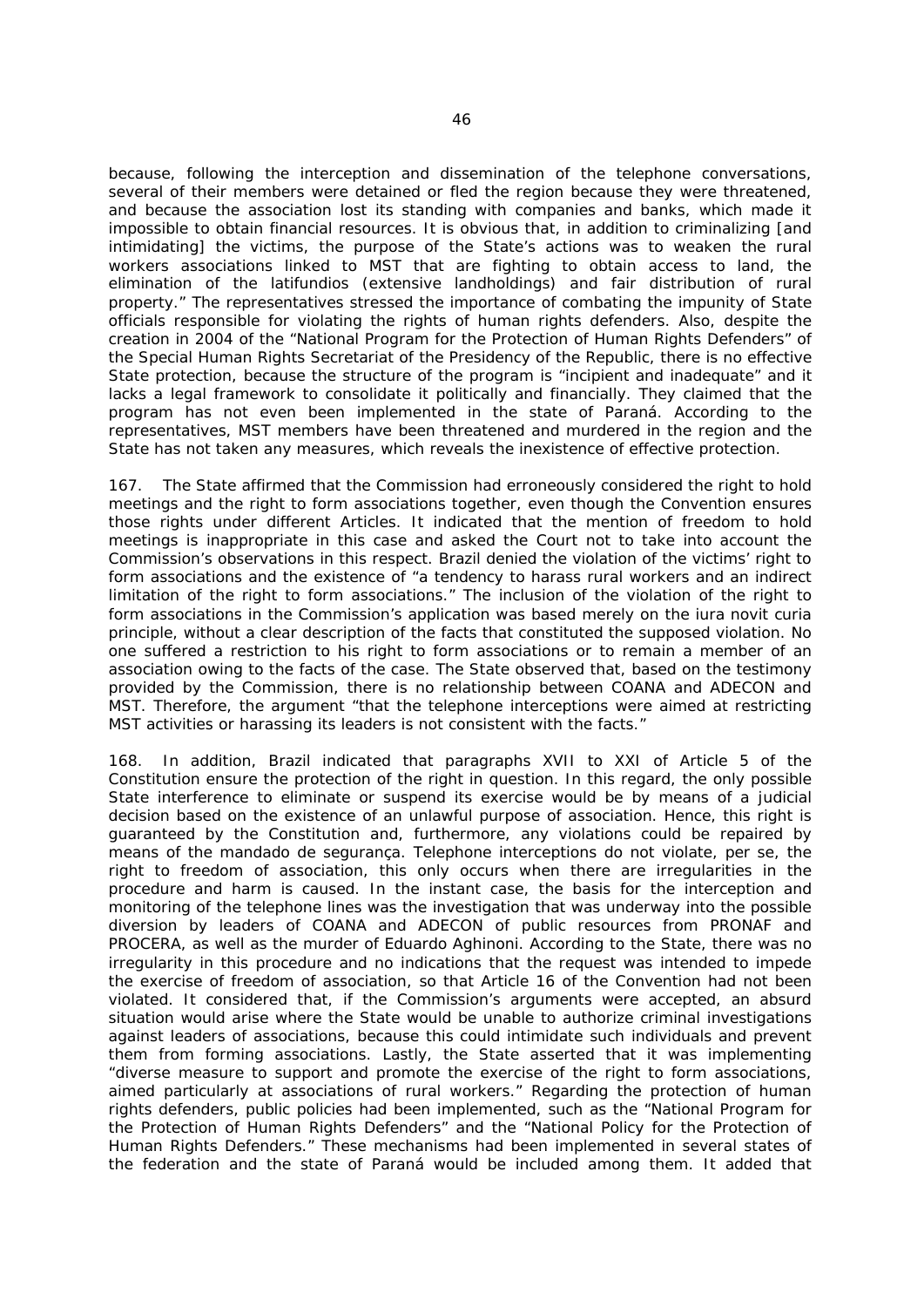agreements existed with civil organizations representing the rural workers to provide families in the settlements with the services of human rights defenders, community services and legal assistance, in addition to the participation of those organizations in "specific discussion mechanisms to develop programs relating to the agrarian reform policy," as well as policies to combat violence in rural areas.

> \* \* \*

169. Article 15 of the American Convention recognizes the right of peaceful assembly, without arms; while freedom of association, embodied in Article 16 of the Convention establishes the right of assembly and is characterized by authorizing individuals to create or take part in entities or organizations in order to act collectively to achieve very diverse purposes, provided they are legitimate. Contrary to freedom of association, the right of assembly does not necessarily involve the creation of or participation in an entity or organization, but can be expressed in a sporadic meeting or assembly for very diverse purposes, while it is peaceful and in keeping with the Convention. In view of the foregoing, and considering that the arguments of the parties in this case refer principally to restrictions imposed by the State on the freedom of association of the members of COANA and ADECON that were possibly unjustified, the Court will proceed to examine exclusively whether the State violated the right embodied in Article 16 of the Convention to the detriment of the victims.

170. The Court has indicated that Article 16(1) of the American Convention establishes that anyone who is subject to the jurisdiction of a State Party has the right to associate freely with other persons, without an intervention of the public authorities that restricts or obstructs the exercise of the said right. This then is the right to assemble in order to seek the common achievement of a lawful purpose, without pressure or interference that could alter or distort this purpose.<sup>153</sup>

171. In addition to the said negative obligations, the Inter-American Court has observed that freedom of association also "gives rise to positive obligations to prevent attacks against it, to protect those who exercise it, and to investigate violations of this freedom." These positive obligations must be adopted even in the sphere of relations between individuals, when necessary.<sup>154</sup>

172. In the instant case, according to the Commission and the representatives, the alleged violation of freedom of association was related to the work of the promotion and defense of the human rights of rural workers. In this regard, as this Court has emphasized,<sup>155</sup> States have the obligation to facilitate the means for human rights defenders to carry out their activities freely, to protect them when they are threatened in order to avoid attempts against their life and personal integrity, to abstain from imposing obstacles that obstruct their work, and to investigate seriously and effectively any violations perpetrated against them, combating impunity.

 $153$ <sup>153</sup> *Cf*. *Case of Baena Ricardo et al., supra* note 46, para. 156; *Case of Cantoral Huamaní and García Santa Cruz v. Peru. Preliminary objection, merits, reparations and costs*. Judgment of July 10, 2007. Series C No. 167*,* para. 144, and *Case of Kawas Fernández, supra* note 35, para. 143.

<sup>154</sup> *Case of Huilca Tecse v. Peru. Merits, reparations and costs*. Judgment of March 3, 2005. Series C No. 121, para. 76; *Case of Cantoral Huamaní and García Santa Cruz, supra* note 153, para. 144 and *Case of Kawas Fernandez, supra* note 35, para. 144.

<sup>155</sup> *Case of Nogueira de Carvalho et al. v. Brazil. Preliminary objections and merits*. Judgment of November 28, 2006. Series C No. 161, para. 77; and *Valle Jaramillo et al. v. Colombia*. Merits, reparations and costs. Judgment of November 27, 2008. Series C No. 192, para. 91, and *Case of Kawas Fernandéz, supra* note 35, para. 145.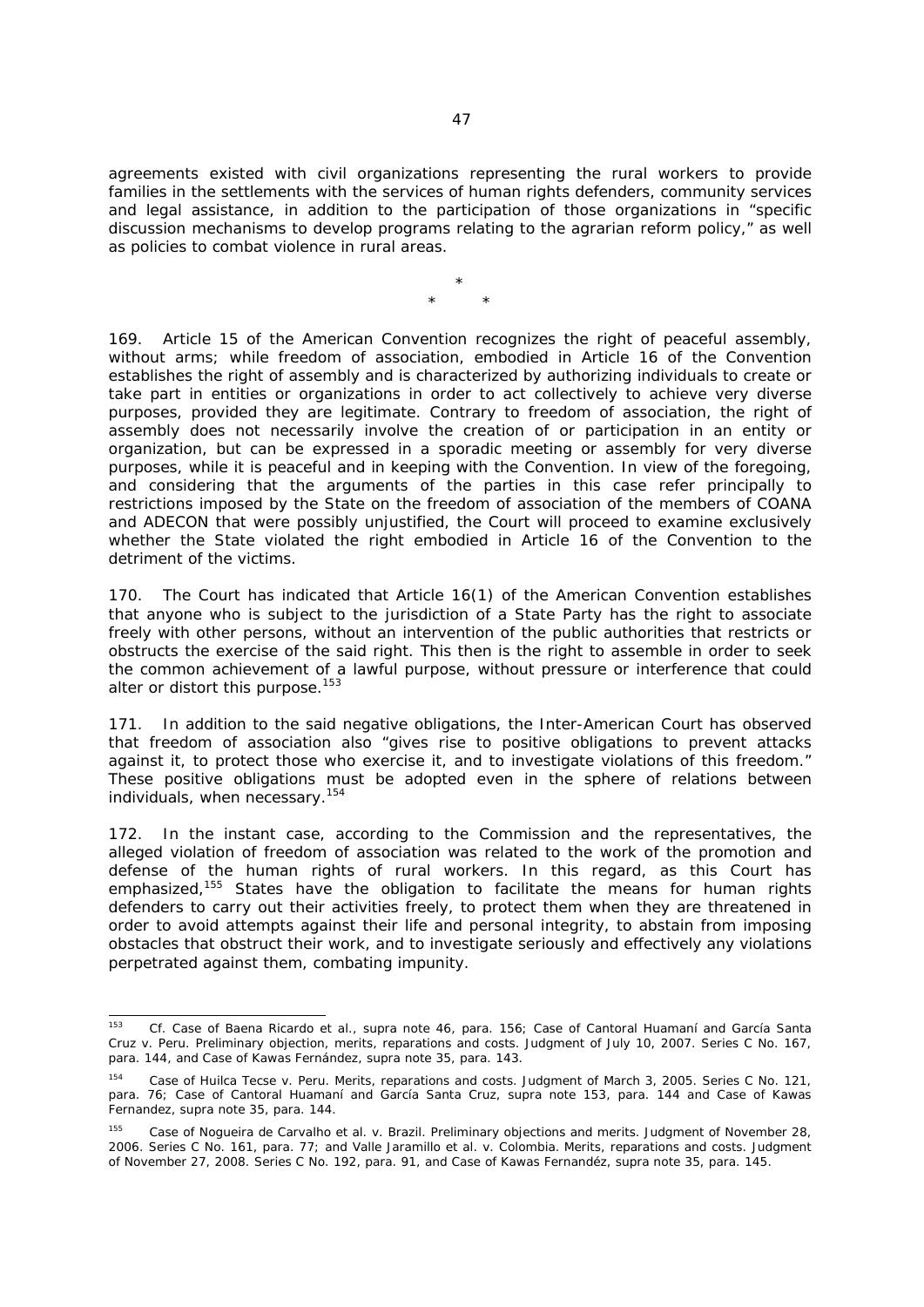173. The Court underscores that the American Convention recognizes the right to associate freely and, at the same time, establishes that the exercise of this right may be subject to such restrictions established by law that have a legitimate purpose and that, ultimately, may be necessary in a democratic society. In this regard, the system established by the Convention is balanced and appropriate for harmonizing the right to associate with the need to prevent and investigate possible conduct that domestic law characterizes as criminal.

174. In this case, the Court finds it has been proved that the State intercepted and recorded the telephone conversations of the two social organizations without respecting the legal requirements; it failed to comply with its obligation to safeguard the private information intercepted and disseminated this without judicial authorization, all in violation of Article 11 of the Convention in relation to Article 1(1) thereof, to the detriment of the victims, who were members and leaders of COANA and ADECON (*supra* paras. 146 and 164). Even though the State affirms that the interception of the communications was not contrary to freedom of association, because it sought a legitimate purpose - the investigation of an offense - according to the documents in the case file, there is no evidence that the purposes declared by the police authority in its telephone interception request, namely, the investigation into the death of a member of COANA and the alleged diversion of public funds, was really what it was seeking.

175. The Court notes that Major Neves indicated, when requesting the termination of the interception, that the "monitoring carried out up until [that] date had already achieved the required results,"156 despite the fact that it had not led to progress in the investigation into the death of Eduardo Aghinoni or into the diversion of funds, which were the supposed reasons for the telephone interception, or in any other investigative action by the police or other State authorities of any kind. Moreover, in the report on the results of the interception sent to Judge Khater, Major Neves did not include or refer to any conversation related to the facts allegedly investigated, but only indicated extracts of conversations that, according to this official, confirmed that a member of MST had infiltrated the Military Police.<sup>157</sup>

176. The Court also notes that, in the summaries of the recorded tapes, none of the segments highlighted by the police authorities bears any relationship to the investigative purpose indicated in the interception request.<sup>158</sup>

177. In addition, the Court observes that State officials and entities indicated that the interception request did not seek the declared objective. Thus, in the file of the monitoring petition, the agent of the Prosecutor General's Office indicated that the "telephone interception did not have a specific objective[, but] sought to monitor MST activities, by coincidence, at the time the government [of Paraná] had decided to move settlers from rural properties [in the region]."159 The report of the disciplinary organ of the Civil Police of Paraná on the actions of the Military Police in the telephone interceptions of COANA and ADECON endorsed this when it states that "there is strong evidence that the [said] interception, although disguised with a veil of legitimacy (owing to the existence of the questionable judicial authorization), had intrinsic objectives that were not authorized by law, thus constituting the offense established in Article 10 of Law [9,296/96]. "<sup>160</sup>

<sup>156</sup> 156 *Cf.* Request for suspension of telephone interception of May 25, 1999, *supra* note 78, folio 2138.

<sup>157</sup> *Cf.* Report of delivery of 123 tapes, *supra* note 83, folio 2143.

<sup>158</sup> Control sheets of the recorded tapes, *supra* note 85, folios 2147 to 2160.

<sup>159</sup> Brief of the Public Prosecutor's Office of September 8, 2000, *supra* note 84, folio 2219.

<sup>&</sup>lt;sup>160</sup> Opinion of the Disciplinary Body of the Civil Police of the state of Paraná of July 7, 1999 (file of attachments to the answer to the application, tome II, Attachment 18, folio 2369).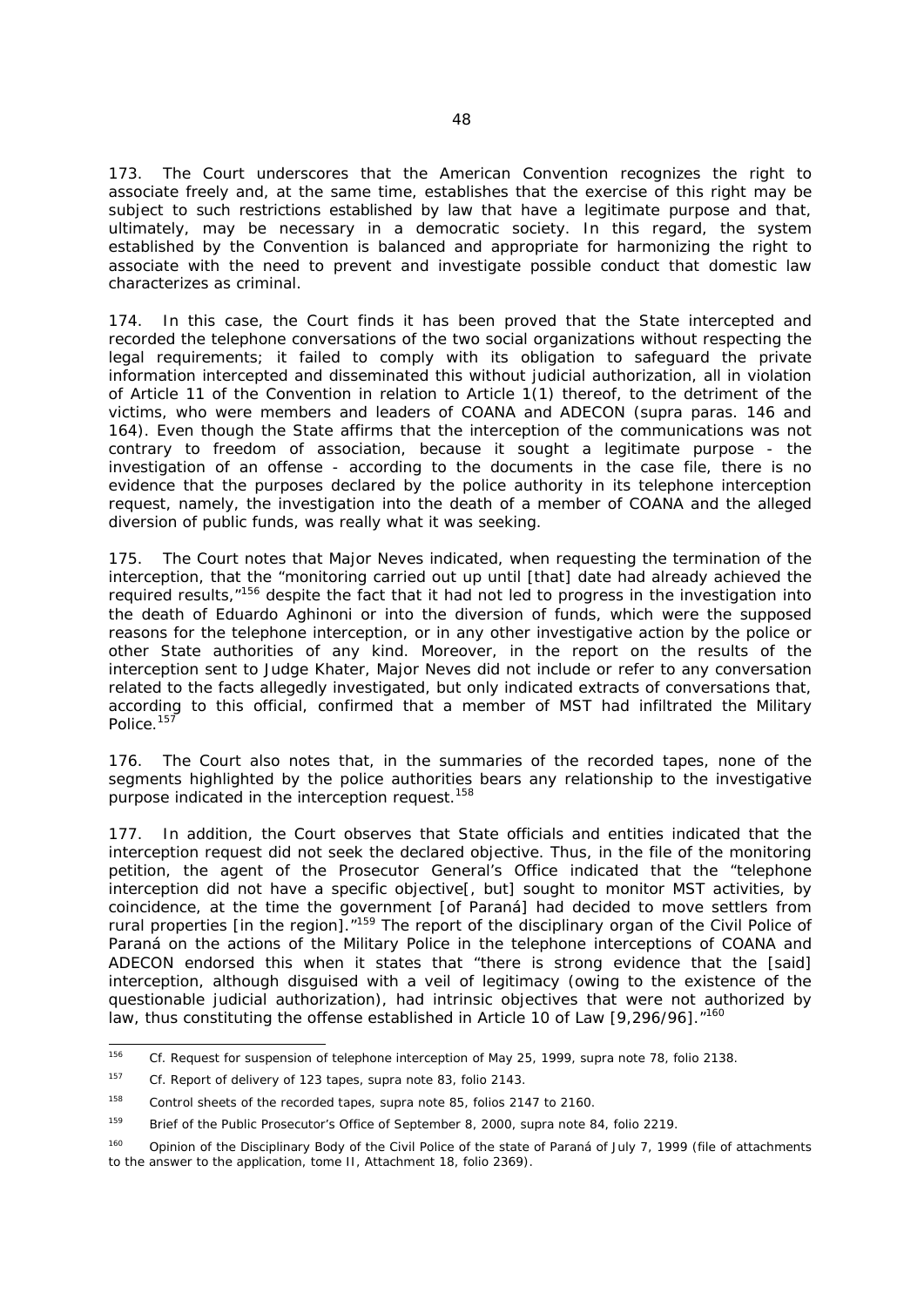178. The Court notes, therefore, that, in addition to failing to comply with the legal requirements, the State's interference in the communications of COANA and ADECON did not comply with the supposedly legitimate purpose proposed – namely the criminal investigation of the alleged offenses – and resulted in the monitoring of the activities of the members of the said associations.

179. In addition, in his testimony, Arlei José Escher stated that "the dissemination denigrated him and the association of which he was a member. It even created conflicts and doubts within [COANA] and ADECON" and also "greatly affected [their activities,] which were paralyzed, and their projects were interrupted." He stated that he "was afraid that the harassment would start up again because he had testified.<sup>"161</sup> Delfino José Becker testified that he "did not know whether the activities of ADECON and COANA were affected or not by the dissemination; however, it affected their reputation."<sup>162</sup> Furthermore, in his testimony, Pedro Alves Cabral stated "that owing to the dissemination, [his] personal and professional life was affected significantly and he had even been harassed by the police, [and that he was] imprisoned after the facts, but was not convicted. The dissemination made the farmers who were members of the cooperative afraid" and "the activities of ADECON and COANA were affected at the time, due to fear and apprehension."163 Similarly, Marli Bambrilla Kappaum testified that "she was afraid to testify, because [owing to the facts of the case] she distrusted the State," and that the dissemination "gave the impression that [the associations] were [...] organizations created to perpetrate crimes.<sup>"164</sup> Lastly, Celso Aghinoni testified before the Court that the image of the associations was prejudiced, that "everyone began to see [them] as criminals, as terrorists"; that the projects being implemented within the cooperative to assist production "were frozen for five years, until [...] it was possible to regain the trust [...] of the companies, the banks, and the government agencies, [so they] suffered immense moral and financial prejudice"; that "the civil and military police systematically harassed [the members of the associations]," and that, following the facts, he "avoided saying that […] he was a member of COANA."<sup>165</sup>

180. The Court does not have other elements that would allow it to find that the harassment and the pecuniary damage claimed by the representatives – such as the loss of earnings and the organizations' possibilities of obtaining credit as a result of the said facts – had been proved. Nevertheless, the abovementioned statements made by the witnesses are consistent in revealing that when they found out about the interception and dissemination of their telephone conversations, they were extremely fearful and, also, that the dissemination caused problems for the members and the farmers linked to COANA and ADECON, in addition to affected the image of these associations. The State made some observations on the content of some of these statements, referring to other aspects of them.166 Consequently, the Court finds it proved that the monitoring of the telephone communications of the association – without respecting the legal requirements, with stated objectives that were not supported by the facts and the subsequent conduct of the police and judicial authorities – followed by their dissemination caused fear and tensions and

166 *Cf. supra* note 57.

<sup>161</sup> 161 Testimony of Arlei José Escher rendered before notary public on November 7, 2008, *supra* note 72, folio 697.

<sup>162</sup> Testimony of Delfino José Becker rendered before notary public on November 7, 2008, *supra* note 72, folio 969.

<sup>163</sup> Testimony of Pedro Alves Cabral rendered before notary public on November 7, 2008, *supra* note 72, folio 971.

<sup>164</sup> Testimony of Marli Brambilla Kappaum rendered before notary public on November 7, 2008, *supra* note 69, folio 982.

<sup>165</sup> Testimony given by Celso Aghinoni during the public hearing, *supra* note 66.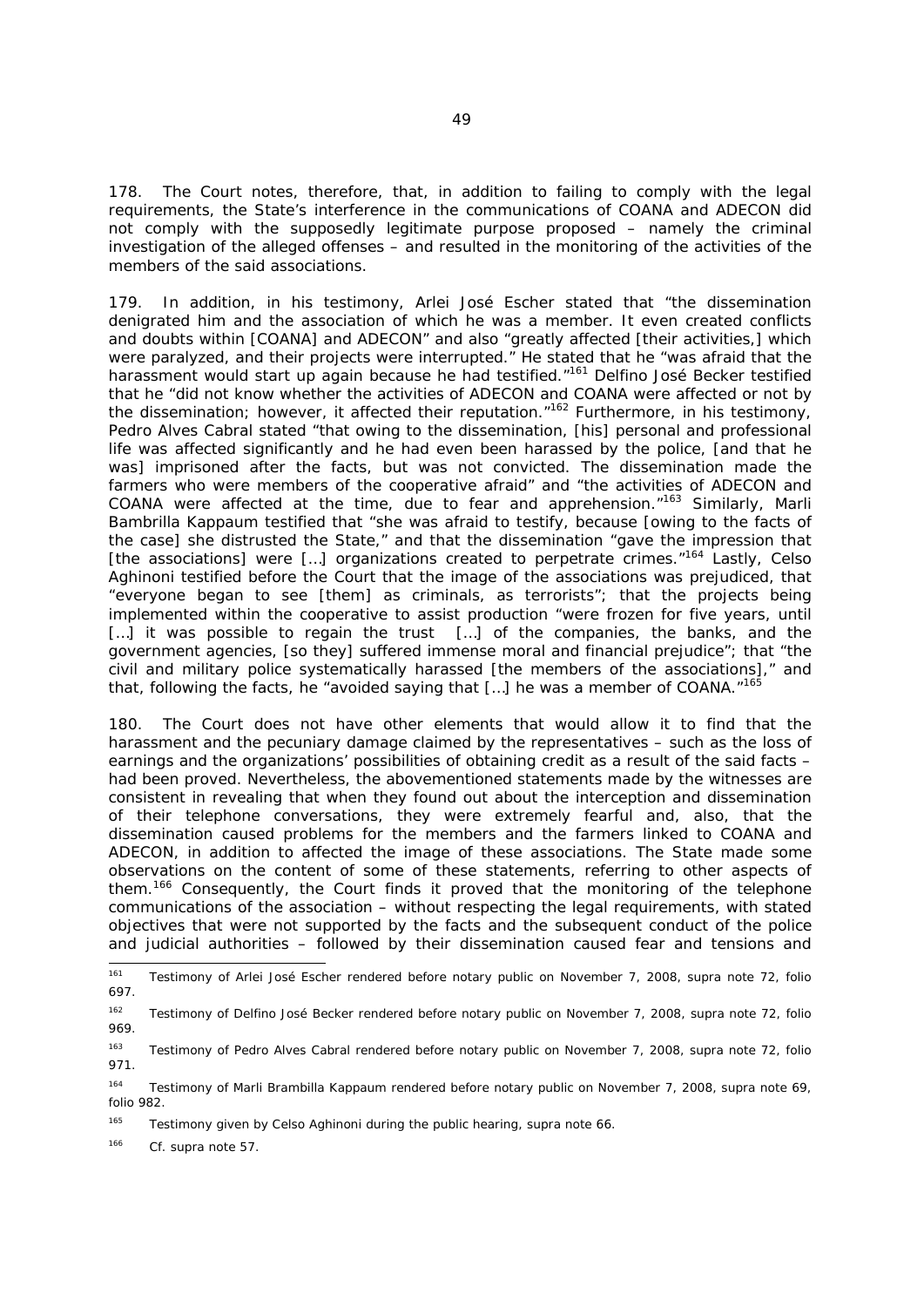affected the image and credibility of the associations. Hence, they altered the free and normal exercise of the right to freedom of association of the abovementioned members of COANA and ADECON, and this entailed an interference that is contrary to the American Convention. Based on the above, the State violated the right to freedom of association established in Article 16 of the American Convention, in relation to the obligation to respect rights embodied in Article 1(1) thereof, to the detriment of Arlei José Escher, Dalton Luciano de Vargas, Delfino José Becker, Pedro Alves Cabral and Celso Aghinoni.

#### **IX**

# **ARTICLES 8(1) (RIGHT TO A FAIR TRIAL)167 AND 25(1) (RIGHT TO JUDICIAL PROTECTION)168 IN RELATION TO ARTICLE 1(1) (OBLIGATION TO RESPECT RIGHTS) OF THE AMERICAN CONVENTION**

181. The Commission indicated that the inexistence of an effective remedy to counter violations of the rights established in the Convention constitutes a violation of the Convention by the State Party and places the individual in a situation of defenselessness. It stated that it was not enough that the remedies existed formally, but rather "their application by the competent authority should be effective." The victims resorted to the national courts to obtain the protection of fundamental rights embodied in the Constitution, in domestic law, and in the American Convention, by filing the *mandado de segurança* and the *embargos de declaração* in order to obtain the cessation of the recordings and the destruction of the tapes. However, the domestic court did not examine the merits of the victims' claims," by not ruling on the request for the destruction of the tapes. The Commission considered that "the results of the remedies filed in the domestic sphere indicate […] a series of interferences in the private life of the victims [and in] their right to associate and that the State did not respond with due diligence." Given "these judicial decisions, the victims lacked an effective judicial remedy to protect their right to privacy, which constituted a violation of the rights protected by Articles 8(1) and 25, in relation to Article 1(1) of the American Convention."

182. In its application, the Commission also indicated with regard to the criminal investigation into the facts, that "in its Report on Merits […] it decided not to examine a potential violation of the rights to judicial protection and to judicial guarantees with regard to the acquittal of the authors of the human rights violations that are the subject of this case, because this did not necessarily entail a violation of Articles 8 or 25 of the Convention. During the proceedings before it, the Commission did not receive evidence proving that the criminal proceedings were conducted irregularly or outside the parameters established in Article 8 of the Convention." However, it insisted that "the State has the obligation to investigate human rights violations, prosecute those responsible and avoid impunity" and therefore "it should conduct an investigation to determine the administrative, civil or any other responsibilities of the public officials involved in the violations of the human rights [of the victims]." During the public hearing in this case, the Commission stated that it "disagreed absolutely with [the State's opinion] that a judicial error was not

<sup>167</sup> In this regard, Article  $8(1)$  of the Convention establishes:

Every person has the right to a hearing, with due guarantees and within a reasonable time, by a competent, independent, and impartial tribunal, previously established by law, in the substantiation of any accusation of a criminal nature made against him or for the determination of his rights and obligations of a civil, labor, fiscal, or any other nature. […]

<sup>168</sup> Article 25(1) of the Convention establishes:

Everyone has the right to simple and prompt recourse, or any other effective recourse, to a competent court or tribunal for protection against acts that violate his fundamental rights recognized by the constitution or laws of the state concerned or by this Convention, even though such violation may have been committed by persons acting in the course of their official duties.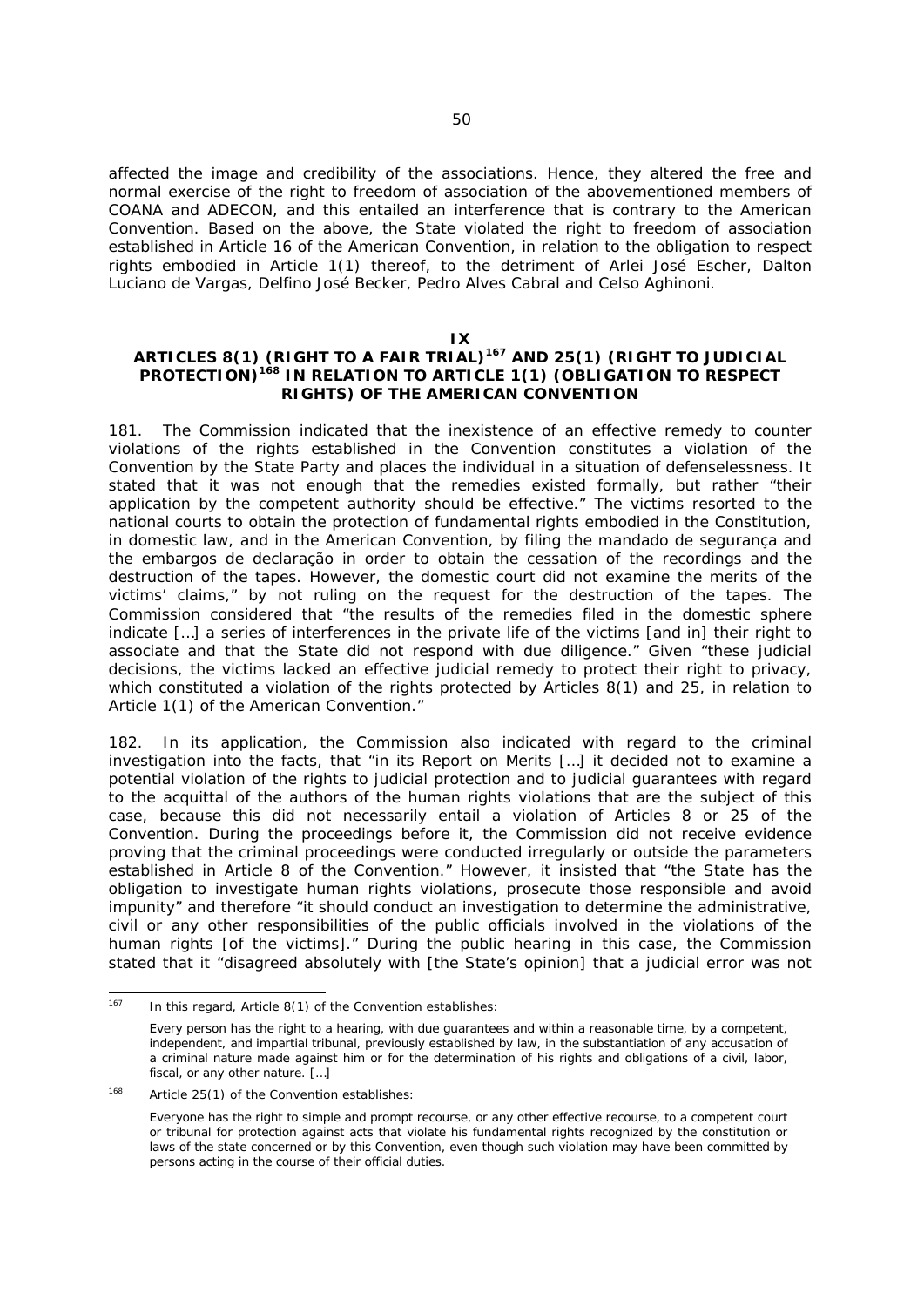sufficient to give rise to the State's responsibility, [because] evidently the Judiciary's actions can determine the international responsibility of the State." Regarding the State's claim that the criminal and administrative proceedings had been processed very diligently, the Commission recalled the Court's case law on the concept of fraudulent *res judicata* and stated that "this concept […] results from a trial in which the rules of due process have not been respected, or in which the judges did not act with independence and impartiality [and that, in] the instant case, it had been proved that the proceeding before the domestic courts was flawed owing to these serious defects." In its final written arguments, the Commission reiterated that an investigation should be conducted to determine the administrative or any other responsibilities of the public officials involved in the violations that had occurred and insisted that the State had the obligation to investigate the human rights violations, prosecute those responsible and avoid impunity." It concluded that the State violated the victims' right to due judicial guarantees, as well as the possibility of a prompt, effective and simple remedy as established in Articles 8 and 25 of the American Convention in relation to Article 1(1) thereof.

183. The representatives indicated that Brazil had violated the judicial guarantees of Article 8 and the judicial protection of Article 25 of the Convention: (a) by authorizing the telephone interception by means of a judicial decision delivered contrary to the provisions of Law No. 9,296/96 and Articles 5, paragraph XII, and 93, paragraph IX, of the Federal Constitution; (b) by the dissemination of the intercepted telephone conversations to the written and television media by the former Secretary of Security; (c) by not guaranteeing an effective judicial remedy to prevent the continuation of the illegal telephone interceptions and to ensure the destruction of the recordings; (d) by failing to guarantee the due impartiality and independence of the trial court during the criminal investigation; (e) by not ensuring that the victims had a remedy that required an administrative investigation to establish the responsibility of the public agents involved in the interceptions, and (f) by not guaranteeing an effective judicial remedy, within a reasonable time, to make civil reparation for the damage caused by the illegal interceptions and the dissemination of the recordings by the public agents.

184. The representatives stated that, following the decision of the Court of Justice of the state of Paraná, the victims filed *embargos de declaração* to correct the omission of the ruling as regards the request to destroy the tapes. The said court refused to admit this remedy and maintained its original decision concerning the extinction of the *mandado de segurança* since the purpose had ceased to exist, without examining the request to destroy the tapes. The representatives added that the *recurso ordinário constitucional* would not have been effective for the victims because the violation of the right to honor and privacy had already been perpetrated; the intention was to prevent the continuation of the violation over time and they had therefore filed the *mandado de segurança*. Since the interceptions had already been suspended owing to a decision of the judge of the Comarca de Loanda, there was no need to file the *recurso ordinário constitucional* before the Superior Court of Justice. They indicated that the victims filed a criminal action (*representação criminal)*  before the head of the Office of the Prosecutor General of the state of Paraná (*Procurador Geral de Justiça)* against the public agents supposedly involved in the illegal interceptions for the offenses of usurpation of public functions and abuse of authority, among other aspects. However, none of the public agents was declared responsible by the Brazilian Judiciary. Moreover the administrative department of the Court of Justice did not sanction Judge Khater administratively, "despite [this court's] express recognition that the right to privacy protected by the Constitution had been violated. They stated that the victims had filed civil actions to obtain reparation before the courts in May 2004 and, to date, no final ruling had been made and no time limit has been set for concluding these actions; consequently, the cases had not been decided within a reasonable time.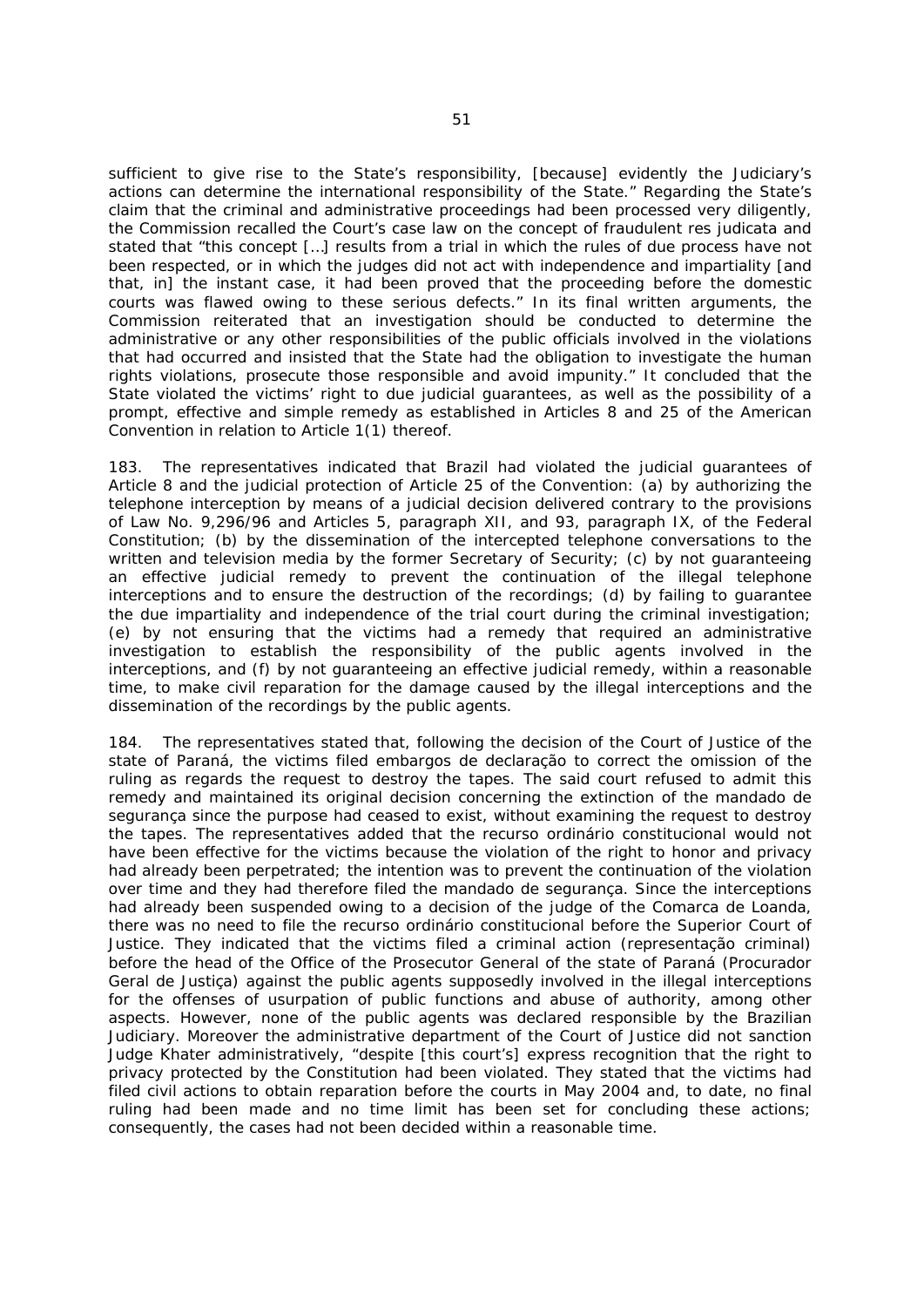185. Lastly, the representatives considered that Judge Khater violated impartiality: (a) by granting 45 orders to reinstate possession (*mandados de reintegração de posse*) in favor of the *latifundistas* (large-scale landowners) of the northwestern region of Paraná, in a minimum time; (b) by authorizing the request to intercept the COANA and ADECON telephone lines submitted by the Military Police of Paraná who did not have the necessary authority, without due legal grounds and without informing the Prosecutor General's Office, and (c) by her ties of friendship with the landowners. In addition, the Court of Justice of the state of Paraná violated the principle of impartiality when considering the criminal responsibility of Judge Khater and by not filing proceedings to establish her responsibility in the administrative sphere despite strong evidence that she had committed an illegal act. They concluded that not only was Judge Khater not found responsible for her conduct, but she was rewarded in both the functional sphere, by being promoted to the Comarca de Londrina, and the political sphere, by being distinguished by the legislature with the title of honorary citizen of the state of Paraná.

186. The State asserted that Articles 8(1) and 25 of the Convention had not been violated, because the victims had at least two options to claim their right, the *recurso ordinário constitucional* and *habeas corpus*, in accordance with the said Article 25. If they had used the appropriate remedy, they would have been heard with all the guarantees established in Article 5 of the Constitution, including the prohibition of special courts (*tribunales de excepción*), the principle of the natural judge, due legal process and the guarantee of access to justice, in accordance with the provisions of Article 8(1) of the Convention. It also indicated that during the *mandado de segurança* procedure, all the guarantees of due process of law established in Law No. 1,533 of December 31, 1951, were respected: this procedure was examined by the Court of Justice of the state of Paraná, the competent body; the decision was handed down according to case law, and an appropriate remedy was available to the parties to appeal the decision.

187. The State added that the judicial decision authorizing the interception of the telephone lines of COANA and ADECON occurred due to an error of the judge concerning the appropriate legal procedure. That error was extensively investigated in the three spheres of the State's responsibility: criminal, administrative and civil, with the resulting conclusion that the situation did not merit the assessment of this error by an international court. It indicated that, as a result of the criminal action (*representação criminal)* filed by the victims, the Court of Justice of the state of Paraná concluded that the mere request for interception did not constitute an offense; hence the military police agent who requested the interception could not be charged with criminal liability. The same conclusion was applied to the former Secretary of Security in relation to recommending the interception. Regarding the conduct of the judge, the court decided that she did not act in bad faith or with criminal intent, so that her error did not constitute an offense. In addition, the former Secretary of Security was acquitted in second instance because it was proved that he was not the person responsible for the partial dissemination of the content of the tapes. The State indicated that the "Commission itself [in its application] stated that there was no evidence to show that the criminal proceedings had been conducted irregularly or to the detriment of the rights guaranteed in the American Convention." The State considered that it was inadmissible to decide that there had been a violation of Articles 1(1), 8 and 25 of the Convention simply because the decisions handed down by the domestic courts of law were not favorable to the victims, and even less considering that the latter could have availed themselves of domestic remedies to try and reverse the decision.

188. The State affirmed that there had been no negligence in the administrative proceeding established by the *Corregedoria Geral da Justiça* regarding the conduct of Judge Khater, and "considered that the facts had already been examined by the Special Organ of the Court [of Justice] during the criminal investigation proceeding, and it had ruled that [this official] had not acted with criminal intent."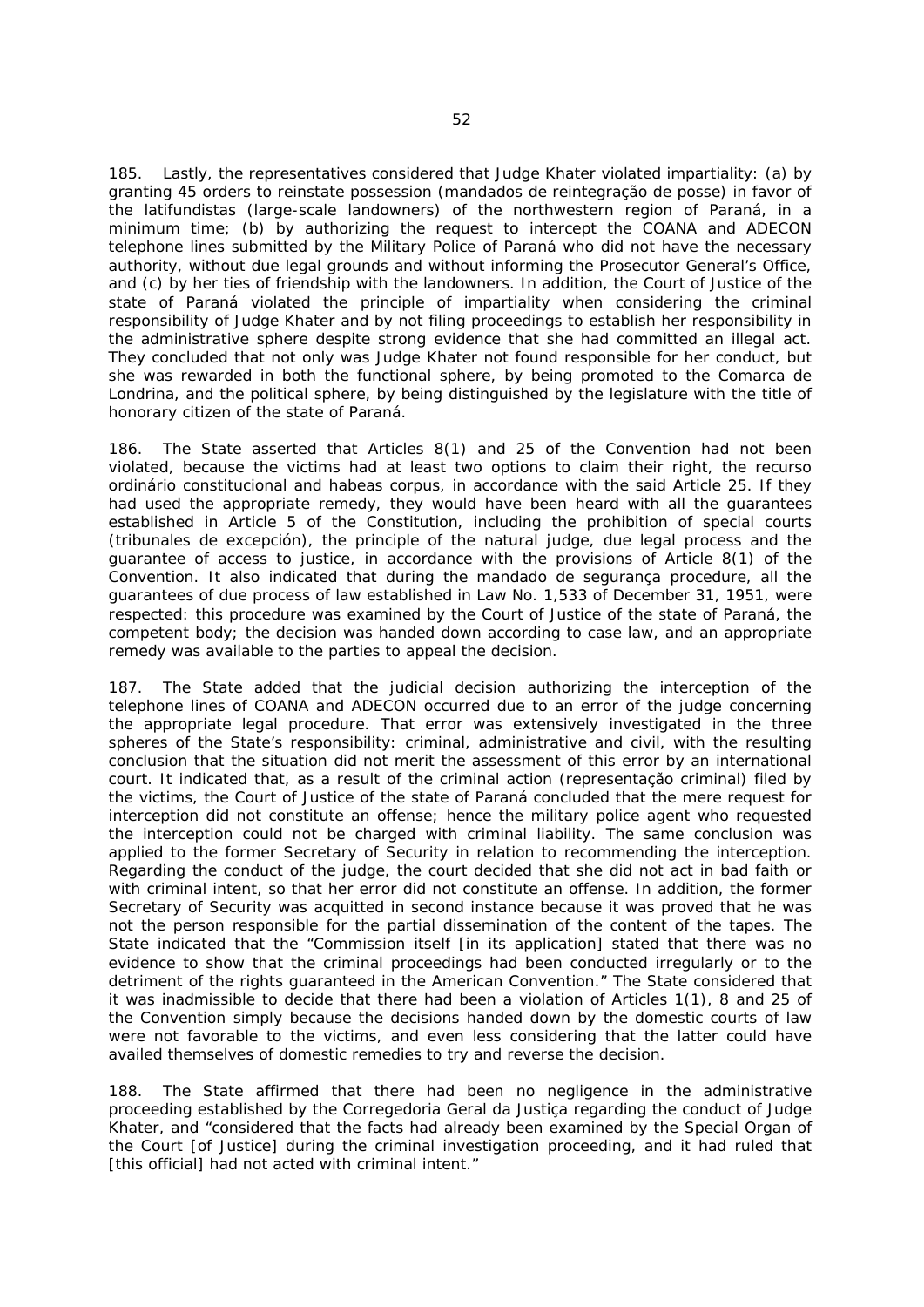189. Lastly, Brazil indicated that the victims were using available judicial remedies to defend their rights in the civil sphere. These remedies were filed almost four years after the facts occurred, following the submission of the petition to the Commission. With the passage of time, obtaining documents and testimonies becomes more problematic and takes more time. The late filing of an action cannot be attributed to the State, which had already ruled in first instance on some of the actions, and several of the decisions were pending appeal.

> \* \* \*

190. In its application, the Commission did not claim the alleged violation of the guarantee of impartiality by Judge Khater or the violation of the guarantees of impartiality and independence of the Court of Justice that examined the conduct of the said judge. These allegations were made only by the representatives.

191. In this regard, this Court has established that the presumed victim, his next of kin or his representatives may invoke rights that differ from those included in the Commission's application, based on the facts presented by the latter.<sup>169</sup>

192. When referring to the content of Articles 8(1) and 25 of the Convention, the Commission mentioned the need for an independent and impartial judge and court. However, the Court observes that the claims related to the supposed partiality of Judge Khater in this specific case (*supra* para. 185(a) and (c)), are based on facts that cannot be inferred from the application and were not examined in the Inter-American Commission's Report on Merits No. 14/07. Therefore, the Court will not consider them. Regarding the allegation on the authorization of the telephone intervention order within the framework of the monitoring petition (*supra* para. 185(b)), the Court has already examined the pertinent elements in the chapter of this judgment on Article 11 of the Convention.

193. Furthermore, regarding the actions of the court of justice that intervened in the criminal investigation, the representatives indicated that this body did not act pursuant to the guarantees of impartiality and independence when prosecuting Judge Khater, without submitting grounds or probative elements to explain which acts that occurred when processing this procedure would constitute a violation of these guarantees. Also, the Court found it proved that an administrative proceeding had taken place to process the conduct of Judge Khater before the administrative department of the court of justice within the framework of the monitoring petition (*supra* 110). Hence, the file contains no evidence of the facts that, according to the representatives, allegedly violated the guarantees of impartiality and independence. Consequently, the Court rejects the said arguments.

> \* \* \*

194. Regarding the acts and omissions of domestic judicial bodies, the Court has indicated that Articles 8(1) and 25(1) of the Convention establish the scope of the principle of generation of responsibility based on the acts of any State organ.170 In addition, it has

-

<sup>169</sup> *Cf. Case of the "Five Pensioners" v. Peru. Merits, reparations and costs.* Judgment of February 28, 2003. Series C No. 98, para. 155; *Case of Perozo et al.*, *supra* note 18, para. 32, and *Case of Kawas Fernández*, *supra*  note 35, para. 127.

<sup>170</sup> *Cf. Case of Velásquez Rodríguez*, *supra* note 54, paras. 164, 169 and 170; *Heliodoro Portugal v. Panama. Preliminary objections, merits, reparations and costs.* Judgment of August 12, 2008. *Series C No. 186,* para. 140, and *Ticona Estrada et al. v. Bolivia*. *Merits, reparations and costs*. Judgment of November 27, 2008. Series C No. 191, para. 78.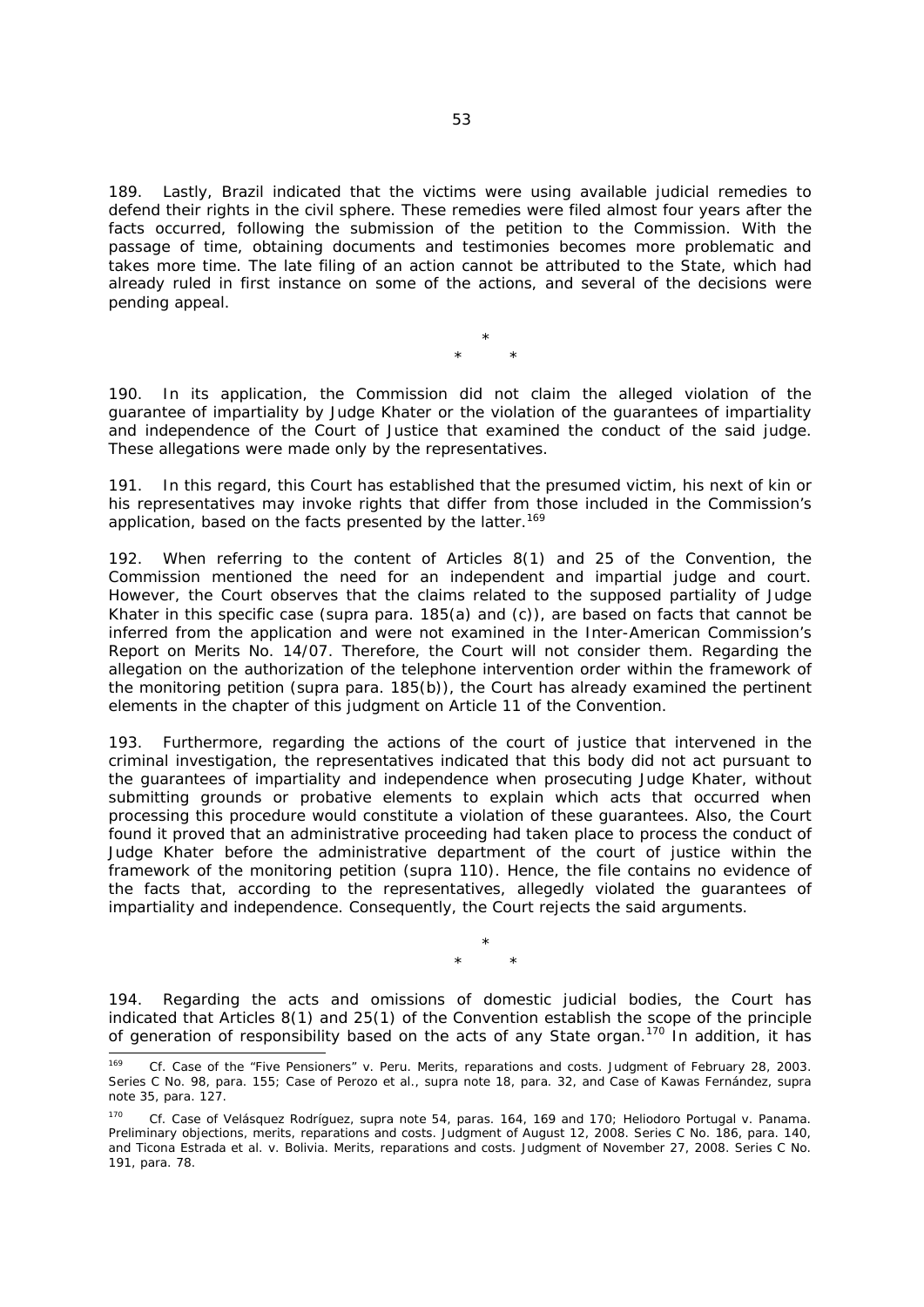maintained that, in order to comply with the obligation to guarantee rights, the State must not only prevent, but also investigate any violation of the human rights established in the Convention, as well as re-establish the violated rights if possible, and repairing the damage produced by the human rights violations.<sup>171</sup>

The duty to investigate is an obligation of means and not results. The Court has stated repeatedly that the State must assume this du as a legal obligation and not as a mere formality preordained to be ineffective, $172$  or as a measure of special interest that depends on the procedural initiative of the victims or of their next or kin or on the private contribution of probative elements.<sup>173</sup> The existence of this guarantee constitutes one of the basic pillars of the American Convention and of the rule of law in a democratic society, according to the Convention.<sup>174</sup>

196. In addition, the Court has indicated that, for the State to comply with Article 25 of the Convention it is not sufficient that remedies exist formally, but they must also be effective in the terms of that provision.<sup>175</sup> The Court has reiterated that this obligation means that the remedy must be appropriate to combat the violation and that it must be implemented by the competent authority.<sup>176</sup>

197. In accordance with the foregoing, the Court must decide whether the State has violated the rights established in Articles 8(1) and 25(1) of the Convention, in relation to Article 1(1) thereof. To this end, the Court has established that "[t]he elucidation of whether the State has violated its international obligations owing to the actions of its judicial organs may mean that the Court has to examine the respective domestic proceedings."<sup>177</sup>

198. Consequently, the Court will examine the claims relating to: (1) the *mandado de segurança*, as well as the actions before the (2) criminal, (3) administrative and (4) civil jurisdictions, in light of the standards established in the American Convention, and will decide whether judicial guarantees and the right to judicial protection were violated during these domestic proceedings.

#### *1) Mandado de segurança*

199. Regarding the alleged lack of an effective judicial remedy to protect the victims' right to privacy, the Court indicated that the *mandado de segurança* was the appropriate remedy in that regard (*supra* para. 36). However, when the victims filed this remedy, the telephone interceptions had already ceased and the conversations had been disseminated

 $171$ <sup>171</sup> *Cf. Case of Velásquez Rodríguez*, *supra* note 54, para. 166; *Case of Heliodoro Portugal*, *supra* note 170, para. 142 and *Case of Ticona Estrada et al., supra* note 170, para. 78.

<sup>172</sup> *Cf. Case of Velásquez Rodríguez, supra* note 54, para. 177; *Case of Tristán Donoso, supra* note 9, para. 146, and Case of *Kawas Fernández, supra* note 35, para. 101.

<sup>173</sup> *Cf. Case of Velásquez Rodríguez, supra* note 54, para. 177; *Case of Ticona Estrada et al.*, *supra* note 170, para. 84 and *Case of Tristán Donoso, supra* note 9, para. 146.

<sup>174</sup> *Cf. Case of Castillo Páez v. Peru*. *Merits.* Judgment of November 3, 1997. Series C No. 34, para. 82; *Case of Castañeda Gutman*, *supra* note 9, para. 78, and *Case of Bayarri*, *supra* note 15, para. 102.

<sup>175</sup> *Cf. Ximenes Lopes v. Brasil*. *Preliminary objection.* Judgment of November 30, 2005. Series C No. 139, para. 4; *Claude Reyes et al. v. Chile*. *Merits, reparations and costs*. Judgment of September 19, 2006. Series C No. 151, para. 131; and *Case of Castañeda Gutman*, *supra* note 9, para. 78.

<sup>176</sup> *Cf. Acosta Calderon v. Ecuador*. *Merits, reparations and costs.* Judgment of June 24, 2005. Series C No. 129, para. 93; *López Alvarez v. Honduras*. *Merits, reparations and costs*. Judgment of February 1, 2006. Series C No. 141, para. 139, and *Case of Claude Reyes et al.*, *supra* note 175, para. 131.

<sup>177</sup> *Cf. Case of Case of the "Street Children" (Villagrán Morales et al.), supra note 28, para. 222; Case of Heliodoro Portugal, supra note 170, para. 126, and Case of Tristán Donoso, supra* note 9, para. 145.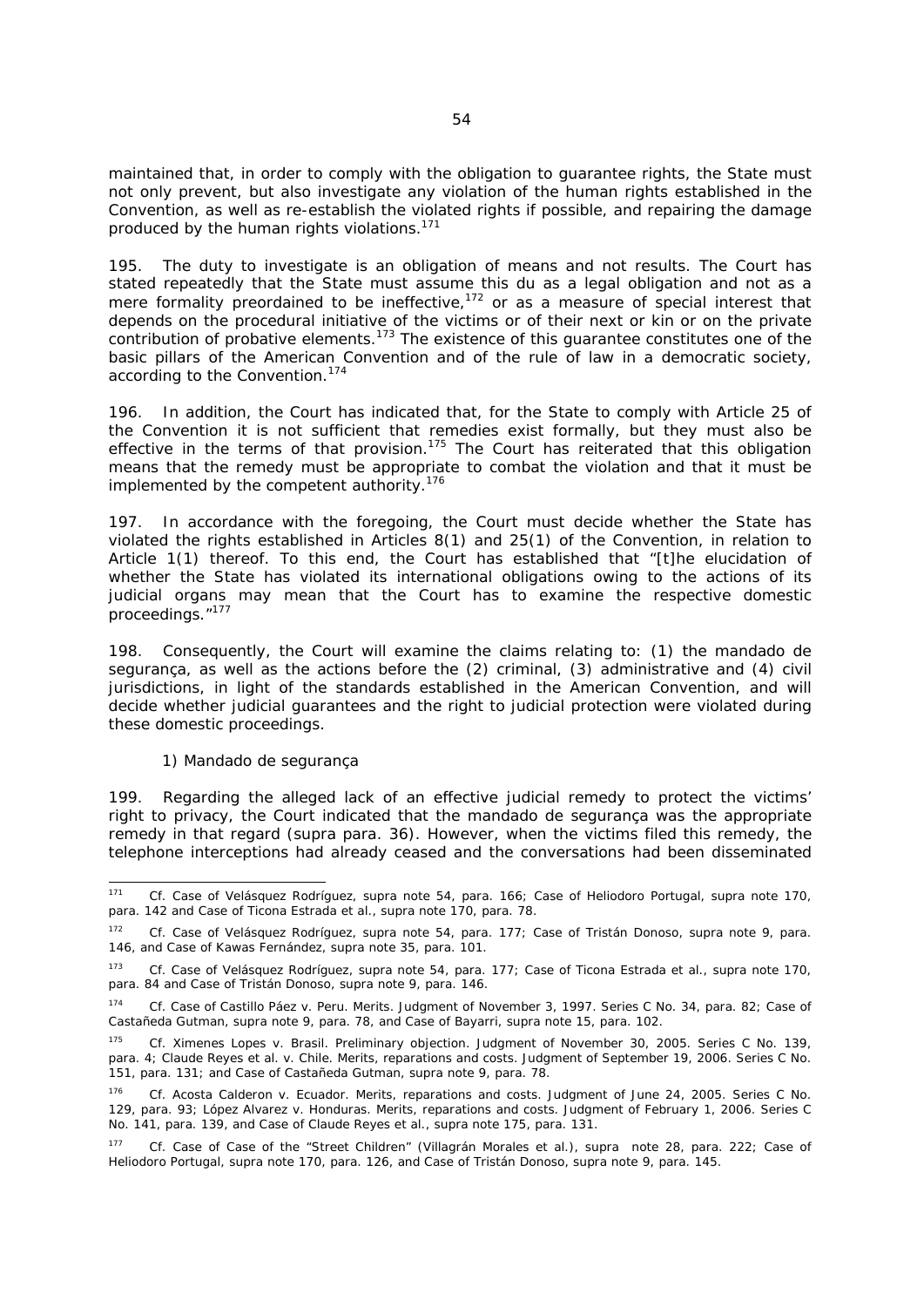(*supra* paras. 37, 94 and 97). Consequently, the *mandado de segurança* was unable to produce the desired result in the specific case, not because of a circumstance that could be attributed to the State or to the victims, but because the facts that were alleged to have violated specific rights had ceased. Also, the request for the destruction of the tapes included in the *mandado de segurança* was not the appropriate mechanism for producing a suspension of the interception and the dissemination that had already taken place, but was aimed at preventing fresh disseminations in the future (*supra* para. 38), so that its analysis does not form part of the merits of the instant case. The Court also observes that domestic law includes remedies that could result in the destruction of the tapes, which were not used in this case (*supra* para. 37). Consequently, the Court finds no evidence that there has been a violation of Articles 8 and 25 of the American Convention in this regard.

#### *2) Criminal jurisdiction*

200. According to the facts and the evidence in the case file, criminal investigation No. 82,516-5 originated from a complaint against the former Secretary of Security, Judge Khater, Colonel Kretschmer, Major Neves and Sergeant Silva, for the possible perpetration of the offenses of usurpation of public functions, illegal telephone interception, breach of judicial confidentiality, and abuse of authority. This investigation culminated in decision No. 4745 of the Special Organ of the Court of Justice of the state of Paraná deciding to close this proceeding against the said public officials as regards the telephone interception, and to forward the case file to a court of first instance for the examination of the conduct of the former Secretary of Security in relation to the intercepted conversations (*supra* para. 105).

201. To reach this conclusion, the Court of Justice of the state of Paraná considered that the "mere request for a telephone interception does not constitute […] a criminal offense, so that the conduct of the military police involved does not fall with the definition of an offense."178 Regarding the actions of Judge Khater, it considered that "despite the errors made by the judge, which on first examination constitute function-related errors, "<sup>179</sup> it had not been proved that she acted with criminal intent, so that she could not be considered to have committed a criminal act. Lastly, in relation to the actions of the former Secretary of Security, it considered that "[his] situation is different because it has been proved that during the collective interview he disseminated the content of the intercepted conversations and even decided to distribute abundant material in this regard. "180

202. From the evidence in the case file, the Court finds that the statements of those allegedly responsible were taken during the criminal investigation, together with those of the complainants and of other persons. Based on these statements, and on the legal considerations mentioned above (*supra* para. 201) the Court of Justice of the state of Paraná considered that the only conduct that could be criminally prosecuted was that of the former Secretary of Security. The Court finds that the body of evidence does not include elements for analyzing a possible violation of Articles  $8(1)$  and  $25(1)$  of the American Convention, in relation to Article 1(1) thereof, with regard to this first phase of the criminal proceedings.

203. Pursuant to the ruling of the said court, a criminal action was filed against the former Secretary of Security for the alleged dissemination of the intercepted telephone conversations and the said official was sentenced and convicted in first instance by a

<sup>178</sup> Decision No. 4745 of the Special Organ of the Court of Justice of the state of Paraná of October 6, 2000, *supra* note 27, folio 102.

Decision No. 4745 of the Special Organ of the Court of Justice of the state of Paraná of October 6, 2000, s*upra* note 27, folio 104.

<sup>&</sup>lt;sup>180</sup> Decision No. 4745 of the Special Organ of the Court of Justice of the state of Paraná of October 6, 2000, s*upra* note 27, folio 105.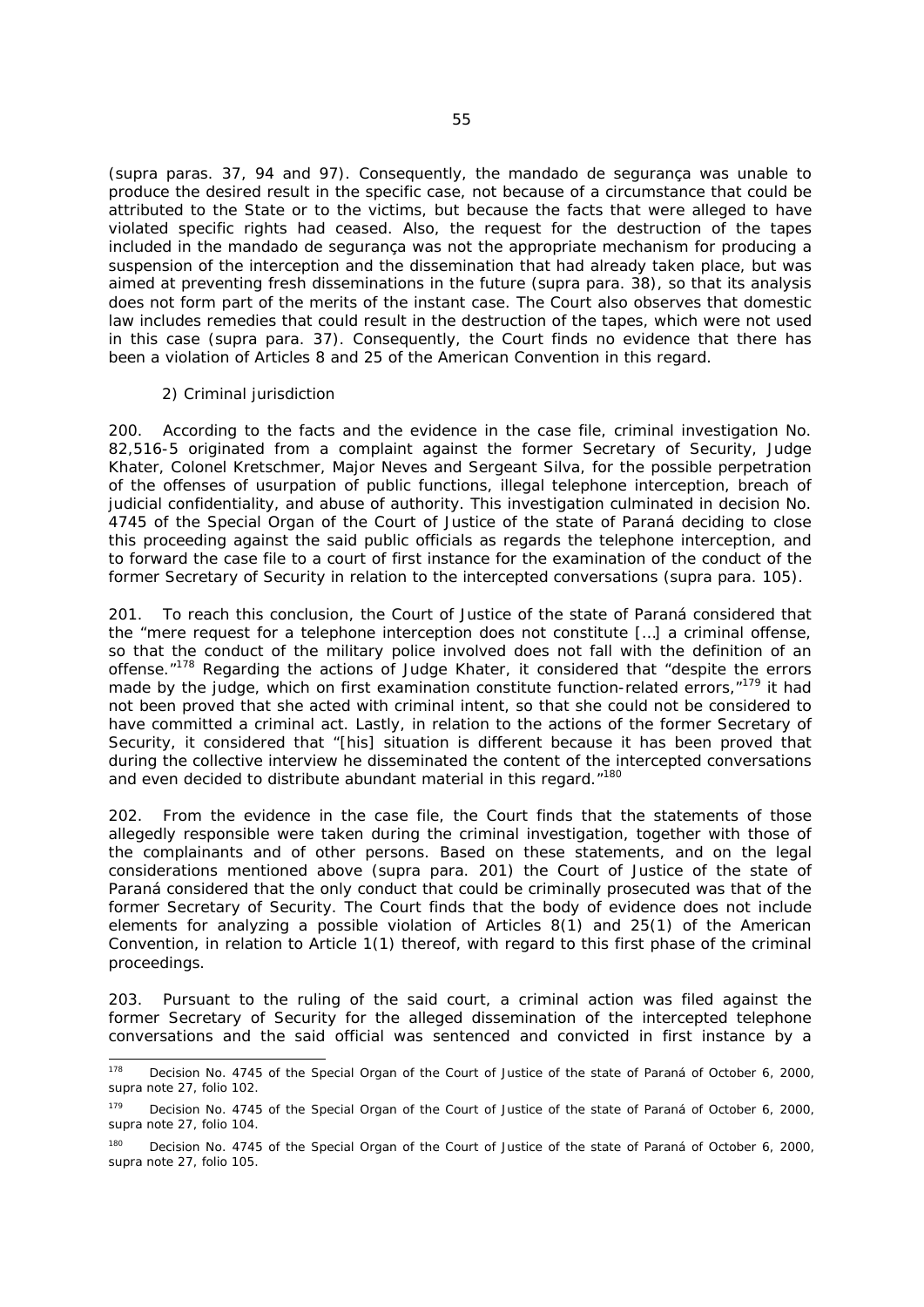judgment of the Second Criminal Court of the Comarca of Curitiba. Nevertheless, on appeal, the Second Criminal Chamber of the Court of Justice of the state of Paraná decided to annul the conviction and acquit him (*supra* para. 106), based on the argument that "the [former Secretary of Security] did not violate the judicial confidentiality of the information obtained by the telephone interception, because the judicial confidentiality of information that had already been broadcast the previous day on a widely-watched news program on a television network, could not be violated."181

204. The Court has indicated that, without judicial authorization, the former Secretary of Security revealed the audio version of the recordings to other people and distributed printed fragments of the conversations, and he may also have disseminated new portions of the recordings (supra paras. 95 and 156). Despite the differences between the testimony of the former Secretary of Security and that of the three journalists summoned to give testimony about what happed during the press conference, particularly with regard to the distribution of transcripts of parts of some of the intercepted conversations and the audio reproduction of the recordings during the said event, no other evidence was sought that might have clarified the facts. In this regard, the respective television channels were not asked to provide the tapes with the news items broadcast on the *Journal Nacional* on June 7 and 8, 1999, or the recording of the said press conference. Hence, the Court considers that the Second Criminal Chamber of the Court of Justice of the state of Paraná concluded that the former Secretary of Security did not disseminate new extracts of the telephone conversations without having this evidence or comparing the material involved in the two disseminations.<sup>182</sup>

205. The Court also observes that the State did not take other investigative measures that could have determined who was responsible for the first dissemination of the recorded material; namely the delivery of the tapes to the television channel. Despite the findings in the judgment of the Court of Justice of the state of Paraná in relation to the evidence about who was the author of the delivery of the recorded tapes to the press, the principal suspect being a member of the Military Police, no measures were taken to clarify these facts and, if applicable, punish those responsible, despite the provisions of Article 10 of Law No. 9,296/96 and the fact that the offense of the breach of judicial confidentiality should have been investigated by the State *ex officio*.

206. Based on the above, the Court indicates that the absence of a response by the State is a determining element when assessing whether non-compliance with Articles 8(1) and 25(1) of the American Convention exists, because it is directly related to the principle of effectiveness that must characterize the implementation of such investigations.<sup>183</sup> In the instant case, the State authorities did not act with due diligence or in accordance with the provisions of the said Articles concerning the obligation to conduct an investigation (*infra* para. 214).

#### *3) Administrative procedure*

207. On November 17, 1999, an administrative proceeding was filed against Judge Khater which culminated in the decision of September 28, 2001, by the *Corregedoria-Geral da* 

<sup>181</sup> Cf. Decision of the Second Criminal Chamber of the Court of Justice of the state of Paraná of October 14, 2004, *supra* note 27, folio 114.

<sup>182</sup> *Cf.* Case file of Criminal Appeal No. 153.894-1 (file of attachments to the answer to the application, tomes II to IV, attachment 18, Volumes 1 to 3, folios 2289 to 2928), and decision of the Second Criminal Chamber of the Court of Justice of the state of Paraná of October 14, 2004, *supra* note 27, folios 109 to 114.

<sup>183</sup> *Cf. García Prieto et al. v. El Salvador. Preliminary objections, merits, reparations and costs.* Judgment of November 20, 2007. Series C No. 168, para. 115; *Case of Heliodoro Portugal, supra* note 170, para. 157, and *Case of Ticona Estrada et al.*, *supra* note 170, para. 95.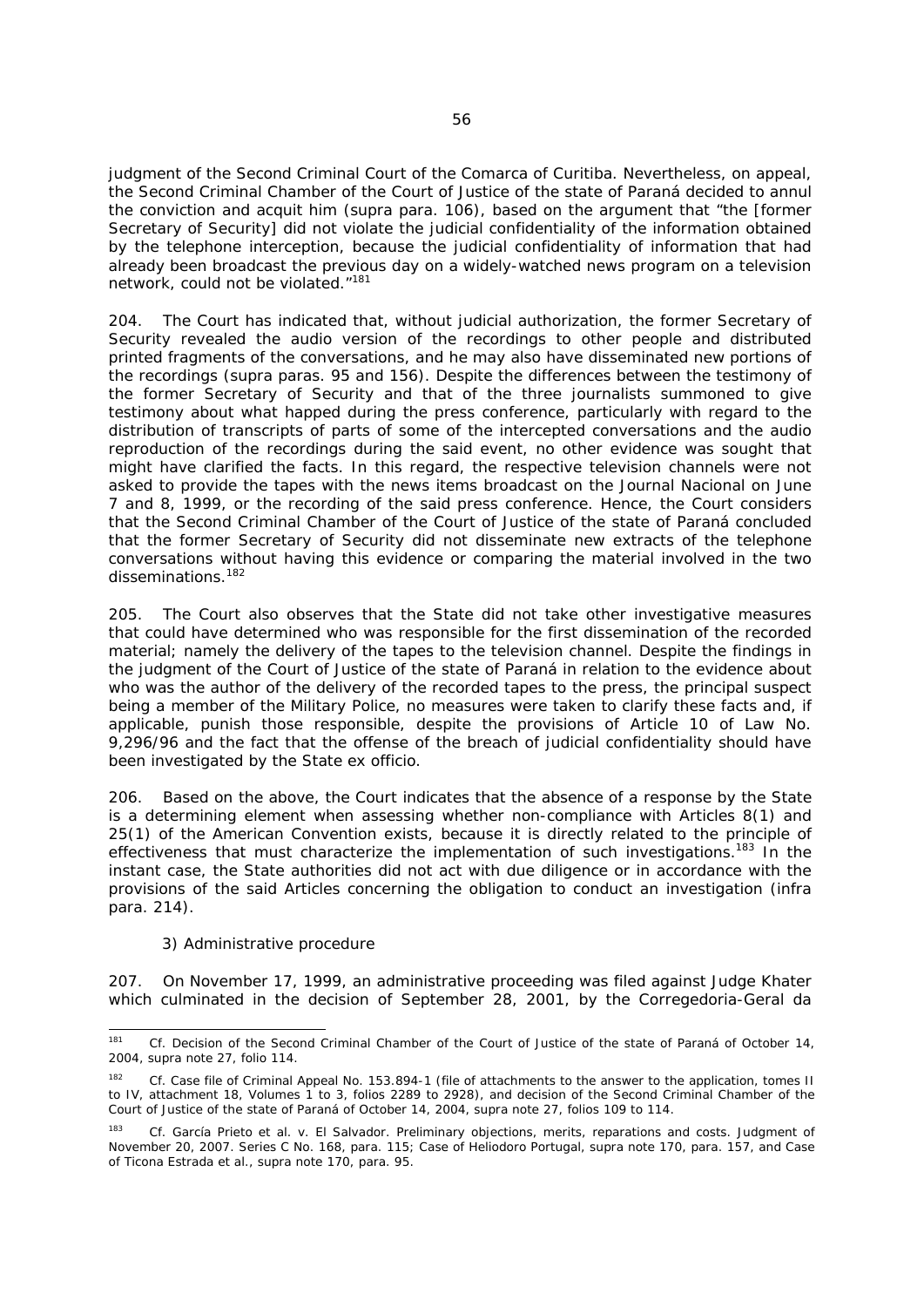*Justiça* (*supra* para. 110). In this decision, the latter stated that the "matter [of the administrative errors in which Judge Khater may have incurred] had already been decided with the ruling of the Special Organ (No. 4745 – Criminal Investigation N No. 82,516-5 [...]) and since there was no other residual error to investigate that would justify continuing the disciplinary procedure, its closure was ordered."<sup>184</sup>

208. The Court has indicated that the grounds [for a decision] "are the exteriorization of the reasoned justification that allows a conclusion to be reached. $185$  In general, the obligation to provide grounds for a decision is a guarantee related to the proper administration of justice, which grants credibility to juridical decisions in a democratic society.<sup>186</sup> The same can be said in this case with regard to the administrative decision on the functional responsibility of the judge. The Court has stated previously that the provisions of Article 8(1) apply to the decisions of administrative bodies, which should "comply with these guarantees designed to ensure that the decision is not arbitrary":<sup>187</sup> hence, such decisions must be duly founded.

209. The Court considers that the *Corregedoria-Geral da Justiça* should have founded its decision regarding the absence of the functional errors attributed to Judge Khater that are mentioned in the criminal investigation into the interception and recording of the telephone conversations, and not merely indicate that the facts had already been examined by the Court of Justice of the state of Paraná, when it was precisely that court which had indicated that the judge's actions did not constitute a criminal offense, but rather a functional error (*supra* para. 201). If the administrative organ understood that these errors did not exist, as revealed by the decision, it should have established the reasons why it reached this conclusion and, if applicable, examine why Judge Khater was not responsible, rather than remitting the case to a court whose material competence was distinct and that had determined the need for an administrative investigation. Consequently, the Court finds that the State failed to comply with its obligation to provide grounds for the administrative decision concerning responsibility for the interception and recording of the telephone conversation (*infra* para. 214).

210. In addition, the Court finds no evidence that any procedures were initiated to examine the administrative responsibility of the Military Police agents and the former Secretary of Security for the interception and dissemination of the telephone conversations.

# *4) Civil proceedings*

211. The Court observes that the filing of a civil action for compensation depends on the initiative of the interested party and there is no evidence in this case that Delfino José Becker, Pedro Alves Cabral and Celso Aghinoni filed an action of this nature. Therefore, the Court finds that the factual presumption required in order to examine a possible violation of judicial guarantees and judicial protection in relation to these three victims in the context of the civil actions does not exist.

<sup>184</sup> 184 Decision of the *Corregedoria-Geral da Justiça* of September 28, 2001, *supra* note 108, folio 3195.

<sup>185</sup> *Cf. Chaparro Álvarez and Lapo Íñiguez. v. Ecuador. Preliminary objection, merits, reparations and costs*. Judgment of November 21, 2007. Series C No. 170, para. 107*; Case of Apitz Barbera et al. ("First Administrative Court"), supra* note 136*,* para. 77, and *Case of Tristán Donoso, supra* note 9, para. 152.

<sup>186</sup> *Cf. Case of Apitz Barbera et al. ("First Administrative Court"), supra* note 136, para. 77 and *Case of Tristán Donoso supra* note 9, para. 152.

<sup>187</sup> *Case of Claude Reyes et al., supra* note 175, para. 119.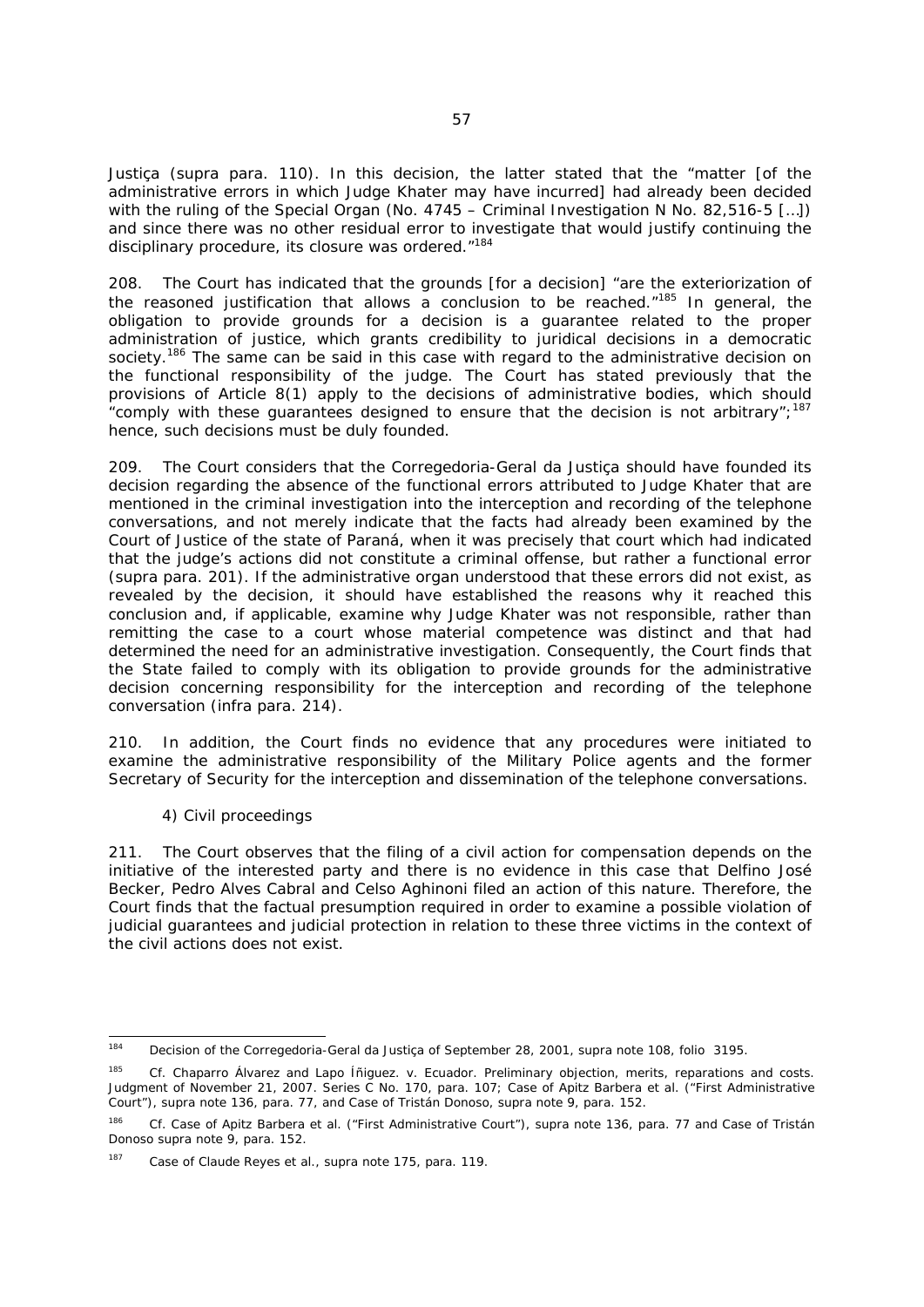212. Arlei José Escher and Dalton Luciano de Vargas filed civil actions for compensation against the state of Paraná, on May 14, 2004, and on May 15, 2007, respectively;<sup>188</sup> in other words, five and seven years after the facts.

213. Civil action No. 48,598/07 filed by Dalton Luciano de Vargas was deemed to be irreceivable in first instance, because "the State's responsibility for the judicial act does not arise solely in cases of judicial error [and] a judge cannot be made responsible for his or her interpretation of the norm or for the weight attributed to the facts; otherwise the functioning of justice would be prejudiced and the independence of the judge compromised [...]. Consequently, no damage exists that can be attributed to the [State]."<sup>189</sup> Dalton Luciano de Vargas appealed this decision. The appeal was forwarded for examination by the Court of Justice on June 9, 2008. Civil action No. 431/04, filed by Arlei José Escher, was not heard in first instance. Both proceedings are pending a final judgment. Despite this, the Court does not have the respective procedural case files or other elements that could prove the lack of effectiveness of the civil actions and possible violations of the rights embodied in Articles 8 and 25 of the American Convention.

> \* \* \*

214. Based on the above, the Court does not have any elements that prove the existence of a violation of the rights embodied in Articles 8 and 25 of the American Convention as regards the *mandado de segurança*, and the civil actions examined in this case (*supra* paras. 199 and 213). However, in relation to the criminal proceedings and administrative procedures mentioned (*supra* paras. 204, 205 and 209), the Court concludes that the State violated the rights established in Articles 8(1) and 25(1) of the American Convention, in relation to Article 1(1) thereof, to the detriment of Arlei José Escher, Dalton Luciano de Vargas, Delfino José Becker, Pedro Alves Cabral and Celso Aghinoni.

#### **X**

## **ARTICLE 28 (FEDERAL CLAUSE)<sup>190</sup> IN RELATION TO ARTICLES 1(1) AND 2 OF THE AMERICAN CONVENTION**

215. The Commission indicated that, in light of Article 28 of the Convention, "Brazil should have ensured that the state of Paraná adopt measures to provide those affected by the telephone intervention with a guarantee designed to avoid it, and should have made appropriate remedies available to end the intervention, if due legal process determined that this was in order." This Article "gives rise to the Federal Government's obligation to take pertinent measures to ensure that the competent authorities of the states of the Federation or Union […] are able to adopt provisions to comply with the said treaty." The Commission

190 Article 28 of the American Convention establishes:

<sup>188</sup> Cf. Procedural motion referring to the civil action for reparation of damage filed by Dalton Luciano de Vargas, *supra* note 114, folio 2125; procedural motion referring to the civil action for reparation of damage filed by Arley José Escher, *supra* note 114, folio 2127.

<sup>189</sup> *Cf.* Judgment of the *4th Vara da Fazenda Pública* of Curitiba of August 9, 2007, *supra* note 114, folio 1940.

<sup>1.</sup> Where a State Party is constituted as a federal state, the national government of such State Party shall implement all the provisions of the Convention over whose subject matter it exercises legislative and judicial jurisdiction.

<sup>2.</sup> With respect to the provisions over whose subject matter the constituent units of the federal state have jurisdiction, the national government shall immediately take suitable measures, in accordance with its constitution and its laws, to the end that the competent authorities of the constituent units may adopt appropriate provisions for the fulfillment of this Convention.

<sup>3.</sup> Whenever two or more States Parties agree to form a federation or other type of association, they shall take care that the resulting federal or other compact contains the provisions necessary for continuing and rendering effective the standards of this Convention in the new state that is organized.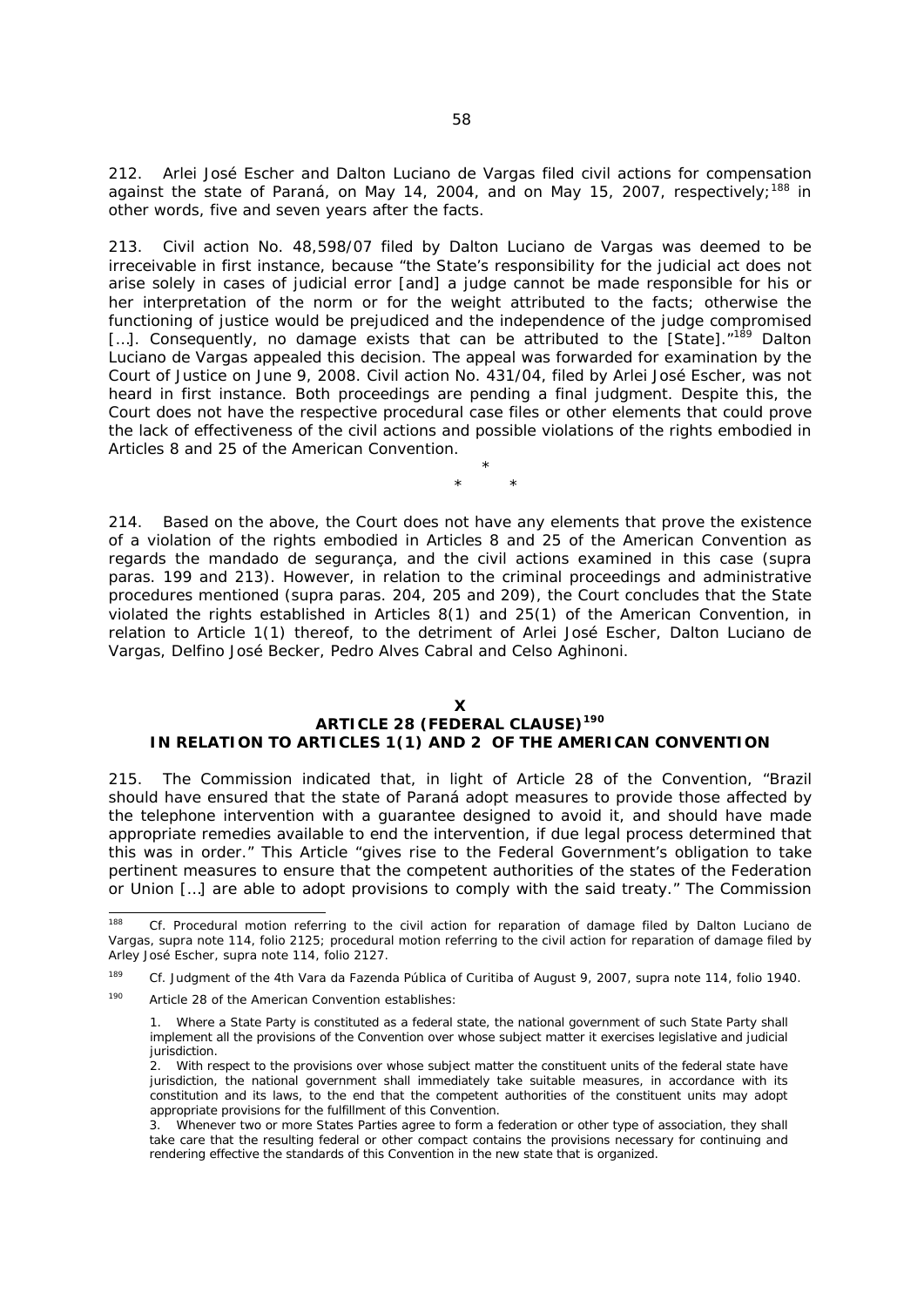considered that "Brazil's efforts, either directly or through the state government, have been insufficient to ensure respect for the American Convention." The obligation to adopt measures derived from Article 2 of the Convention is "strengthened and defined by Article 28 thereof," provisions that, interpreted in accordance with Article 1(1) eliminate "the possibility of the State invoking the complexity of its structure in order to elude the obligations […] assumed." The safeguard of the rights established in the Convention "eliminates any reference to the internal distribution of the jurisdictions or organization of the entities that compose a federation." The federal states, as parts of the Federal State, "are also bound by the provisions of the international treaties" ratified by the latter. The Commission concluded that Article 28 of the Convention cannot be interpreted so that the obligation contained in the Federal Clause converts the protection of human rights into a decision that is purely discretional, subject to the will of each State Party. Based on the foregoing, it asked the Court to declare that the State had failed to comply with Article 28 of the American Convention.

216. The representatives submitted similar arguments and stated that, during the proceedings before the Commission, at a working meeting held on October 11, 2007, the State had advised that "it had been unable to establish contact with the Paraná authorities and, therefore, it could not [provide] information on compliance with the Commission's recommendations." They added that, in its brief submitted to the Commission of September 21, 2007, the State had indicated, among other matters, that it "acknowledges that it faces difficulties in dealing with the issue [of precise reparations ordered by the Commission], and had asked the state of Paraná to appoint a specific spokesman in order to make progress in the discussions on compliance with that recommendation. In addition, it was examining other ways of raising the awareness of the government of Paraná in order to discuss possible forms of reparation." In addition, the representatives indicated that the State had affirmed that "it is important to stress the efforts made by the Federal Government to include the federated states in compliance with all the recommendations, [...] in order to foster their responsibility and commitment to the inter-American system. The effort to convince the states is a permanent one, and occasionally it requires more time to bear fruit, as in this case." Lastly, they claimed that this position of the State was maintained up until just before the public hearing before the Court and they mentioned an episode that occurred during the process to obtain a passport for the victim who testified as a witness before the Court. According to the representatives, this revealed the Federal State's lack of interest in taking positive steps to resolve the problem and the absence of coordination between the State and the federal entities. They concluded that, based on its federal structure, the State "is repeatedly trying to excuse itself from its international responsibility for human rights violations."

217. The State affirmed that Article 28 of the American Convention is merely a rule for interpretation and application of the Convention. Consequently, the Court was unable to examine an alleged violation of that Article. It had alluded to internal communication difficulties merely to explain why all the recommendations in the Commission's Report on Merits had not been complied with immediately. The affirmations were "a demonstration of its good faith and transparency, erroneously considered a violation by the Commission and the representatives of the presumed victims." Nevertheless, the affirmations did not prevent the State from complying partially with the Commission's recommendations, with the collaboration of the authorities of the state of Paraná. Therefore, the State "rejects the use of declarations made during a working meeting as an argument to prove noncompliance with the Federal Clause." It recalled that the said working meeting had not been scheduled and was held at the special request of the Commission. Brazil had been "unable to prepare itself and agreed to attend based simply on the State's good faith; [moreover] it had not expected that this attitude of collaboration would be used maliciously by the petitioners." The State was aware of its commitments to the inter-American system and had never tried to excuse itself from complying with the Commission's recommendations.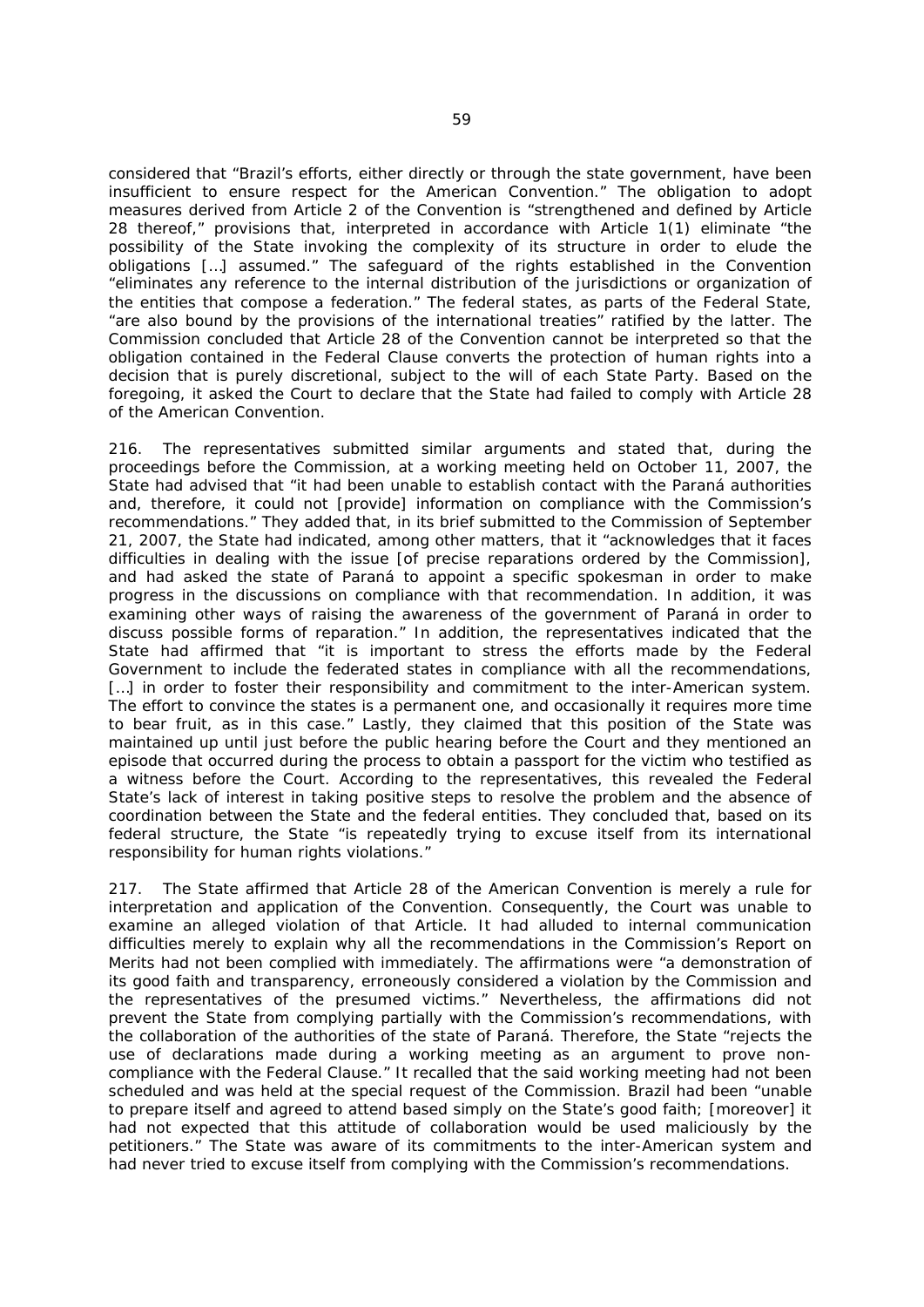$60$ 

\* \* \*

218. As already mentioned (*supra* para. \*\*), the Inter-American Court has competence to interpret and apply the provisions of the American Convention, not only those that establish specific rights, but also those that establish obligations of a general nature, such as those arising from Articles 1 and 2 of the treaty, which are regularly interpreted and applied by the Court, as well as other provisions, including the norms of interpretation established in Article 29 of this instrument.

219. Regarding the so-called "Federal Clause" in Article 28 of the American Convention, on previous occasions the Court has referred to the scope of the international human rights obligations of Federal States. Within the framework of its contentious competence, the Court has established clearly that "case law, which has stood unchanged for more than a century, holds that a State cannot plead its federal structure to avoid complying with an international obligation. $n^{191}$  The Court also examined this matter under its advisory competence, establishing that "international provisions that concern the protection of human rights in the American States […] must be respected by the American States Parties to the respective conventions, regardless of whether they have a federal or a unitary structure."<sup>192</sup> Thus, the Court considers that States Parties must quarantee and ensure respect for all the rights embodied in the American Convention to all persons subject to their jurisdiction, without any limitation or exception based on the said internal structure. The legal system and practices of the entities that form a Federal State Party to the Convention must conform to the American Convention.

220. The Court finds that the claim concerning a possible failure to respect the obligations arising from Article 28 of the Convention should refer to a fact that has sufficient substance to be considered true non-compliance. In this case, the mere mention by the State of communication difficulties with a component entity of the Federal State during an unscheduled working meeting and in a brief does not, of itself, signify or entail noncompliance with the provision. The Court notes that, prior to the proceedings before it, the State had not invoked its federal structure to avoid complying with an international obligation. As indicated by the State, and not disproved by the Commission or the representatives, these statements constituted an explanation about progress in implementing the recommendations in the Commission's Report on Merits. This is the meaning revealed even by the transcripts that the representatives made of the State's affirmations.<sup>193</sup> Based on the above, the Court does not find that the State has failed to comply with the obligations arising from Article 28 of the American Convention, in relation to Articles 1 and 2 thereof.

#### **XI REPARATIONS**

<sup>191</sup> 191 *Cf. Garrido and Baigorria v. Argentina. Reparations and costs*. Judgment of August 27, 1998. Series C No. 39, para. 46.

<sup>192</sup> *Cf.* The Right to Information on Consular Assistance within the Framework of the Guarantees of Due Process of Law. Advisory Opinion OC-16/99 of October 1, 1999. Series A No. 16, para. 140. The Court has ruled similarly in its decisions on provisional measures: "Brazil is a federal State and […] the Urso Branco Prison is located in one of is federative units; however, this does not excuse the State from complying with its protection obligations. […] The State must organize its internal structure and adopt the measures that are necessary, according to its political and administrative organization, to comply with these provisional measures. […]. *Matter of the Urso Branco Prison*. Provisional measures with regard to Brazil. Order of the Inter-American Court of Human Rights of May 2, 2008, fourteenth considering paragraph.

<sup>193</sup> *Cf.* Final written arguments of the representatives (merits file, tome IV, folios 1767 and 1768).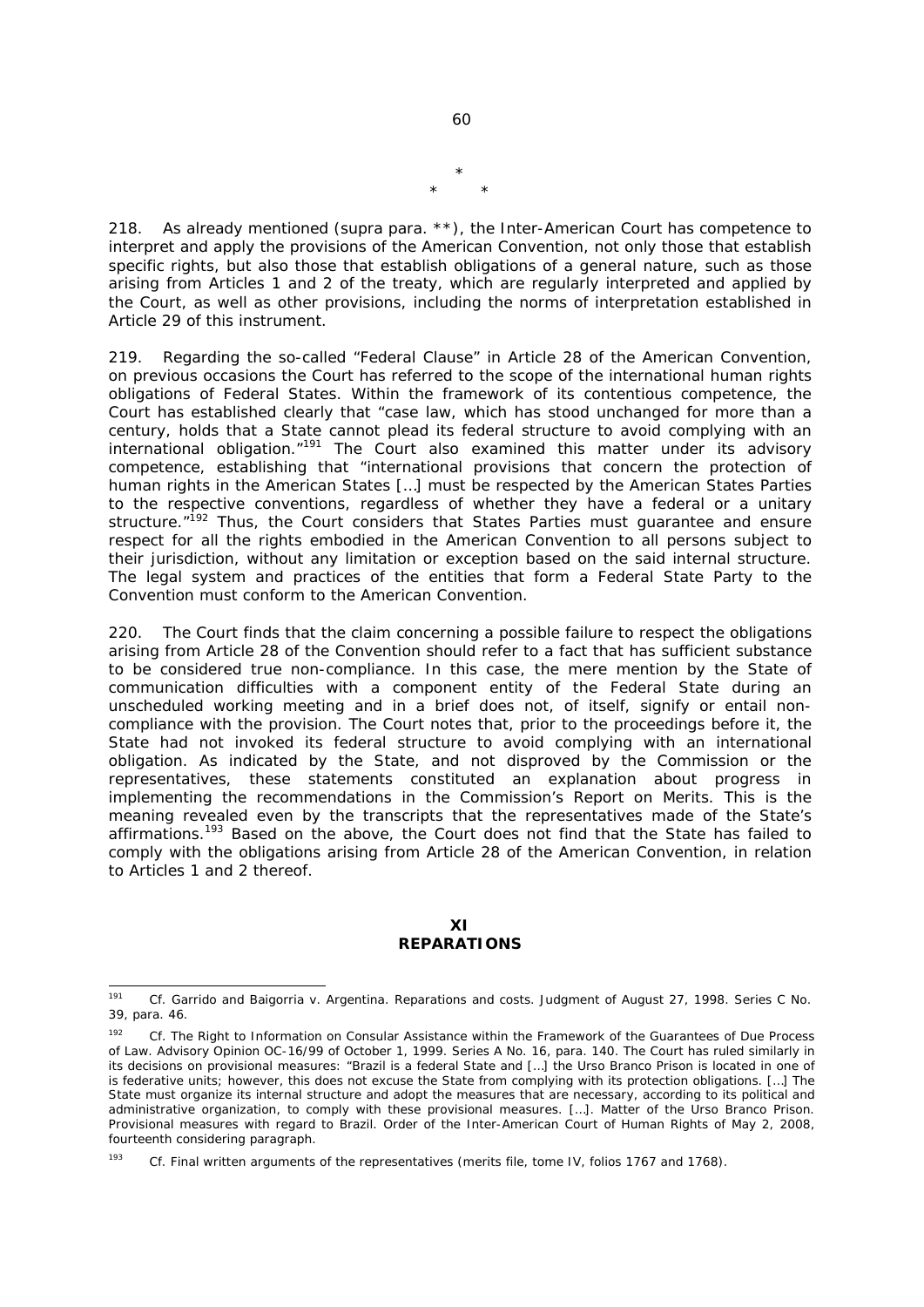#### **(APPLICATION OF ARTICLE 63(1) OF THE AMERICAN CONVENTION)<sup>194</sup>**

221. It is a principle of international law that any violation of an international obligation which results in harm entails the obligation to make adequate reparation.<sup>195</sup> All aspects of this obligation to make reparation are regulated by international law.<sup>196</sup> The Court has based its decisions on Article 63(1) of the American Convention.

222. Pursuant to the findings on the merits and the violations of the Convention declared in the corresponding chapters, as well as in light of the criteria established in the Court's case law concerning the nature and scope of the obligation to make reparation,<sup>197</sup> the Court will proceed to examine the claims submitted by the Commission and by the representatives, and also the corresponding arguments of the State, so as to order measures tending to repair the said violations.

# *A) Injured party*

223. The Court reiterates that, in the terms of Article 63(1) of the Convention, the injured party is considered to be the person who has been declared a victim of the violation of any right embodied therein. In this regard, the Court rejected the request to expand the number of presumed victims made by the representatives, because they were not mentioned in the Commission's application brief (*supra* para. 82). Regarding Eduardo Aghinoni, the Court considers that he did not suffer a violation of his rights based on facts that occurred after he was deceased (*supra* para. 83). When examining the merits of the case, the Court found that the State had violated the human rights of Arlei José Escher, Dalton Luciano de Vargas, Delfino José Becker, Pedro Alves Cabral and Celso Aghinoni (*supra* paras. 146, 164, 180 and 214), and therefore considers them "injured parties" and beneficiaries of the reparations ordered below.

### *B) Compensation*

## *i) Pecuniary damage*

224. In its case law, the Court has developed the concept of pecuniary damage and the hypotheses in which it should be compensated.<sup>198</sup>

225. The Commission set out the general principles in this regard and emphasized that "the victims incurred important financial expenditure in order to obtain justice at the domestic level" and to overcome the consequences that the State's actions caused them.

 $194$ Article 63(1) of the Convention stipulates:

If the Court finds that there has been a violation of a right or freedom protected by this Convention, the Court shall rule that the injured party be ensured the enjoyment of his right or freedom that was violated. It shall also rule, if appropriate, that the consequences of the measure or situation that constituted the breach of such right or freedom be remedied and that fair compensation be paid to the injured party.

<sup>195</sup> *Cf. Case of Velásquez Rodríguez, supra* note 54*,* para. 25; *Case of Perozo et al.*, *supra* note 18, para. 404, and *Case of Kawas Fernández*, *supra* note 35, para. 156.

<sup>196</sup> *Cf. Aloeboetoe et al. v. Suriname*. *Merits*. Judgment of December 4, 1991. Series C No. 11, para. 44; *Case of Ríos et al.*, *supra* note 18, para. 395, and *Case of Perozo et al.*, *supra* note 18, para. 404.

<sup>197</sup> *Cf. Case of Velásquez Rodríguez, supra* note 54, paras. 25 a 27; *Case of Perozo et al.*, *supra* note 18, para. 406, and *Case of Kawas Fernández*, *supra* note 35, para. 157.

<sup>&</sup>lt;sup>198</sup> The Court has established that pecuniary damage supposes "the loss or detriment to the income of the victims, the expenses incurred as a result of the facts and the consequences of a pecuniary nature that have a causal relationship to the facts of the case." *Bámaca Velásquez v. Guatemala. Reparations and costs.* Judgment of February 22, 2002. Series C No. 91, para. 43; *Case of Perozo et al.*, *supra* note 18, para. 405, and *Case of Kawas Fernández*, *supra* note 35, para. 162.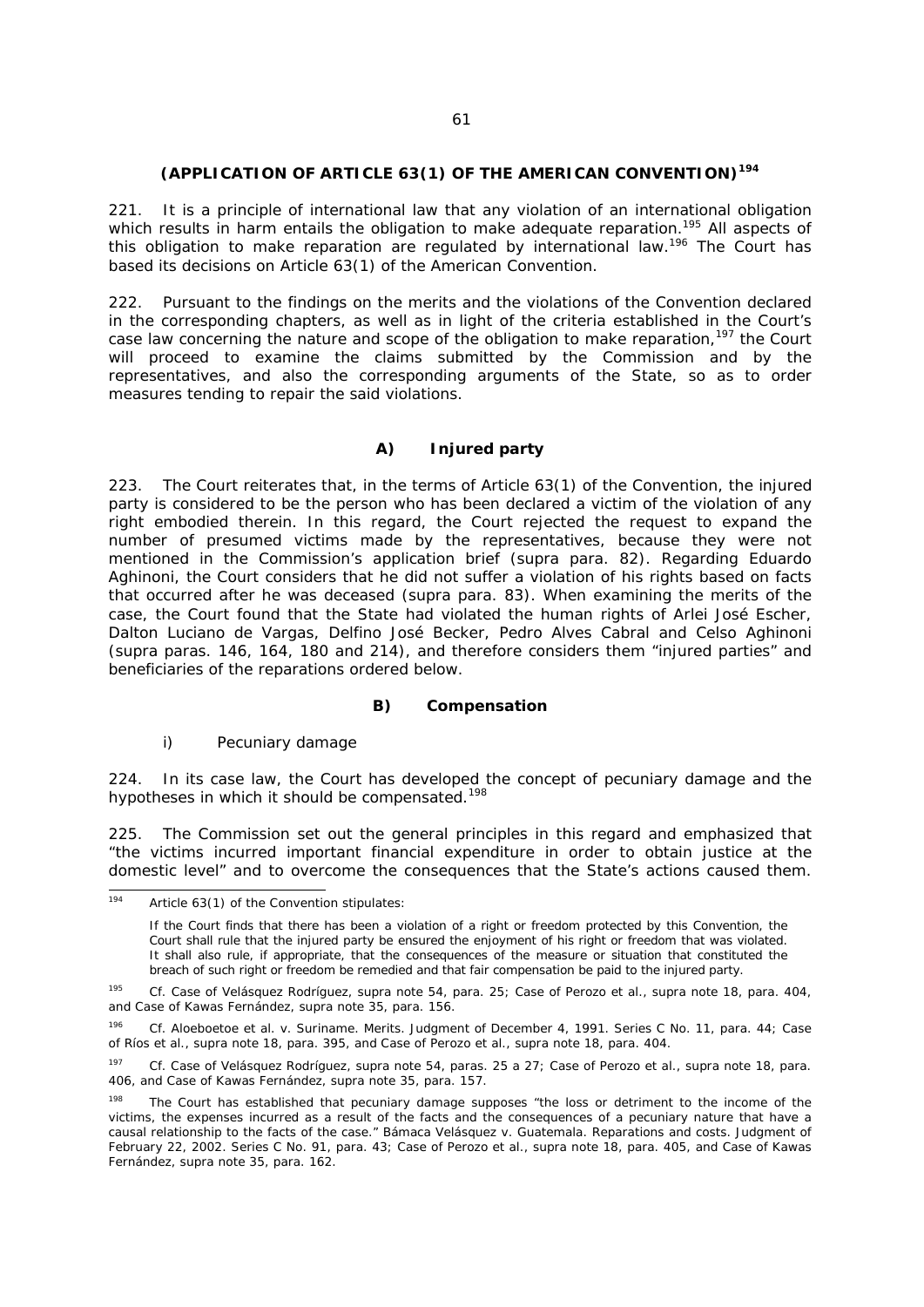Moreover, it requested that, without detriment to the claims submitted by the representatives, the Court should establish, based on the equity principle, the amount of the compensation for loss of earnings and for indirect damage.

226. In their brief with final arguments, the representatives considered that, for almost five years, the victims had been subjected to harassment and were prevented from freely exercising their professional activities as small rural producers and members of the cooperatives. Bearing in mind that the main activity of COANA and ADECON was growing and marketing rice, the representatives indicated that the average price of a 60-kilogram bag of rice in southern Brazil was the equivalent of US\$25.00 (twenty-five United States dollars), and that the annual production of a small-scale farmer was 2,100 bags of rice. Consequently, the representatives calculated that the gross annual income of a small-scale farmer, such as the victims in this case, equaled US\$52,500.00 (fifty-two thousand five hundred United States dollars). Accordingly, each victim should receive US\$262,500.00 (two hundred and sixty-two thousand five hundred United States dollars) as compensation for pecuniary damage. The representatives stated that, if the Court recognized as victims only those persons indicated by the Commission in its application, it should order the creation of a fund to be administered by COANA and ADECON over and above the individual pecuniary reparation for each victim, "owing to the decidedly collective nature of the violations and harassment endured."

227. The State claimed that "neither the Commission nor the representatives of the victims had proved that pecuniary damage had occurred, either in the form of loss of earnings or indirect damage […]"; nor had they "presented proof of the harm, or vouchers for the expenses incurred." In relation to the alleged loss of earnings resulting from potential violations of Articles 8 and 25 of the Convention, it indicated that "possible flaws in the administration of justice would not cause a decrease in the alleged victims' income; nor could the alleged failure to comply with the obligations established in Articles 1(1), 2 and 28 [of the Convention] result in loss of earnings, because they are general obligations"; and, regarding the alleged violation of Articles 11 and 16 of this instrument, it argued that "possible defects when granting the [judicial] authorization [to intercept and record the telephone conversations] did not cause a decrease in the income of the alleged victims." Lastly, in relation to indirect damage, it maintained that criminal actions are initiated by the Prosecutor General's Office and, accordingly, investigations and criminal proceedings are paid for by the State. Regarding the civil actions filed by some of the victims, it indicated that they benefited from the fact that justice is free. Consequently, it considered that, whatever the arguments, there would be no need for reparations for indirect damage.

228. The Court observes that, despite the claims of the representatives and the testimony of one of the victims that the dissemination of the contents of the recorded conversations caused serious financial damage to COANA and ADECON and led to a decrease in the victims' income, no documentary or other evidence was provided to authenticate the alleged pecuniary damage. Furthermore, in their testimony before this Court, other victims and a witness were not consistent in indicating that the associations had suffered financial harm such as that mentioned (*supra* para 179). Therefore, the Court will not establish compensation for pecuniary damage based on the alleged loss of earnings from the victims' employment, owing to the lack of elements proving that the said losses really occurred and what they amounted to.

*ii) Non-pecuniary damage*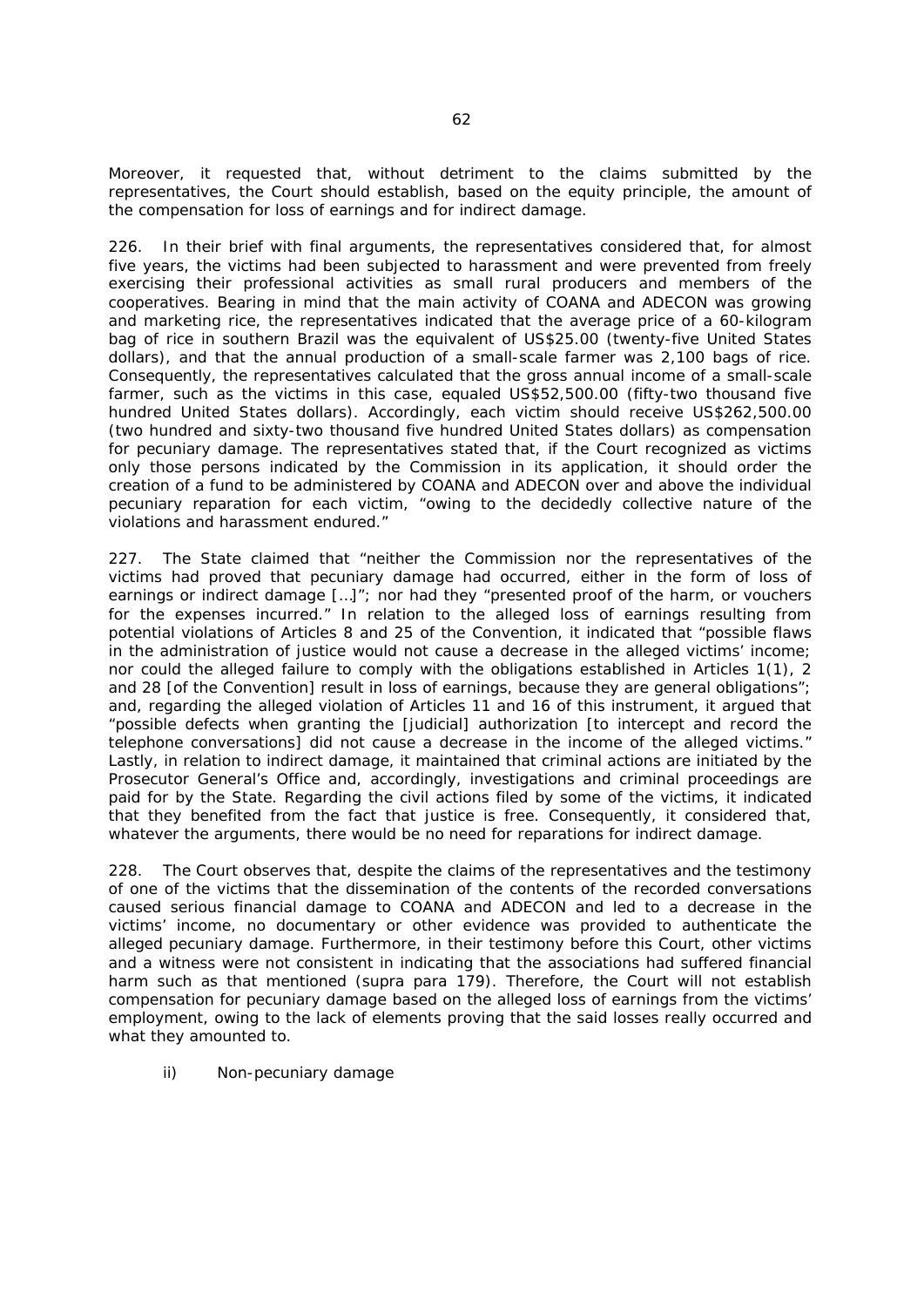229. The Court has developed the concept of non-pecuniary damage and the circumstances in which it should be compensated.<sup>199</sup>

230. The Commission stated that the victims "suffered mental anguish, suffering, uncertainty and changes in their life, owing to the undue interference in their private life and correspondence; the arbitrary dissemination of their conversations and communications, and denial of justice for the events of which they were victims, even though the authors were fully identified, together with the personal and professional consequences of these facts." It asked the Court to establish the amount of the compensation for non-pecuniary damage based on the equity principle. Despite the foregoing, it indicated that the representatives were in a better position to quantify the victims' claims concerning the amount of the compensation.

231. In their pleadings and motions brief, the representatives indicated that nonpecuniary damage arose from the interference in the private life of the victims and the subsequent dissemination of the material obtain by the illegal telephone interceptions; these were State acts that sought "to criminalize the social movement […] attempting to attribute [the authorship] of illegal acts to its members." Consequently, these acts caused the victims anxiety and fear and gave rise to an environment of harassment against the social sectors to which they belonged. Lastly, they added that the victims also suffered owing to the lack of a proper investigation into the alleged harassment. In their final arguments brief, the representatives indicated that the sum of US\$50,000.00 (fifty thousand United States dollars) corresponded to each victim as compensation for nonpecuniary damage.

232. The State affirmed that, despite the alleged non-pecuniary damage and mental harm to the victims, no criteria or elements had been produced that could be examined in order to prove this. It considered that symbolic reparation would constitute a form of nonpecuniary satisfaction, without the need to make a monetary payment. However, if the Court's opinion differed, the State indicated that, when determining the compensation for non-pecuniary damage, it should bear in mind that the victims were not even mentioned in the publication of the recorded conversations in the press.

233. This Court has established repeatedly that a judgment declaring the existence of a violation constitutes, *per se*, a form of reparation.<sup>200</sup> Nevertheless, considering the circumstances of the case, and the consequences that the violations committed may have caused to the victims, the Court finds it pertinent to determine the payment of compensation for non-pecuniary damage established on the basis of the equity principle.

234. In order to establish the compensation for non-pecuniary damage, the Court considers that the right to privacy and honor of Arlei José Escher, Dalton Luciano de Vargas, Delfino José Becker, Pedro Alves Cabral and Celso Aghinoni was violated owing to the interception, recording and dissemination of the telephone conversations (*supra* paras. 146 and 164). In addition, these individuals were victims of the violation of their rights to freedom of association, to judicial guarantees and to judicial protection (*supra* paras. 180 and 214)

 $199$ 199 The Court has established that non-pecuniary damage "can include both the suffering and hardship caused to the direct victim and to his next of kin, the harm to values that are very significant for the individual, as well as the changes of a non-pecuniary nature in the living conditions of the victim or his family." *Case of the "Street Children" (Villagrán Morales et al., supra* note 28, para. 84; *Case of Perozo et al.*, *supra* note 18, para. 405, and *Case of Kawas Fernández*, *supra* note 35, para. 179*.*

<sup>200</sup> *Cf*. *Neira Alegría et al. v. Peru.* Reparations and costs. Judgment of September 19, 1996. Series C No. 29, para. 57; *Case of Perozo et al.*, *supra* note 18, para. 413, and *Case of Kawas Fernández*, *supra* note 35, para. 184.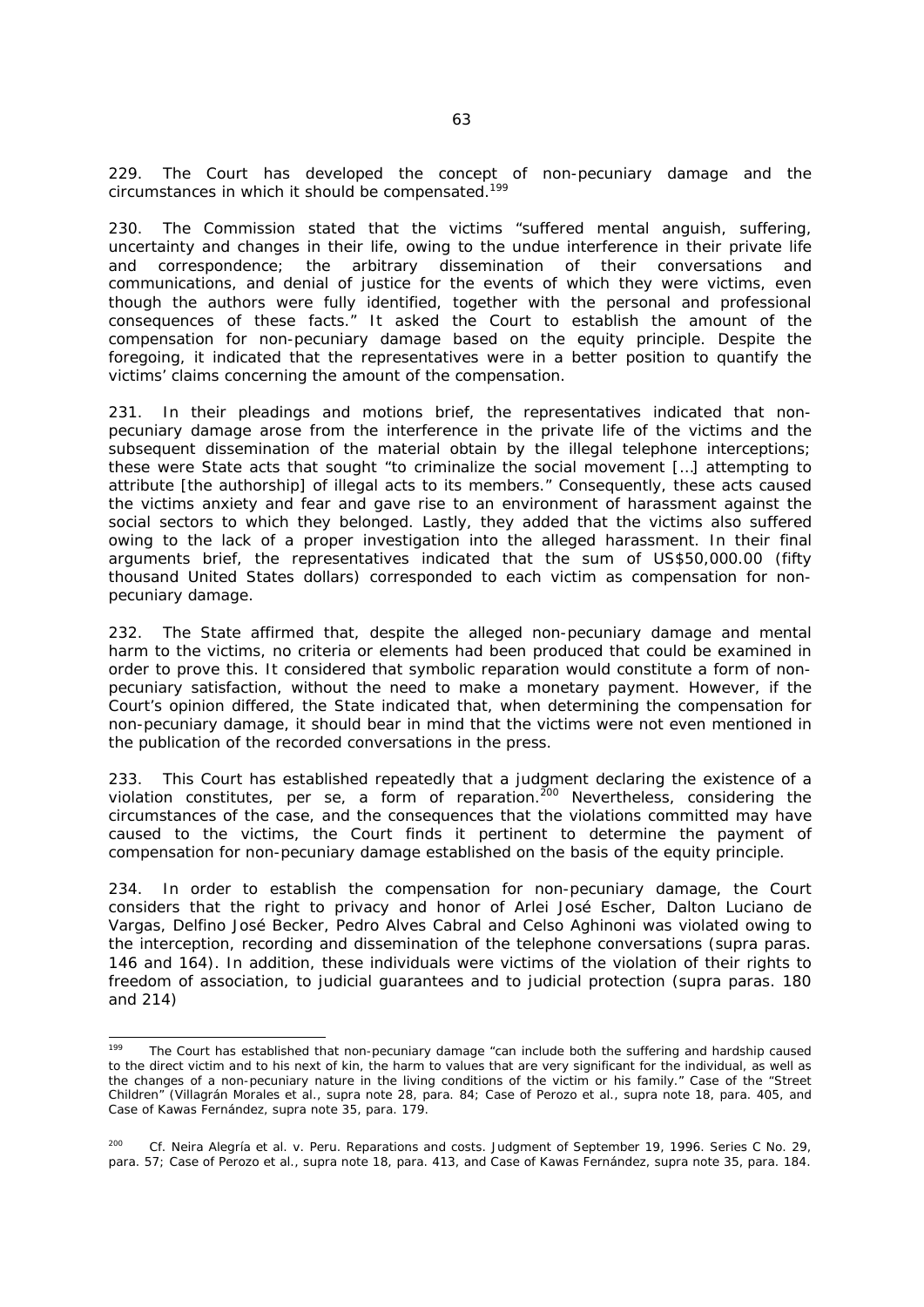235. Based on the above, the Court finds it pertinent to determine the payment of the sum of US\$20,000.00 (twenty thousand United States dollars) to each victim as compensation for non-pecuniary damage. The State must pay this amount directly to the beneficiaries, within one year of notification of this judgment.

## *C) Measures of satisfaction and guarantees of non-repetition*

236. In this section, the Court will decide the measures of satisfaction that seek to repair the non-pecuniary damage, and that are not of a pecuniary nature, and will order measures with public scope and repercussions.

## *i) Obligation to publish the judgment*

237. The Commission asked the Court to order the State to publish this judgment in a national newspaper as a measure of satisfaction for the victims.

238. Neither the representatives nor the State submitted specific arguments in this regard.

239. As the Court has ordered in other cases,  $201$  the State must publish once in the Official Gazette and in another newspaper with widespread circulation in the state of Paraná, the cover page, Chapters I, VI to XI, without the footnotes, and the operative paragraphs of this judgment as a measure of satisfaction. In addition, as the Court has ordered on previous occasions,  $202$  this judgment must be published in its entirety on an official web site of the Federal State and of the state of Paraná. The State must make these publications in the newspapers and on the Internet within six and two months, respectively, of notification of this judgment.

### *ii) Public acknowledgement of international responsibility*

240. The Commission asked the Court to order to State to publicly acknowledge its international responsibility for the violation of the victim's human rights in this case.

241. The representatives, in their pleadings and motions brief, asked that an act of apology and redress should be organized in the same media and at the same times as those at which the reports on the dissemination of the intercepted conversations were presented.

242. The State did not submit additional arguments in this regard.

243. The Court has considered the characteristics of this case and notes that, usually although not exclusively, it orders a public act to acknowledge international responsibility as a measure of reparation for violations of the right to life and to personal integrity and freedom.203 The Court does not find that this measure is necessary to repair the violations found in this case, because the judgment and its publication constitute, *per se*, important measures of reparation.

 $201$ 201 *Cf. Barrios Altos v. Peru. Reparations and costs*. Judgment of November 30, 2001. Series C No. 87, Operative paragraph 5(d); *Case of Perozo et al.*, *supra* note 18, para. 415, and *Case of Kawas Fernández*, *supra* note 35, para. 199*.*

<sup>202</sup> *Cf. Case of the Serrano Cruz Sisters*, *supra* note 60, para. 195, and *Palamara Iribarne v. Chile*. *Merits, reparations and costs.* Judgment of November 22, 2005. Series C No. 135, para. 252.

<sup>203</sup> *Cf. Case of Castañeda Gutman, supra* note \*, para. 239.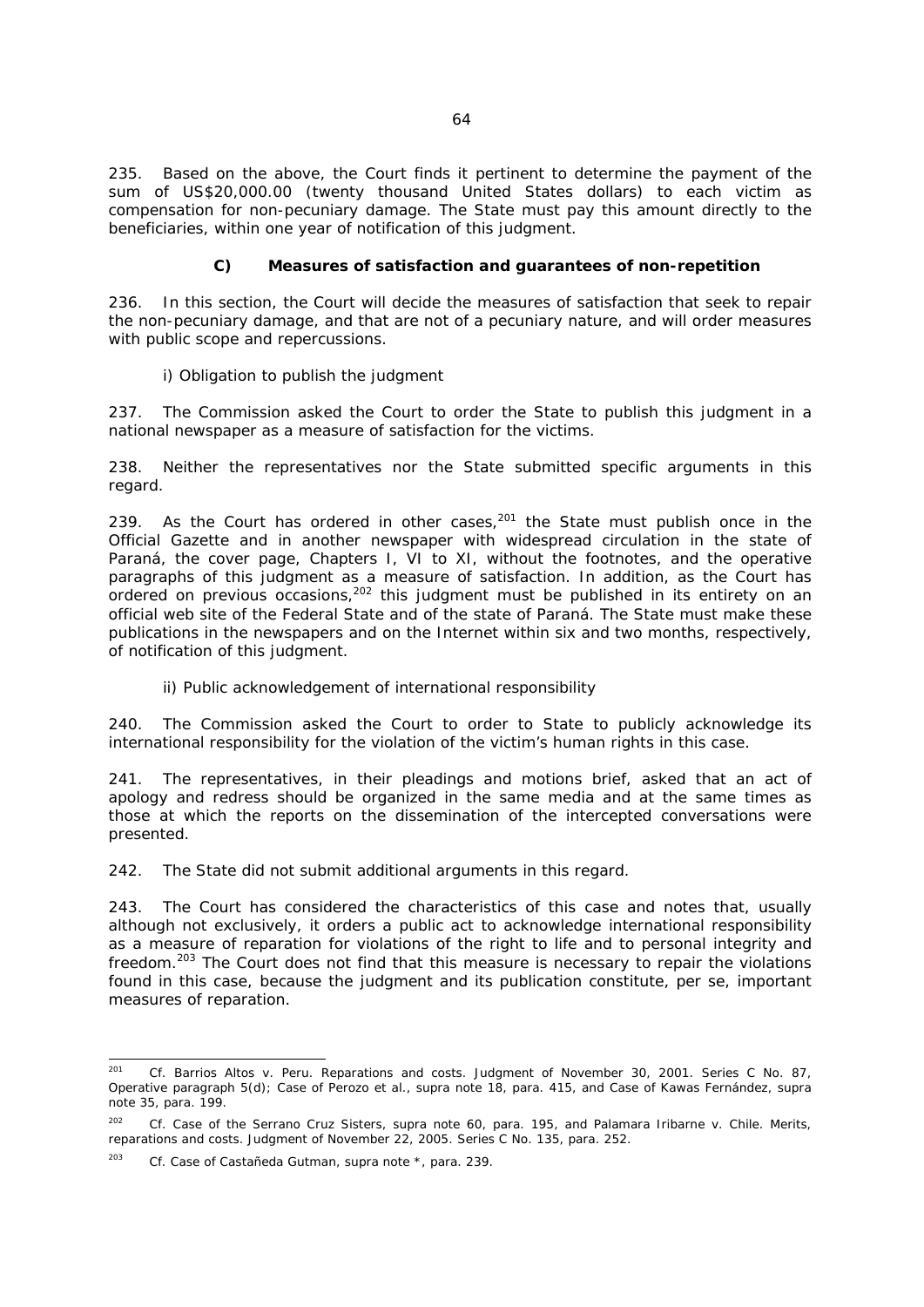*iii)* Obligation to investigate, prosecute and, if applicable, punish those responsible *for the human rights violations* 

244. The Commission asked the Court to order the State to carry out "a complete, impartial and effective investigation into the facts in order to establish the civil and administrative responsibilities for the telephone interventions and recordings […] and their subsequent dissemination." It stated that "comprehensive reparation requires that the State investigate the facts with due diligence, in order to prosecute and punish those responsible"; that "[t]he victims have full access and capacity to act at all stages and in all instances of these investigations, in accordance with domestic law and the provisions of the American Convention," and that "the State ensure effective compliance with the decision adopted by the domestic courts, in compliance with this obligation [and that the] result of the proceedings be published so that Brazilian society can know the truth." In addition, it considered that "while the State has not complied with its obligation to investigate, charge and punish, […] it incurs in a continuing violation of the right established in Article 25 and of the obligation embodied in Article 1(1) of the Convention." It maintained that, in the instant case, this violation would only cease with adequate reparation.

245. The representatives endorsed the Commission's arguments and added that, despite the fact that sufficient time had elapsed to constitute a statute of limitations in the administrative sphere, the decision that acquitted Judge Khater of her functional responsibility constituted "fraudulent *res judicata*" and, according to the Court's case law,<sup>204</sup> in such cases the ruling could be reviewed based on a decision by the Court.

246. The State affirmed that, in addition to the administrative proceeding filed before the *Corregedoria-Geral de Justiça* in order to determine the responsibility of Judge Khater, the *Corregedoria* of the National Council of Justice initiated a new proceeding with the same purpose, so that her functional responsibility has been extensively analyzed and there was no omission in the State's actions. In addition, under Brazilian law, the possibility of ordering sanctions in administrative matters prescribes after five years, and this period has expired. Regarding the civil sphere, the State argued that two of the victims filed actions for compensation and that one of these actions had already been decided in first instance.

247. In this case, the Court found that a violation of Articles 8 and 25 has been proved as regards the criminal investigation into the dissemination of telephone conversations conducted against the former Secretary of Security (*supra* para. 204). The Court also found it proved that the State did not investigate the handing over and dissemination of the tapes with the recorded conversations to one of the media, and did not establish the criminal responsibility for this act (*supra* para. 205). Regarding the handing over and dissemination of the tapes with the recorded conversations, in accordance with the criteria established in the Court's case law, the State must investigate the facts and take the necessary measures. Also, regarding the other violations found, the Court considers that this judgment, its publication and the compensation for the pecuniary damage are sufficient measures of reparation.

#### *iv) Training for officials of the Judiciary and the Police*

248. The Commission asked the Court to order the State to adopt "measures to provide training to police and justice officials on the limits to their functions and investigations, in compliance with the obligation to respect the right to privacy."

<sup>204</sup> 204 In this regard, the representatives mentioned *Almonacid Arellano et al. v. Chile*. *Preliminary objections, merits, reparations and costs*. Judgment of September 26, 2006. Series C No. 154, para. 154.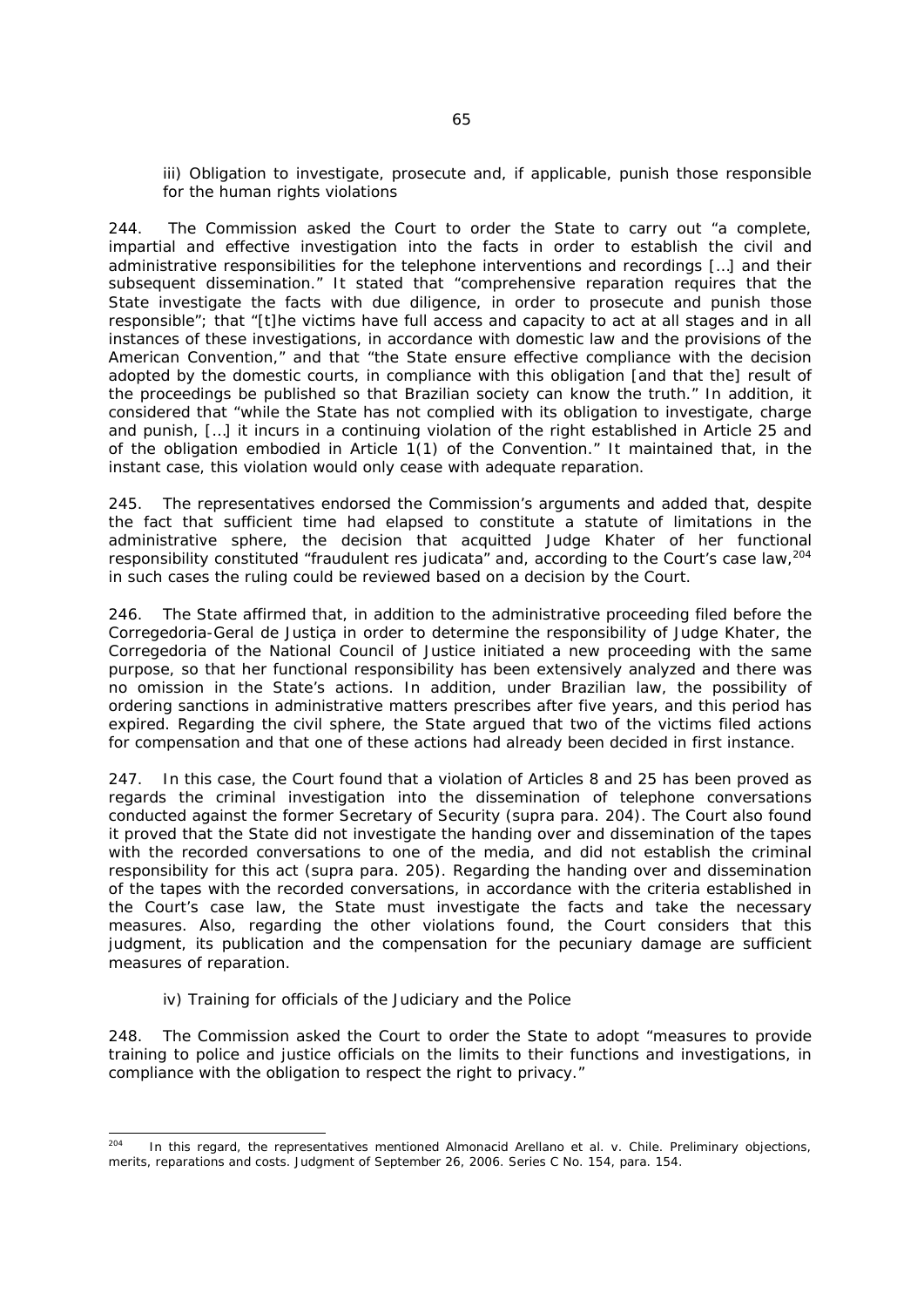249. The representatives did not submit any additional claims regarding this measure of reparation.

250. The State advised that it had organized several courses on human rights for Administration officials, judges, and members of the police forces, emphasizing the rights to privacy and to freedom of association. It added that the Court of Justice of Paraná, through the School of the Judiciary, had undertaken to include the subject of human rights, emphasizing the issues of freedom of association and the right to privacy, in training courses for judges. Also, the School of Administrators of Justice of the state of Paraná, in collaboration with the University of the State of Paraná, had prepared a compact disc that operated as a virtual course on the topic "Status and protection of fundamental rights," highlighting the right to privacy, honor and reputation in investigation procedures. The virtual course was sent to all the *comarcas* of the state of Paraná for all administrators of justice. From July 2006 to June 2008, the state of Paraná Intelligence Department, which is now responsible for controlling the interception of telephone communications authorized by the courts, provided training on the topic, even for judges. Lastly, the curricula of the training courses for the military and civil police of the state of Paraná include courses on human rights; the Civil Police Training School offered refresher training in human rights to 920 civil police from 1997 to 1999, and the military police have developed similar initiatives offering 20 hours of classes on human rights and citizenship in training and refresher courses for corporals and sergeants.

251. The Court considers that training is a way of providing public officials with new skills, developing their capabilities, allowing them to specialize in specific new areas, preparing them to occupying different posts and adapting their capacities to improve the way they perform their tasks.<sup>205</sup> The Court appreciates the State's effort to offer training courses to the Judiciary and the Civil and Military Police to ensure that these officials respect human rights when performing their functions. However, training, as a continuing education system, should extend over a significant period in order to comply with the said objectives; the State must therefore continue to provide training for police and justice officials.

## *v) Revocation of Law 15662/07*

252. The representatives asked the Court to order the State to revoke Law No. 15662/07 granting Judge Khater the title of honorary citizen of the state of Paraná.

253. Neither the Commission nor the State presented additional arguments in this regard.

254. The Court is competent to order a State to annul a domestic law when its terms violate the rights embodied in the Convention, and are thus contrary to Article 2 thereof, but, in the instant case, this was not alleged or proved by the representatives. Consequently, the Court does not admit the request made by the representatives.

#### *d) Costs and Expenses*

255. As the Court has indicated on other occasions, costs and expenses are included in the concept of reparations embodied in Article  $63(1)$  of the American Convention.<sup>206</sup>

256. The Inter-American Commission asked the Court to order the State to "pay reasonable and necessary costs and the expenses that are duly authenticated, […] arising

<sup>205</sup> 205 *Cf. Claude Reyes et al. v. Chile.* Monitoring compliance with judgment. Order of the Inter-American Court of Human Rights of November 24, 2008, nineteenth considering paragraph.

<sup>206</sup> *Cf. Case of Garrido and Baigorria*, *supra* note 191, para. 79; *Case of Ríos et al.*, *supra* note 18, para. 407, and *Case of Perozo et al.*, *supra* note 18, para. 417.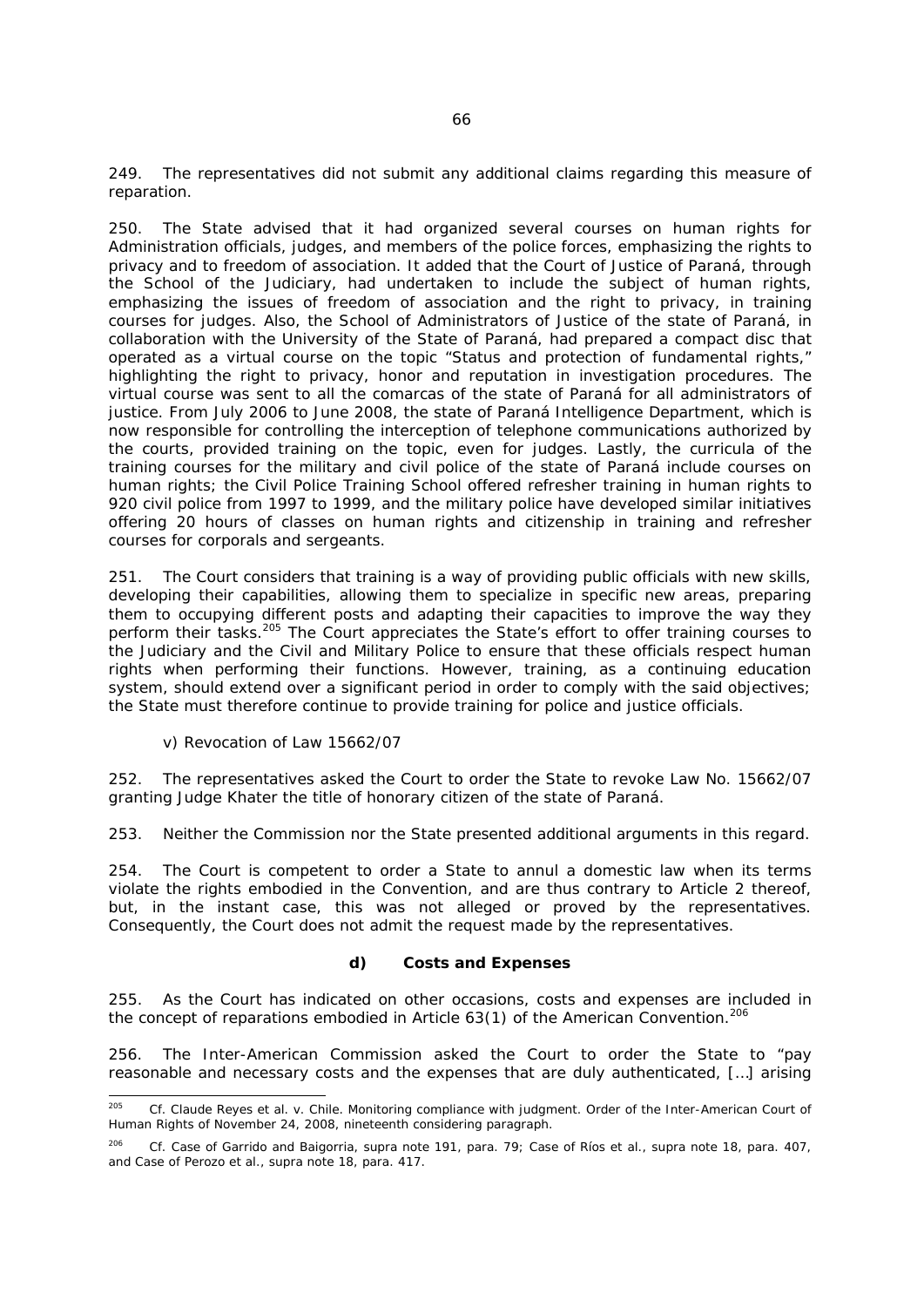from the processing of the instant case in both the domestic sphere and before the inter-American system."

257. In their final arguments brief, the representatives asked the Court to order the State to pay the costs of the domestic and international processing of the case amounting to US\$10,000.00 (ten thousand United States dollars) to each victim.

258. The State argued that none of the proceedings in the domestic sphere generated expenditure for the victims because, in the civil sphere, they benefited from free justice and in the criminal sphere, the proceeding did not entail expenses because it was conducted on the State's initiative, independently of the activity of private individuals. In this regard, it asserted that neither the Commission nor the representatives had submitted vouchers for costs and expenses at the opportune procedural moment. The State rejected the need to make a payment for costs and expenses.

259. The Court has indicated that "the claims of the victims or their representatives for costs and expenses and the evidence to support them must be submitted to the Court at the first procedural moment granted them; that is, in the pleadings and motions brief, without detriment to these claims being updated later, in keeping with new costs and expenses incurred owing to the proceedings before the Court." $^{207}$  In their pleadings and motions brief, the representatives of the victims did not provide documentation authenticating such expenditure. Moreover, the Court observes that the representatives of the victims did not refute the State's arguments that they had benefitted from free justice in the domestic sphere. Furthermore, from the evidence in the case file it is clear that the victims who filed civil actions obtained this benefit.<sup>208</sup> Regarding the criminal and administrative proceedings, the Court notes that they were filed by State organs. According to the representatives, they did not incur expenditure for legal assistance in the international sphere either, because they acted *pro bono*. However, the Court also notes that the victims' representatives incurred expenses to attend the public hearing of the case held in Mexico City, D.F. Based on the above, the Courts decides, in equity, that the State must deliver the sum of US\$10,000.00 (ten thousand United States dollars) to the victims, for costs and expenses. This sum includes any future expenses that the victims may incur during the monitoring of compliance with this judgment and should be delivered and distributed in equal parts within one year of the notification of this judgment. The victims shall deliver, as applicable, the amount they consider appropriate to their representatives in the domestic sphere and in the proceedings before the inter-American system.

#### *e) Means of complying with the payments ordered*

260. The payment of the compensation for non-pecuniary damage and the reimbursement of costs and expenses established in this judgment shall be made directly to the victims, within one year of notification of this judgment, taking into consideration the provisions of paragraphs 235 and 259 hereof. Should any of the victims have died before the payment of the respective amounts, these shall be delivered to their successors, in accordance with the applicable domestic law.

 $207$ 207 *Cf. Case of Chaparro Álvarez and Lapo Íñiguez, supra* note 185, para. 275; *Case of Ticona Estrada*, *supra*  note 170, para. 180, and *Case of Tristán Donoso, supra* note 9, para. 215.

<sup>208</sup> *Cf.* Procedural motion relating to the civil action for reparation of damage filed by Arlei José Escher, *supra* note 114, folio 2127 and judgment of the *4ª Vara da Fazenda Pública* of Curitiba of August 9, 2007, *supra* note 114, folio 1933.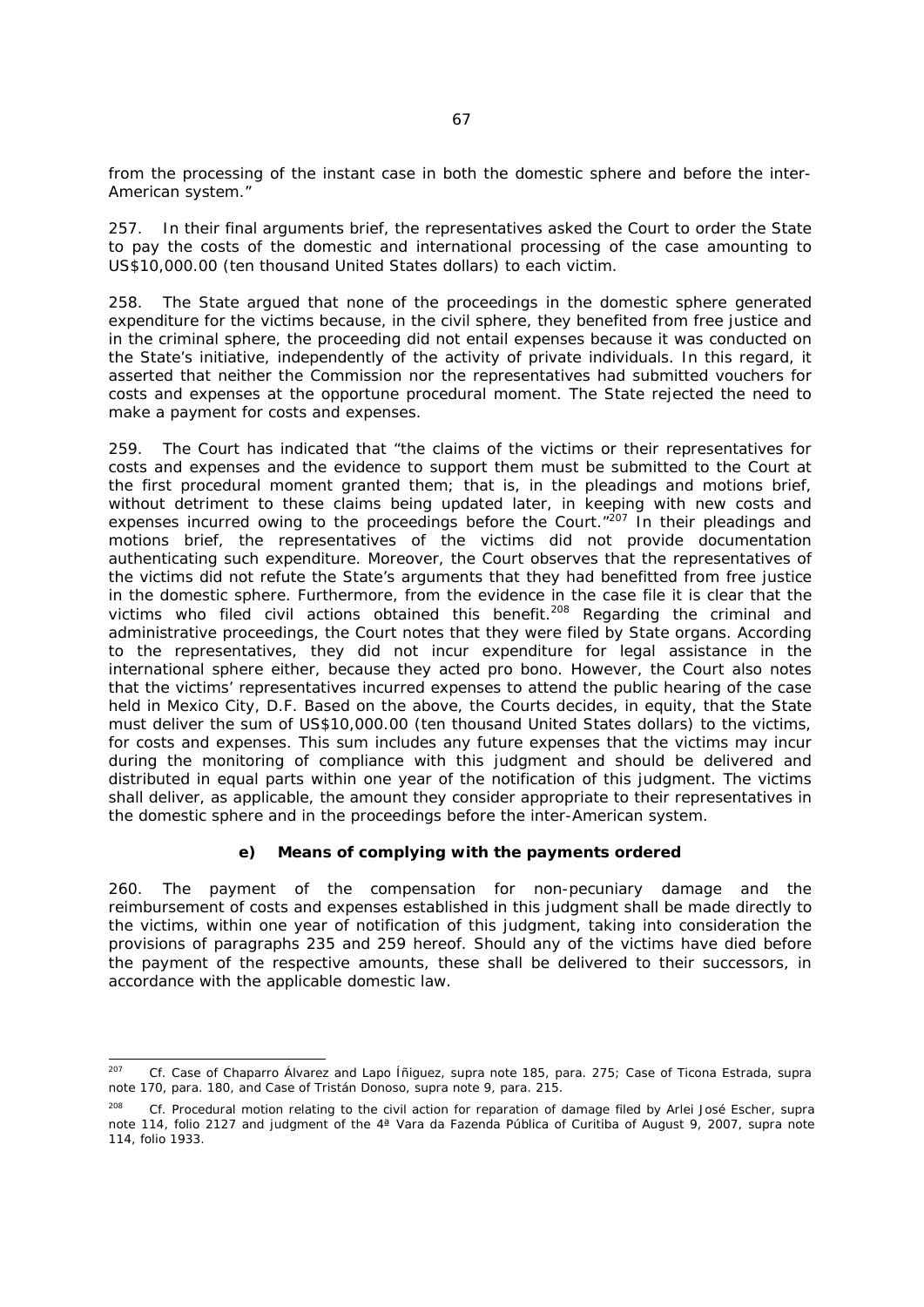261. The State shall comply with its pecuniary obligation by payment in United States dollars or the equivalent amount in national currency, using the rate in force on the New York market the day before the payment to calculate the exchange rate.

262. If, for causes that can be attributed to the victims, it is not possible to pay the amounts decided within the specified time, the State shall deposit the said amounts in an account or a certificate of deposit in favor of the victims in a solvent Brazilian financial institution in the most favorable financial conditions allowed by banking practice and law. If, after 10 years, the sum allocated has not been claimed, the amount shall be returned to the State with the accrued interest.

263. The amounts assigned in this judgment for non-pecuniary damage and reimbursement of costs and expenses shall be delivered to the victims in full, as established in this judgment, and may not be affected or conditioned by any current or future taxes or charges.

264. If the State falls in arrears, it shall pay interest on the amount owed corresponding to bank interest on arrears in Brazil.

265. In keeping with its consistent practice, the Court reserves the authority, inherent in its attributes and derived also from Article 65 of the American Convention, to monitor compliance with all aspects of this judgment. The case will be closed when the State has fully complied with the judgment. Within one year of notification of this judgment, the State shall submit a report to the Court on the measures adopted to comply with it.

# **XII OPERATIVE PARAGRAPHS**

Therefore,

**THE COURT** 

#### **DECIDES**

Unanimously,

1. To reject the preliminary objections filed by the State, in the terms of paragraphs 11 to 53 of this judgment.

#### **DECLARES,**

unanimously that:

2. The State violated the right to privacy and the right to honor and reputation recognized in Article 11 of the American Convention, in relation to Article 1(1) thereof, to the detriment of Arlei José Escher, Dalton Luciano de Vargas, Delfino José Becker, Pedro Alves Cabral and Celso Aghinoni, owing to the interception, recording and dissemination of their telephone conversations, in the terms of paragraphs 125 to 146 and 150 to 164 of this judgment.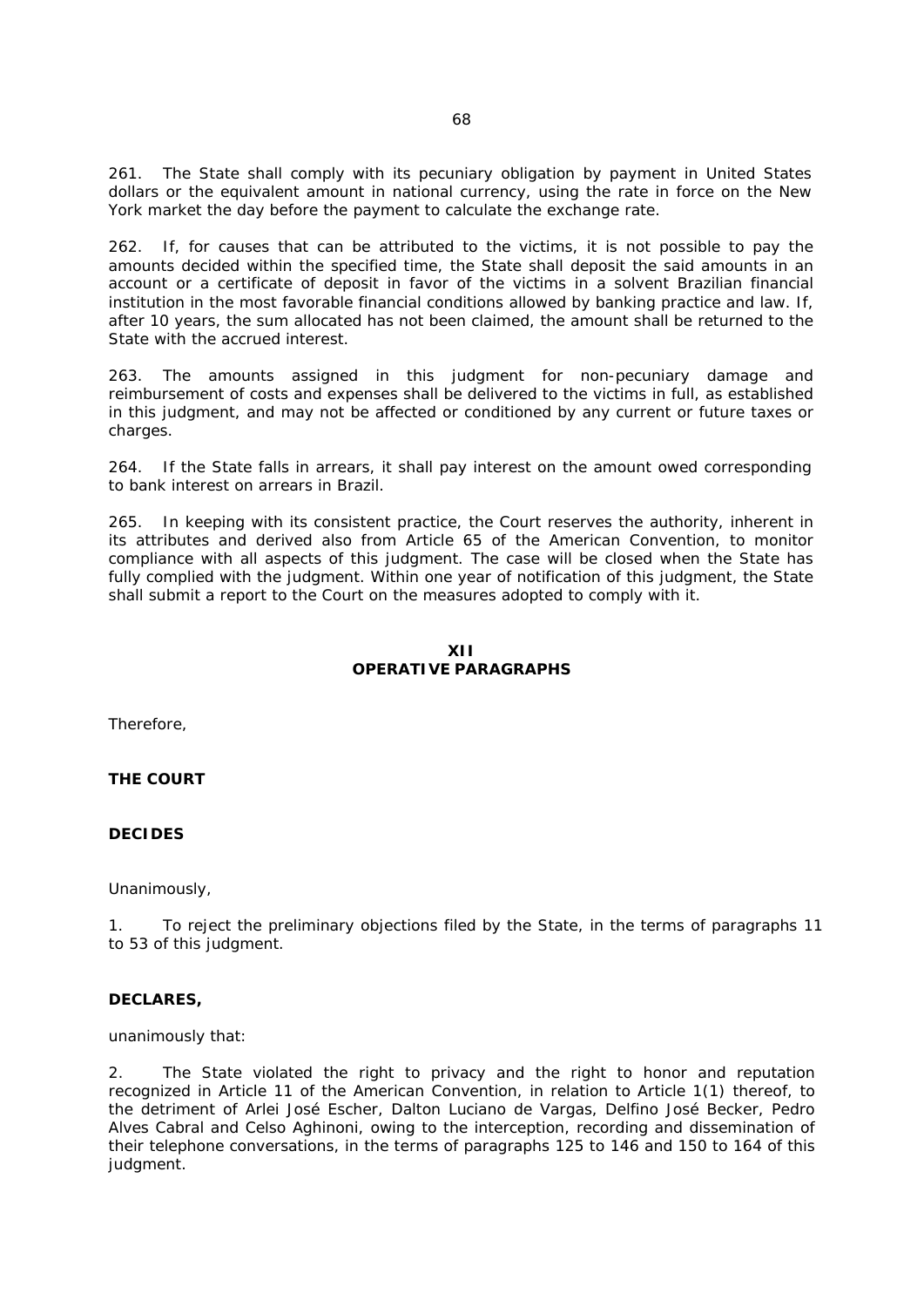3. The State violated the right to freedom of association recognized in Article 16 of the American Convention, in relation to Article 1(1) thereof, to the detriment of Arlei José Escher, Dalton Luciano de Vargas, Delfino José Becker, Pedro Alves Cabral and Celso Aghinoni, owing to the infringement of the exercise of this right, in the terms of paragraphs 169 to 180 of this judgment.

4. The Court does not possess any evidence to prove the existence of a violation of the rights embodied in Articles 8 and 25 of the American Convention in relation to the *mandado de segurança* and to the civil actions examined in this case, in the terms paragraphs 199 and 211 to 213 of this judgment. However, the State violated the rights to judicial guarantees and judicial protection recognized in Articles 8(1) and 25 of the American Convention, in relation to Article 1(1) thereof, to the detriment of Arlei José Escher, Dalton Luciano de Vargas, Delfino José Becker, Pedro Alves Cabral and Celso Aghinoni, in relation to the criminal action filed against the former Secretary of Security, in the terms of paragraphs 200 to 204 of this judgment; the failure to investigate those responsible for the first dissemination of the telephone conversations, in the terms of paragraph 205 of this judgment, and the lack of grounds for the decision in the administrative court in relation to the functional conduct of the judge who authorized the telephone interception, in the terms of paragraphs 207 to 209 of this judgment.

5. The State did not fail to comply with the Federal Clause established in Article 28 of the American Convention, in relation to Articles 1(1) and 2 thereof, to the detriment of Arlei José Escher, Dalton Luciano de Vargas, Delfino José Becker, Pedro Alves Cabral and Celso Aghinoni, in the terms of paragraphs 218 to 220 of this judgment.

# **AND DECIDES,**

unanimously that:

6. This judgment constitutes *per se* a form of reparation.

7. The State must pay Arlei José Escher, Dalton Luciano de Vargas, Delfino José Becker, Pedro Alves Cabral and Celso Aghinoni, the amount established in paragraph 235 of this judgment for non-pecuniary damage, within one year of notification hereof and as stipulated in paragraphs 260 to 264 of this judgment.

8. The State must publish once in the official gazette, in another national newspaper with widespread circulation, and in a newspaper with widespread circulation in the state de Paraná, the cover page, Chapters I, VI to XI, without the corresponding footnotes, and the operative paragraphs of this judgment, and must publish the entire text of this judgment on an official web page of the Federal State and of the state of Paraná. The publications in the newspapers and on the Internet must be made within six and twelve months, respectively, of notification of this judgment, in the terms of paragraph 239 hereof.

9. The State must investigate the facts that gave rise to the violations in the instant case, in the terms of paragraph 247 of this judgment.

10. The State must pay the amount established in paragraph 259 of this judgment in reimbursement of costs and expenses, within one year of notification hereof and as stipulated in paragraphs 260 to 264 of this judgment.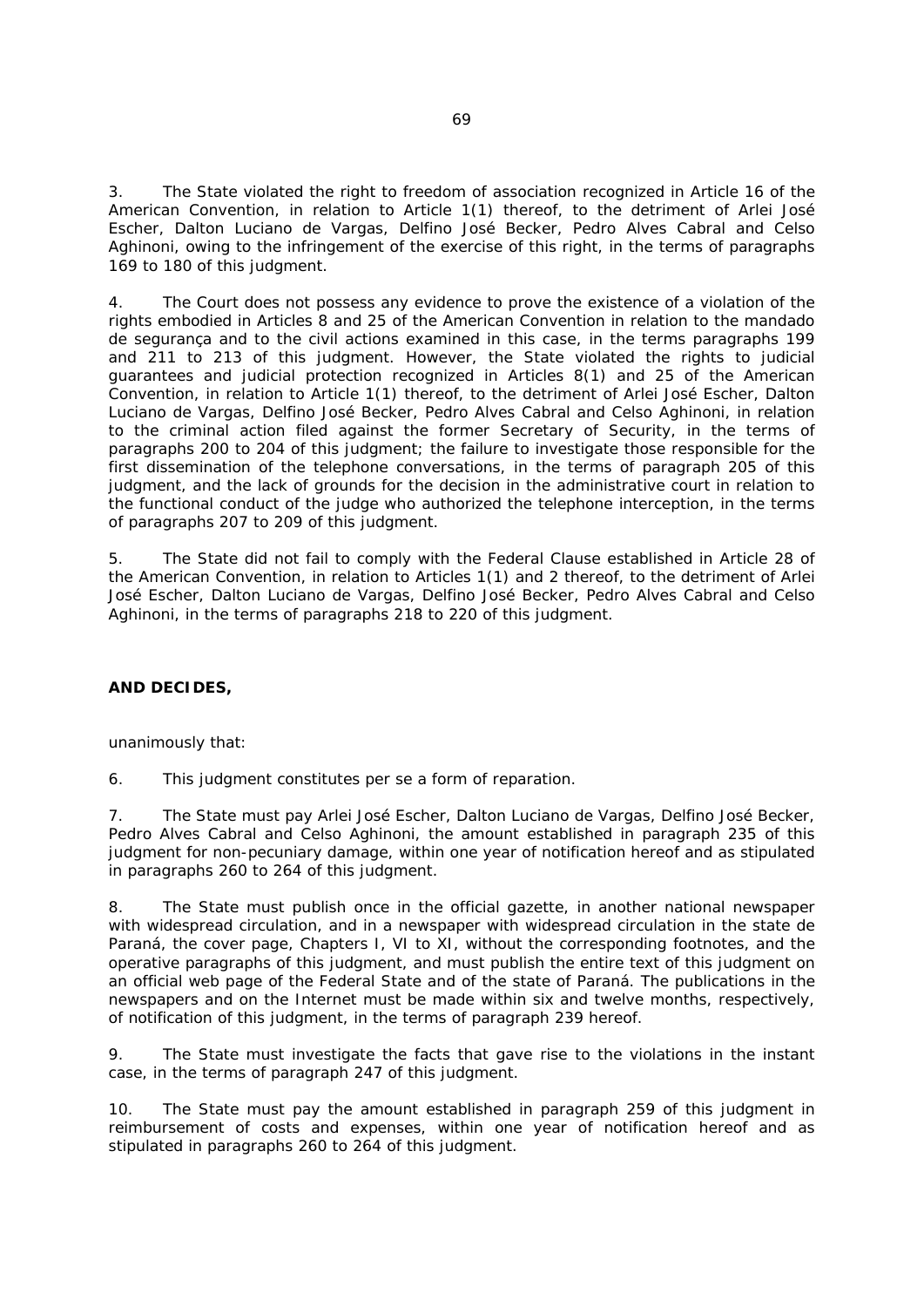11. The Court will monitor full compliance with this judgment, in exercise of its attributes and in fulfillment of its obligations under the American Convention. It will consider the instant case concluded when the State has complied fully with all aspects of it. The State must provide the Court with a report on the measures adopted to comply with this judgment within one year of notification hereof.

Judges Sergio García Ramírez and Roberto de Figueiredo Caldas advised the Court of their concurring and separate opinions, which accompany this judgment.

Done at San José, Costa Rica, on July 6, 2009, in the Spanish, Portuguese and English languages, the Spanish text being authentic.

> Cecilia Medina Quiroga President

Manuel Ventura Robles Leonardo A. Franco

Margarette May Macaulay **Rhadys Abreu Blondet** 

 Roberto de Figueiredo Caldas Judge *Ad hoc*

> Pablo Saavedra Alessandri **Secretary**

So ordered,

Cecilia Medina Quiroga President

Diego García-Sayán **Sergio García Ramírez** Sergio García Ramírez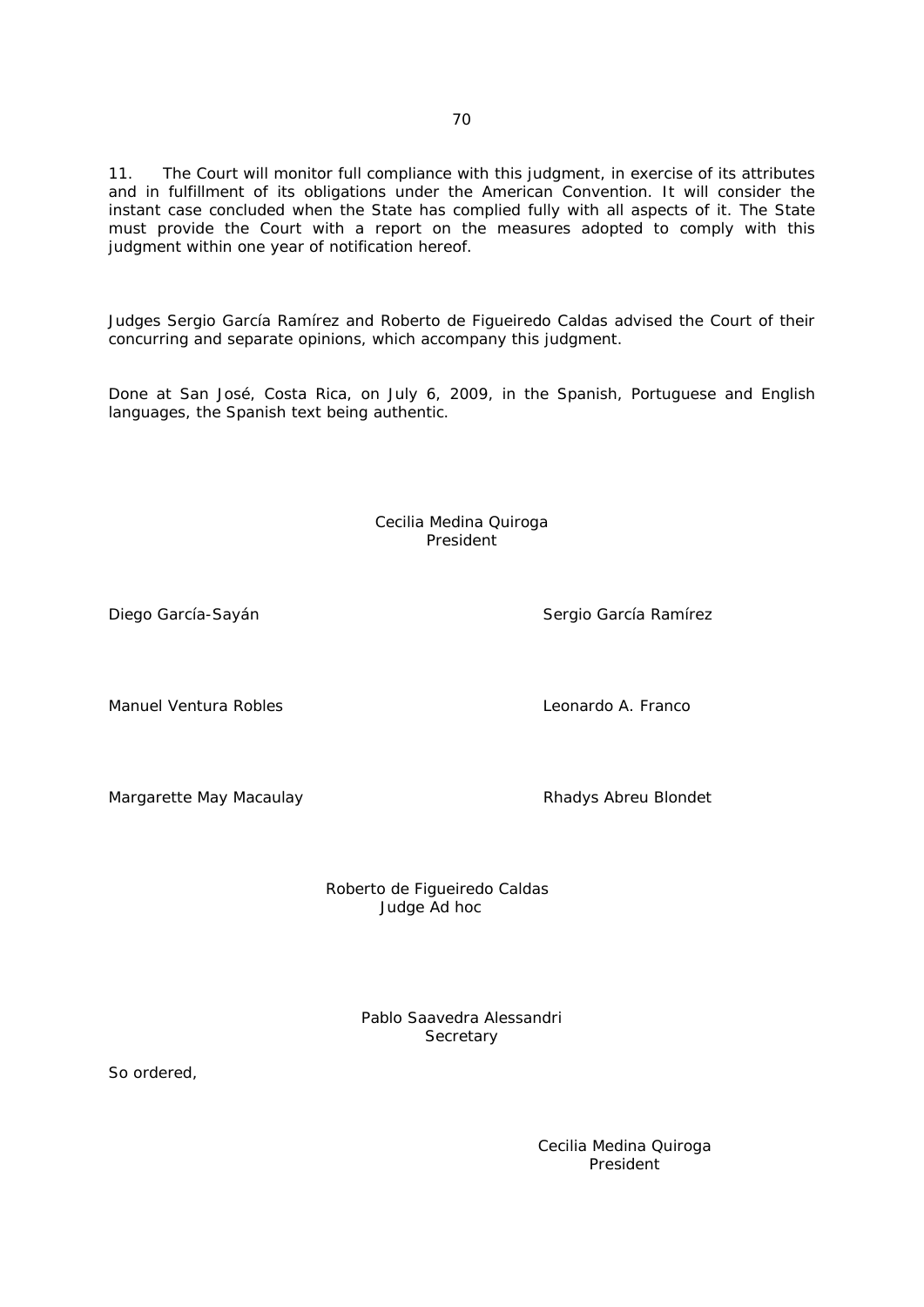Pablo Saavedra Alessandri **Secretary**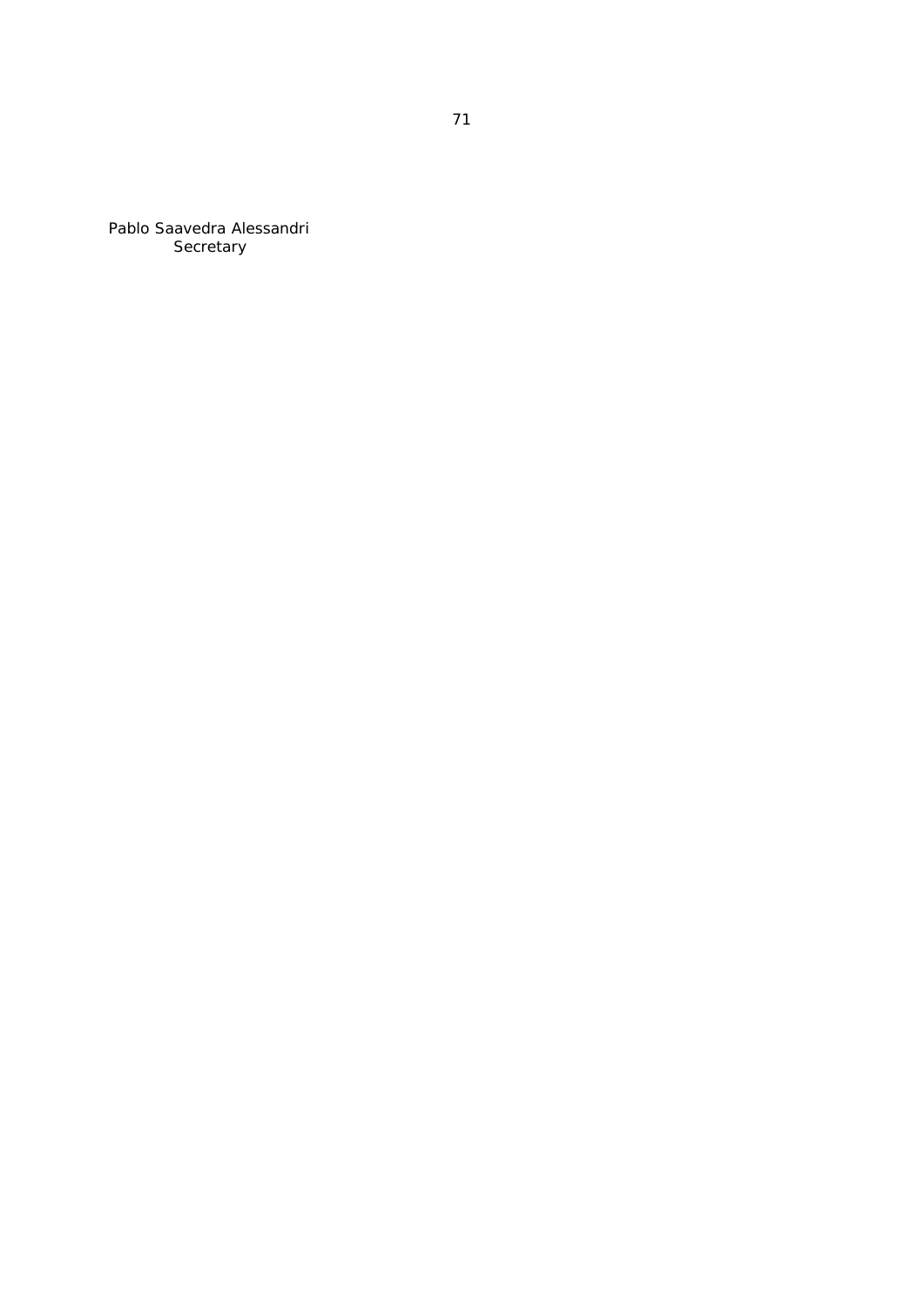## **CONCURRING OPINION OF JUDGE SERGIO GARCÍA RAMÍREZ IN RELATION TO THE JUDGMENT OF THE INTER-AMERICAN COURT OF HUMAN RIGHTS IN THE**  *CASE OF ESCHER ET AL. V. BRAZIL* **OF JULY 6, 2009.**

1. Issues that are new – for this jurisdiction – are being submitted to the Court so that they can incorporate the wide-ranging list of topics on which it works to the benefit of the rights and freedoms of the inhabitants of the Americas; a constantly evolving case law. Evidently, many questions that are of interest to the situation of the contemporary individual are still pending review and have not yet been submitted to the Court's consideration in either advisory opinions or litigation. However, new issues that open up spaces for reflection and protection have been added with growing frequency to the traditional offenses that were the starting point for this case law, including some issues that the Inter-American Court examines in the judgment in *Escher et al. v. Brazil*, to which I am adding this opinion.

2. Together with life, integrity and freedom, the wide-ranging domain of privacy is among the most important rights. This is the region of our existence that the legal human rights system – both the domestic system, described in constitutional provisions, and the international system, consigned in international human rights law – protects from undue interference. This is a space controlled by the individual alone, in which the individual ensures – or trusts – his development, shapes his destiny, cultivates his freedoms. It constitutes a very personal "reserved area" that is only entered by its owner, who preserves and regulates it. This sphere – according to the Court – "is characterized by being exempt from and immune to abusive or arbitrary invasions or aggression by third parties or the public authorities (paragraph 113 of the judgment).

3. In this intimacy – area and shield of protection – many issues of life appear, are analyzed and resolved; protected – always relatively – from outside circumstances and protected from the will of others. In brief, it is the reserved space in which the reflections and decisions, thoughts and feelings, experiences and hopes that will, in due course, influence the conduct and fate of the individual, take refuge. It is where the essential individual resides, alone and free: in front of the mirror in which he looks at himself, removed from examination by others.

4. Evidently, the invasion of the reserved zone confers an immense power on the invader and profoundly affects the autonomy of the person who suffers it. Clearly, it is of interest to preserve and develop all the rights of the increasing status of the individual, but none of them will be sufficient and robust enough, if they are not rooted in the intimacy of the owner of the rights. Hence, the importance of preserving this profound region of the personality with effective guarantees, and hence also the growing temptation, cultivated by authoritarianisms of different types – open or veiled despotism – to breach the frontiers of intimacy, take over the reserved zone, submit it to scrutiny and, based on the knowledge and the invasion, take charge of the fate of the individual. This is the foremost, the most effective and expeditious way to rule the thoughts and the will. The power to know, to intervene, to influence, to decide, without the individual authorizing, wanting or even knowing it, is advancing on the right to be "left in peace" – or left alone, free to ruminate, protected from obligations and demands. Often, the invader works clandestinely.

5. Scientific and technological progress – to which the judgment in the *Case of Escher et al.* refers – provides instruments of protection, but can also make the individual vulnerable, inasmuch as it provides means or tools for invasion that, a few years ago, we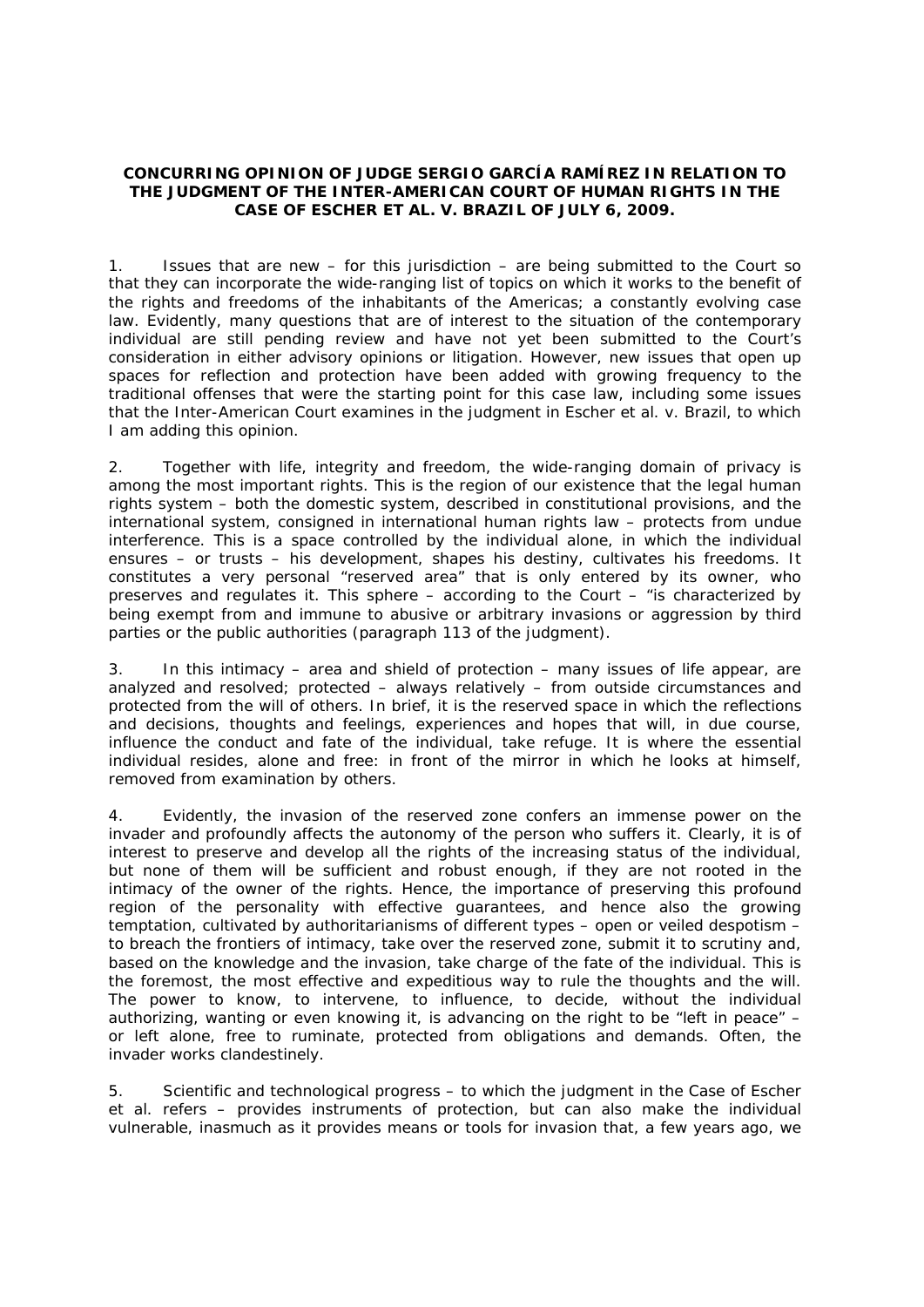could only surmise. If, in other times, "possession" by fantastic powers was feared, today, a "modern" version is practiced which has nothing to do with fantasy; by ever more complex, penetrating and invasive means. This desecrates the "inviolable sanctuary" of the individual, dissolves intimacy, opens up the reserved zone to the eyes and ears of the world; in brief, influences the entire course of existence. The individual, who is exposed, weakened, by the undue visibility, robbed of autonomy, is placed at the mercy of the observer. In sum, the all-seeing mechanism is updated – "big brother is watching you" – the probing, all-embracing look, respects no frontiers. The observers look, listen, inquire, invade and, finally, dictate. If free rein were to be given to the interferences associated with the development of technology, it would be a "fatality" derived from progress, not a benefit subject to regulation and control.

6. We reject the furtiveness with which the tyrant hides his intolerable arbitrariness. We condemn the secrecy that shrouds the symbols of authoritarianism. We censure opacity in the exercise of public authority. We demand – and we are achieving, step by step, based on the argument of human rights – transparency in the acts of Government and in the conduct of those who govern us. All well and good; but, beside this legitimate clarity another type of surveillance lies in wait and advances: this one does not throw light on the conduct of those who govern, but invades the intimacy of those who are governed, through the actions of the former who, in this way, extend their arbitrary powers and annul or dissuade, without violence or upheaval, the exercise of the freedoms.

7. Hence, there is a right to privacy, to intimacy, to the inviolability or integrity of that reserved zone– the deepest and the most secret - in an individual's existence. It is not merely a matter of protecting the good reputation, the prestige, the honor, the social acceptability of the individual. The right to intimacy – privacy, in the best term – exists with absolute independence of fame, or the social or public position of the individual who has and enjoys it. It is a right in itself, above and beyond the harm caused by the intruder, deliberately or not, to the enjoyment and exercise of other rights, affected by unlawful surveillance or undue revelations.

8. Obviously, these invasions can generate harmful consequences or even involve serious danger to the enjoyment and exercise of other rights. In this case, the harm would be two-fold, as can be seen in the *Case of Escher et al.*, which underscores the violation of the right to intimacy, on the one hand, and its consequence  $-$  also a violation  $-$  on the right to free and lawful association. Moreover, the unlawful dissemination of the contents of communications increases the violation, extends the damage to private life, and annuls intimacy.

9. It has been rightly said that individual rights are not absolute. They can be restricted, limited, their exercise conditioned in function of higher-ranking rights and requirements: for example, the rights of others or the common good. However, this frontier of the individual rights only cedes under the justifying and regulating control of certain principles, precisely those that the Inter-American Court has explored, with particular care, when they refer to legitimate restrictions to the right to freedom, for example, through precautionary measures: legality, necessity (and even, inevitability; the means used must be the only one possible), appropriateness, proportionality, timeliness. No restriction is admissible when these principles are not respected. It must be shown that the public authority has considered the application of each of them in the specific case and that the restriction has passed this test of legitimacy.

10. In the judgment in the *Case of Escher et al.*, the Inter-American Court examined the issue of telephone interceptions on the basis – real or apparent – of a criminal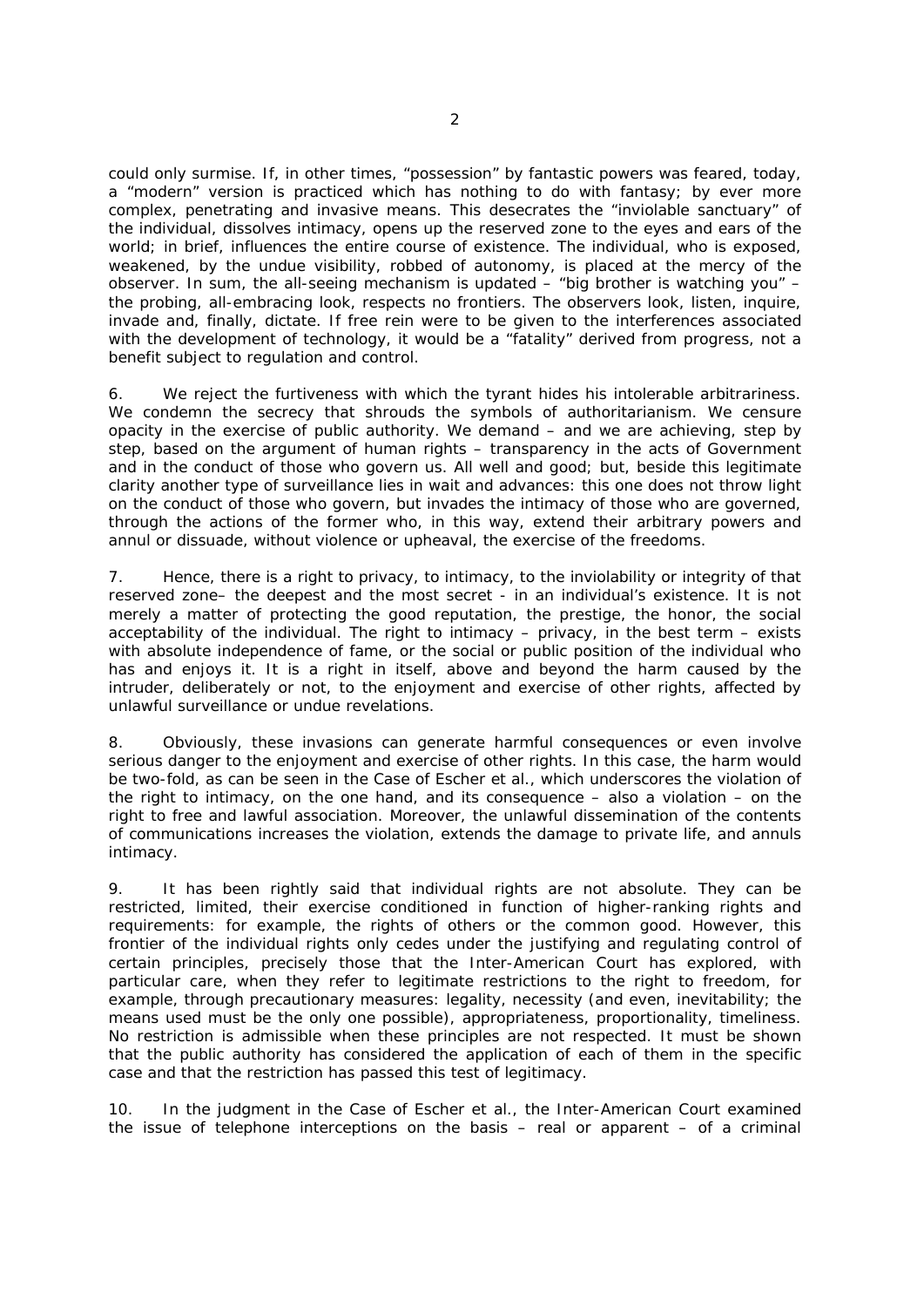investigation. Obviously, the protection of privacy is not limited to this matter. It goes much further than the illegal listening to private conversations by third parties. But this listening and the subsequent dissemination are the specific issue of the *Case of Escher et al.* The Court in no way criticizes the public authority's interference in the space of individual liberty, the intimate and reserved zone, normally removed from unknown invasions or inferences, unauthorized and unwanted by the owner. It accepts the possibility of carrying out certain interventions, as it accepted, for a long time, the invasion of the home – the "inviolable sanctuary" – correspondence, and movement.

11. Nevertheless, the acceptance of this interference is conditioned by strict requirements that mark the frontier – in a democratic society – between the legitimate exercise of authority and the intolerable abuse of power. Those principles enter into play that legitimate the conduct of the authority, and their inobservance entails a violation of rights and involves the responsibility of those who fail to observe them. Evidently, the requirements that regulate the intervention in an individual's privacy restrict the revelation of the findings derived from this intervention. Basically, intervention and revelation are the two sides of a single coin: invasion of private life, lawful or unlawful. The legitimate purpose that could justify the interception – or the interference in spaces of private life – ceases in the face of the unlawful dissemination of information that should have been known only by the authorities and safeguarded by them.

12. It is important that these issues have been brought to the fore by the ruling of a human rights court because, nowadays, interferences with privacy are increasing, as the ways to practice them multiply. And these ways do not always respect the principles set out above, in accordance with strict procedures and under the control of the authorities who should ensure protection of the rights – especially the judicial authorities – all based on the discourse that compares, in a false antithesis, public safety and fundamental rights. This inadmissible and dangerous rhetoric – which must be denounced constantly – proposes the decrease of right on the pretext of safety, or threatens the reduction of safety because of rights. On several occasions, I have challenged – and I do so again – this false dilemma, which jeopardizes the rule of law and the fundamental rights, and entails harm or danger to all.

13. To defend their excesses, the "classic" tyrants – allow me to use this expression – who oppressed many countries in our hemisphere, invoked reasons of national security, sovereignty, public peace. Based on this reasoning, they wrote their chapter in history. There was clearly an ideological component to their reasoning; there were powerful interests operating behind them. Other, more recent, forms of authoritarianism, invoke public safety and the fight against crime to impose restrictions on rights and to justify the infringement of freedom. With a biased discourse, they attribute the lack of security to the constitutional guarantees and, in brief, to the rule of law, to democracy and freedom.

14. In this regard, we should examine and assess any conduct that impairs the right to privacy, not to leave society unprotected – which would be absurd – but as a guarantee for its members. We have already indicated that there are channels, principles and conditions for restricting rights. Outside those channels, in the margin of those principles, without respecting those conditions, only authoritarianism prospers. We have not left the Orwellian "1984" behind us, even though the calendar may say so. It could be before us.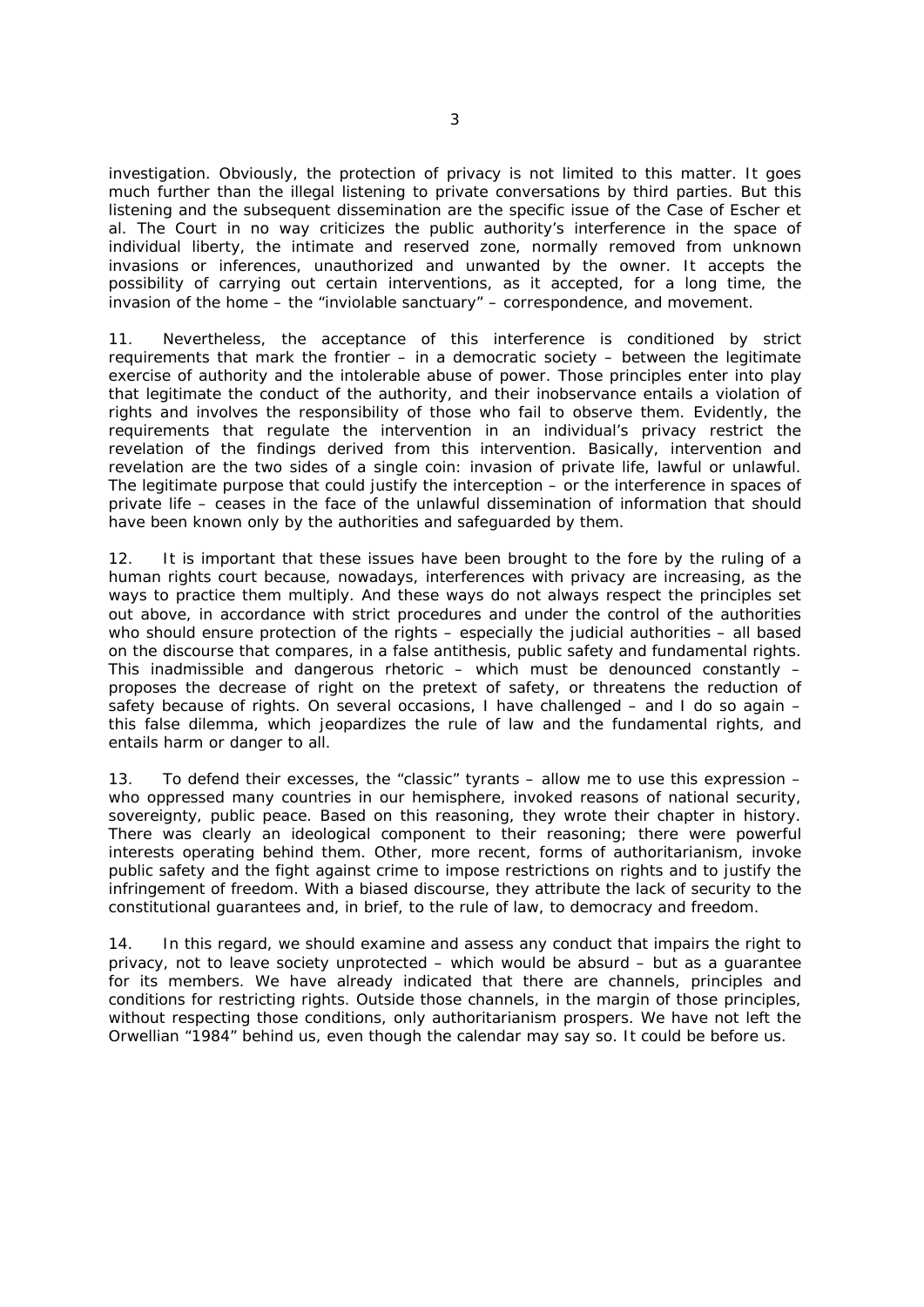Sergio García Ramírez Judge

Pablo Saavedra Alessandri Secretary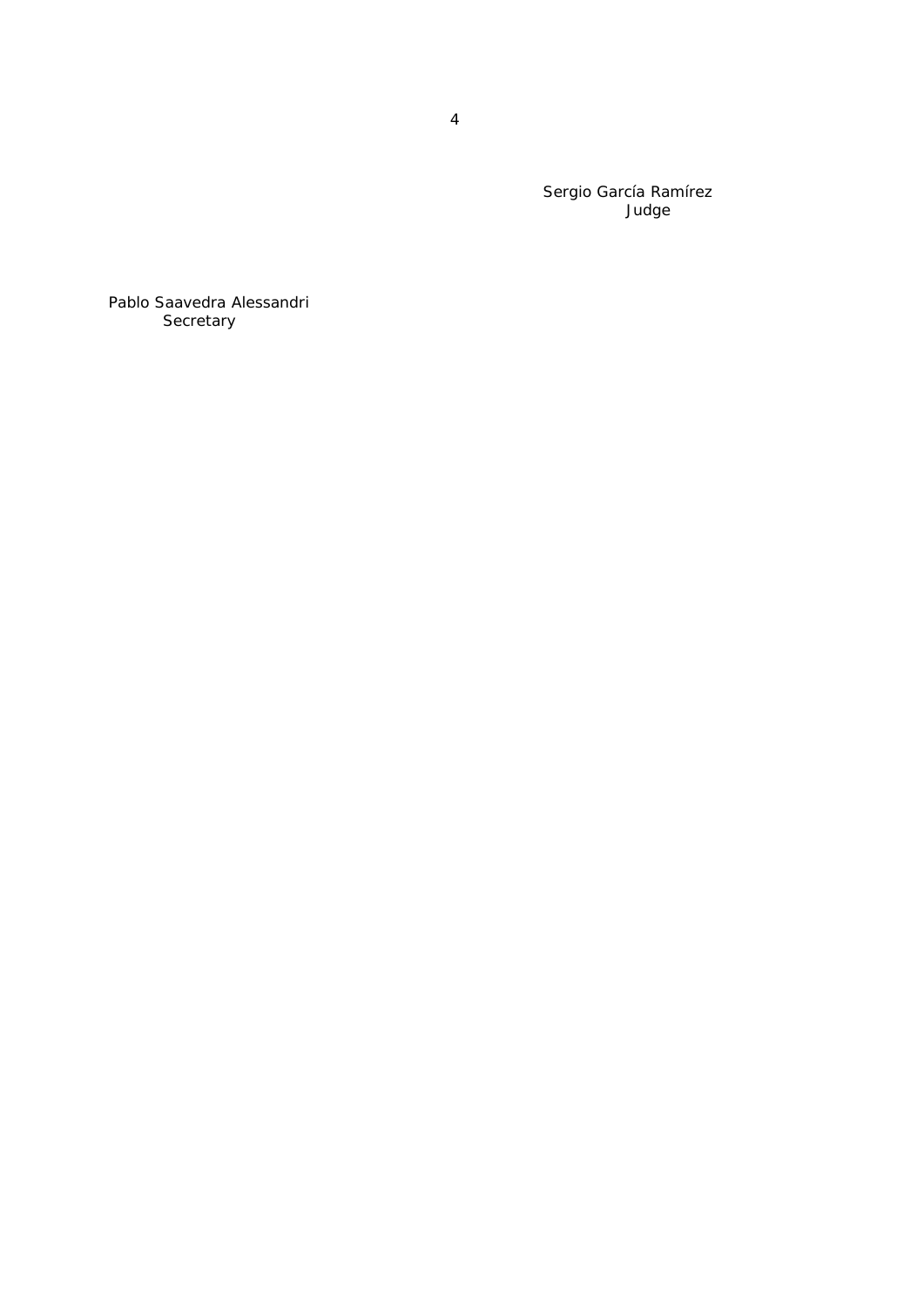# **SEPARATE OPINION OF JUDGE** *AD HOC* **ROBERTO DE FIGUEIREDO CALDAS IN RELATION TO THE JUDGMENT OF THE INTER-AMERICAN COURT OF HUMAN RIGHTS IN THE** *CASE OF ESCHER ET AL. V. BRAZIL* **OF JULY 6, 2009**

1. I submit this separate opinion, which concurs on the whole with the Court's conclusions, for two main reasons. The first is to place on record my understanding of some specific issues examined by the judgment with which I agree. The second is to express a contrary – dissenting – opinion regarding the Court's conclusion that the brief with pleadings, motions and evidence of the victims' representatives was untimely, even though it did not apply the effects deriving from this declaration, but rather received the brief as timely, and as entirely useful.

2. Regarding the legal principles debated, I fully agree with the terms of the judgment, which was drawn up in a collegial manner.

# **I. Timeliness – a time limit that expires on a non-working day is extended to the next working day**

3. Owing to a delay of one day, the Court considered that the presentation of the brief with pleadings, motions and evidence by the victims' representatives on April 7, 2008 (Monday), was untimely. This was because the Secretariat of the Court established that the original brief with the application and its attachments had been received by the representative of Justiça Global on February 6, 2008, while the two-month period established in Article 36 of the Court's Rules of Procedure<sup>1</sup> expired on April 6, 2008 (Sunday).

4. The Court's Rules of Procedure are silent as regards the way in which time limits should be calculated.

5. Since there is also no provision for calculating working and non-working days in its Rules of Procedure – and because Article 2(21) of the Rules of Procedure defines "month" as "calendar month"<sup>2</sup> – the Court concluded that the presentation of the brief with pleadings, motions and evidence was untimely. Nevertheless, the Court admitted it, based on generosity, and this could lead to questions, given the clarity of the provision drawn up by the Court itself, which states that this time limit cannot be extended. However, the brief was admitted in light of the fact that the Court's proceedings are not subject to the same judicial formalities as the domestic proceedings of the countries, and also because the Court considered that the delay of only one day was reasonable, and had not affected either the legal certainty or the procedural balance of the parties.

6. To the contrary, I consider that the brief was entirely timely.

7. To clarify: even though most members of the Court have understood that the brief was untimely, it accepted it as timely for all legal purposes, which, ultimately, converged with my understanding.

8. However, I feel the need to record my reasoning so that the issue can be debated in a future case and that case law will not remain silent in this regard, *concessa venia*, since this

representatives, they shall have a period of 2 months, which may not be extended, to present

autonomously to the Court their pleadings, motions and evidence.

 $\overline{2}$  Article 2. Definitions For the purposes of these Rules of Procedure: (...) 21. the term "month" shall be understood to be a calendar month.

 $\overline{1}$ Article 36. Written Brief Containing Pleadings, Motions and Evidence

<sup>1.</sup> When the application has been notified to the alleged victim, his next of kin or his duly accredited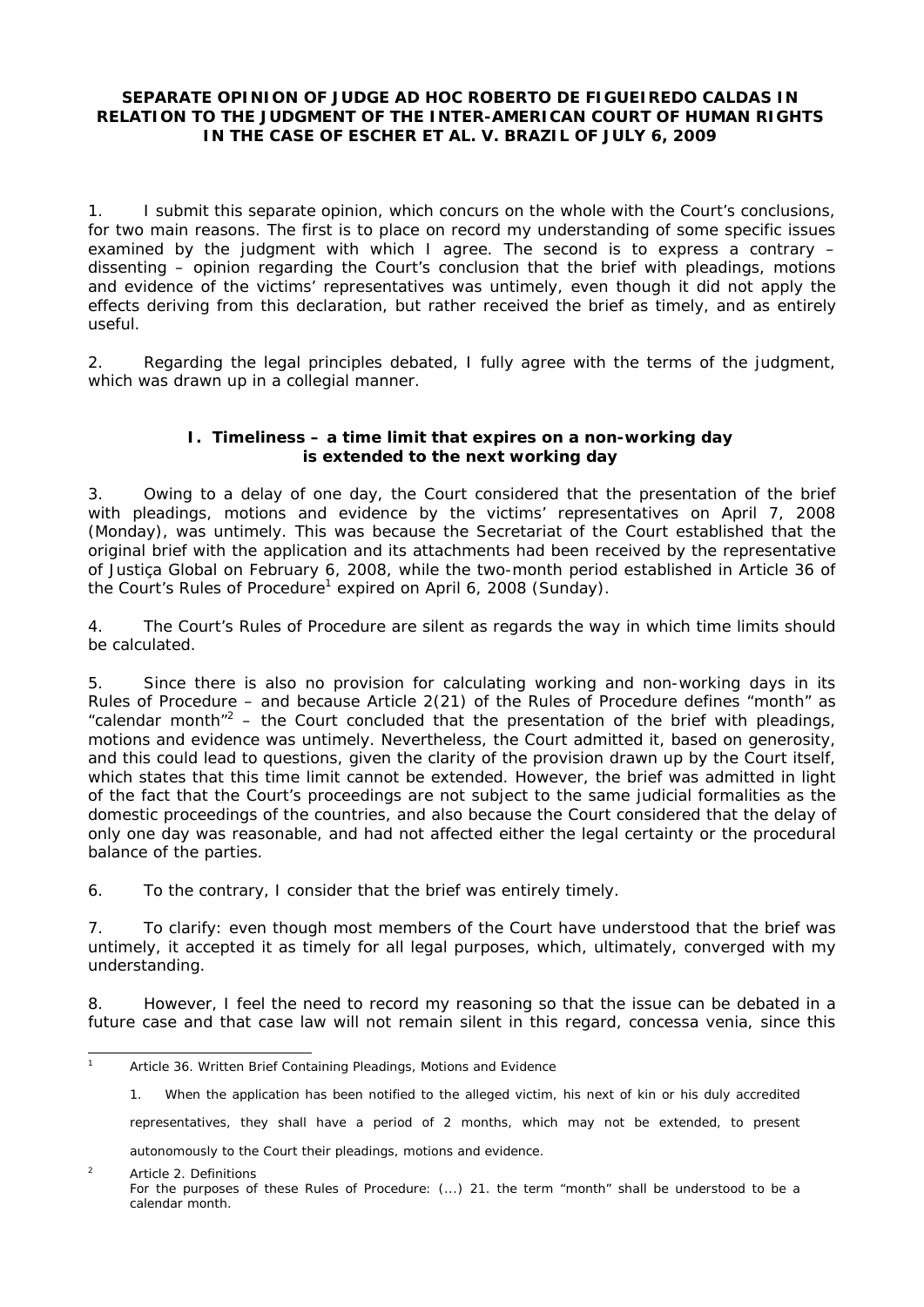would be the case if the presentation of the brief with pleadings, motions and evidence of the representatives de las victims, or of any parties in a similar situation, should be considered timely.

9. A first aspect to consider is that, usually, the calculation of time limits in days should begin (*dies a quo*) on the subsequent working day. In this case, since the time limit was established on the basis of months, this rule does not apply. Time limits in months or years are calculated according to the calendar unit corresponding to the calendar day on which the period commenced, as agreed to simplify the calculation for the parties and for the courts. For example, if the time limit starts on the  $5<sup>th</sup>$ , it will expire on the  $5<sup>th</sup>$  day of the respective month or month-year.

10. However, from this other perspective and *a fortiori*, with regard to the day of expiry (*dies ad quem)* of the procedural time limit, the general rule must be to extend it to the following working day in cases when the date of expiry occurs on a non-working day (that is, a holiday or weekend). This, irrespective of the calculation of the time limit in days, months or years.

11. Precisely in the case of dates of expiry where the traditional calculation did not allow an extension – in other words, if the period expired on a non-working day – it was not extended until the following working day, but had to be brought forward to the previous working day; however, the actual tendency is to extend the period to the first working day. This is in the understanding that procedure should merely be an instrument, and not an end in itself, and that it should be simple. Also, it should be noted that the instant case does not refer to a lapsed period, or even to prescription, but to a simple procedural time limit in which the discussion of non-extension owing to a lapsed period does not exist. Therefore, it should not exist in these proceedings either.

12. If the Rules of Procedure are omissive in this regard – which is intentional, a truly eloquent silence, to avoid redundancy and innovation in the domestic law of the jurisdictional State – national laws are not. Even though the Rules of Procedure are silent in this respect, since they do not include a provision with regard to the day of expiry that can be used, we should not adopt the restrictive interpretation of expiry over a weekend, when the Court is not even functioning. Moreover, requiring the period to be brought forward to the previous working day is also an undesirable and unacceptable restriction for the comprehensive right to defense of the parties.

13. Logically, the expiry of the time limit can only occur on a working day, when the parties can use any of the formally established means to submit briefs. Article 26 of the Rules of Procedure provides for them expressly. Clearly some of the means of presenting briefs could not be used during weekends and holidays, simply because there would be no Court official to receive them. These are precisely the traditional forms of presentation, which are in person, by mail or courier. If the briefs reach their destination and cannot be delivered, it is reasonable to wait until the following day, when the Court officials and judges can act on them, and no delay has occurred.

14. Although at first glance, it could appear that the emphatic nature of the words "which may not be extended" expressly included in Article 36 – transcribed above in a footnote – refer to the expiry (*dies ad quem*) of the time limit, constituting a real obstacle to the extension when it falls on a holiday, in truth this interpretation is unsustainable because it is not coherent with the continental or even the universal procedural system.

15. The words "which may not be extended" mean that the time limit should not be extended by an agreement between the parties or the generosity of the Court (except in extremely exceptional cases that need not be discussed) since, according to Chiovenda's classification,<sup>3</sup> it is a "strictly peremptory" time limit<sup>4</sup> that results in absolute preclusion and

j 3 CHIOVENDA, Giuseppe. *Instituciones de derecho procesal civil*. Translated by Paolo Capitanio, Campinas (Brazil): Bookseller, 1998. 3v., pp. 12/14.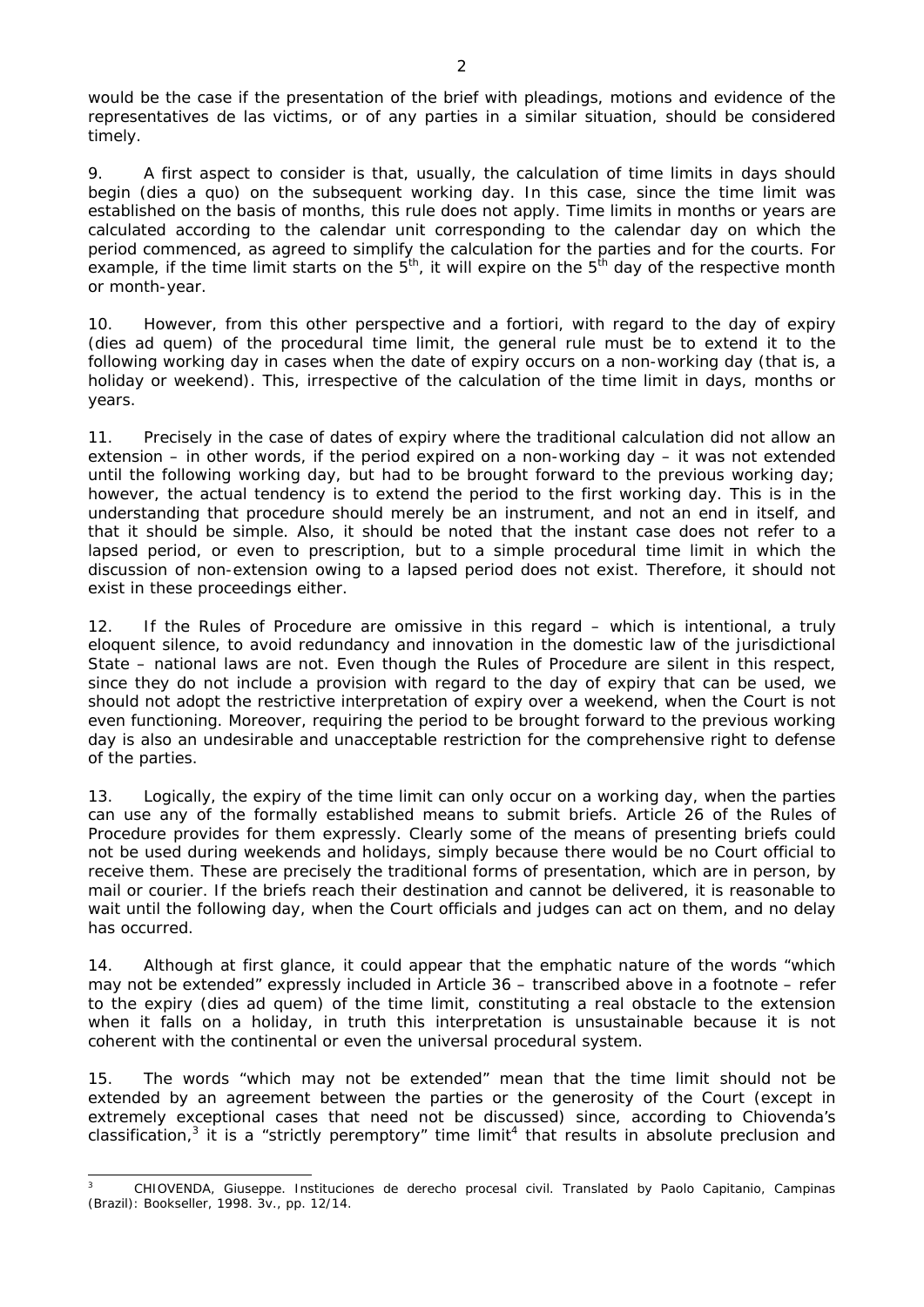does not admit extension.

16. Time limits, such as the one under consideration here, are only peremptory and nonextendible to act, to answer and to have access into the procedural relationship as a party, correctly established in the Court's Rules of Procedure, Article 36 (autonomous access of the victims or their representatives) and Article 38 (answer by the State).

17. The calculation of the time limit is another issue and has rules that have been accepted universally for centuries. It is subject to rules that go back to the origins of the Latin legal aphorisms (*brocardos*) (at least to classical Roman law, which began in the first century of the Christian era). Subsequently, in the eleventh century during Medieval times, these aphorisms were compiled,<sup>5</sup> and have survived the passage of time and remain strong and vigorous as rules that have duly passed the test of time.

18. Maxims and time-honored phrases, such as those that follow, which constitute legal norms under diverse legal systems derive from them:

a) *dies a quo non computatur in termino* (the initial day is not calculated as part of the time period);

b) *dies ad quem computatur in termino* (the last day is calculated in the period);

c) *dies dominicus non est juridicus*<sup>6</sup> (Sunday is not a court day);

*d) dies non (*abbreviation of *dies non juridicus)<sup>7</sup>* (non-working or not a court day)

- e) *dies feriati<sup>8</sup>* (holidays)
- f) *dies utiles<sup>9</sup>* (working day).

19. We can easily conclude, based on the sequence of the ancient aphorisms transcribed above, that this type of calculation, which is made in these proceedings, is customary, universally accepted and used. Moreover, in defense of the legal certainty that this Court so often urges, this tradition should be followed; even because, as we have noted, the expression "that may not be extended" is directed at the judge and at the parties, and not at the way the time limit is calculated.

20. It is also important to note that the domestic law of several countries worldwide contains normative rules for calculating judicial time limits that incorporate the Latin aphorisms, even as regards establishing that if the day of expiry of a time limit occurs on a non-working day, it must be transferred to the following working day by fluid, logical, consequent natural law.

21. The fact is that those ancient aphorisms wound up incorporating authentic procedural principles for calculating time limits, which have extended to universal common rules inspired today by Italian procedural law, the reference for most national procedural codes. As an example of the said actuality, it is sufficient to recall the 1940 "*Codice di Procedura Civile*" (Italian Code of Civil Procedure) in force today, in its extremely clear Article 155:

7 Ibid. Entry "*dies non juridicus*. A non-juridical day; not a court day. A day on which courts are not open for business, such as Sundays and some holidays."

8 Ibid. Entry "*dies feriati*. In civil law, holidays."

9 Ibid., pp. 455/456. Entry "*dies utiles*. Juridical days; useful or available days. A term of the Roman law, used to designate special days occurring within the limits of a prescribed period of time upon which it was lawful, or possible, to do a specific act."

 $\frac{1}{4}$  Chiovenda distinguishes three types of time limits: (a) strictly peremptory; (b) extendible, and (c) comminatory or simple.

<sup>5</sup> The word "axiom" is not Latin. It results from the latinization of the name of the jurist Burchard (or Burckard), Bishop of Worms, Germany, from the year 1000 to 1025, who compiled 20 volumes of the *Regulae Ecclesiasticae*  (ecclesiastic rules) which included maxims and axioms, subsequently called "*brocardos*" (aphorisms). The term was adopted definitively as of 1508 when the book of juridical maxims "*Brocardia Juris*" was published in Paris.

<sup>6</sup> BLACK, Henry Campbell. *Black's law dictionary;* centennial edition (1891-1991)*.* 6th ed., actual. By the Publisher's Editorial Staff, co-authors Joseph R. Nolan et alii. St. Paul: West Publishing Co., 1990. p. 455. According to this dictionary under the entry "*[d]ies dominicus non est juridicus.* Sunday is not a court day, or day for judicial proceedings, or legal purposes."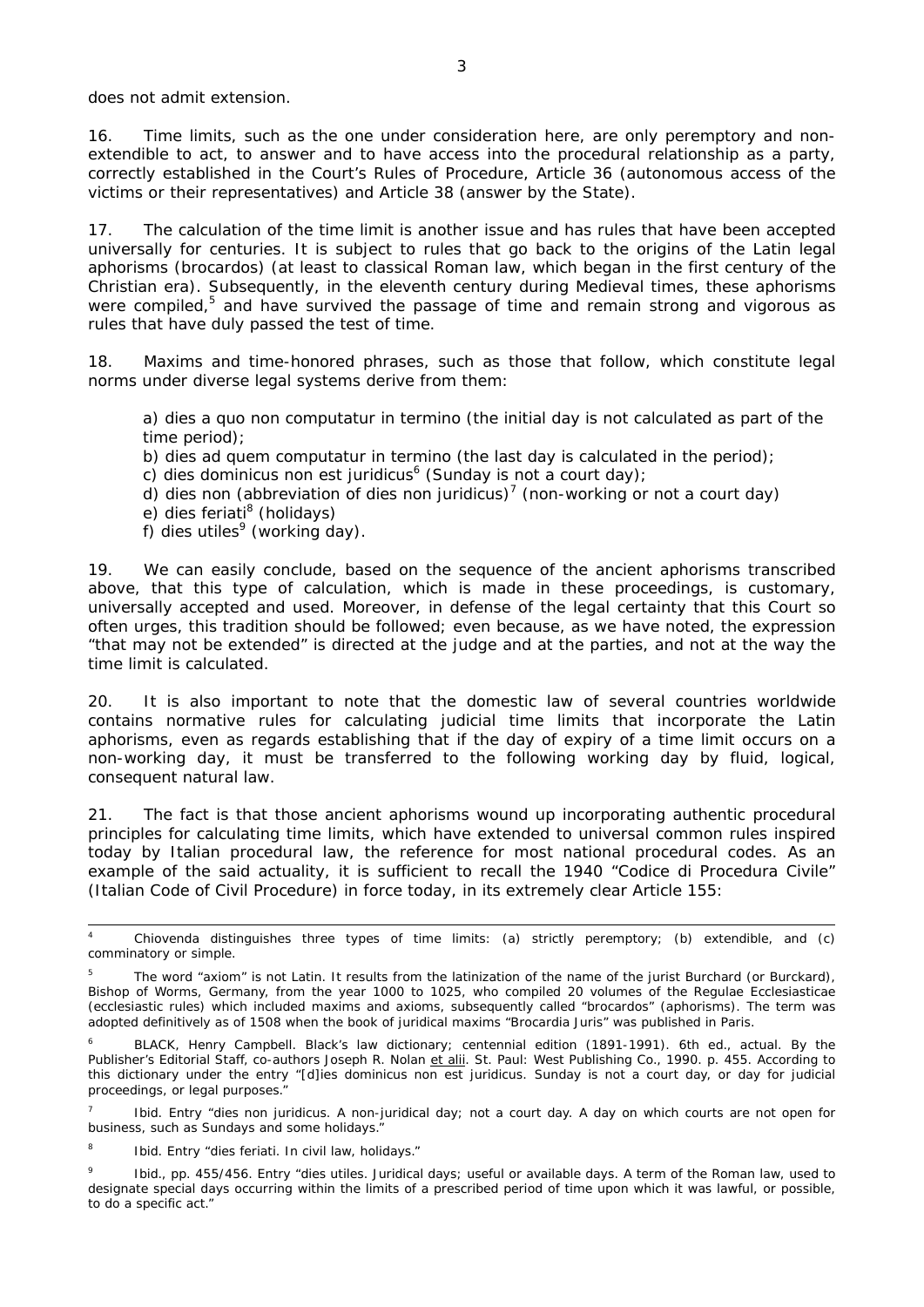#### *Art. 155. (Computo dei termini) Nel computo dei termini a giorni o ad ore, si escludono il giorno o l'ora iniziali. Per il computo dei termini a mesi o ad anni, si osserva il calendario comune. I giorni festivi si computano nel termine. Se il giorno di scadenza è festivo, la scadenza è prorogata di diritto al primo giorno seguente non festivo*.

 $\sum_{1}$  10

22. The same rules are followed even in the case of time limits for prescription, regarding which greater normative care is normally taken not to extend them, according to Article 2,963 of the Italian Civil Code, in the sense that, in the case of a time limit that expires on a nonworking day, it should be postponed to the following working day.

23. Consequently, the general rule is applicable to any type and periodicity of time limit, whether hour, day, month or year. Some differences exist as regards the calculation of the initial day of the period, whether the date on which notification is received or the following day, but not as regards the day of expiry. We should underscore the legal opinion on the calculation of the time periods in months or years: "if the day of expiry is a holiday, the expiry is legally extended to the next working day."

24. Another example that supports this argument is that the domestic law of the State where the application originated, Brazil, follows the same rules. The systematization adopted by the Brazilian Code of Civil Procedure is present in its Article 184, § 1°,<sup>11</sup> which states: "It shall be deemed that the time limit is extended until the first working day, if the time limit expires on a holiday."

25. Randomly, to confirm the legal certainty of this system of calculation, we take a rapid glance at the domestic law of another country, which follows as an example:

The Peruvian Civil Code:

Article 183. Rules for calculating time limits

The time is calculated according to the Gregorian calendar, pursuant to the following rules:

1. The period indicated by days is calculated by natural days, unless the law or a legal act

establishes that it should be calculated by working days.

2. **The period indicated by months expires in the month of expiry and on the day** 

**of this month corresponding to the date of the initial month.** If that day is lacking in

the month of expiry, the period expires on the last day of the said month.

3. The period indicated in years is governed by the rules established in subparagraph 2.

4. The period excludes the first day and includes the day on which it expires.

5. **The period whose last day is non-working, shall expire on the first subsequent working day**. [Bold added]

26. In addition, the rule interpreted in theory is in the interests of all jurisdictional parties

§ 1°. The period shall be deemed extended until the first working day if the expiry falls on a holiday or on a day on which: I. The court will be closed; II. The legal file was closed before the usual time."

 $10<sup>10</sup>$ Free translation : Article 155 (Calculation of time limits) When calculating periods in hours or days, the initial hour or day are excluded. To calculate the periods in months or years, the ordinary calendar is used. Holidays are calculated within the period. If the day of expiry is a holiday, the expiry is legally extended until the first subsequent working day. [...] <sup>11</sup> "Art. 184. Unless there is a provision to the contrary, time periods shall be calculated excluding the initial day and including the day of expiry.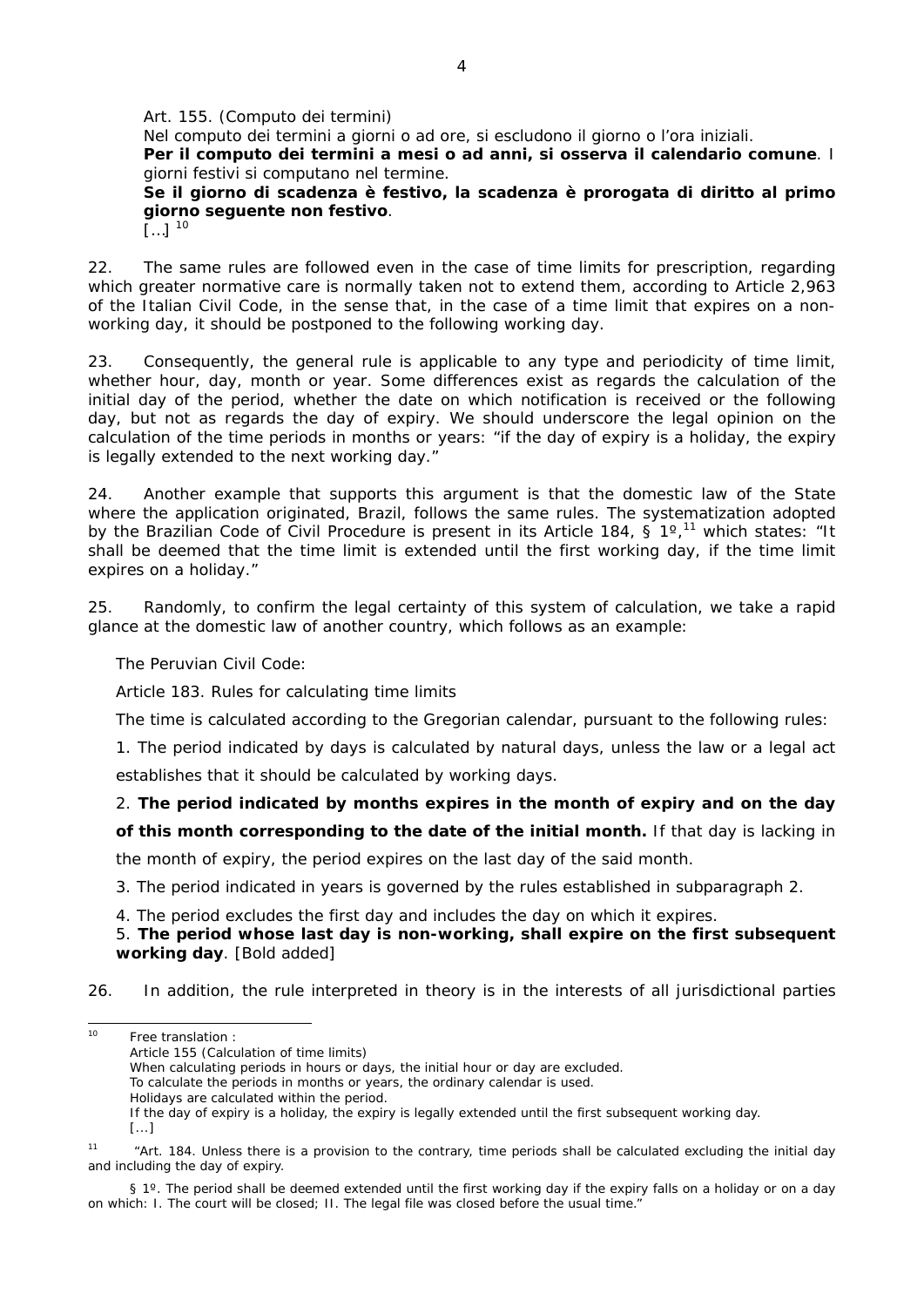before this Court – including the States – and results from the understanding that the procedure, while relevant, is merely the instrument for applying the law.

27. The procedural time limits merely contribute to ensuring that there is no delay in settlement of the litigation. Accepting the expiry of a time period on a non-working day would punish the party that exercised a reasonable interpretation of the Court's Rules of Procedure, in defense of an extremely short, indeed insignificant, span of time for the course of the procedure, especially because the Court does not work on Sunday.

28. In conclusion, the brief of the victims' representatives is entirely timely, because the day of expiry of the time limit was Sunday, a non-working day of the courts, and was therefore extended until the following day.

### **II – Possibility of alleging violations that were not examined during the proceedings before the Inter-American Commission**

29. The State argued, in its answer, that the alleged violation of Article 28 of the American Convention (Federal Clause), an aspect of the Commission's application, cannot be examined, because it had not been brought up previously during the proceedings before the Commission and also because the said provision does not establish a right or freedom, but merely some rules for the interpretation and application of the American Convention.

30. In addition to the well-founded reasons given in the judgment, I would like to add some elements that concur with the admission of allegations, even though they have not been brought up previously, since the legal issue has been approached and discussed.

31. The State also alleged that the violation Article 28 of the American Convention (Federal Clause) was introduced in the application merely as the result of an affirmation concerning the difficulty of communicating with the state of Paraná made during a working meeting before the Commission on compliance with the recommendations of Report on merits No. 14/07.

32. The Court's ruling, with which I concur fully, is not to admit the arguments because: (1) the Commission has independence and autonomy to define the content of the application; (2) the inclusion in the application of the supposed failure by Brazil to comply with Article 28 of the Convention when the said provision appears in Report on merits No. 14/07 of the Commission is not contrary to the American Convention or to the Rules of Procedure of the Commission; (3) during the processing of the application before the Court, Brazil had the opportunity to defend itself in relation to the alleged violation; hence the right to defense was not harmed; (4) in accordance with Article 62(3) of the Convention, the Court has competence to examine the non-compliance of provisions, irrespective of their legal nature (general obligation, law or norm of interpretation).

33. In particular, I would like to add a justification invoked by the victims' representatives: the Court has the authority to examine violations of the articles of the Convention that have not been alleged by the parties, which is also supported by the Convention, by the *iura novit curia* principle, an interpretation that the Court has adopted on other occasions<sup>12</sup> and of its consequent legal principle *da mihi factum dabo tibi jus* ([to the party] give me the fact, and I [the judge] will give you the law).

 $12$ [...] This Court also has the authority to analyze possible violation of articles of the Convention that were not included in the application brief and in the reply to the application, as well as in the representatives' brief containing pleadings and motions, based on the principle of *iura novit curia*, firmly supported by international jurisprudence, "in the sense that the judge has the authority and even the duty to apply pertinent legal provisions in a case, even when the parties do not explicitly invoke them," in the understanding that the parties will always be allowed to submit the pleadings and evidence they deem pertinent to support their position regarding all the legal provisions examined. *Cf. Case of the "Juvenile Reeducation Institute" Judgment of September 2, 2004. Series C No. 112, paras. 124 to 126; Case of the Gómez Paquiyauri Brothers. Judgment of July 8, 2004. Series C No. 110, para. 178; Case of the "Five Pensioners". Judgment of February 28, 2003. Series C No. 98, para. 156; Case of Cantos. Judgment of November 28, 2002, Series C No. 97, para. 58.*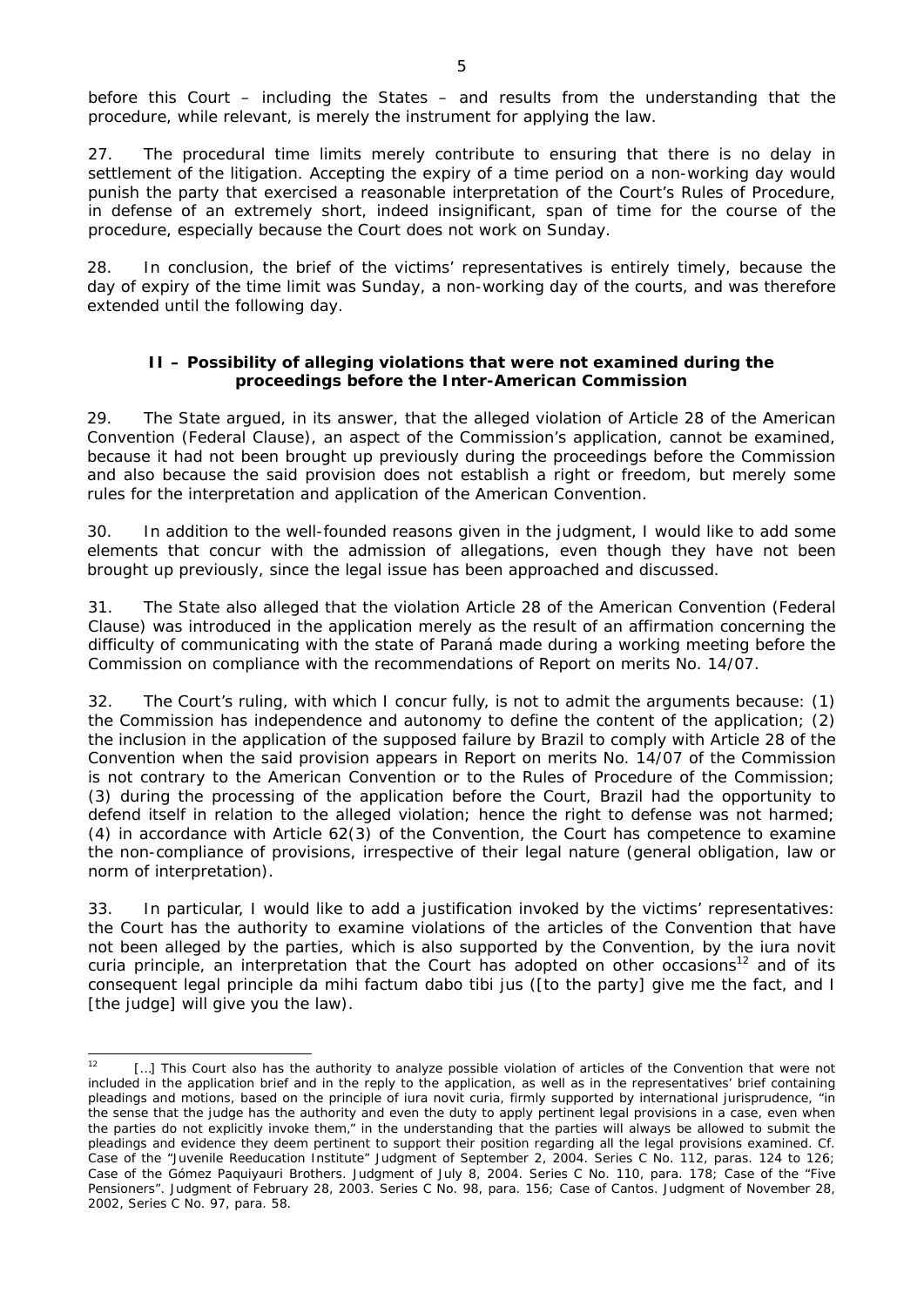34. *Iura novit curia* is a classic principle. Besides being a maxim of Roman law, even before, in Aristotle (BC. 384 to 322) a clear preview, a prediction, an anticipation is found. In the first pages of his volume "Rhetoric" in which the philosopher explains the attributes of a lawyer, the position of a judge, and the purpose of laws, he criticizes rhetoric, the exaggerated assessment of the non-essential to the detriment of facts that are relevant for the judicial decision. Note how this applies perfectly to the *iura novit curia* principle and to *da mihi factum dabo tibi jus*, another Latin maxim that is consequent with the former. According to Aristotle, it is fully within the competence of the judge to decide on the importance or lack of importance, on the justice or injustice of a fact without taking his instructions from the litigants.

35. Calamandrei, when examining the provision concerning the formal assumption in the remedy of cassation of the right to demand an indication of the legal principle on which the appeal is founded<sup>13</sup> was thoughtful when he admitted:<sup>14</sup> "[...] the indication that may also be lacking when the violated norms are equally identifiable, given the description of the charges or when the violation refers to general principles that have not been formulated in an article."

36. Long ago, the universal human rights system established the right to a simple judicial proceeding to protect the individual from complicated proceedings and appeals, complex for public defenders and lawyers, understood with difficult by the ordinary jurisdictional person, for the individual who rarely brings a case to trial, all in the interest of the guarantee of access to justice and an effective remedy (or proceeding).

37. It is also evident that the law can establish supposedly general remedies, but excessive rigor restricting their observance, in addition to those restrictions expressed by law will always act against due access to justice, especially because the less privileged layers of society, which undoubtedly have greater difficulty in hiring the best lawyers who dominate the complex and increasingly specialized procedural techniques, will find themselves at a considerable disadvantage. This real inequality becomes a concrete impediment to access to justice and the simplicity of the remedy.

38. In turn, in the 1948 American Declaration on the Rights and Duties of Man, the inter-American regional system included a very clear text on the right to a simple, brief procedure.<sup>15</sup>

39. Likewise, in the case of the American Convention on Human Rights (Pact of San José, Costa Rica), its Article  $25^{16}$  would be violated if the arguments were not accepted on the basis of the reason alleged by the State.

40. Consequently, the Commission's reference to Article 28 of the American Convention (Federal Clause) should be accepted for reasons other than those already cited by the Court, which are the *iura novit curia* principle and its consequent *da mihi factum dabo tibi jus*, and also in observance of the obligation in the provision of the Convention cited above (Article 25 – judicial protection or, more specifically, right to a simple and prompt procedure).

41. Finally, condemning the State for violating Article 28 of the American Convention (Federal Clause), which the Court finally accepts, should not be seen as linked to a more severe punishment. To the contrary, in the instant case, despite Brazil's tenacity in defending

 $13$ 13 CPC, Art. 366. (Contenuto del ricorso)

Il ricorso deve contenere, a pena di inammissibilita:

 <sup>(…)</sup> 

 <sup>4)</sup> i motivi per i quali si chiede la cassazione, con l'indicazione delle norme di diritto su cui si fondano; [text prior to the 2006 reform].

<sup>14</sup> CALAMANDREI, Piero. *Casación Civil.* Translation by Santiago Sentís Melendo and Marino Ayerra Redín. Buenos Aires: EJEA, 1959, p. 119.

<sup>&</sup>lt;sup>15</sup> Article XVIII - Every person may resort to the courts to ensure respect for his legal rights. There should likewise be available to him a simple, brief procedure whereby the courts will protect him from acts of authority that, to his prejudice, violate any fundamental constitutional rights.

<sup>&</sup>lt;sup>16</sup> Art. 25. Right to Judicial Protection. Everyone has the right to simple and prompt recourse, or any other effective recourse, to a competent court or tribunal for protection against acts that violate his fundamental rights recognized by the constitution or laws of the state concerned or by this Convention, even though such violation may have been committed by persons acting in the course of their official duties.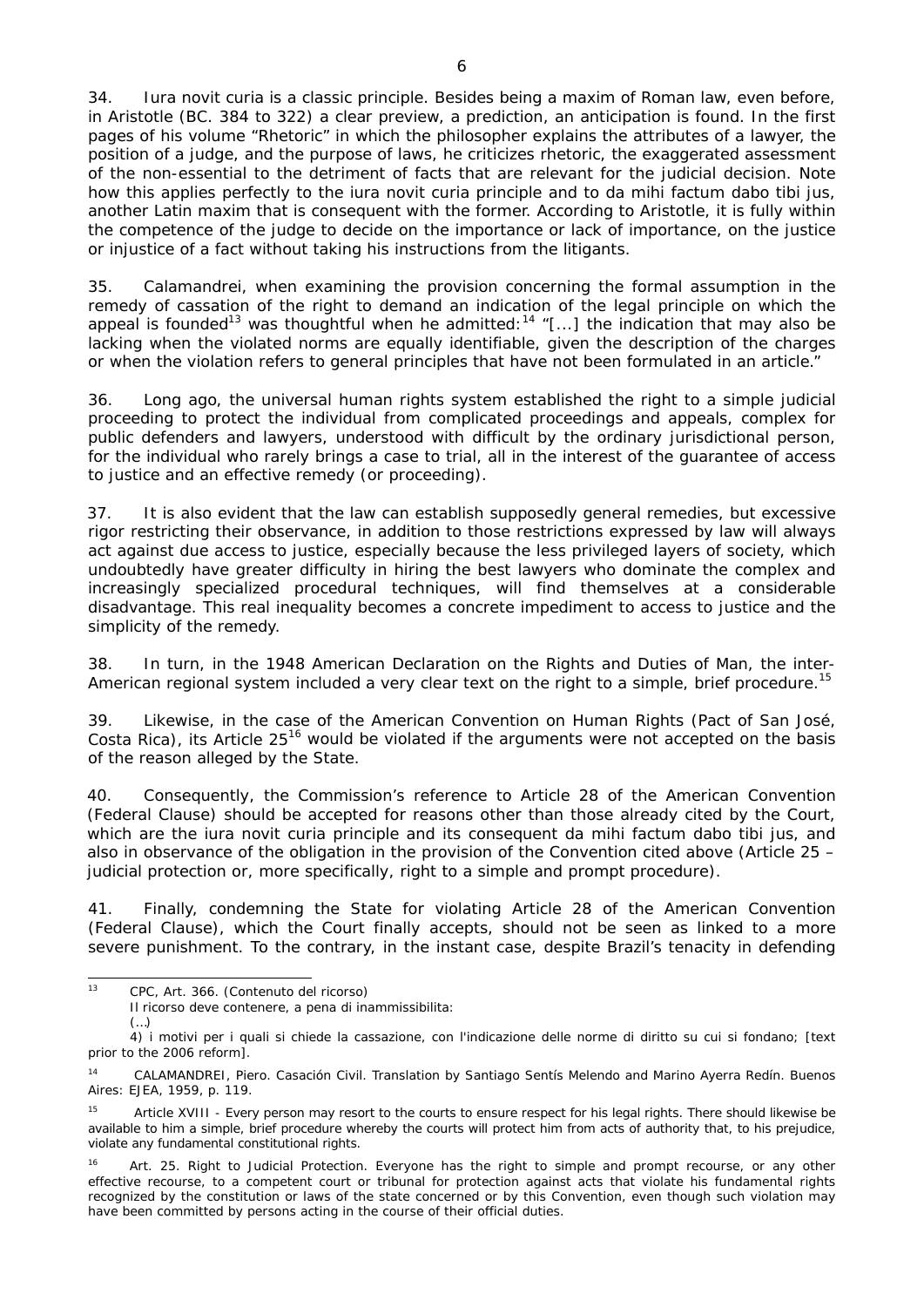its position, its understanding and respect for the victims' position was clear to see; and this was not observed in its federal unit, Paraná, as was evident during the proceedings before the Commission, especially owing to the communication difficulties between the federal and state spheres. In fact, the recognition of the violation of Article 28 helped to define the domestic responsibilities for the violations.

# **III – Obligation to publish the judgment on the electronic sites of the Union and of the government of the state of Paraná**

42. We proposed a significant innovation in this ruling, which was accepted by the Court as a measure of satisfaction and a guarantee of non-repetition. This was the obligation imposed on Brazil to publish the summary and the entire content of this judgment on Internet websites of the Union and the state of Paraná, at least until full compliance with the judgment (minimum obligation imposed) or longer, which could be equal to the duration of the cases to be tried, calculated from the date of the facts until the publication of this judgment, or (b) definitively (ability and commitment of the State).

43. It is a simple, inexpensive means, resulting in better and more widespread dissemination than the burdensome publications in newspapers, which could be substituted in future decisions.

44. It is a recourse that is fully adapted to contemporary life; one that expands the scope of the non-pecuniary reparation to the victims and promotes more effectively the disincentivation of the repetition of conducts and omissions similar to those that resulted in the violations recognized in this specific case, in view of the facility of access to the contents of the Court's judgment.

45. Since it is evident that access to the global Internet is increasingly more frequent and of easier access to everyone throughout the world, the deliberations of the Court should not fail to consider among its measures of satisfaction and guarantees of non-repetition, ordering the measure that, in a pioneering fashion, is established in this case.

46. The power of the pedagogical nature of the judgment is undeniable, as is its prompt distribution given the speed not only of access, but also of the dissemination of information by Internet, in addition to the ease with which the State can comply with the said obligation by the State.

# *III.a. Regarding the time limit*

47. Regarding the time limit, the Court has preferred to leave this open, trusting in the State to execute the judgment, and we agree; however, this opinion leaves a record; a suggestion promoting citizenship, democracy and human rights. Despite this, we understand that judicial decisions should include clear, specific and objective rulings that leave no margin for misinterpretation by those executing them, as can be appreciated from the unforgettable lessons of Judge Antônio Augusto Cançado Trindade, former President of this Court, either when he speaks of overcoming the traditional idea of the optional clause of obligatory jurisdiction, or when he discusses the "*compétence de la compétence,*" in which he advocates that the Court should reduce the sphere of discretion in the execution of judgments up until the complete satisfaction of the judicial ruling, thus reducing the possibility of executions being obstructed by the States. Since we trust that in this case, there are indications that the State will comply amply, we adhere to the unanimity.

### *III.b. Regarding the form and the place of publication*

48. Also, with regard to the form of dissemination by Internet and the place of publication (on what site and of which public entity), the Court preferred not to establish this directly, trusting that the State would be better able to indicate this in order to ensure the greatest dissemination of the information, which will be analyzed by the Court subsequently, when